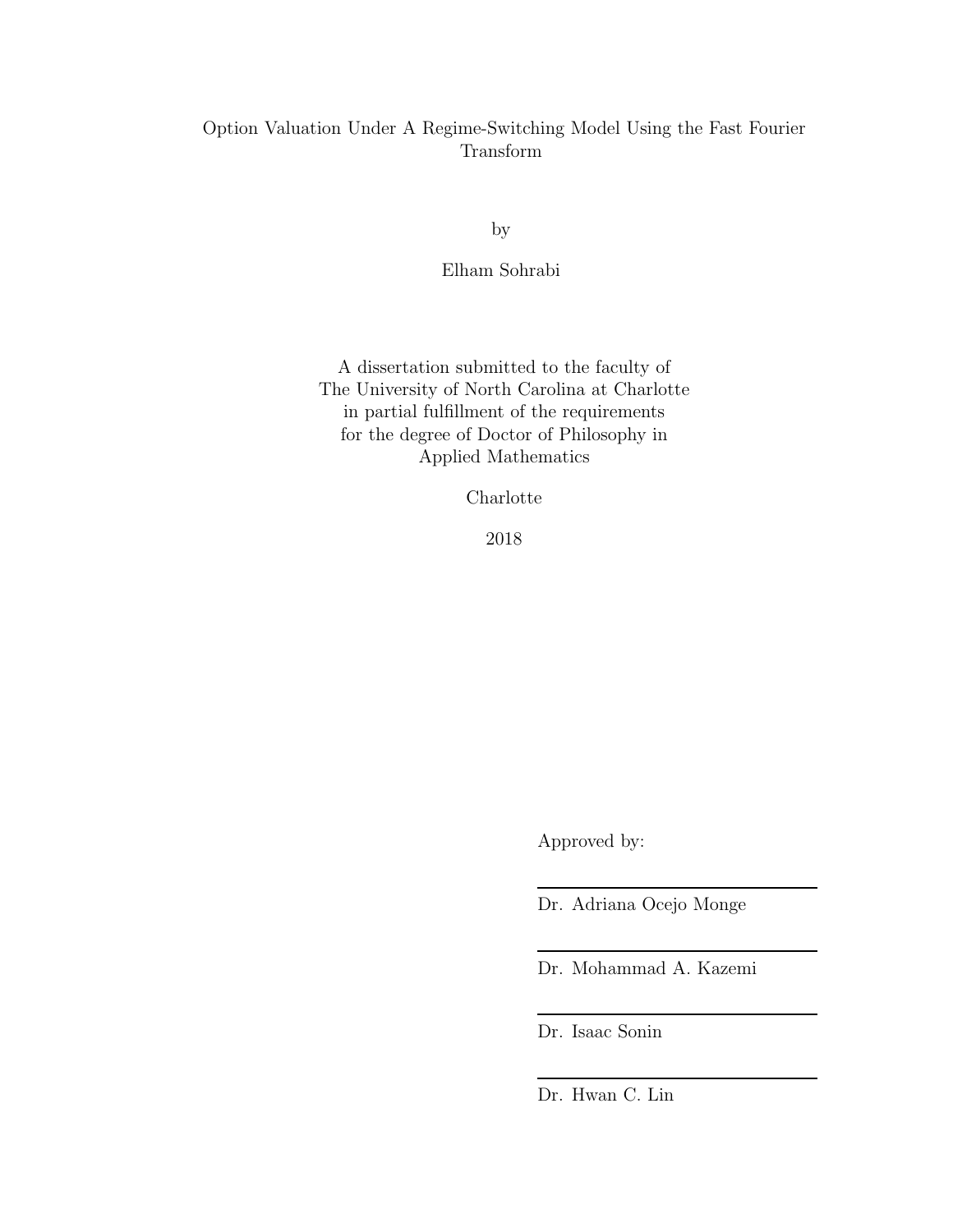$\odot$ 2018 Elham Sohrabi ALL RIGHTS RESERVED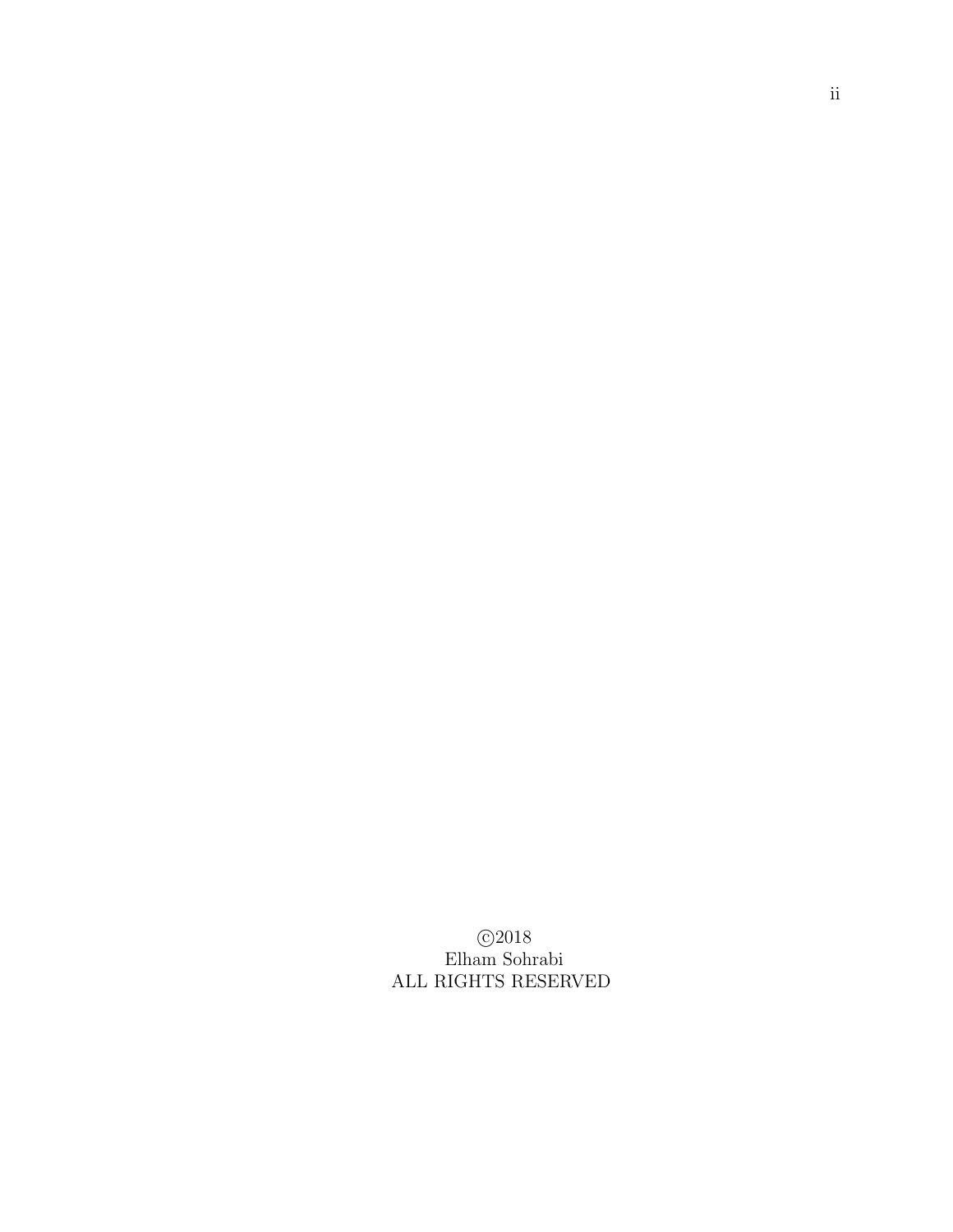#### ABSTRACT

## ELHAM SOHRABI. Option Valuation Under A Regime-Switching Model Using the Fast Fourier Transform. (Under the direction of Dr. Adriana Ocejo Monge)

The global financial crisis had severe implications on the real economy. For the US alone, Luttrell et al. [55] estimate output losses in the range of 6 to 14 trillion USD. It is hence not surprising that policy makers are keen to develop models which can issue warning signals ideally sufficiently early to implement policies that increase the resilience of financial institutions and ultimately mitigate at least some of the risks and costs associated with financial crises. Hence regime-switching models have been used extensively to identify business cycle turning points. Specifically, regimeswitching models have the capability to incorporate the changes of the model dynamics brought by the changing macroeconomics conditions. Regime-switching models typically use the states of a modulating Markov chain to represent the states of an economy, depicted by some macroeconomics indicators. By adopting this methodology, regime-switching models can incorporate the impacts of structural changes in macroeconomics conditions on asset price dynamics and the stochastic evolution of investment opportunity sets, for example. Consequently, it is practical to consider the valuation of financial derivatives under regime-switching models.

In this thesis, we consider valuation of different types of options where the underlying asset price or commodity spot price is governed by a regime-switching model. We adopt an observable, continuous-time, finite-state Markov chain. We mostly focus on obtaining analytical formula of the so-called characteristic function for logarithm of commodity spot price, futures price and stock price.

Chapter 1 is organized as follows. Section 1 describe options and its pricing model. Section 2 provides a literature review for regime-switching model, stochastic interest rate models and fast Fourier transform. Section 3 presents a brief introduction of the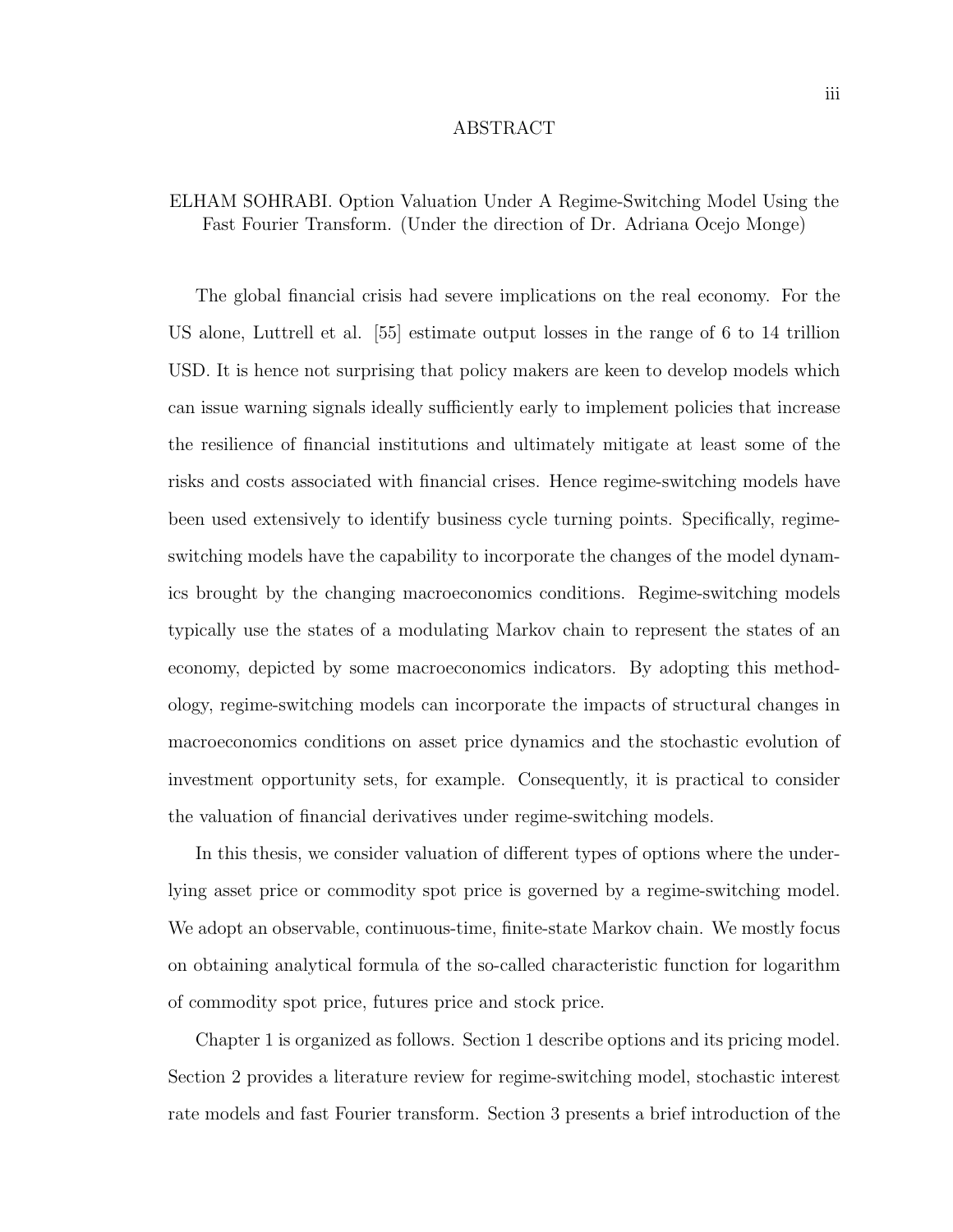basic definitions and mathematical tools to be used in this thesis such as Markov chain setup model and fast Fourier transform (FFT). We describe how to obtain analytical pricing formula using inverse Fourier transform and discretize the pricing formula via FFT.

The outline of Chapter 2 is as follows. In Section 1, we first briefly introduce the motivation behind developing a fast Fourier transform approach for option pricing when the underlying asset process is governed by a regime-switching model. Section 2 describes the risk-neutral world and the asset price dynamics where under riskneutral probability measure follows a regime-switching geometric Brownian motion. Section 3 presents the derivation for obtaining an analytical pricing formula for the two-state case and general case via the inverse Fourier transform. Then Section 4 calculates the inverse Fourier transform via the fast Fourier transform, providing an easier and faster way to calculate options prices. Section 5 introduces other numerical methods to compare with FFT results. As usual, we try to implement Monte Carlo simulation, as frequently serves as a benchmark for testing other numerical methods. A novel semi-Monte Carlo simulation algorithm is presented by Liu el. at [1] that can be also used as benchmark values in numerical experiments. To price our path dependent European call options, we require the stock price trajectory  $\{S_t\}_{t\in[0,T]}$ . Furthermore, we reported numerical results in Section 6 & 7 and provide further remarks and conclutions about the chapter in section 8. All of our proofs and Python programming are placed in the Appendix. It is our hope that this information when combined with some familiarity with the language, or at least an error checking IDE, that any reader will be able to replicate our results with little trouble.

In Chapter 3, we first state our motivation in section 1. Section 2 presents the Markovian regime-switching Ornstein-Uhlenbeck model. In this section, we discuss a Markovian regime-switching extension to the Ornstein-Uhlenbeck model for evaluating European-style commodity options and futures options. The main feature of our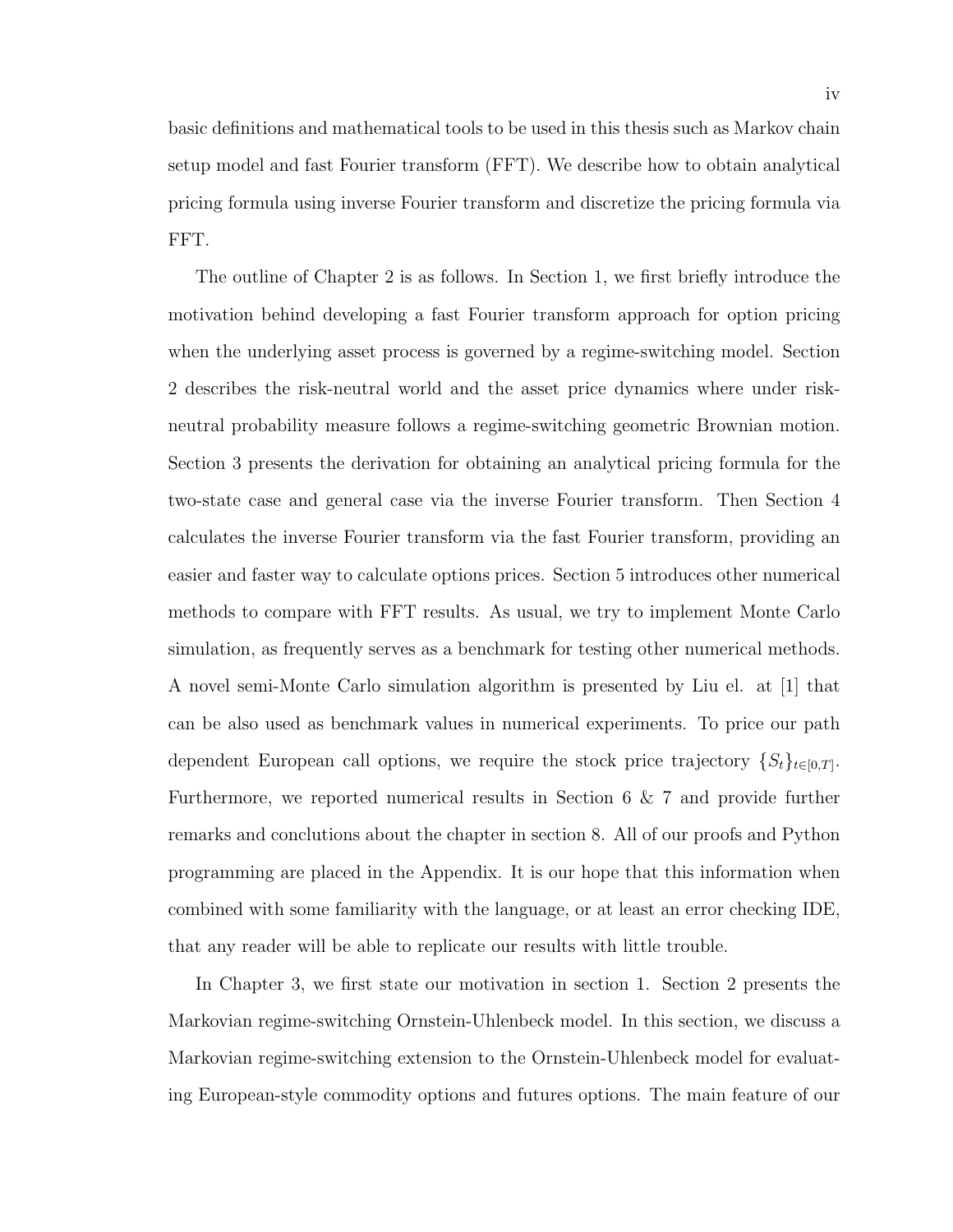model is that model parameters, the mean-reverting level and the volatility of the commodity spot price, are governed by an observable continuous-time, finite-state, Markov chain. In Section 3, we first consider the valuation of commodity options and then the valuation of commodity futures options using inverse Fourier transform. The final section provides concluding remarks. All proofs in this chapter are standard and involve the use of standard mathematical techniques.

We also extend our work in chapter 4 to investigate the pricing of Europeanstyle commodity options and futures options with a Markovian regime-switching Hull–White stochastic interest rate model. The parameters of this model, including the mean-reversion level, the volatility of the stochastic interest rate, and the volatility of the commodity spot price are modulated by an observable, continuoustime, finite-state Markov chain. We start with introducing a risk-neutral probability measure. To take the zero-coupon bond value as the numéraire, a measure change technique is applied to change the risk-neutral probability measure into a forward measure. We then obtained a closed-form expression for the characteristic function of the logarithmic commodity price and futures price. Eventually, chapter 5 shows future directions and some potential future works.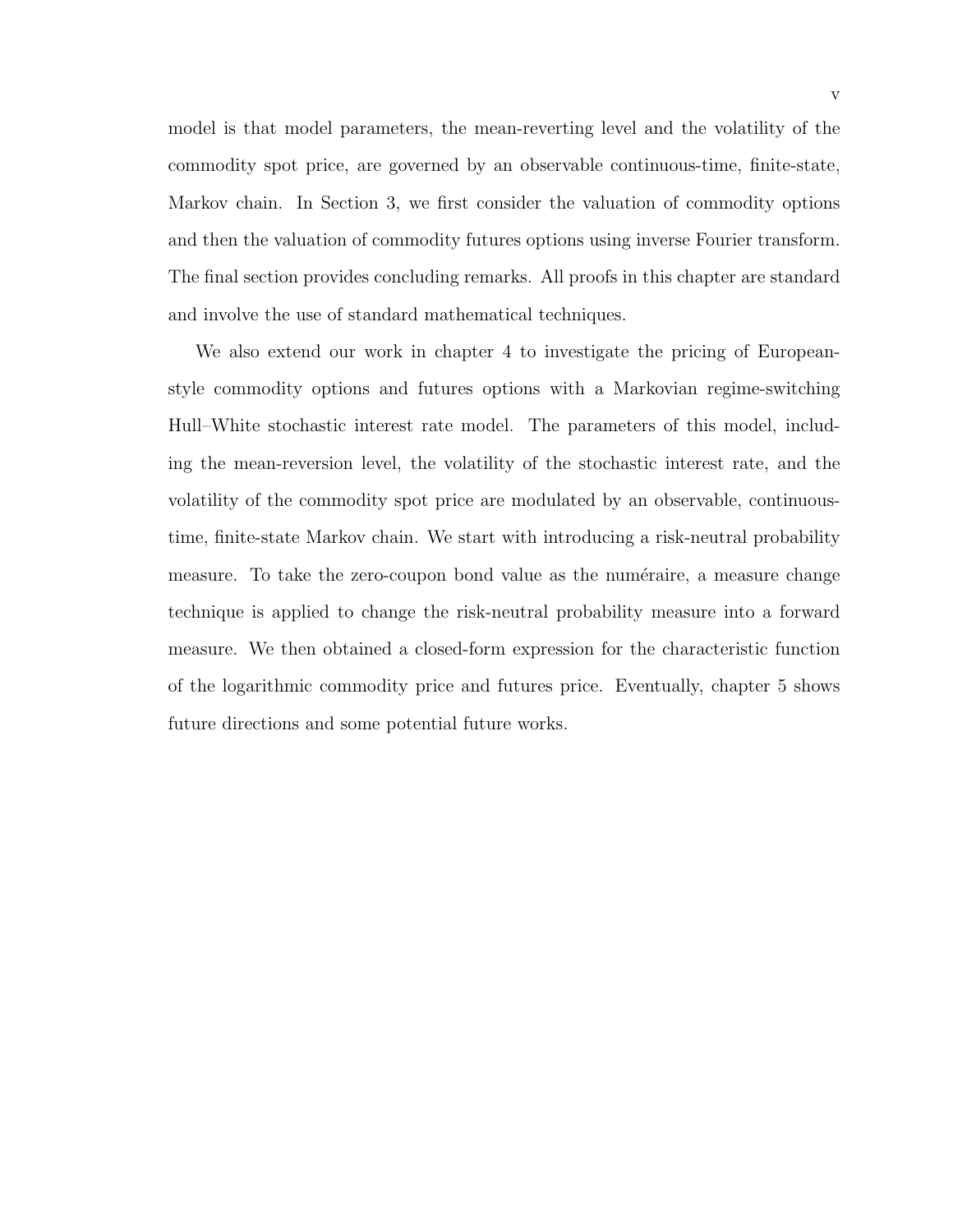# TABLE OF CONTENTS

| <b>LIST OF TABLES</b><br>ix                                                                          |                                                                                                                                                                                                                             |                |  |  |  |  |
|------------------------------------------------------------------------------------------------------|-----------------------------------------------------------------------------------------------------------------------------------------------------------------------------------------------------------------------------|----------------|--|--|--|--|
| <b>CHAPTER 1: INTRODUCTION</b><br>$\mathbf{1}$                                                       |                                                                                                                                                                                                                             |                |  |  |  |  |
| 1.1                                                                                                  |                                                                                                                                                                                                                             | $\mathbf{1}$   |  |  |  |  |
| 1.2                                                                                                  |                                                                                                                                                                                                                             | 3              |  |  |  |  |
|                                                                                                      | 1.2.1                                                                                                                                                                                                                       | 3              |  |  |  |  |
|                                                                                                      | 1.2.2                                                                                                                                                                                                                       | $\overline{4}$ |  |  |  |  |
|                                                                                                      | 1.2.3                                                                                                                                                                                                                       | $\overline{5}$ |  |  |  |  |
| 1.3                                                                                                  |                                                                                                                                                                                                                             | 6              |  |  |  |  |
|                                                                                                      | 1.3.1                                                                                                                                                                                                                       | 6              |  |  |  |  |
|                                                                                                      | 1.3.2                                                                                                                                                                                                                       | $\overline{7}$ |  |  |  |  |
| CHAPTER 2: FFT APPROACH FOR PRICING A EUROPEAN CALL OP-<br>TION UNDER A REGIME-SWITCHING MODEL<br>14 |                                                                                                                                                                                                                             |                |  |  |  |  |
| 2.1                                                                                                  |                                                                                                                                                                                                                             |                |  |  |  |  |
| 2.2                                                                                                  | Regime-switching model and risk-neutral option pricing $\ldots \ldots \ldots$<br>2.3<br>Monte Carlo and Semi-Monte Carlo algorithm for option pricing<br>2.5<br>Numerical experiments using MC and analytical method<br>2.6 |                |  |  |  |  |
|                                                                                                      |                                                                                                                                                                                                                             |                |  |  |  |  |
|                                                                                                      |                                                                                                                                                                                                                             |                |  |  |  |  |
|                                                                                                      |                                                                                                                                                                                                                             |                |  |  |  |  |
|                                                                                                      |                                                                                                                                                                                                                             |                |  |  |  |  |
| 2.7                                                                                                  |                                                                                                                                                                                                                             |                |  |  |  |  |
| 2.8                                                                                                  |                                                                                                                                                                                                                             | 38             |  |  |  |  |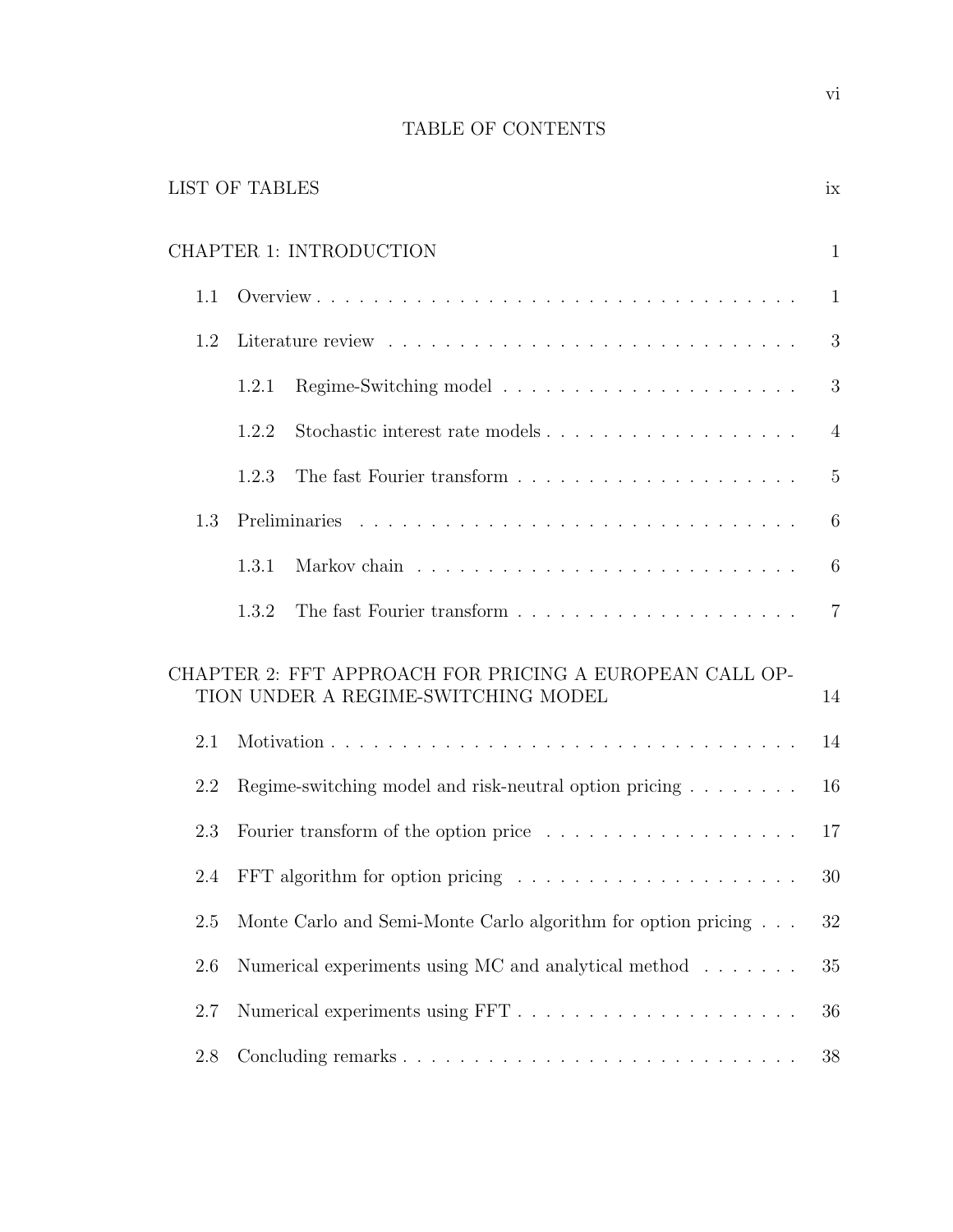| CHAPTER 3: FFT APPROACH FOR VALUATION OF COMMODITY AND<br>FUTURES OPTIONS UNDER A REGIME SWITCHING MODEL<br>40                      |     |                                                                                                      |    |  |  |  |  |
|-------------------------------------------------------------------------------------------------------------------------------------|-----|------------------------------------------------------------------------------------------------------|----|--|--|--|--|
|                                                                                                                                     | 3.1 |                                                                                                      |    |  |  |  |  |
|                                                                                                                                     | 3.2 |                                                                                                      | 41 |  |  |  |  |
|                                                                                                                                     | 3.3 | Valuation of commodity futures and options                                                           | 43 |  |  |  |  |
|                                                                                                                                     |     | Valuation of commodity options<br>3.3.1                                                              | 44 |  |  |  |  |
|                                                                                                                                     |     | 3.3.2                                                                                                | 49 |  |  |  |  |
|                                                                                                                                     | 3.4 |                                                                                                      | 59 |  |  |  |  |
| CHAPTER 4: FFT APPROACH FOR PRICING COMMODITY AND FU-<br>TURES OPTIONS UNDER A REGIME SWITCHING STOCHASTIC IN-<br>TEREST RATE MODEL |     |                                                                                                      |    |  |  |  |  |
|                                                                                                                                     | 4.1 |                                                                                                      | 60 |  |  |  |  |
| 4.2                                                                                                                                 |     |                                                                                                      |    |  |  |  |  |
|                                                                                                                                     | 4.3 | Bond pricing and the forward measure $\phantom{mm} \ldots \ldots \ldots \ldots \ldots \ldots \ldots$ | 64 |  |  |  |  |
|                                                                                                                                     |     | 4.3.1                                                                                                | 65 |  |  |  |  |
|                                                                                                                                     |     | Bond pricing and the forward measure $\ldots \ldots \ldots \ldots$<br>4.3.2                          | 71 |  |  |  |  |
|                                                                                                                                     | 4.4 | Valuation of commodity futures and options                                                           | 73 |  |  |  |  |
|                                                                                                                                     |     | Valuation of commodity options<br>4.4.1                                                              | 74 |  |  |  |  |
|                                                                                                                                     |     | 4.4.2                                                                                                | 79 |  |  |  |  |
|                                                                                                                                     |     | CHAPTER 5: CONCLUSION AND FUTURE DIRECTIONS                                                          | 90 |  |  |  |  |
| <b>REFERENCES</b>                                                                                                                   |     |                                                                                                      |    |  |  |  |  |
| A.1: PROOF FOR THE PAIR OF EQUATIONS (2.40)                                                                                         |     |                                                                                                      |    |  |  |  |  |

vii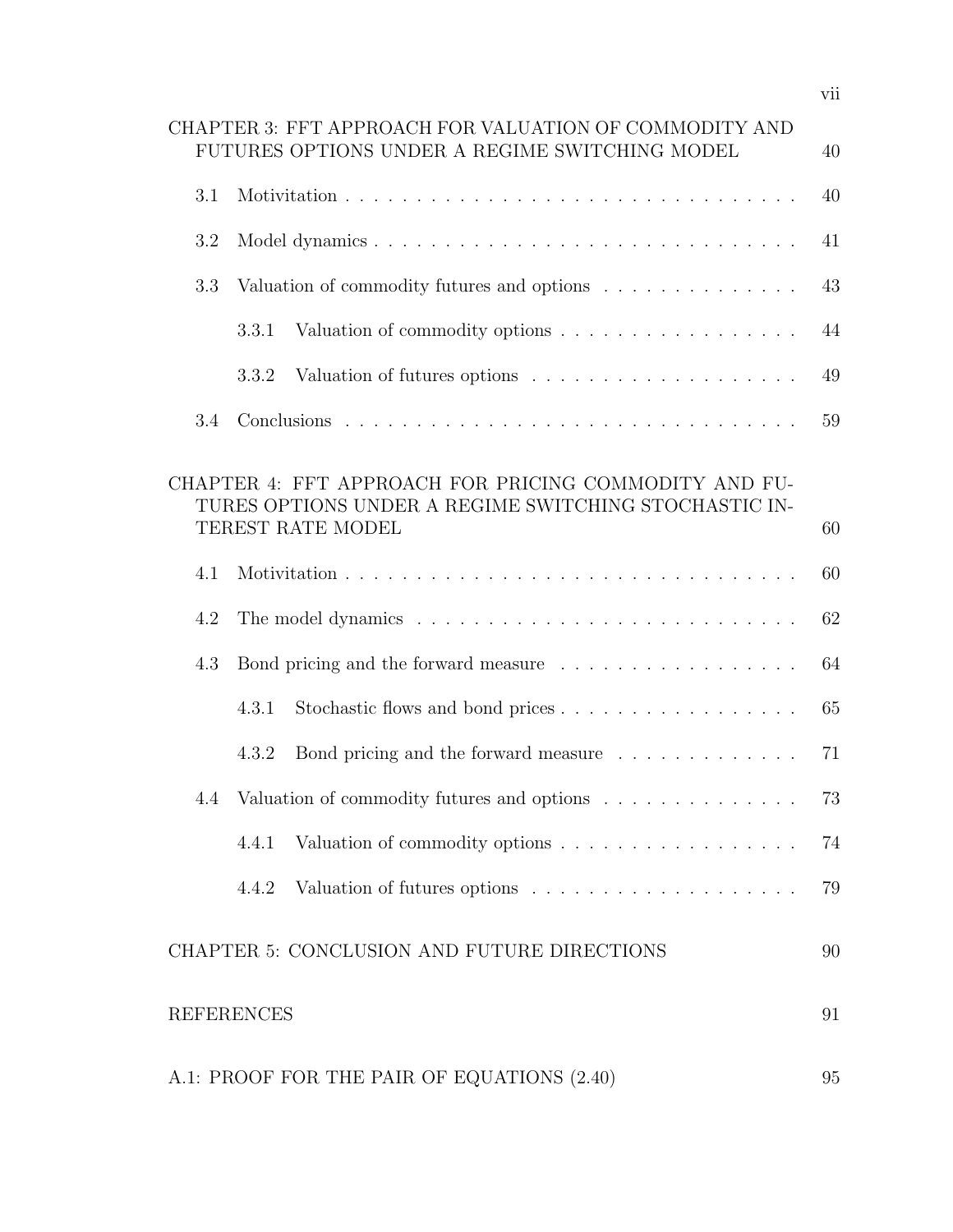|  | A.2: PYTHON CODE FOR FFT METHOD IN CHAPTER 2          |  |  |                                                              | 97  |
|--|-------------------------------------------------------|--|--|--------------------------------------------------------------|-----|
|  |                                                       |  |  | A.3: PYTHON CODE FOR MONTE CARLO SIMULATIONS IN CHAPTER 2103 |     |
|  | A.4: PYTHON CODE FOR ANALYTICAL PRICES IN CHAPTER 2   |  |  |                                                              | 109 |
|  | A.5: PYTHON CODE FOR SEMI-MC SIMULATIONS IN CHAPTER 2 |  |  |                                                              | 112 |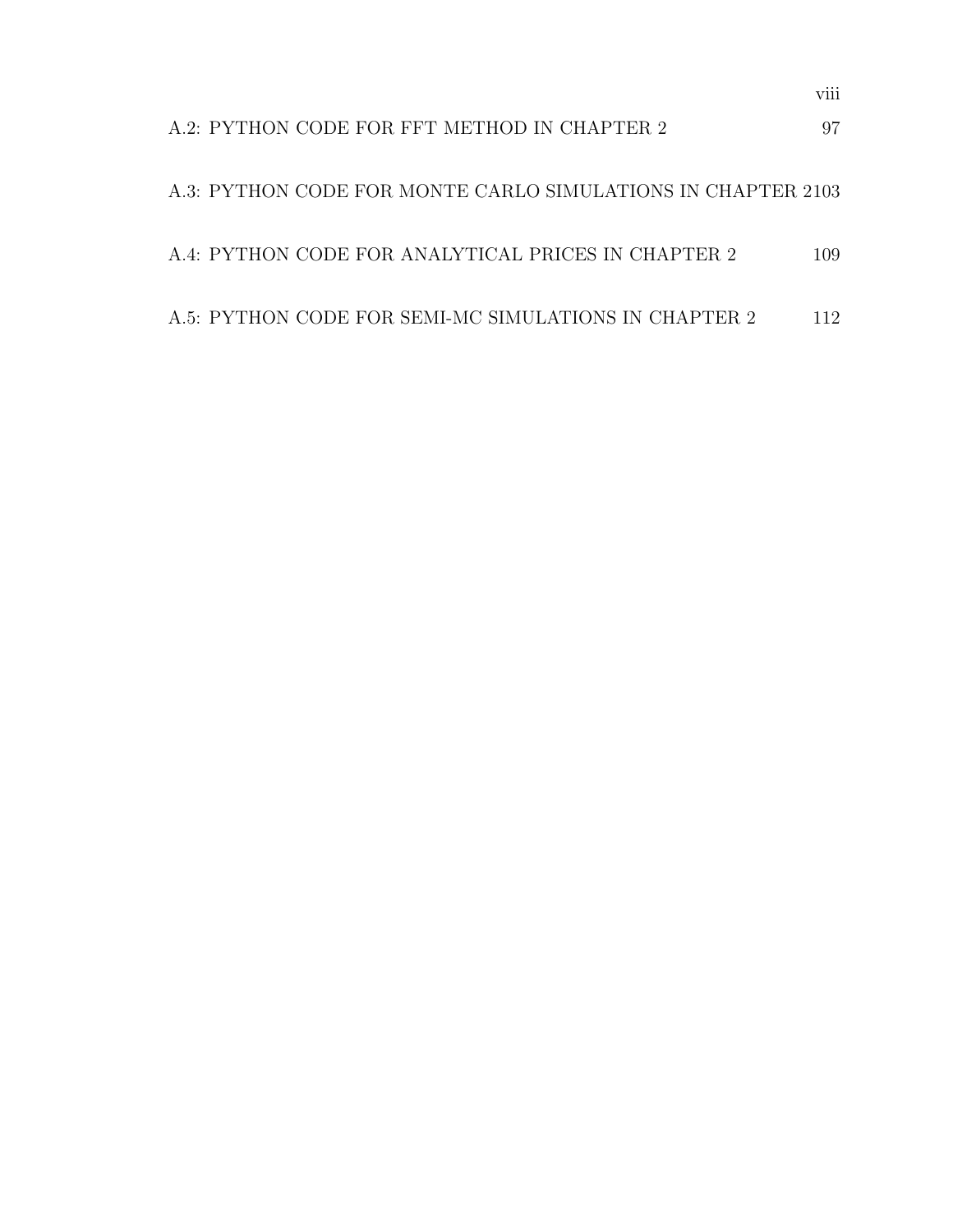# LIST OF TABLES

| 2.1 Comparison of Analytical prices, MC and Semi-MC Simulations at         |      |
|----------------------------------------------------------------------------|------|
| 2.2 Comparison of Analytical prices, MC and Semi-MC Simulations at         |      |
| 2.3 Comparison of FFT, MC and Semi-MC simulations at state $\alpha(0) = 1$ | - 37 |
| 2.4 Comparison of FFT, MC and Semi-MC simulations at state $\alpha(0) = 2$ | 38   |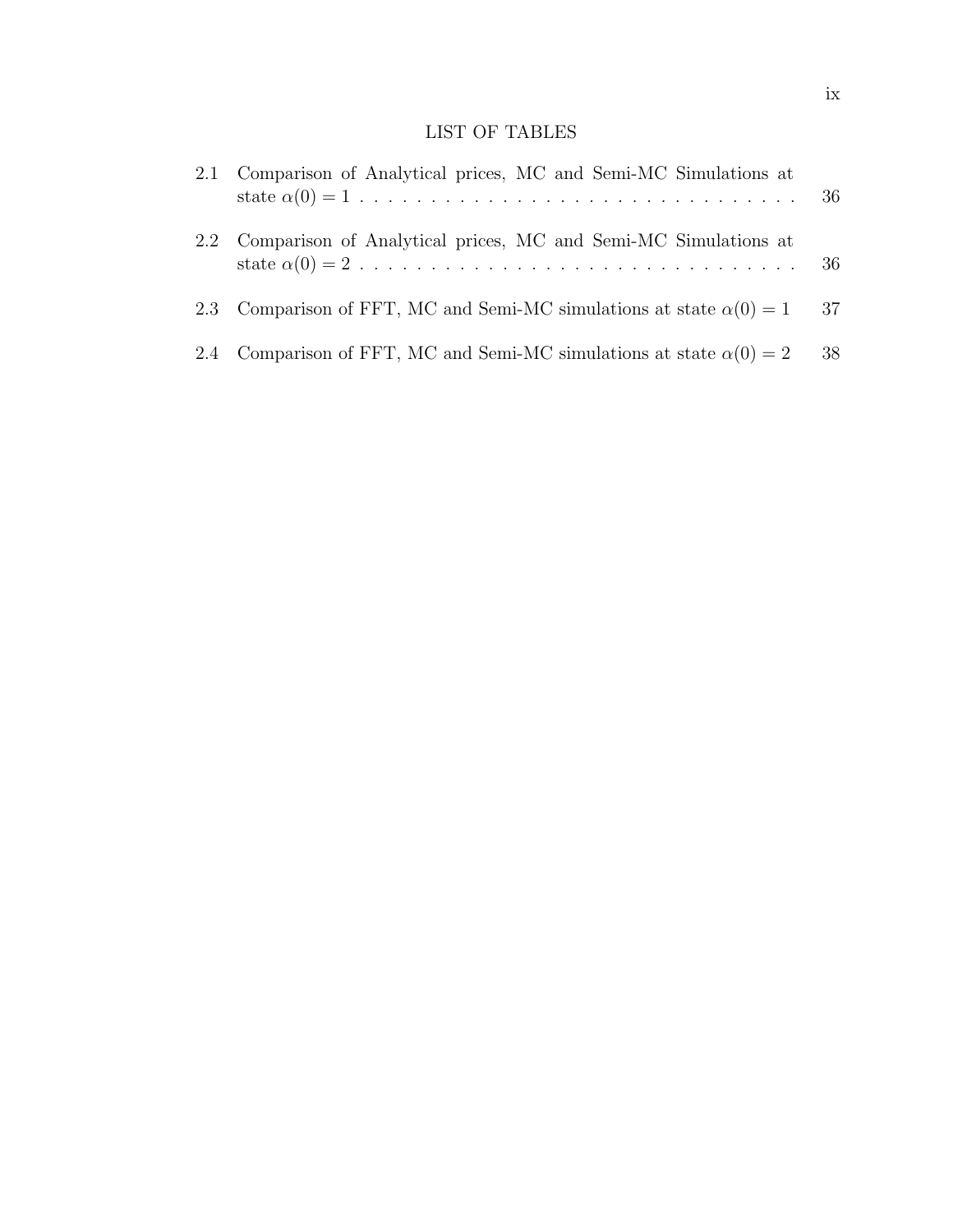## CHAPTER 1: INTRODUCTION

### 1.1 Overview

A "derivative" is a contract between two or more parties whose value is based on an agreed-upon underlying financial asset (like a security) or set of assets (like an index). Common underlying instruments include bonds, commodities, currencies, interest rates, market indexes and stocks. Derivatives have been about to be as the virtually important monetary instruments for centuries. The valuation of derivatives has been a long-lasting issue. There are many different types of derivatives. The most common derivative types are futures contracts, forward contracts, options and swaps. Amongst the different kinds of derivatives, options play a carrying a lot of weight role in the financial market. Options contracts have been known for decades. The Chicago Board Options Exchange was established in 1973, which set up a regime using standardized forms and terms and trade through a guaranteed clearing house. Trading activity and academic interest has increased since then (Brealey and Myers [53]).

Today, many options are created in a standardized form and traded through clearing houses on regulated options exchanges, while other over-the-counter options are written as bilateral, customized contracts between a single buyer and seller, one or both of which may be a dealer or market-maker. Hull [52] defines an option as follows: "An option is a financial derivative that represents a contract sold by one party (the option writer) to another party (the option holder). The contract offers the buyer the right, but not the obligation, to buy (call) or sell (put) a security or other financial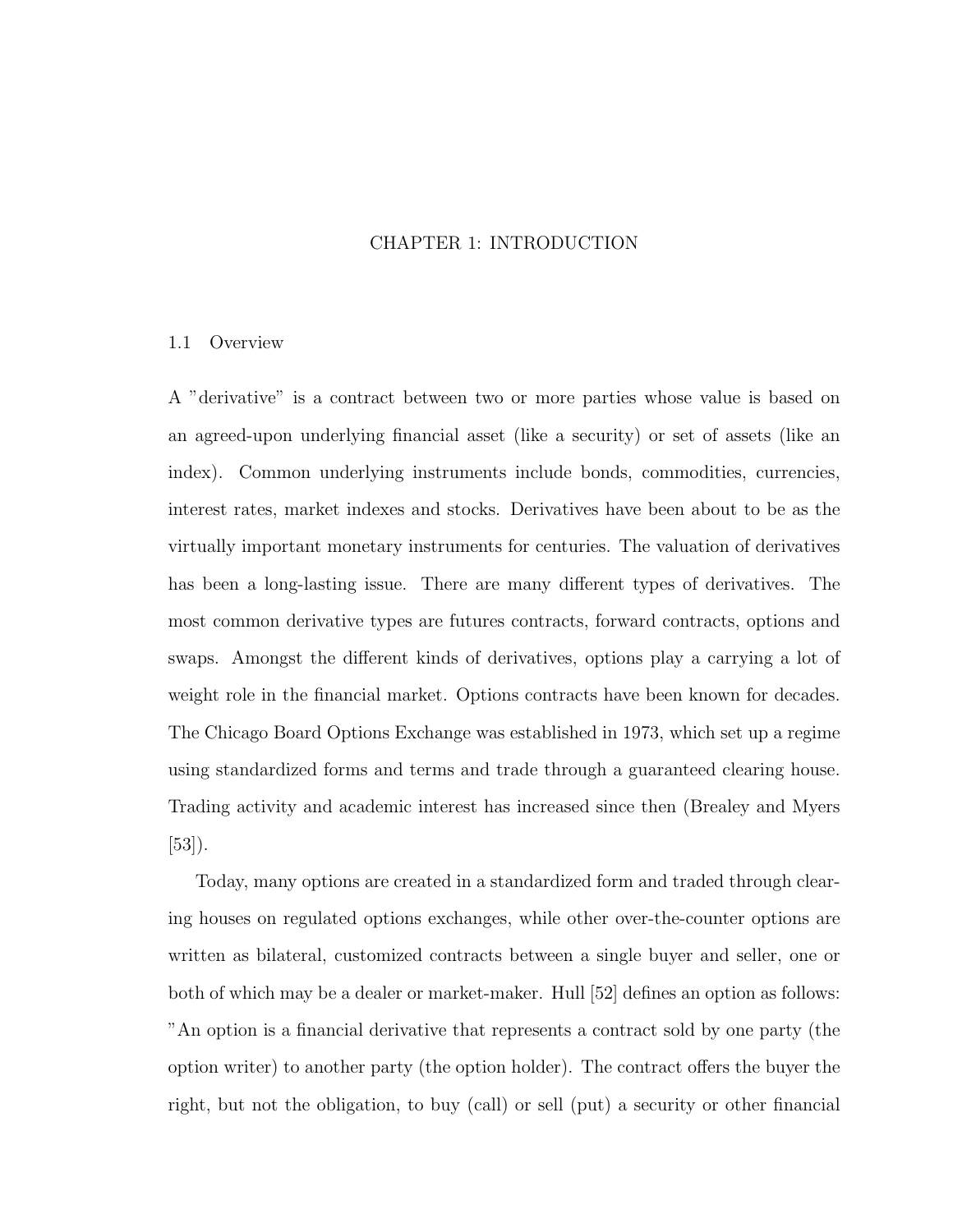asset at an agreed-upon price (the strike price) during a certain period of time or on a specific date (exercise date)".

There are many different types of options that can be traded and these can be categorized in a number of ways. In a very broad sense, there are two main types: calls and puts. Calls give the buyer the right to buy the underlying asset, while puts give the buyer the right to sell the underlying asset. Along with this clear distinction, options are also usually classified based on whether they are American style or European style. This has nothing to do with geographical location, but rather when the contracts can be exercised.

Options can be further categorized based on the method in which they are traded, their expiration cycle, and the underlying security they relate to. There are also other specific types and a number of exotic options that exist. Options and financial products with embedded-option features have become so important that we can hardly find an investment portfolio without these products. Consequently, the valuation of such well known financial derivatives deserves in a superior way attention.

After the introduction of well-known Black and Scholes [22]'s work, option valuation has played a vital role in the development of modern finance. The valuation of options has been a theoretically and practically important topic in the area of finance. In mathematical finance, the Black–Scholes equation is a partial differential equation (PDE) governing the price evolution of a European call or European put under the Black–Scholes model. The well-known Black-Scholes-Merton have attracted a lot of attention for quite a while due to the easy implementation of the closed-form option pricing formula. However, numerous empirical studies have revealed that the Black-Scholes-Merton model doesn't satisfy the ability to describe some vital features of the underlying assets, like no dividends are paid out during the life of the option, there are no transaction costs in buying the option, the risk-free rate and volatility of the underlying are known and constant, the returns on the underlying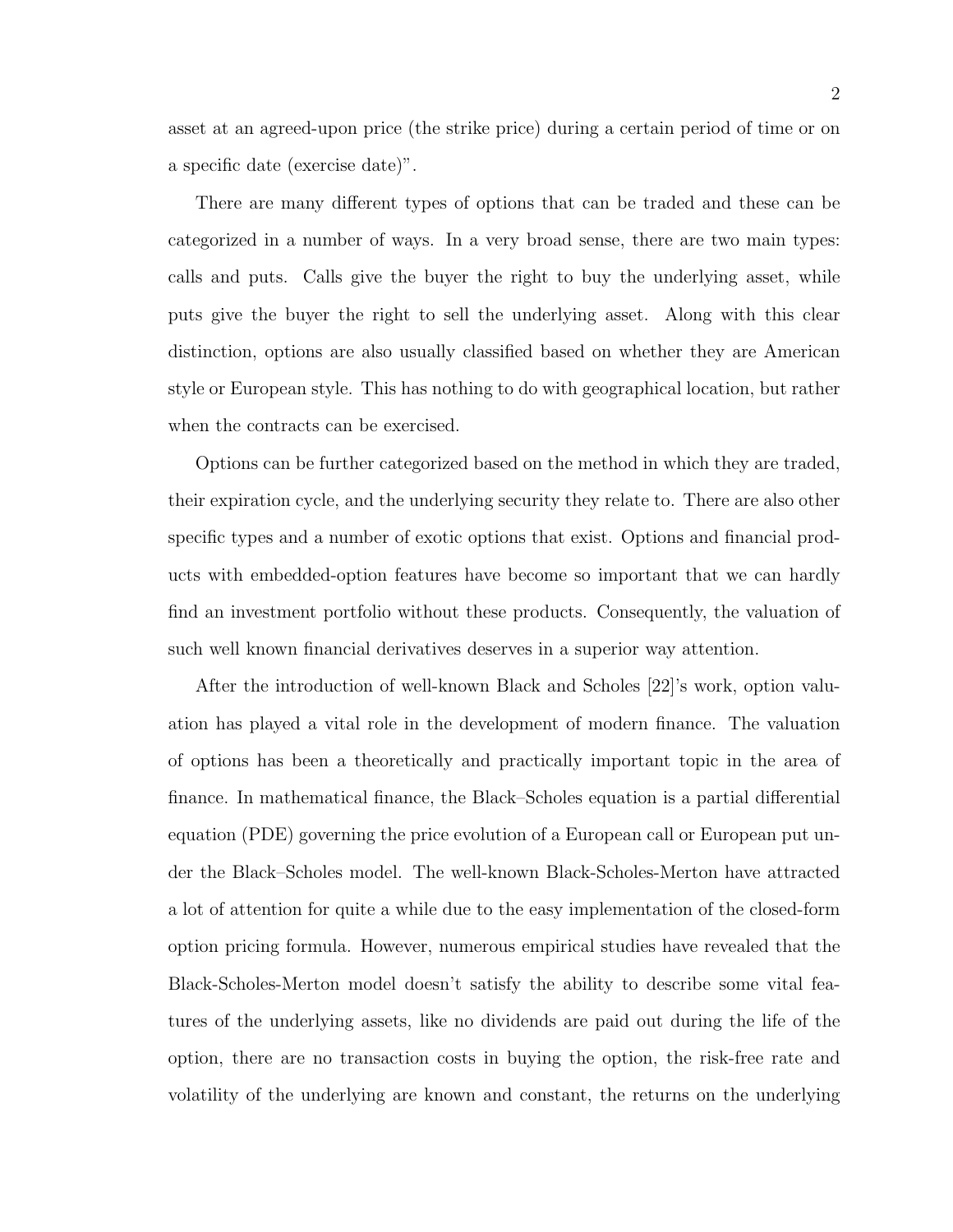are normally distributed. In order to overcome the all mentioned shortcomings and improve the efficiency of the Black-Scholes-Merton model, both academic researchers and industry practitioners have dedicated efforts to extend the Black-Scholes-Merton model in various possible directions, including jump-diffusion models (Merton [30]), stochastic volatility models (Hull and White [31]; Wiggins [32]; Heston [33]; etc.), regime-switching models, etc.

#### 1.2 Literature review

In this dissertation, we investigate options valuation under Regime-Switching (RS) model with stochastic interest rate using the fast Fourier transform (FFT). Therefore, it's beneficial to know about the background of Regime-Switching model, Stochastic interest rate and fast Fourier transform in the following subsections. This section presents a brief literature review of RS, Stochastic interest rate and FFT to be used in the subsequent chapters.

#### 1.2.1 Regime-Switching model

The global financial crisis had severe implications on the real economy. For the US alone, Luttrell et al. [55] estimate output losses in the range of 6 to 14 trillion USD. It is hence not surprising that policy makers are keen to develop models which can issue warning signals ideally sufficiently early to implement policies that increase the resilience of financial institutions and ultimately mitigate at least some of the risks and costs associated with financial crises. Hence Regime-Switching models have been used extensively to identify business cycle turning points. Specifically, regime-switching models have the capability to incorporate the changes of the model dynamics brought by the changing macroeconomics conditions. Consequently, regime-switching models have attracted considerable interests and have been applied to various financial areas, such as option pricing, bond pricing, stock returns, etc. The history of regime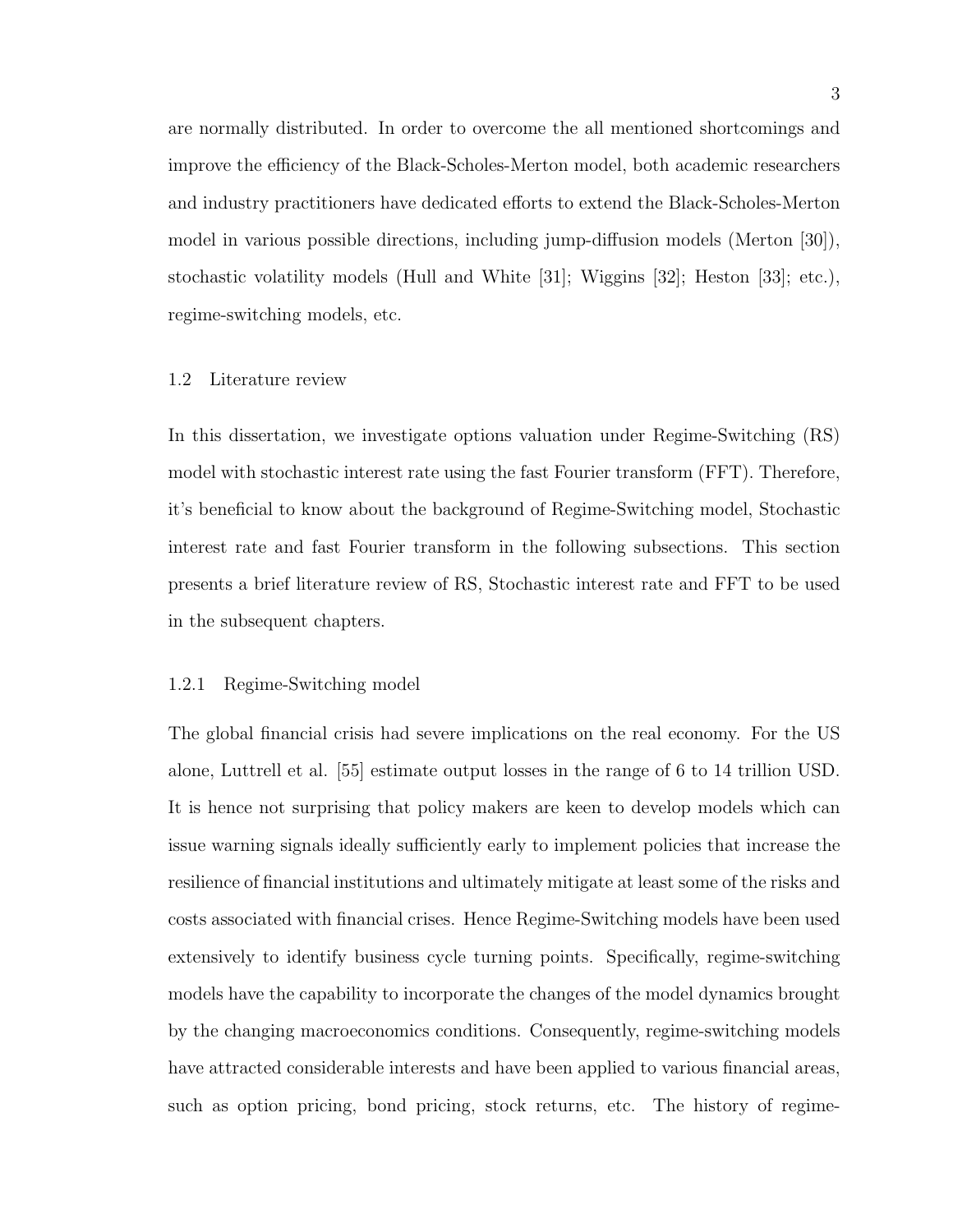switching models can be traced back to the works of Quandt [34] and Goldfeld and Quandt [35]. The regime-switching model by Hamilton [26] is one of the most popular nonlinear time series models in the literature.

#### 1.2.2 Stochastic interest rate models

An interest rate is the rate at which interest is paid by a borrower for the use of money that they borrow from a lender. Interest's rates are fundamental to a capitalist society. Interest rates are normally expressed as a percentage rate over the period of one year. Interest rates are also a tool of monetary policy and are taken into account when dealing with variables like investment, inflation, and unemployment. In traditional actuarial investigations, the interest rate is assumed to be deterministic and hence there is only one source of uncertainty, the mortality uncertainty, to be considered. Concerns about the effects of including a stochastic interest rate in the model have been growing during the last decade. The literature has tended to focus on annuities and the model adopted to describe the interest rate uncertainty, in a continuous framework, has usually involved the use of a Brownian motion. When the market rates are high, volatility is expected to be high or when interest rates are low, volatility will be low. Therefore, different stochastic interest rate models have been proposed and helped to overcome the disadvantage of the constant interest rate assumption under the Black-Scholes-Merton model. Some popular stochastic interest rate models include those proposed by Vasicek [23], Cox et al. [24], Hull and White [25], among others. One common feature of these models is the meanreverting property of the interest rate. The short-term effectiveness of these models were justified by many empirical studies. Due to the advantages of regime-switching models, it is reasonable to expect that regime-switching stochastic interest rate models may improve the long-term effectiveness of the existing stochastic interest rate models. Examples of regime-switching stochastic interest rate diffusion models can be found in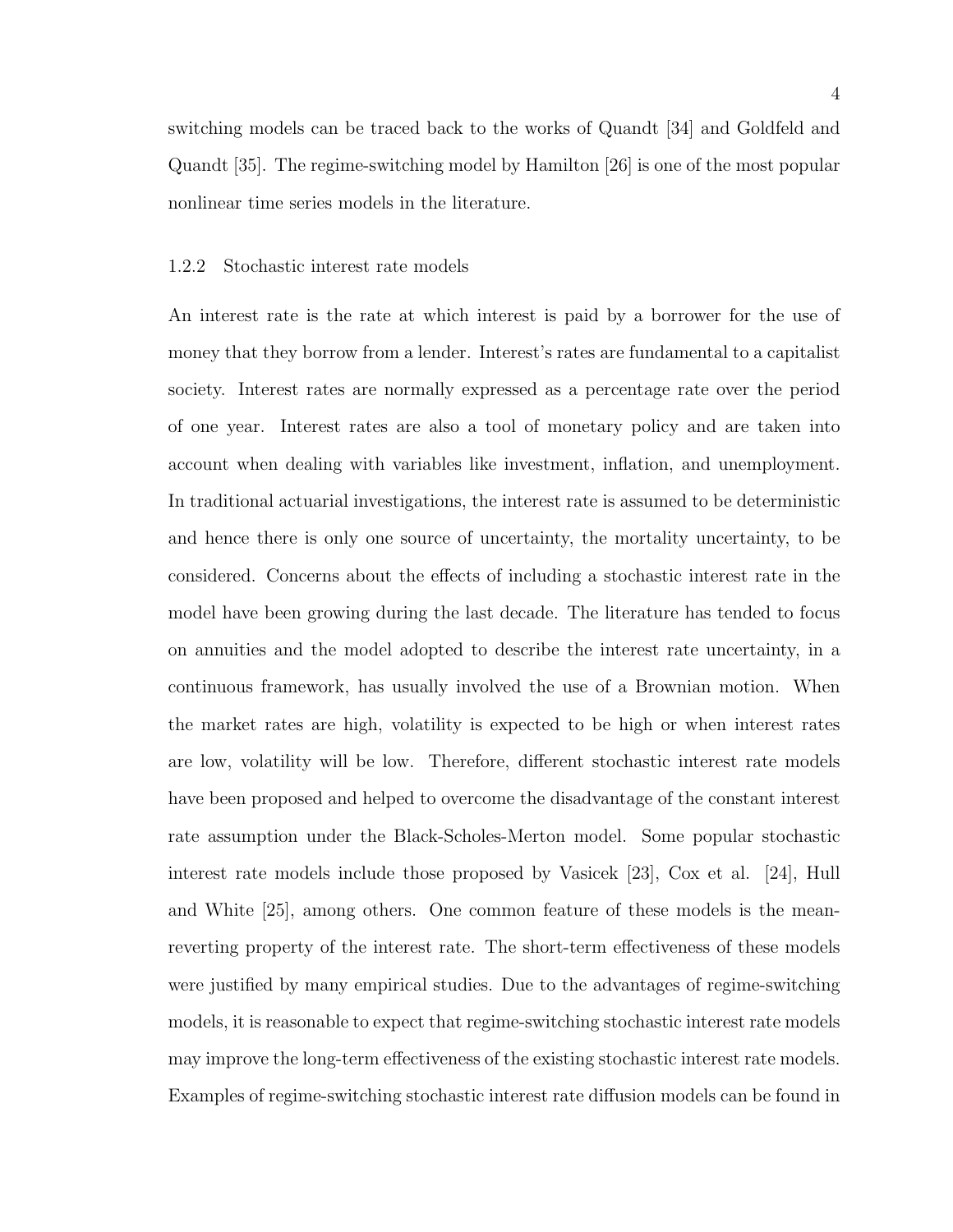Elliott and Mamon [27], Elliott and Wilson [28] and Elliott and Siu [18]. By adopting the method of stochastic flows, Siu [19] considered the valuation of a bond under a jump-augmented Vasicek model. A partial differential equation approach was applied in Shen and Siu [21] to obtain an exponential affine formula for a zero-coupon bond.

#### 1.2.3 The fast Fourier transform

Various techniques have been devised to determine the valuation of financial derivatives. Among all, the Fourier transform has been widely applied to the valuation of financial derivatives. The faster calculation speed of the discrete Fourier transform against for example monte carlo simulation may be one of the main reasons why the fast Fourier transform (FFT) method attracts so much attention from both academics and industry. The first of these Fourier methods is actually the application of the Gil-Palaez inversion formula to finance. This idea originates from Heston [33]. However, singularities in the integrand prevent it to be an accurate method. The second attempt, more recent technique, was first proposed by Carr & Madan [2] by applying the FFT method to price European-style options under the variance gamma (VG) model. Since then, the FFT method has been applied to the valuation of options under different models. For example, Benhamou [39] discussed the valuation of discrete Asian options in non-lognormal density cases. Dempster and Hong [40] presented a two-dimensional FFT and considered the valuation of spread options under a three-factor stochastic volatility model. Cérny  $[6]$  discussed applications of the FFT in finance. By adopting the FFT technique, Liu et al. [1] investigated the valuation of options under a regime-switching model and Wong and Guan [41] considered the valuation of American options under a Lévy process.

FFT relys on the availability of the so-called characteristic function of the logarithm of the stock price. Given any such characteristic function, one can develop a simple analytic expression for the Fourier transform of the option value. Indeed, for a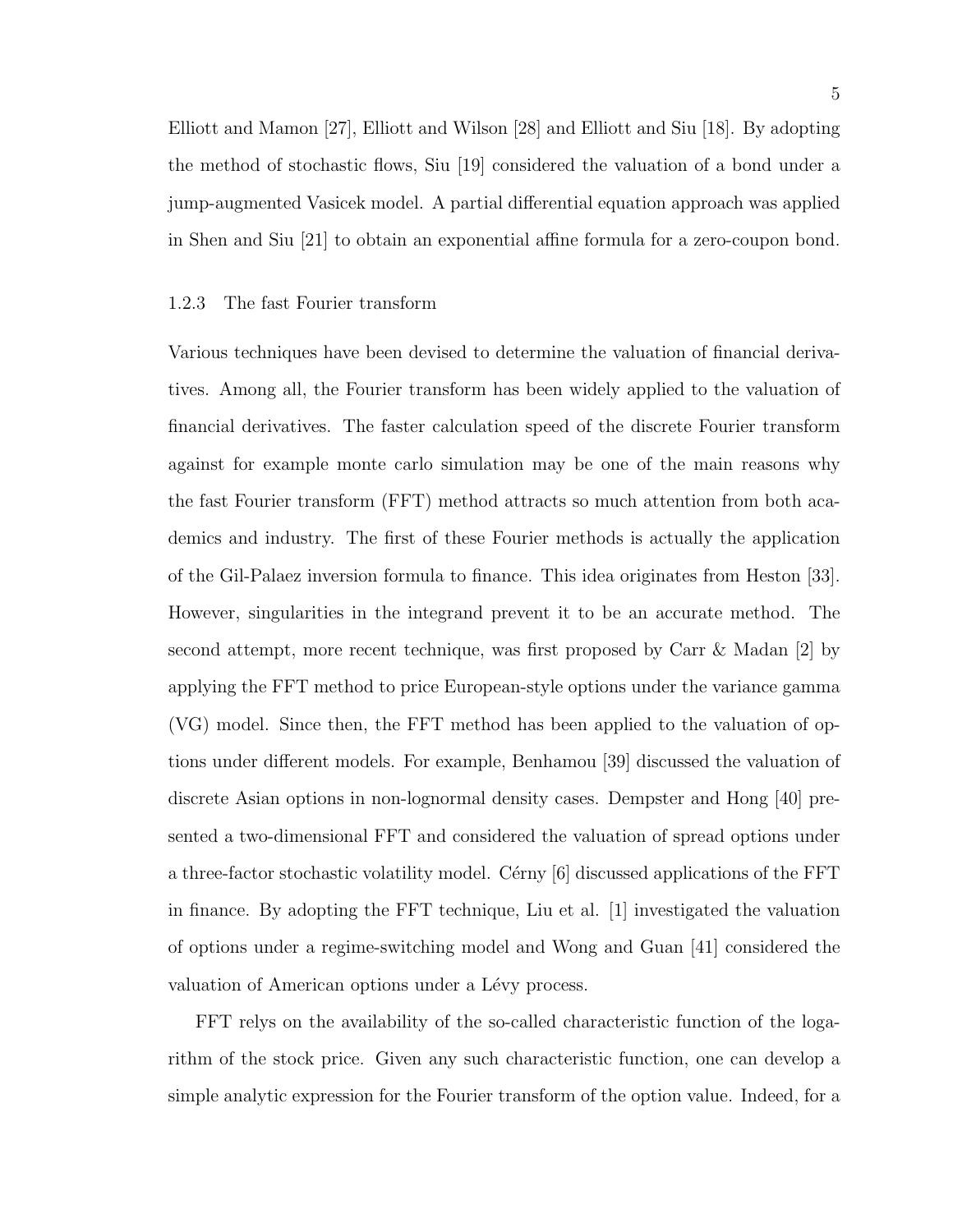wide class of stock models characteristic functions have been obtained in closed form even if the risk-neutral densities (or probability mass functions) themselves are not available explicitly such as all the mentioned studies in the above paragraph. The tremendous speed of the FFT allows option prices for a huge number of strikes to be evaluated very rapidly. Although the FFT approach is significantly faster than other numerical methods, such as finite difference method and Monte Carlo simulation, it still has approximation errors when we adopt a discrete sum to approximate the integral. To control the approximation errors, Carr and Madan [2] discussed the selection of the upper limit of the integral and gave a sufficient condition to guarantee the square integrability property of the dampened pricing formula. Numerical errors in discretizing the pricing formula were discussed in Lee [42]. Liu et al. [1] also showed that the errors are small.

#### 1.3 Preliminaries

This section presents a brief introduction of the basic definitions and tools to be used in the subsequent chapters. The contents in this section are mainly based on Elliott et al. [15] and Carr and Madan [2].

#### 1.3.1 Markov chain

Let  $\mathcal{T} = [0, T]$  be the time horizon  $(T < \infty)$ . Define  $(\Omega, \mathcal{F}, (\mathcal{F}(t)_{t \in \mathcal{T}}), \mathcal{P})$  to be a filtered complete probability space, where  $\mathcal{F}(t)_{t\in\mathcal{T}}$  is a right continuous  $\mathcal{P}$ -complete filtration. Let  $\mathbf{X} = \{ \mathbf{X}(t) | t \in \mathcal{T} \}$  denote a continuous-time, finite-state Markov chain defined on  $(\Omega, \mathcal{F}, \mathcal{P})$  with a finite state space S. Following Elliott et al. [15], without loss of generality, the state space of the Markov chain can be identified as a finite set of unit vectors  $\varepsilon = \{e_1, e_2, ..., e_N\}$ , where  $e_i = (0, ..., 1, ..., 0) \in \mathbb{R}^N$  with 1 at its *i*-th position and 0 elsewhere.

Let  $\mathcal{F}^{x}(t)$  denote the filtration generated by the Markov chain **X**. By adopting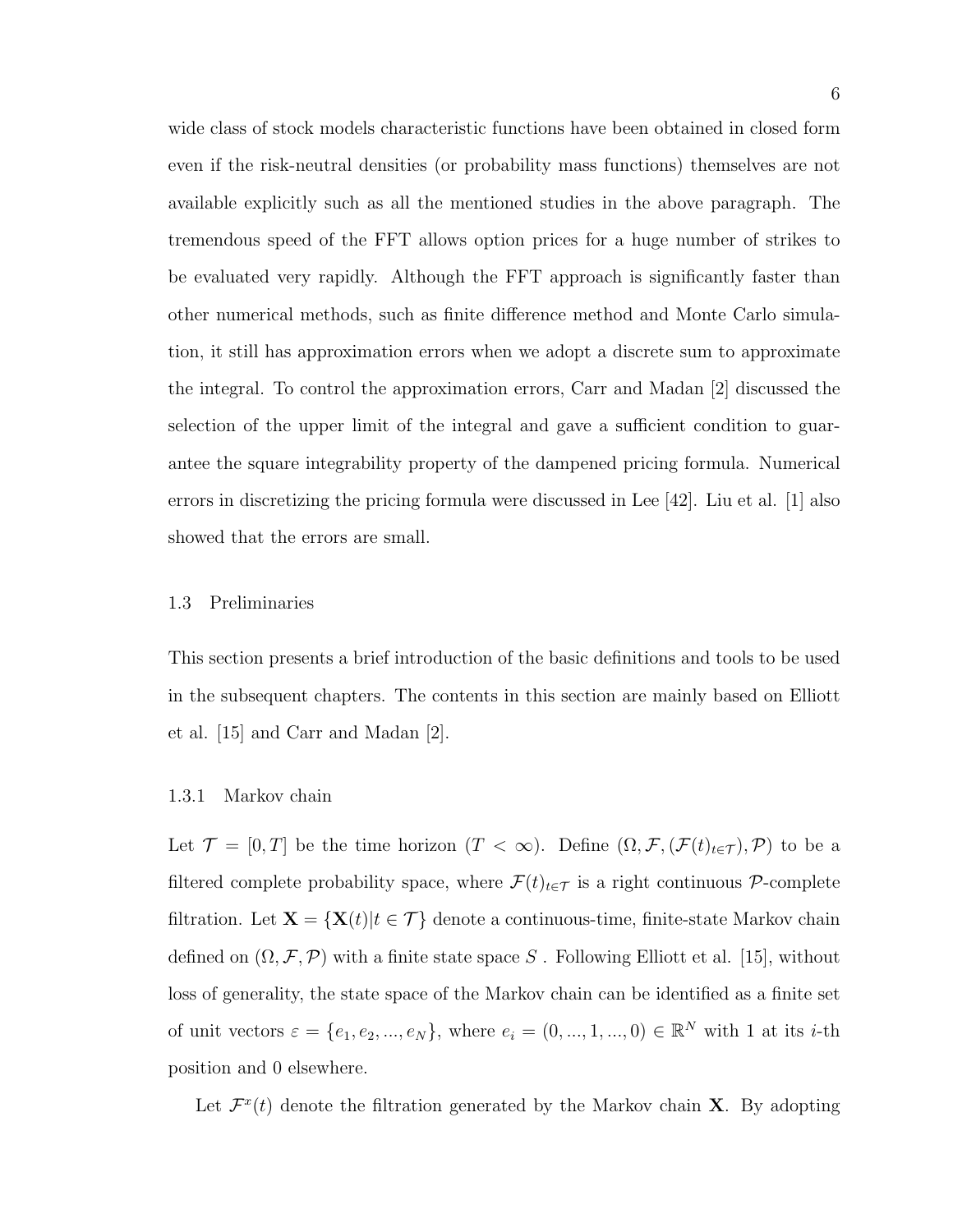the canonical state space  $\varepsilon$ , Elliott et al. [15] in Appendix B Lemma 1.1 obtained the following semi-martingale representation of the Markov chain:

$$
\mathbf{X}(t) = \mathbf{X}(0) + \int_0^t \mathbf{A} \mathbf{X}(s) \mathrm{d}s + \mathbf{M}(t)
$$

where  $\mathbf{A} = [a_{ij}]_{N \times N}$  is the generator of the Markov chain and  $\{\mathbf{M}(t)|t \in \mathcal{T}\}\$ is a right continuous martingale with respect to  $\mathcal{F}^{x}(t)$ .

#### 1.3.2 The fast Fourier transform

The fast Fourier transform (FFT) was introduced in Carr and Madan [2]. For the sake of completeness, we present a brief introduction of the application of FFT. Define by  $S(T)$  the value of the underlying asset at the maturity time T and K the strike price. Suppose that the price of a T-maturity European-style call option at time 0 is given by

$$
C(0, T, K) = \mathbb{E}\left\{e^{-rT}(S(T) - K)^{+}\right\}
$$
\n(1.1)

where  $\mathbb{E}[.]$  denote the expectation under the risk-neutral probability measure.

Let  $s(T) = \ln S(T)$  and  $\kappa = \ln K$  denote the logarithmic of the asset price at time T and the strike value, respectively. Then

$$
C(0,T,\kappa) = \mathbb{E}\bigg\{e^{-rT}\big(e^{s(T)} - e^{\kappa}\big)^+\bigg\}.\tag{1.2}
$$

Now let's derive the Fourier transform of  $C(0, T, \kappa)$ . Assume  $f(s)$  is the probability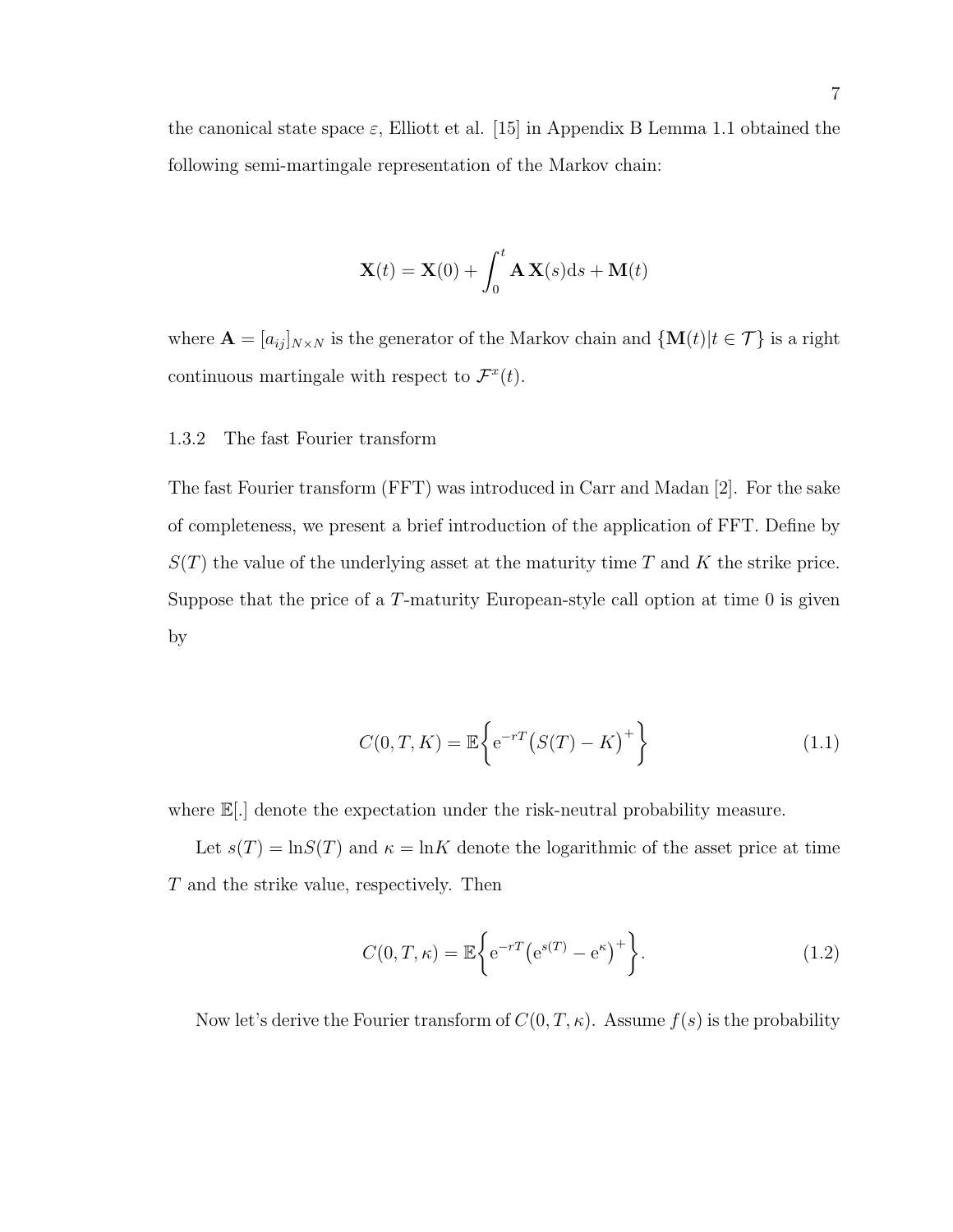density function of  $s(T)$ :

$$
\hat{C}(0,T,u) = \int_{-\infty}^{\infty} e^{-iu\kappa} C(0,T,\kappa) d\kappa
$$
  
\n
$$
= \int_{-\infty}^{\infty} e^{-iu\kappa} \mathbb{E} \{ e^{-rT} (e^{s(T)} - e^{\kappa})^+ \} d\kappa
$$
  
\n
$$
= e^{-rT} \int_{-\infty}^{\infty} e^{-iu\kappa} \int_{-\infty}^{\infty} (e^s - e^{\kappa})^+ f(s) ds d\kappa
$$
  
\n
$$
= e^{-rT} \int_{-\infty}^{\infty} e^{-iu\kappa} \int_{\kappa}^{\infty} (e^s - e^{\kappa}) f(s) ds d\kappa
$$
  
\n
$$
= e^{-rT} \int_{-\infty}^{\infty} \int_{-\infty}^{s} e^{-iu\kappa} (e^s - e^{\kappa}) d\kappa f(s) ds \qquad (1.3)
$$

where we changed the order of integration by Fubini's theorem and used the result  $\int_s^{\infty} e^{-i u \kappa} (e^s - e^{\kappa})^+ d\kappa = 0$ . If we evaluate the inner integral of (1.3), we have

$$
\int_{-\infty}^{s} e^{-i u \kappa} (e^{s} - e^{\kappa}) d\kappa = \int_{-\infty}^{s} e^{-i u \kappa} e^{s} d\kappa - \int_{-\infty}^{s} e^{-i u \kappa} e^{\kappa} d\kappa
$$

$$
= e^{s} \frac{e^{-i u \kappa}}{-i u} \Big|_{-\infty}^{s} - \frac{e^{(1 - i u)\kappa}}{(1 - i u)} \Big|_{-\infty}^{s}.
$$
(1.4)

As we can see, the first term of (1.4) is undetermined due to  $\lim_{\kappa \to -\infty} e^{-i u \kappa} \neq 0$ , while in second term of (1.4)  $\lim_{\kappa \to -\infty} e^{(1-iu)\kappa}$  converges to zero.

To get around the "undetermined" problem, Carr and Madan [2] introduced a dampning parameter  $\alpha$  to modify the call option price. The so-called dampened call price is defined as

$$
c(0,T,\kappa) = \exp(\alpha \kappa) C(0,T,\kappa).
$$

The Fourier transform of the dampened call option price is given by

$$
\hat{c}(0,T,u) = \int_{-\infty}^{\infty} e^{-i u \kappa} c(0,T,\kappa) d\kappa.
$$

Next we are showing that the dampening prameter  $\alpha$  can force convergence,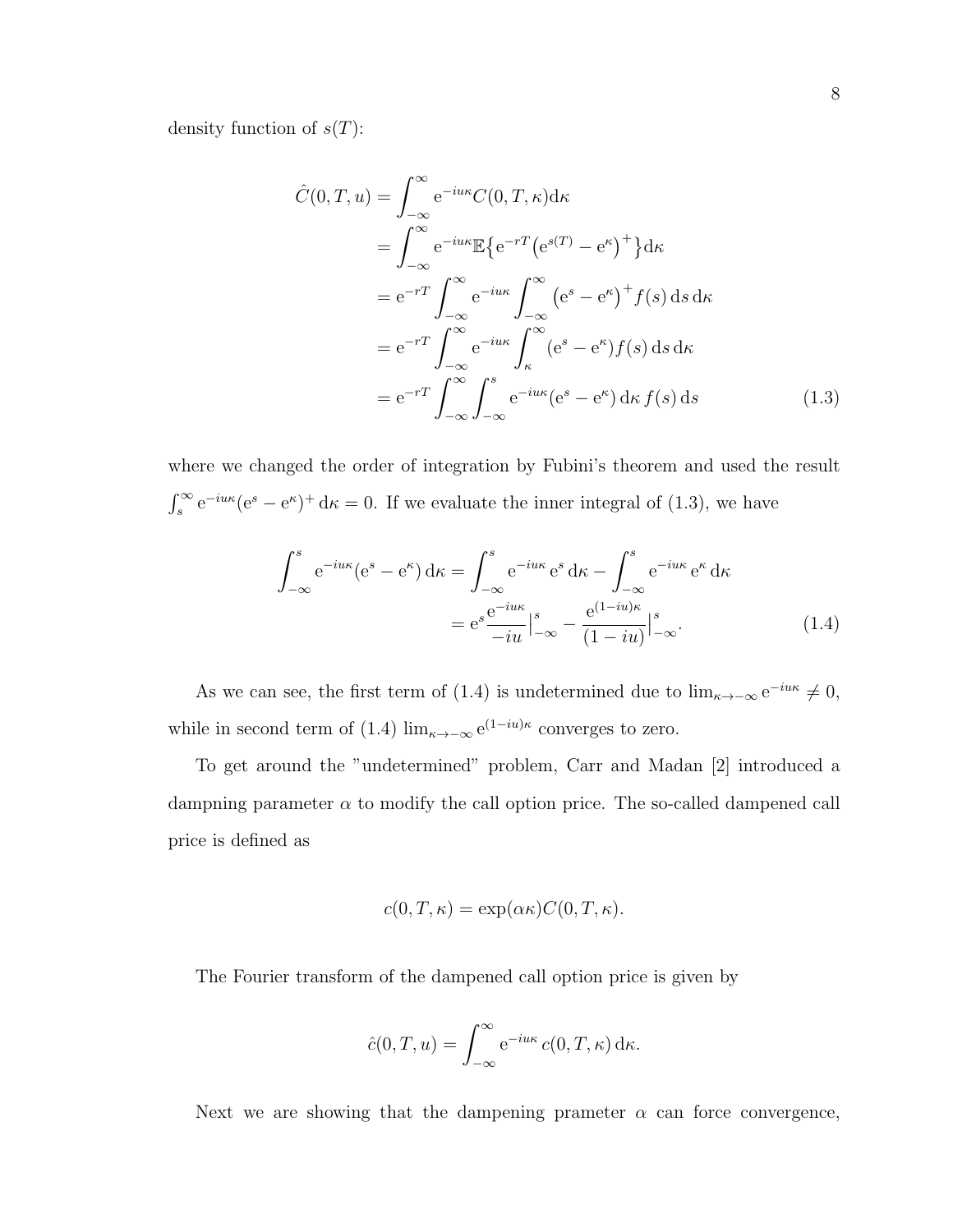thereby permitting a computable Fourier tranform.

$$
\hat{c}(0,T,u) = \int_{-\infty}^{\infty} e^{-iu\kappa} c(0,T,\kappa) d\kappa
$$
  
\n
$$
= \int_{-\infty}^{\infty} e^{-iu\kappa} e^{\alpha \kappa} \mathbb{E} \{ e^{-rT} (e^{s(T)} - e^{\kappa})^+ \} d\kappa
$$
  
\n
$$
= e^{-rT} \int_{-\infty}^{\infty} e^{-iu\kappa} \int_{-\infty}^{\infty} e^{\alpha \kappa} (e^{s(T)} - e^{\kappa})^+ f(s(T)) ds d\kappa
$$
  
\n
$$
= e^{-rT} \int_{-\infty}^{\infty} e^{\alpha \kappa} e^{-iu\kappa} \int_{\kappa}^{\infty} (e^s - e^{\kappa}) f(s) ds d\kappa
$$
  
\n
$$
= e^{-rT} \int_{-\infty}^{\infty} \int_{-\infty}^{s} e^{(\alpha - iu)\kappa} (e^s - e^{\kappa}) d\kappa f(s) ds
$$
 (1.5)

Let's compare the inner integral in  $(1.3)$  to  $(1.5)$ . It can be seen that the term  $\int_{-\infty}^{s} e^{-iu\kappa} (e^s - e^{\kappa}) d\kappa$  has been changed to  $\int_{-\infty}^{s} e^{(\alpha - iu)\kappa} (e^s - e^{\kappa}) d\kappa$ .

Now if we evaluate the inner integral of (1.5), we have

$$
\int_{-\infty}^{s} e^{(\alpha - iu)\kappa} (e^{s} - e^{\kappa}) d\kappa = \int_{-\infty}^{s} e^{(\alpha - iu)\kappa} e^{s} d\kappa - \int_{-\infty}^{s} e^{(\alpha - iu)\kappa} e^{\kappa} d\kappa
$$

$$
= e^{s} \frac{e^{(\alpha - iu)\kappa}}{(\alpha - iu)} \Big|_{-\infty}^{s} - \frac{e^{(\alpha + 1 - iu)\kappa}}{(\alpha + 1 - iu)} \Big|_{-\infty}^{s}
$$

$$
= e^{s} \frac{e^{(\alpha - iu)s}}{(\alpha - iu)} - \frac{e^{(\alpha + 1 - iu)s}}{(\alpha + 1 - iu)}
$$

$$
= \frac{e^{(\alpha + 1 - iu)s}}{(\alpha - iu)(\alpha + 1 - iu)}.
$$
(1.6)

Given  $\alpha > 0$ , the exponential terms vanish for  $\kappa = -\infty$ :

$$
\lim_{\kappa \to -\infty} e^{(\alpha - iu)s} = \lim_{\kappa \to -\infty} e^{(\alpha + 1 - iu)s} = 0.
$$
\n(1.7)

One can easily prove that  $\alpha > 0$  is to ensure the square integrability for call options and  $\alpha < 0$  is to ensure the square integrability for put options.

The pricing formula for the European-style call option can be obtained via the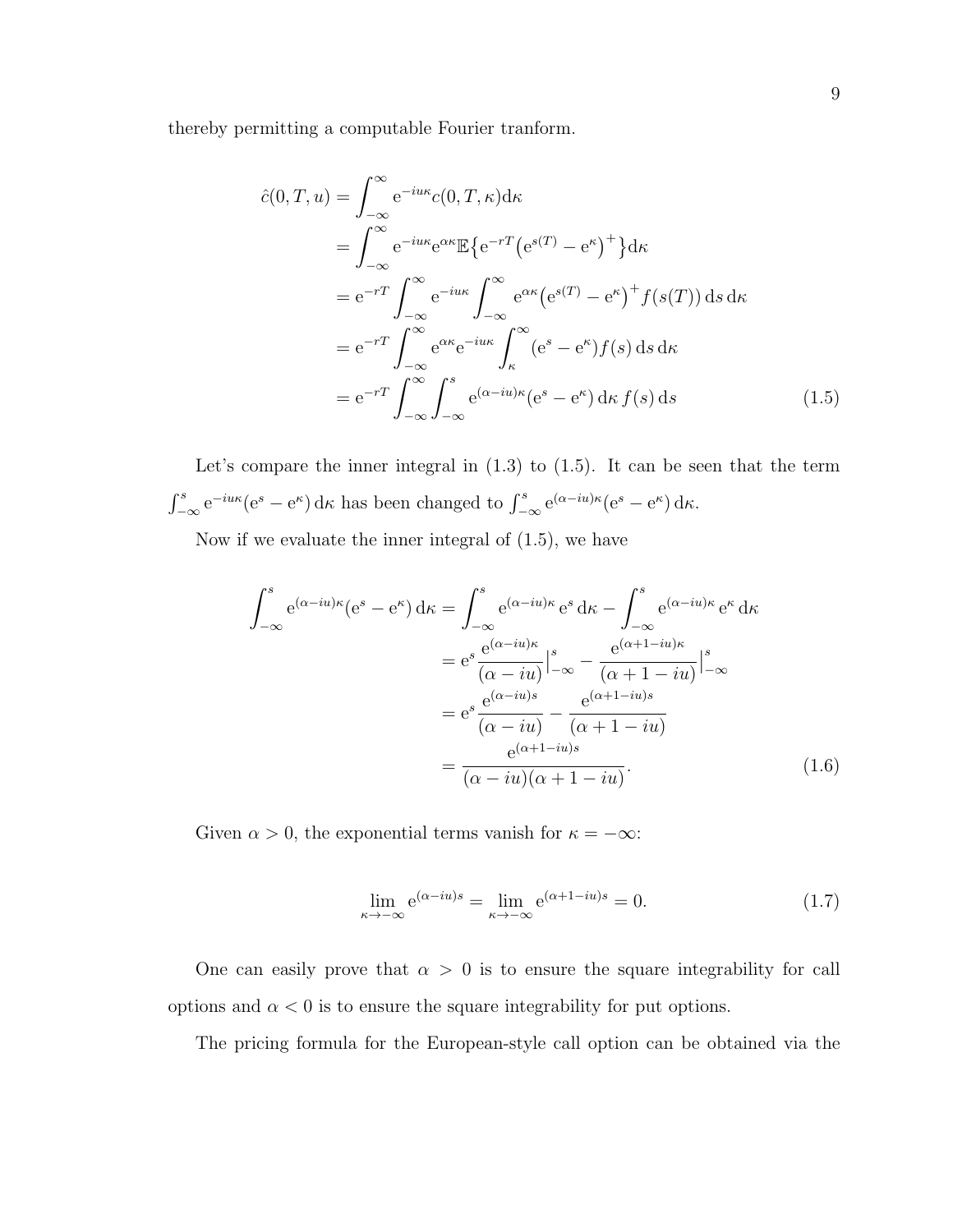inverse Fourier transform as follows:

$$
C(0,T,\kappa) = \frac{e^{-\alpha\kappa}}{2\pi} \int_{-\infty}^{\infty} e^{i u \kappa} \hat{c}(0,T,u) du = \frac{e^{-\alpha\kappa}}{\pi} \int_{0}^{\infty} e^{i u \kappa} \hat{c}(0,T,u) du.
$$
 (1.8)

where the second term comes from the fact that call option is a real number. This implies the Fourier transform  $\hat{c}(0,T,u)$  is odd in its imaginary part so that

$$
\operatorname{Im}\{\hat{c}(0,T,u)\} = -\operatorname{Im}\{\hat{c}(0,T,-u)\}\tag{1.9}
$$

and even in its real part so that

$$
\text{Re}\{\hat{c}(0,T,u)\} = \text{Re}\{\hat{c}(0,T,-u)\}.
$$
\n(1.10)

Thus this allows to rewrite the pricing integral as the second term in (1.8).

To derive the Fourier transform of the dampened call option price, one standard way is to utilize the relationship between the Fourier transform of the dampened call option price and the characteristic function of the logarithmic asset price. In this thesis, under regime-switching models, the conditional characteristic function of the logarithmic asset price given  $\mathcal{F}^{X}(t)$  has to be derived first. To illustrate the method, we present the details in the present context.

Let  $\mathbf{F}_{s(T)|\mathcal{F}^{X}(T)}(s)$  denote the conditional density function of  $s(T)$  given  $\mathcal{F}^{X}(T)$ . Then for each  $t \in [0, T]$  and  $u \in \mathbb{R}$ 

$$
\hat{c}(0,T,u) = \int_{-\infty}^{\infty} e^{-iu\kappa} c(0,T,\kappa) d\kappa
$$
  
\n
$$
= \int_{-\infty}^{\infty} e^{-iu\kappa} e^{\alpha \kappa} \mathbb{E} \{ e^{-rT} (e^{s(T)} - e^{\kappa})^+ \} d\kappa
$$
  
\n
$$
= \mathbb{E} \left\{ \int_{-\infty}^{\infty} e^{-iu\kappa} e^{\alpha \kappa} \mathbb{E} \{ e^{-rT} (e^{s(T)} - e^{\kappa})^+ | \mathcal{F}^X(T) \} d\kappa \right\}
$$
  
\n
$$
= \mathbb{E} \left\{ \int_{-\infty}^{\infty} e^{-iu\kappa} e^{\alpha \kappa} e^{-rT} \int_{\kappa}^{\infty} (e^s - e^{\kappa}) \mathbf{F}_{s(T)|\mathcal{F}^X(T)}(s) ds d\kappa \right\}
$$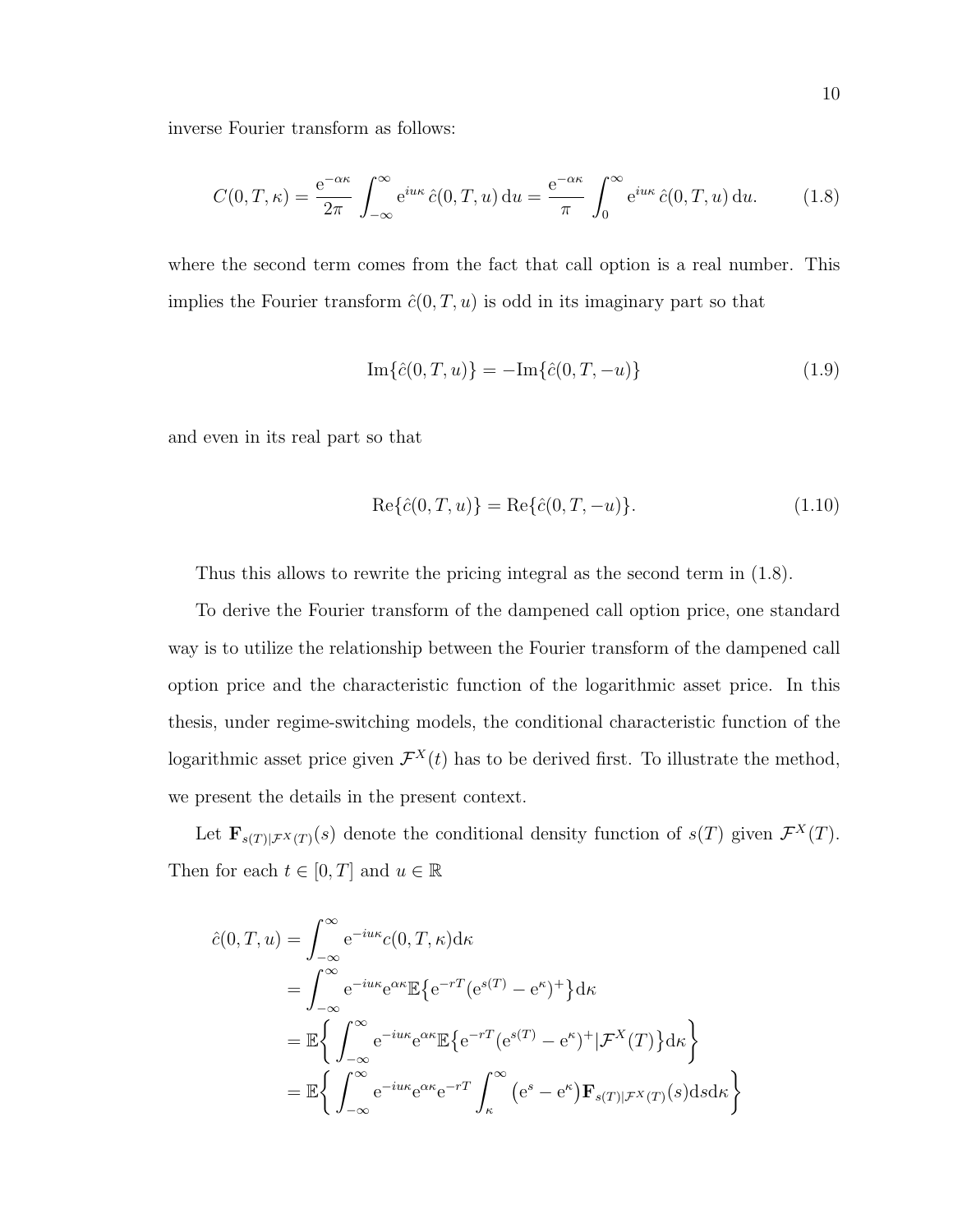$$
= \mathbb{E}\left\{\int_{-\infty}^{\infty} e^{-rT} \mathbf{F}_{s(T)|\mathcal{F}^{X}(T)}(s) \int_{-\infty}^{s} \left( e^{s} e^{(\alpha - iu)\kappa} - e^{(1 + \alpha - iu)\kappa} \right) d\kappa ds \right\}
$$
  
\n
$$
= \mathbb{E}\left\{\int_{-\infty}^{\infty} e^{-rT} \mathbf{F}_{s(T)|\mathcal{F}^{X}(T)}(s) \left( \frac{e^{(1 + \alpha - iu)s}}{(\alpha - iu)} - \frac{e^{(1 + \alpha - iu)s}}{(1 + \alpha - iu)} \right) ds \right\}
$$
  
\n
$$
= \mathbb{E}\left\{ e^{-rT} \left( \frac{\phi_{\mathcal{F}_{T}}(-i(1 + \alpha) - u)}{(\alpha - iu)} - \frac{\phi_{\mathcal{F}_{T}}(-i(1 + \alpha) - u)}{(1 + \alpha - iu)} \right) \right\}
$$
  
\n
$$
= \frac{e^{-rT} \mathbb{E}\left\{\phi_{\mathcal{F}_{T}}(-i(1 + \alpha) - u)\right\}}{(\alpha - iu)(1 + \alpha - iu)}
$$
(1.11)

11

where

$$
\phi_{\mathcal{F}_T}(\nu) = \mathbb{E}\{e^{ius(T)}|\mathcal{F}^X(T)\} = \int_{-\infty}^{\infty} e^{i\nu s} \mathbf{F}_{s(T)|\mathcal{F}^X(T)}(s) ds \qquad (1.12)
$$

is the conditional characteristic function of  $s(T)$  given  $\mathcal{F}^{X}(T)$ .

The third equality in (1.11) holds by the well-known property of conditional expectations( $\mathbb{E}\{\mathbb{E}\{X|Y\}\} = \mathbb{E}\{X\}$ ), and fifth equality holds by Fubini's theorem since the modified call price is bounded.

There are many ways to define the discrete Fourier transform (DFT), varying in the sign of the exponent, normalization, etc. Since we are going to use Python implementation, therfore we are following the same definition for DFT given in Python package numpy. The DFT is defined in Python is

$$
A_k = \sum_{m=0}^{n-1} a_m \exp\bigg\{-2\pi i \frac{mk}{n}\bigg\}, \quad k = 0, ..., n-1.
$$
 (1.13)

The inverse DFT is defined as

$$
a_m = \frac{1}{n} \sum_{k=0}^{n-1} A_k \exp\left\{2\pi i \frac{mk}{n}\right\} \quad m = 0, ..., n-1.
$$

It differs from the Fourier transform by the sign of the exponential argument and the default normalization by  $\frac{1}{x}$ n .

Given the Fourier transform function  $\hat{c}(0,T,u)$ , the modified call option price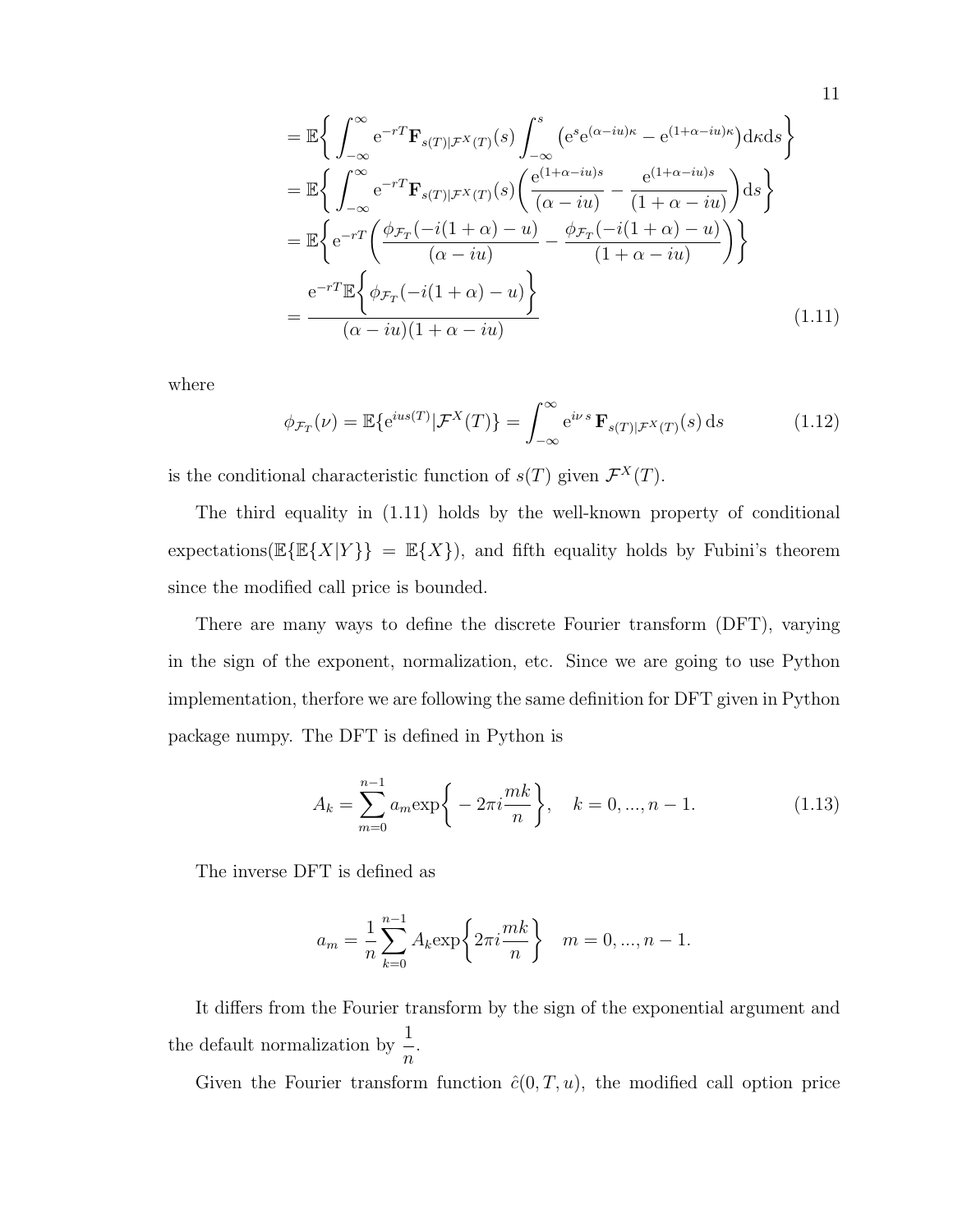$c(0, T, \kappa)$  can be obtained by the inverse Fourier transform as described in (1.8)

$$
c(0,T,\kappa) = \frac{\exp(-\alpha \kappa)}{\pi} \int_0^\infty e^{i u \kappa} \hat{c}(0,T,u) \mathrm{d}u, \quad \forall \quad -\infty < \kappa < \infty. \tag{1.14}
$$

Set  $u_j = j\Delta_u$ ,  $j = 0, 1, ..., N - 1$ , where  $\Delta u$  is the grid size in the variable u. Then (1.14) can be approximated by the following summation:

$$
c(0,T,\kappa) \approx \frac{1}{\pi} \sum_{j=0}^{N-1} e^{iu_j \kappa} \hat{c}(0,T,u_j) \Delta_u.
$$
 (1.15)

Next, let  $\triangle_\kappa$  be the grid size in  $\kappa$  and choose a grid along the log strike  $\kappa$  as below:

$$
\kappa_l = (l - \frac{N}{2})\Delta_\kappa, \quad l = 0, 1, ..., N - 1.
$$
\n(1.16)

Then

$$
c(0, T, \kappa_l) \approx \frac{1}{\pi} \sum_{j=0}^{N-1} e^{iu_j \kappa_l} \hat{c}(0, T, u_j) \Delta_u, \quad l = 0, 1, ..., N-1
$$
  
= 
$$
\frac{1}{\pi} \sum_{j=0}^{N-1} e^{ij \Delta_u (l - \frac{N}{2}) \Delta_\kappa} \hat{c}(0, T, u_j) \Delta_u, \quad l = 0, 1, ..., N-1
$$
  
= 
$$
\frac{1}{\pi} \sum_{j=0}^{N-1} e^{ij l \Delta_u \Delta_\kappa} e^{-ij \frac{N}{2} \Delta_u \Delta_\kappa} \hat{c}(0, T, u_j) \Delta_u, \quad l = 0, 1, ..., N-1.
$$
 (1.17)

If we set

$$
\triangle_u \triangle_\kappa = \frac{2\pi}{N},\tag{1.18}
$$

then we have

$$
c(0,T,\kappa_l) \approx \frac{1}{\pi} \sum_{j=0}^{N-1} e^{ijl\frac{2\pi}{N}} e^{-ij\pi} \hat{c}(0,T,u_j) \Delta_u, \quad l=0,1,...,N-1.
$$
 (1.19)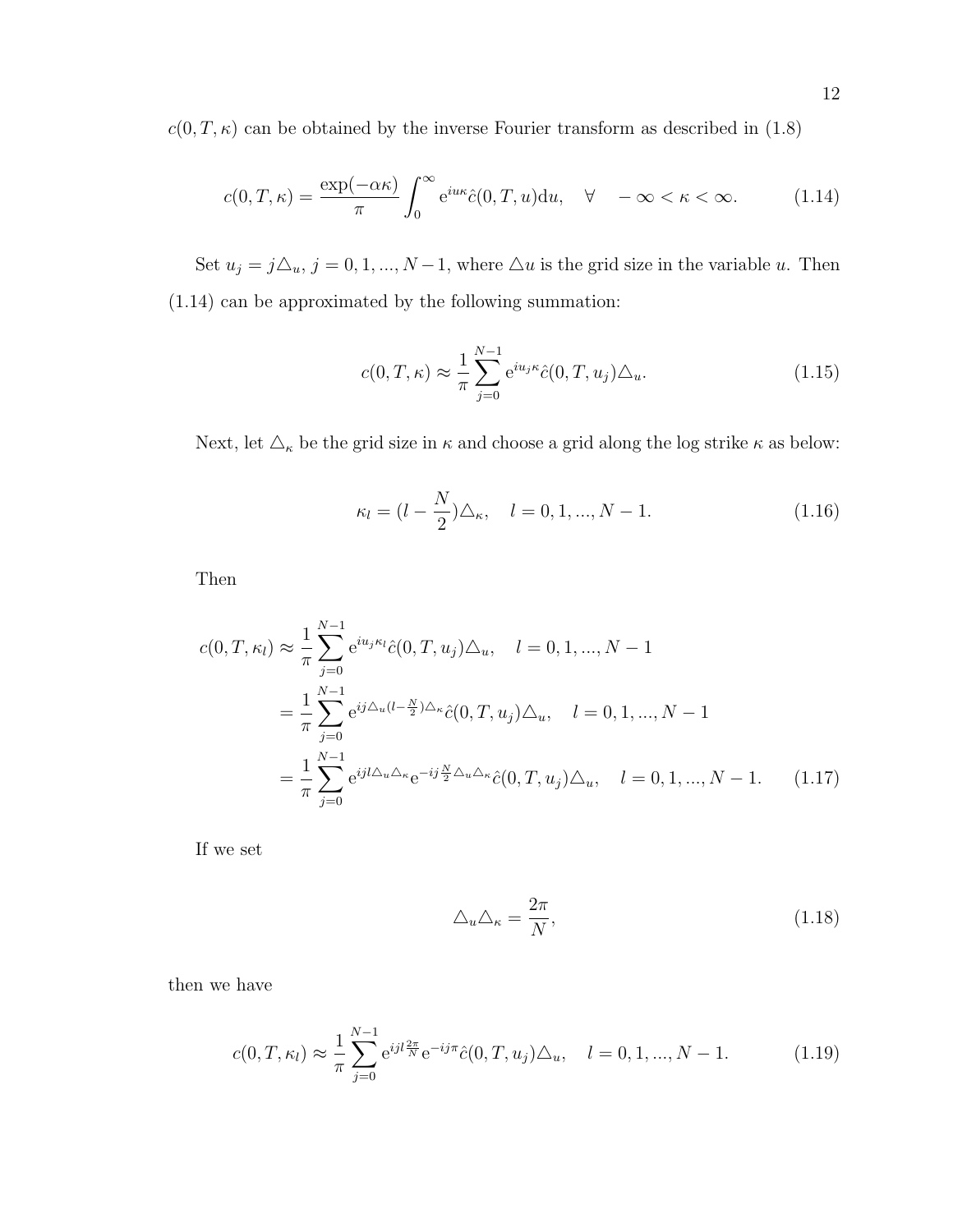Using Simpson's rule for numerical integration, define a sequence of weighting factors by

$$
w(j) = \begin{cases} \frac{1}{3}, & \text{if } j = 0, \\ \frac{4}{3}, & \text{if } j \text{ is odd,} \\ \frac{2}{3}, & \text{if } j \text{ is even.} \end{cases}
$$

Then

$$
c(k_l) \approx \frac{\Delta_u}{\pi N} \sum_{j=0}^{N-1} e^{ijl\frac{2\pi}{N}} e^{-ij\pi} \hat{c}(0, T, u_j) w(j) N, \quad l = 0, 1, ..., N-1.
$$
 (1.20)

Comparing (1.20) with (1.13), it is easily seen that  $c(0,T,\kappa)$  can be obtained by taking the Fourier transform of the sequence  $\{e^{-ij\pi}\hat{c}(0,T,u_j)w(j)N\}$ , for  $j=$  $0,1,...,N-1.$ 

The fast Fourier transform algorithm developed by Cooley and Tukey [54] and later extended by many others provide a more efficient algorithm for calculating DFT or inverse DFT with sample points that are powers of two. That is,  $N = 2^p$ ,  $p \in$ {1, 2, ...}. The Cooley-Tukey FFT algorithm can reduce the number of multiplications from  $N^2$  to  $N \log N$ .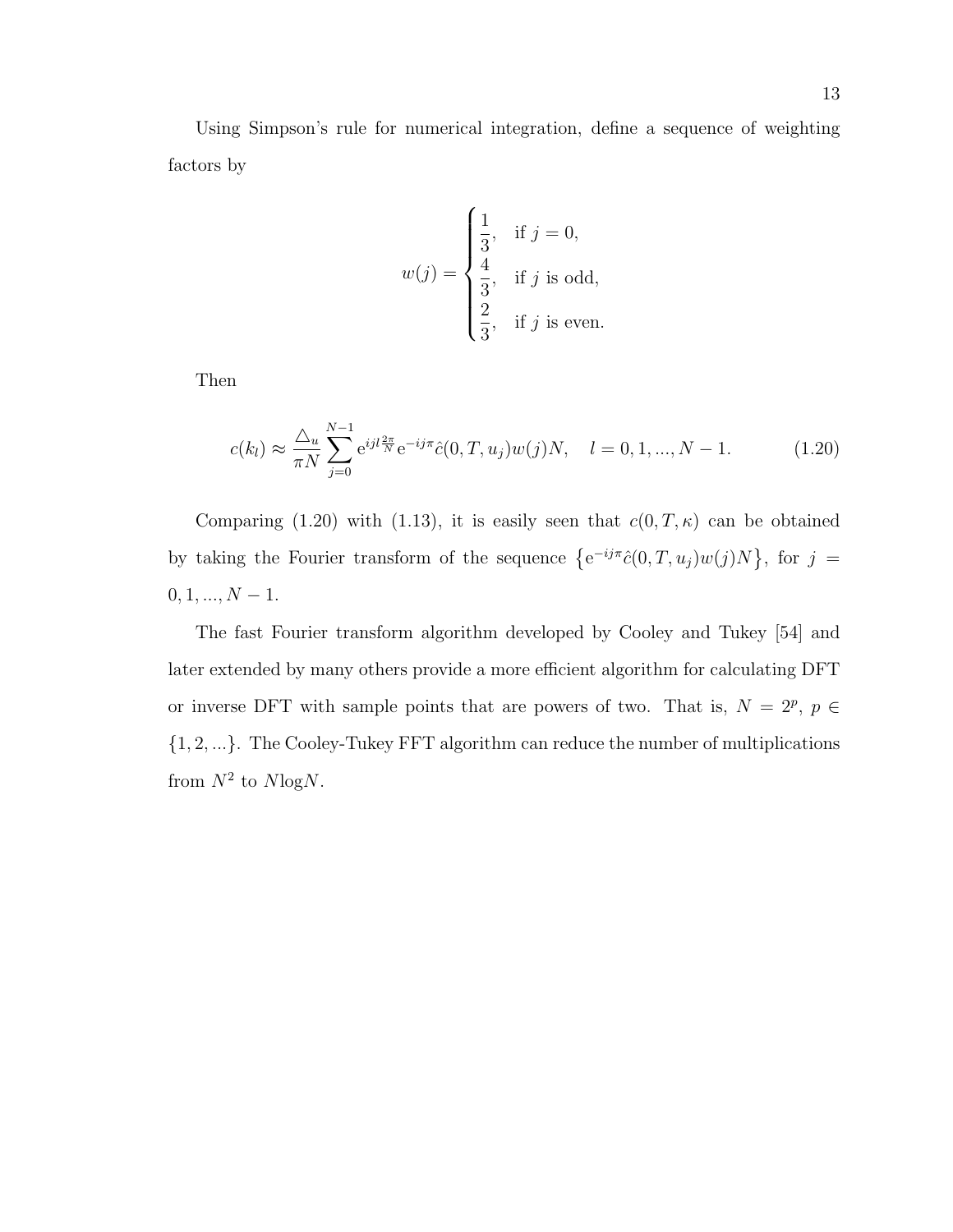# CHAPTER 2: FFT APPROACH FOR PRICING A EUROPEAN CALL OPTION UNDER A REGIME-SWITCHING MODEL

In this chapter, we introduce the fast Fourier transform (FFT) approach to option valuation, where the underlying asset price is governed by a regime-switching geometric Brownian motion.

#### 2.1 Motivation

The fast Fourier transform (FFT) is a numerical approach for pricing options which utilizes the characteristic function of the underlying instrument's price process. The fast Fourier transform is a significant computational method in scientific computing and it has been widely applied to financial engineering, specifically in options pricing. FFT approach makes use of the characteristic function of the underlying asset price. The use of the fast Fourier transform method is motivated by the following reasons: the algorithm has speed advantage ( especially over Monte Carlo Simulation and PDE). This enables the Fourier transform algorithm to calculate prices accurately for a whole range of strikes. The characteristic function of the log-price is known and has a simple form for many models considered in literature while the density is often not known in the closed form. The models meet this requirement include the stochastic volatility models, the affine jump diffusions, and the exponential Lévy models, among others; see Carr and Madan [2], Carr and Wu [3], and Duffie et al. [4] for detailed discussions of these models. However, FFT approach is only applicable to problems for which the characteristic functions of the underlying price process can be obtained analytically. Because of its prevalence, increasing research efforts have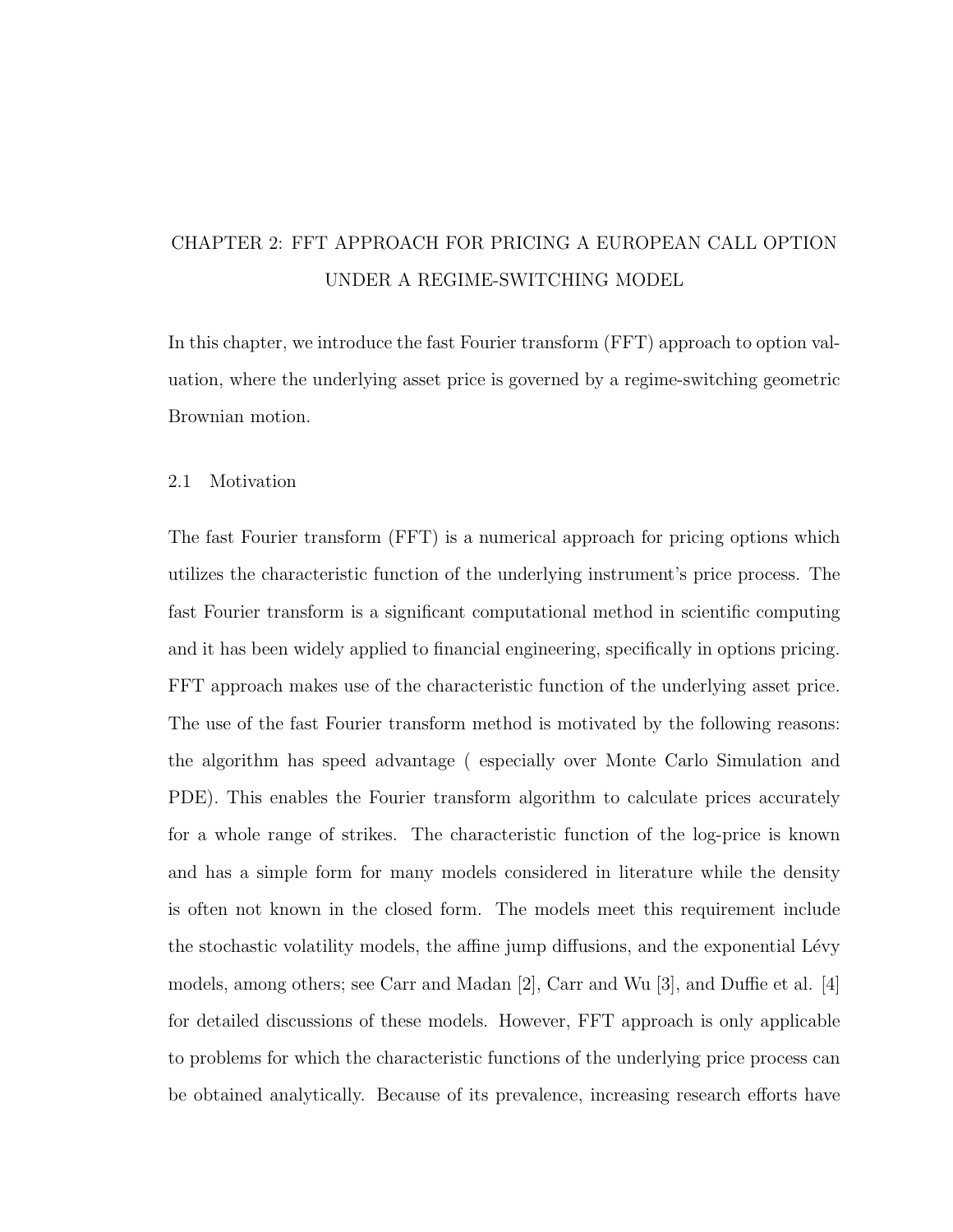been devoted to the FFT approach in option pricing. For example, Carr and Madan [2] illustrated the fundamental idea of using FFT for valuing European options based on the Black-Scholes setting and applied it to the variance gamma (VG) model (see Madan et al. [5]). Cerný [6] presented a detailed discussion on the implementation of FFT to option pricing.

Along another line, considerable attention has been focused on the regime-switching diffusion models for asset prices recently. In this setting, model parameters (rate of return, volatility, and risk-free interest rate) are assumed to depend on a finite-state, observable Markov chain, whose states represent different "states of the world" or regimes, which can describe various randomly changing economical factors. By incorporating an observable Markov chain into the formulation, the regime-switching framework can capture the effect of those less frequent but significant events that have impact on the individual asset price behavior (especially for long-term dynamics). This is a major advantage compared with other models, see Yao et al. [7], and Zhang [8], among others for discussions on considerations leading to this modelling approach.

In this chapter, the fast Fourier transform (FFT) approach is applied for pricing European-style call options, where the underlying asset price is governed by a regimeswitching geometric Brownian motion (RSGBM). An FFT method for the regimeswitching model is developed. For the two states case, numerical result is provided, however, for the general case where the number of states is more than two  $(m > 2)$ , the fundamental matrix sulotion is not known explicitly. We use monte-carlo simulation as well as a novel method called semi-MC simulation to compare with our FFT results for the two case. We also use analytical sulotion for the case where the drift and interest rate don't depend on time and compare the results with what obtained by FFT, MCS and Semi-MCS.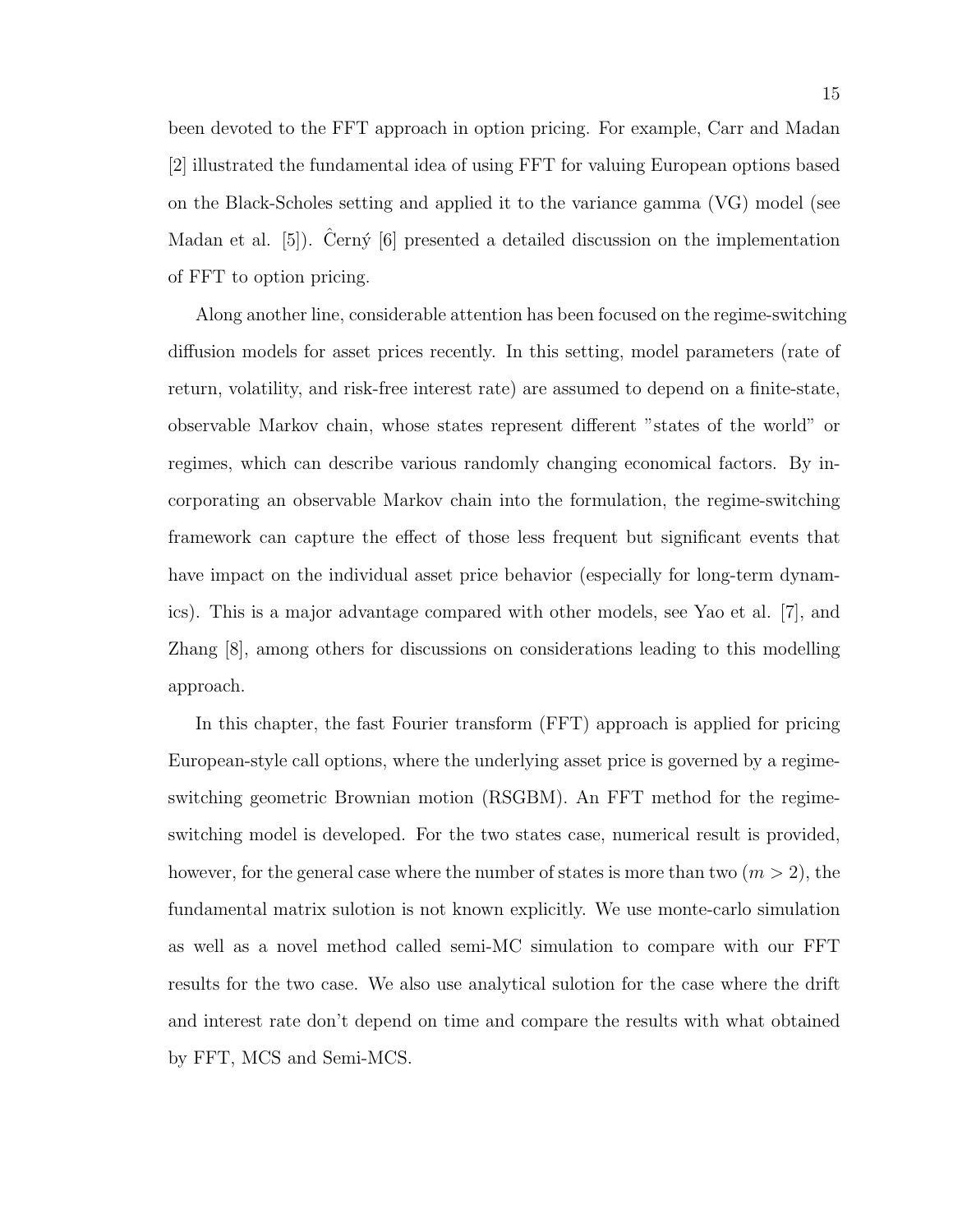#### 2.2 Regime-switching model and risk-neutral option pricing

We consider a continuous-time economy with a finite time horizon  $[0, T]$  where  $T < \infty$ . Suppose that  $(\Omega, \mathcal{F}, \mathcal{P})$  is a complete probability space, where  $\mathcal P$  is a risk-neutral probability measure. Let  $\alpha(t)$  be a finite-state, continuous time, observable Markov chain with a finite state space  $\mathcal{M} = \{1, ..., m\}$ , which may represent general market trends. For example, when  $m = 2$ ,  $\alpha(t) = 1$  may denote a bull market and  $\alpha(t) = 2$ a bear market.

Let's assume that under the risk-neutral measure  $P$ , the dynamics of the underlying asset value,  $S_t$ , is given by

$$
dS_t = \mu(\alpha(t)) S_t dt + \sigma(\alpha(t)) S_t dW_t, \quad t \ge 0
$$
\n(2.1)

where  $S(0) = S_0 > 0$  is the initial underlying asset price,  $W_t$  is a standard Brownian motion independent of  $\alpha(t)$ , and  $\mu(\alpha(t))$  and  $\sigma(\alpha(t))$  are the risk-free drift rate and volatility of the underlying asset, respectively. We assume that  $\mu(j)$  and  $\sigma(j)$  are positive constant, for each  $j \in \mathcal{M}$ .

Under the risk-neutral probability measure  $P$ , the price of T-maturity Europeanstyle call options at time 0 with strike  $K > 0$  is given as follows:

$$
C(K) = \mathbb{E}\bigg\{\exp\bigg(-\int_0^T r(\alpha(t))dt\bigg)(S_T - K)^+\bigg\}.
$$
 (2.2)

where the instantaneous risk-free interest rate,  $r(\alpha(t))$  also depends on  $\alpha(t)$  with  $r(j) > 0$ , for each  $j \in \mathcal{M}$ .

Following the notation in Lui, Zhang and Yin [1], let  $k = \ln\left(\frac{K}{\sigma}\right)$  $S_0$  $\setminus$ and  $S_T = S_0 e^{X_T}$ . Note that  $k = 0$  (when  $K = S_0$ ) will be always corresponding to the at-the-money case.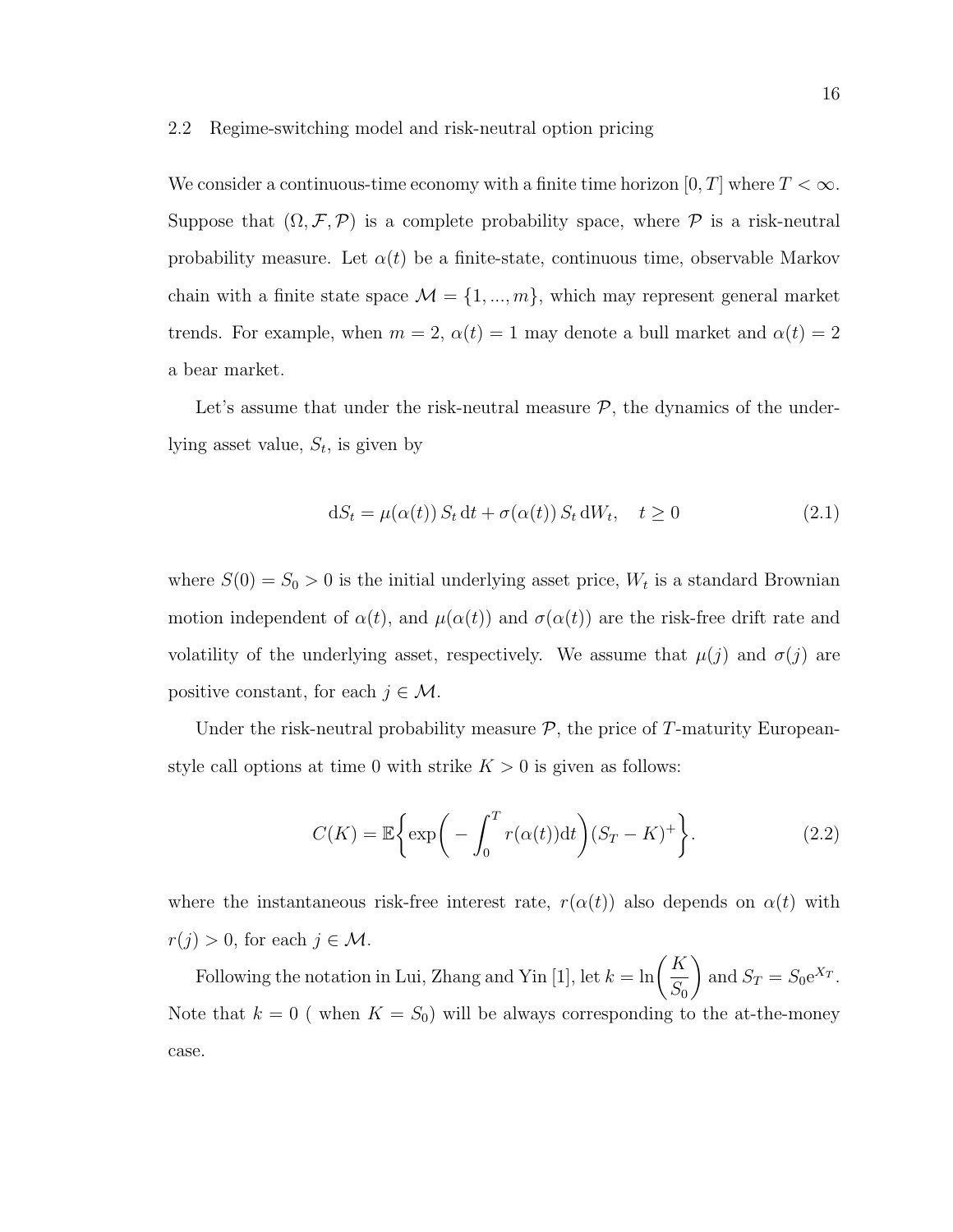Then (2.2) can be written as

$$
C(k) = S_0 \mathbb{E}\left\{\exp\bigg(-\int_0^T r(\alpha(t))dt\bigg)(e^{X_T} - e^k)^+\right\}.
$$
 (2.3)

## 2.3 Fourier transform of the option price

In this section, we would like to apply Fourier transform to European-style call option price given by equation (2.3). Let's first recall the definition of Fourier transform (FT) and inverse Fourier transform (IFT) for continuous functions. The Fourier transform of the function f is traditionally denoted by  $\hat{f}$ . There are several common conventions for defining the Fourier transform of an integrable function  $f : \mathbb{R} \to \mathbb{C}$ . Here we will use the following definition:

$$
\hat{f}(u) = \int_{-\infty}^{\infty} e^{-iux} f(x) dx,
$$

for any real number  $u$ .

When the independent variable  $x$  represents time, the transform variable  $u$  represents frequency. Under suitable conditions,  $f$  is determined by  $\hat{f}$  via inverse Fourier transform:

$$
f(x) = \int_{-\infty}^{\infty} e^{iux} \hat{f}(u) \mathrm{d}u,
$$

for any real number  $x$ .

For the rest of this dissertation, we use above definitions for FT and IFT. Assume  $f(x)$  is the probability density function of  $X_T$ . Now let's derive the Fourier transform of  $C(k)$ .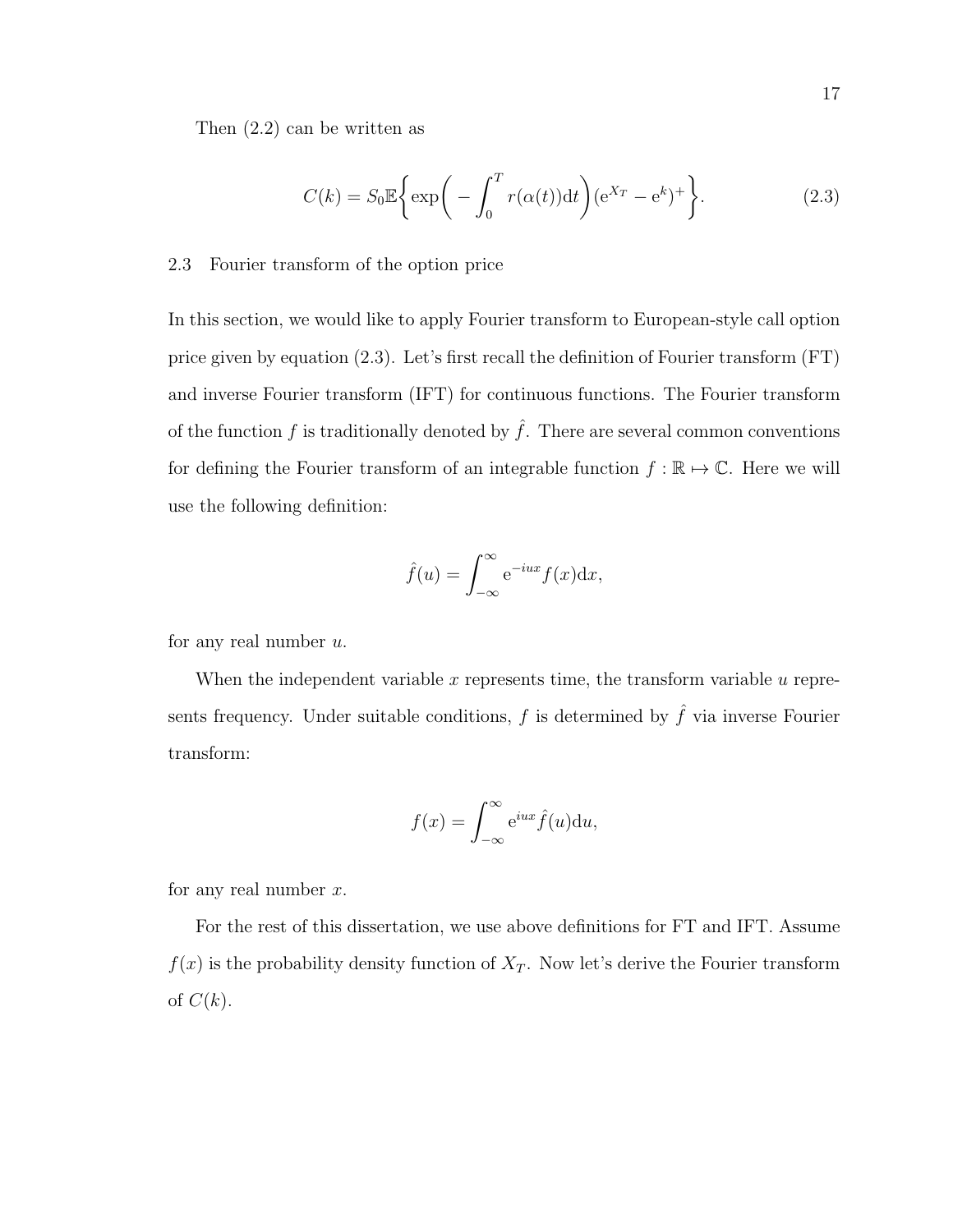$$
\hat{C}(u) = \int_{-\infty}^{\infty} e^{-iuk} C(k) dk
$$
\n
$$
= \int_{-\infty}^{\infty} e^{-iuk} S_0 \mathbb{E} \left\{ \exp\left(-\int_0^T r(\alpha(t)) dt\right) (e^{X_T} - e^k)^+ \right\} dk
$$
\n
$$
= S_0 \int_{-\infty}^{\infty} e^{-iuk} \int_{-\infty}^{\infty} \exp\left(-\int_0^T r(\alpha(t)) dt\right) (e^x - e^k)^+ f(x) dx dk
$$
\n
$$
= S_0 \int_{-\infty}^{\infty} \exp\left(-\int_0^T r(\alpha(t)) dt\right) e^{-iuk} \int_k^{\infty} (e^x - e^k) f(x) dx dk
$$
\n
$$
= S_0 \int_{-\infty}^{\infty} \exp\left(-\int_0^T r(\alpha(t)) dt\right) f(x) \int_{-\infty}^x e^{-iuk} (e^x - e^k) dk dx \qquad (2.4)
$$

where we changed the order of integration by Fubini's theorem and used the result  $\int_x^{\infty} e^{-iuk}(e^x - e^k)^+ dk = 0$ . If we evaluate the inner integral of (2.4), we have

$$
\int_{-\infty}^{x} e^{-iuk} (e^x - e^k) dk = \int_{-\infty}^{x} e^{-iuk} e^x dk - \int_{-\infty}^{x} e^{-iuk} e^k dk
$$

$$
= e^x \frac{e^{-iuk}}{-iu} \Big|_{-\infty}^{x} - \frac{e^{(1-iu)k}}{(1-iu)} \Big|_{-\infty}^{x}.
$$
(2.5)

As we can see, the first term of (2.5) is not integrable since  $\lim_{k\to-\infty} e^{-iuk} \neq 0$ , while in second term of (2.5)  $\lim_{k\to\infty} e^{(1-iu)k}$  converges to zero.

To obtain a squared integrable function with respect to  $k$ , Carr and Madan [2] introduced a dampning parameter  $\rho$  to modify the call option price. The so-called dampened call price is defined as

$$
c(k) = e^{\rho k} \frac{C(k)}{S_0}, \quad -\infty < k < \infty \tag{2.6}
$$

where  $\rho > 0$  is a prespecified positive number (dampening factor). We explained in details in Chapter 1, Section 1.3.2 why we need positive dampening factor for call and negative dampening factor for put options.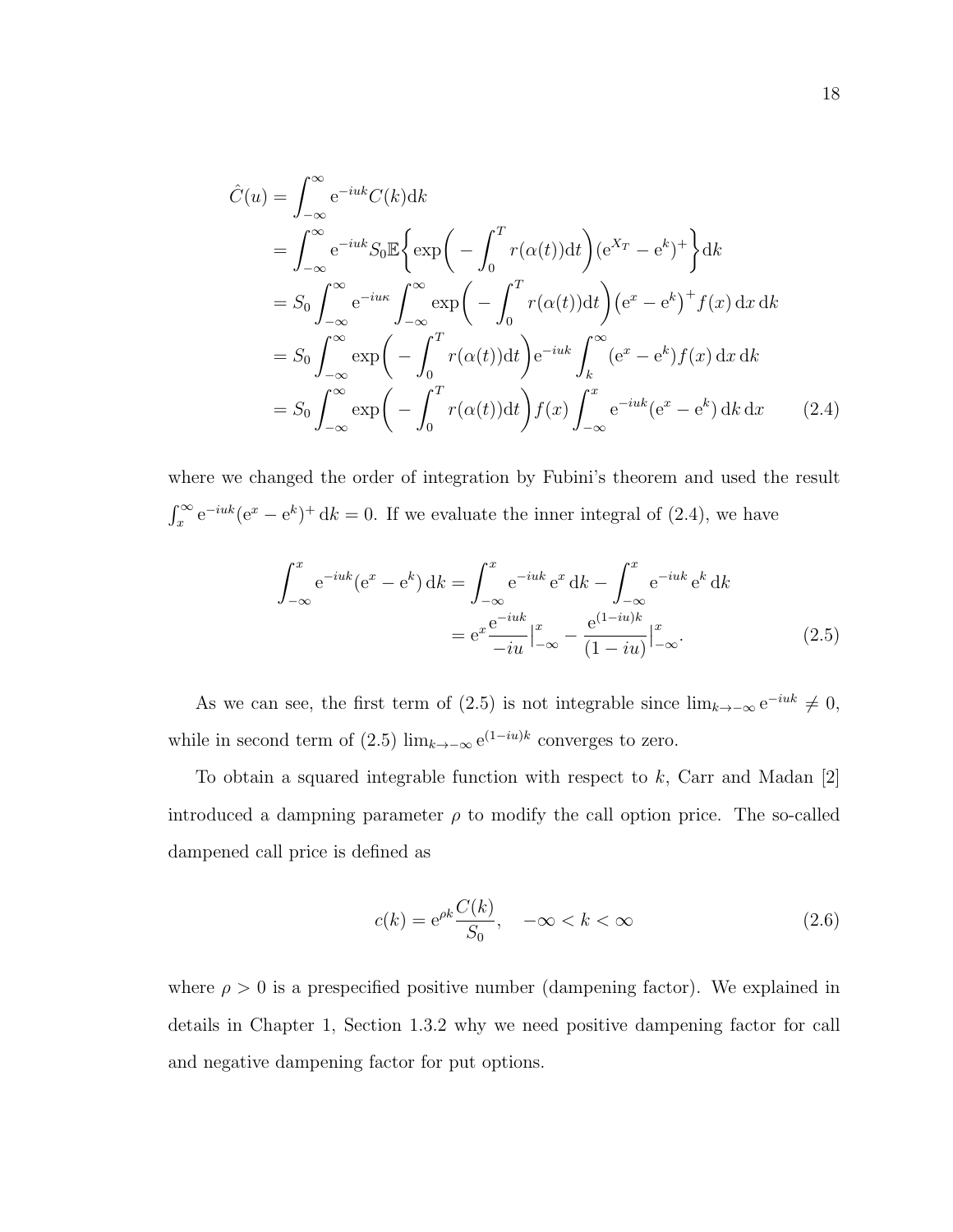The Fourier transform of the dampened call option price is given by:

$$
\hat{c}(u) = \int_{-\infty}^{\infty} e^{-iuk} c(k) dk, \quad u \in (-\infty, \infty).
$$
 (2.7)

Once we find a closed form for Fourier transform of the dampened call option price, the pricing formula for the European-style call option can be obtained via the inverse Fourier transform as follows:

$$
C(k) = \frac{e^{-\rho k} S_0}{2\pi} \int_{-\infty}^{\infty} e^{iuk} \hat{c}(u) du = \frac{e^{-\alpha k} S_0}{\pi} \int_0^{\infty} e^{iuk} \hat{c}(u) du.
$$
 (2.8)

where the second term comes from the fact that call option is a real number. This implies the Fourier transform  $\hat{c}(u)$  is odd in its imaginary part so that

$$
\operatorname{Im}\{\hat{c}(u)\} = -\operatorname{Im}\{\hat{c}(-u)\}\tag{2.9}
$$

and even in its real part so that

$$
\operatorname{Re}\{\hat{c}(u)\} = \operatorname{Re}\{\hat{c}(-u)\}.
$$
\n(2.10)

Thus this allows to rewrite the pricing integral as the second term in (2.8).

Therefore, all we need to do now is to find a closed form for Fourier transform of the dampened call option price. Let  $\mathcal{F}_T$  be the  $\sigma$ -algebra generated by the Markov chain  $\alpha(t)$ ,  $0 \le t \le T$ , that is,  $\mathcal{F}_T = \sigma\{\alpha(t), 0 \le t \le T\}$ . Note that  $W_t$  is still a Brownian motion (BM) with respect to the filteration of Markov chain since we consider BM to be independent of Markov chain. Let  $f_{\mathcal{F}_T}(x)$  be the conditional density function of  $X_T$  given  $\mathcal{F}_T$ .

Then the Fourier transform of the dampened call option price,  $c(k)$ , is calculated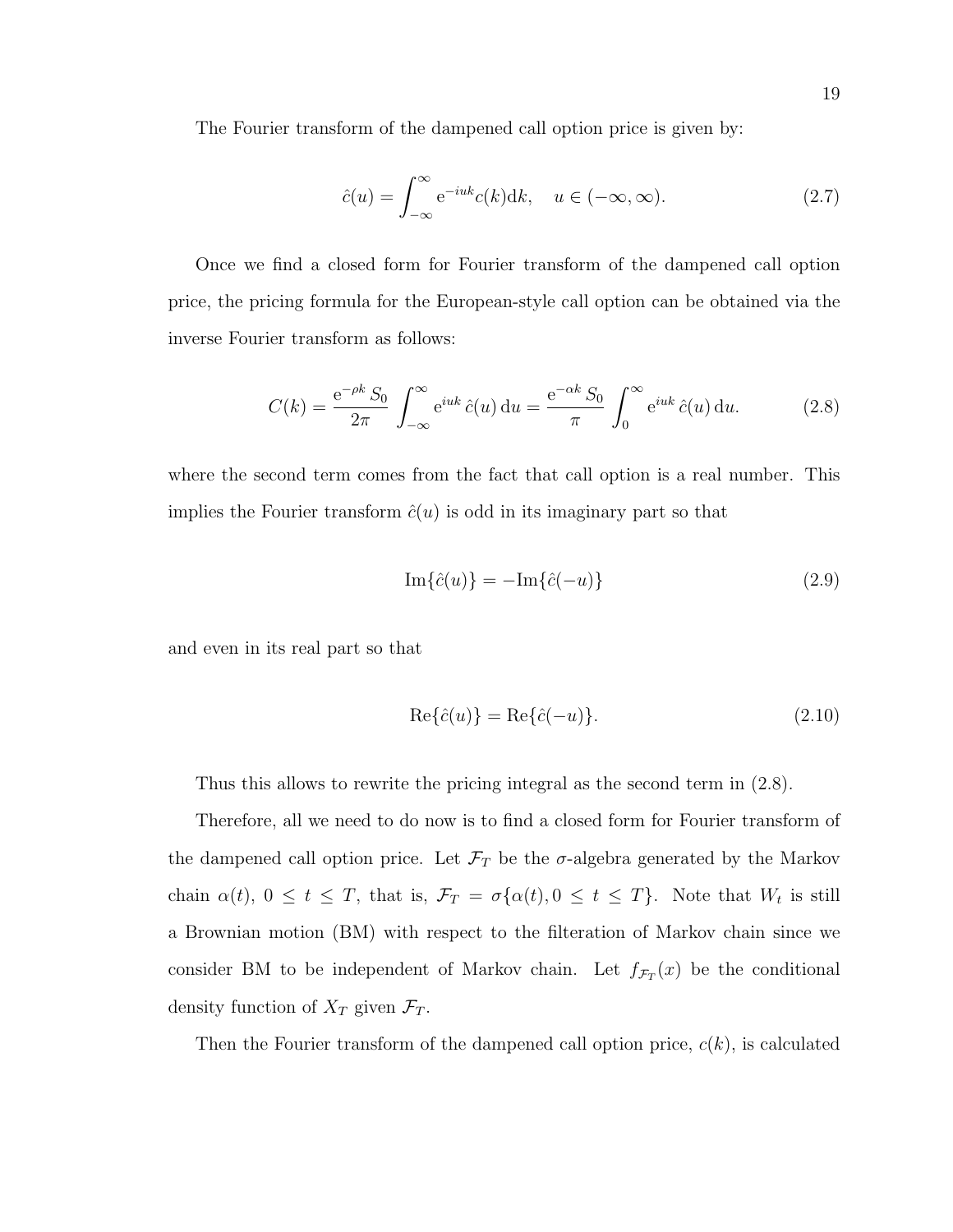as follows:

$$
\hat{c}(u) = \int_{-\infty}^{\infty} e^{-iuk} c(k) dk = \int_{-\infty}^{\infty} e^{-iuk} e^{\rho k} \mathbb{E}\left\{e^{-\int_{0}^{T} r(\alpha(t))dt} (e^{X_T} - e^k)^+\right\} dk
$$
\n
$$
= \mathbb{E}\left\{\int_{-\infty}^{\infty} e^{-iuk} e^{\rho k} \mathbb{E}\left\{e^{-\int_{0}^{T} r(\alpha(t))dt} (e^{X_T} - e^k)^+\right| \mathcal{F}_T\right\} dk\right\}
$$
\n
$$
= \mathbb{E}\left\{\int_{-\infty}^{\infty} e^{-iuk} e^{\rho k} e^{-\int_{0}^{T} r(\alpha(t))dt} \int_{k}^{\infty} (e^x - e^k) f_{\mathcal{F}_T}(x) dx k\right\}
$$
\n
$$
= \mathbb{E}\left\{\int_{-\infty}^{\infty} e^{-\int_{0}^{T} r(\alpha(t))dt} f_{\mathcal{F}_T}(x) \int_{-\infty}^{x} (e^x e^{(\rho - iu)k} - e^{(1 + \rho - iu)k}) dk dx\right\}
$$
\n
$$
= \mathbb{E}\left\{\int_{-\infty}^{\infty} e^{-\int_{0}^{T} r(\alpha(t))dt} f_{\mathcal{F}_T}(x) \left(\frac{e^{(1 + \rho - iu)x}}{(\rho - iu)} - \frac{e^{(1 + \rho - iu)x}}{(1 + \rho - iu)}\right) dx\right\}
$$
\n
$$
= \mathbb{E}\left\{e^{-\int_{0}^{T} r(\alpha(t))dt} \left(\frac{\phi_{\mathcal{F}_T}(-i(1 + \rho) - u)}{(\rho - iu)} - \frac{\phi_{\mathcal{F}_T}(-i(1 + \rho) - u)}{(1 + \rho - iu)}\right)\right\}
$$
\n
$$
= \frac{\mathbb{E}\left\{e^{-\int_{0}^{T} r(\alpha(t))dt} \phi_{\mathcal{F}_T}(-i(1 + \rho) - u)\right\}}{(\rho - iu)(1 + \rho - iu)}
$$
\n(2.11)

where

$$
\phi_{\mathcal{F}_T}(u) = \mathbb{E}\{e^{iuX_T}|\mathcal{F}_T\} = \int_{-\infty}^{\infty} e^{iux} f_{\mathcal{F}_T}(x) dx \qquad (2.12)
$$

is the conditional characteristic function of  $X_T$  given  $\mathcal{F}_T$ .

Note that the third equality in (2.10) holds by the well-known property of conditional expectations( $\mathbb{E}\{\mathbb{E}\{X|Y\}\} = \mathbb{E}\{X\}$ ), and we changed the order of integration by Fubini's theorem in fifth equality since the modified call price is bounded.

Call values are determined by substituting (2.11) into (2.8) and performing the required integration. To find the explicit form for the required integration, we still need to find the expectation in (2.11). Thus we first try to find  $\phi_{\mathcal{F}_T}(u)$ . To do this end, we need to know the distribution of  $X_T$ . Recall  $S_T = S_0 e^{X_T}$ , therefore

$$
S_T = S_0 \exp\bigg(\int_0^T \big[\mu(\alpha(s)) - \frac{1}{2}\sigma^2(\alpha(s))\big]ds + \int_0^T \sigma(\alpha(s))dW_s\bigg), \quad t \ge 0.
$$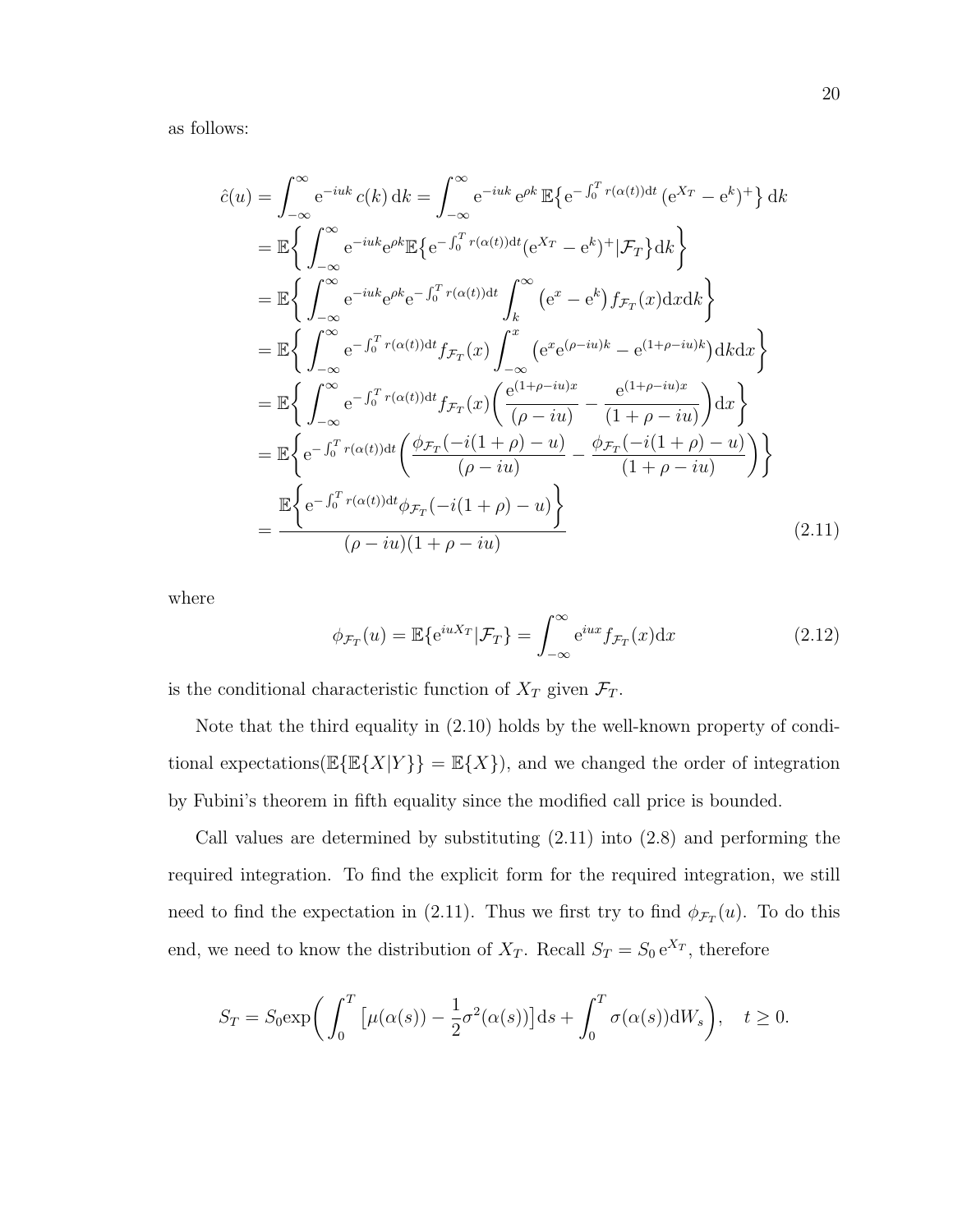To simplify our notation, let's define

$$
L_T = \int_0^T \mu(\alpha(t))dt, \quad V_T = \int_0^T \sigma^2(\alpha(t))dt, \quad R_T = \int_0^T r(\alpha(t))dt.
$$
 (2.13)

Then given  $\mathcal{F}_T$ ,  $X_T$  has Gaussian distribution with mean  $(L_T - \frac{1}{2})$  $\frac{1}{2}V_T$  and variance  $V_T$ . It follows that

$$
\phi_{\mathcal{F}_T}(u) = \exp\left(iu(L_T - \frac{1}{2}V_T) - \frac{1}{2}u^2V_T\right).
$$
\n(2.14)

Plugging  $(2.14)$  in  $(2.11)$ , we have

$$
\hat{c}(u) = \frac{1}{(\rho - iu)(1 + \rho - iu)} \mathbb{E}\left\{\exp\left((1 + \rho)\left(L_T + \frac{1}{2}\rho V_T\right) - R_T\right) - \frac{1}{2}u^2V_T - iu\left(L_T + (\frac{1}{2} + \rho)V_T\right)\right)\right\}.
$$
\n(2.15)

As we can see, still we haven't been able to find a closed form for  $\hat{c}(u)$  as it is necessary to calculate the expectation with respect to  $L_T$ ,  $V_T$  and  $R_T$  in (2.15). Note that  $L_T$ ,  $V_T$  and  $R_T$  are random variables as their value depends on how much time Markov chain spent in state  $j$  for example. Therefore, it's useful to define the sojourn time of the Markov chain  $\alpha(t)$  in state j during the interval [0, T].

$$
T_j = \int_0^T \mathbf{1}_{\{\alpha(t) = j\}} \mathrm{d}t, \quad j \in \mathcal{M}
$$
\n(2.16)

Then  $\sum_{j=1}^{m} T_j = T$ . Then the three random variables  $L_T$ ,  $V_T$  and  $R_T$  defined in (2.13) can be rewritten as

$$
L_T = \sum_{j=1}^{m-1} \left( \mu(j) - \mu(m) \right) T_j + \mu(m) T,
$$
  

$$
V_T = \sum_{j=1}^{m-1} \left( \sigma^2(j) - \sigma^2(m) \right) T_j + \sigma^2(m) T,
$$
 (2.17)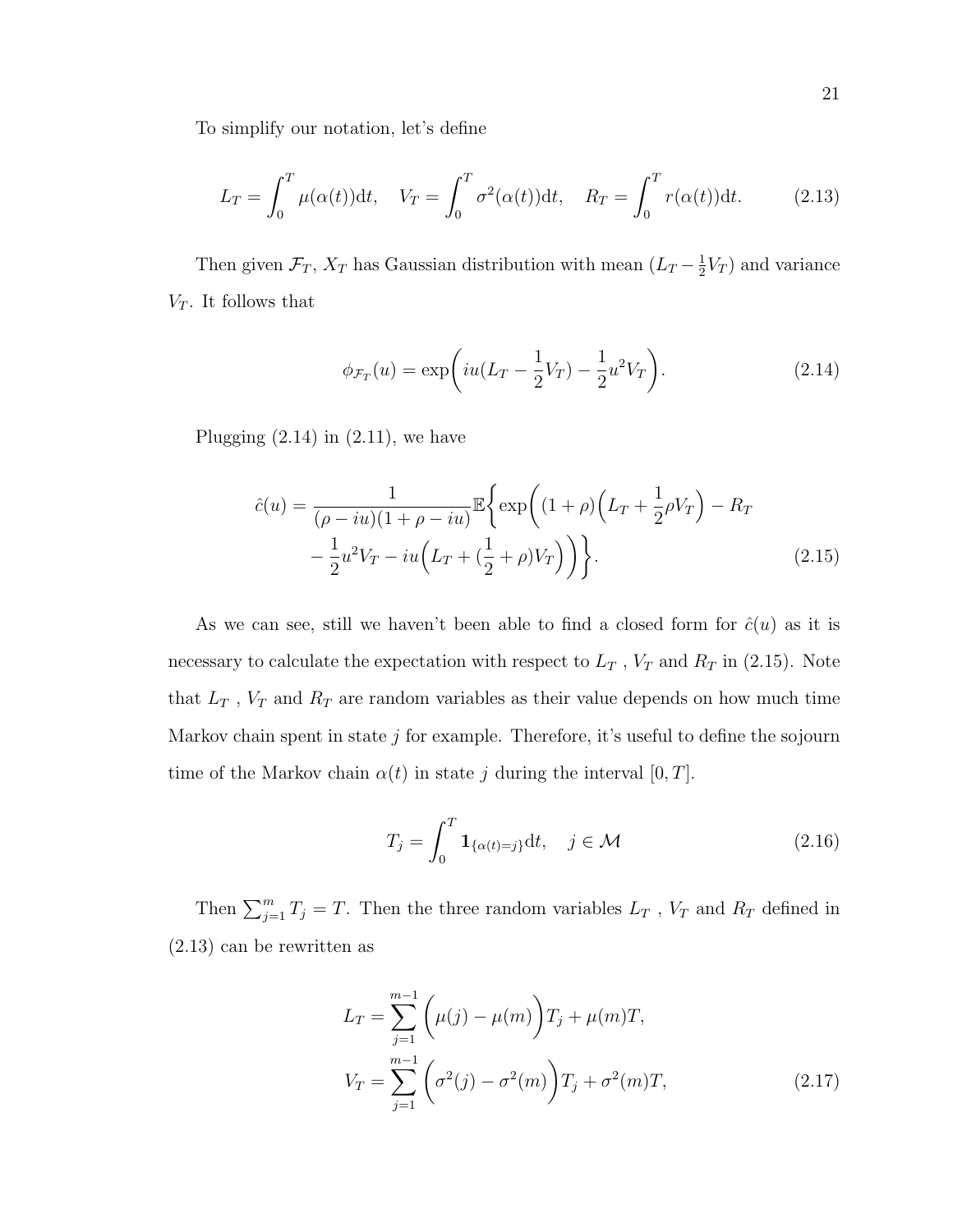$$
R_T = \sum_{j=1}^{m-1} \left( r(j) - r(m) \right) T_j + r(m)T.
$$

Using  $(2.17)$  in  $(2.15)$ , we obtain that

$$
\hat{c}(u) = \frac{1}{(\rho - iu)(1 + \rho - iu)} \exp\left(B(u)T\right) \mathbb{E}\left\{\exp\left(i\sum_{j=1}^{m-1} A(u,j)T_j\right)\right\} \tag{2.18}
$$

where for  $j = 1, ..., m - 1$ ,

$$
A(u, j) = -u \left[ (\mu(j) - \mu(m)) + \left( \frac{1}{2} + \rho \right) (\sigma^2(j) - \sigma^2(m)) \right] + \frac{1}{2} u^2 (\sigma^2(j) - \sigma^2(m)) i + \left[ \left( r(j) - r(m) \right) - \left( 1 + \rho \right) (\mu(j) - \mu(m)) \right] - \frac{1}{2} \rho(1 + \rho) (\sigma^2(j) - \sigma^2(m)) \right] i,
$$

$$
B(u) = -iu \left[ \mu(m) + \left(\frac{1}{2} + \rho\right) \sigma^2(m) \right] - \frac{1}{2} u^2 \sigma^2(m) +
$$
  

$$
(1 + \rho)\mu(m) - r(m) + \frac{1}{2}\rho(1 + \rho)\sigma^2(m).
$$
 (2.19)

Therefore, the determination of  $\hat{c}(u)$  reduces to calculating the characteristic function of the random vector  $(T_1, ..., T_{m-1})'$ . For the two states case, we only need to find the characterisitic function of random sojourn time  $T_1$ , as by finding  $T_1$  implies that  $T_2 = T - T_1$ . We adopt the same methodology in Liu el at [1] for the two states case. However, for general case, when  $m > 2$ , we need to find the characteristic function of the random vector  $(T_1, ..., T_{m-1})'$ . We are going to use a modification of proof of lemma 1 in Buffington and Elliott [11].

Let the generator of the Markov chain  $\alpha(\cdot)$  be given by an  $m \times m$  matrix  $Q =$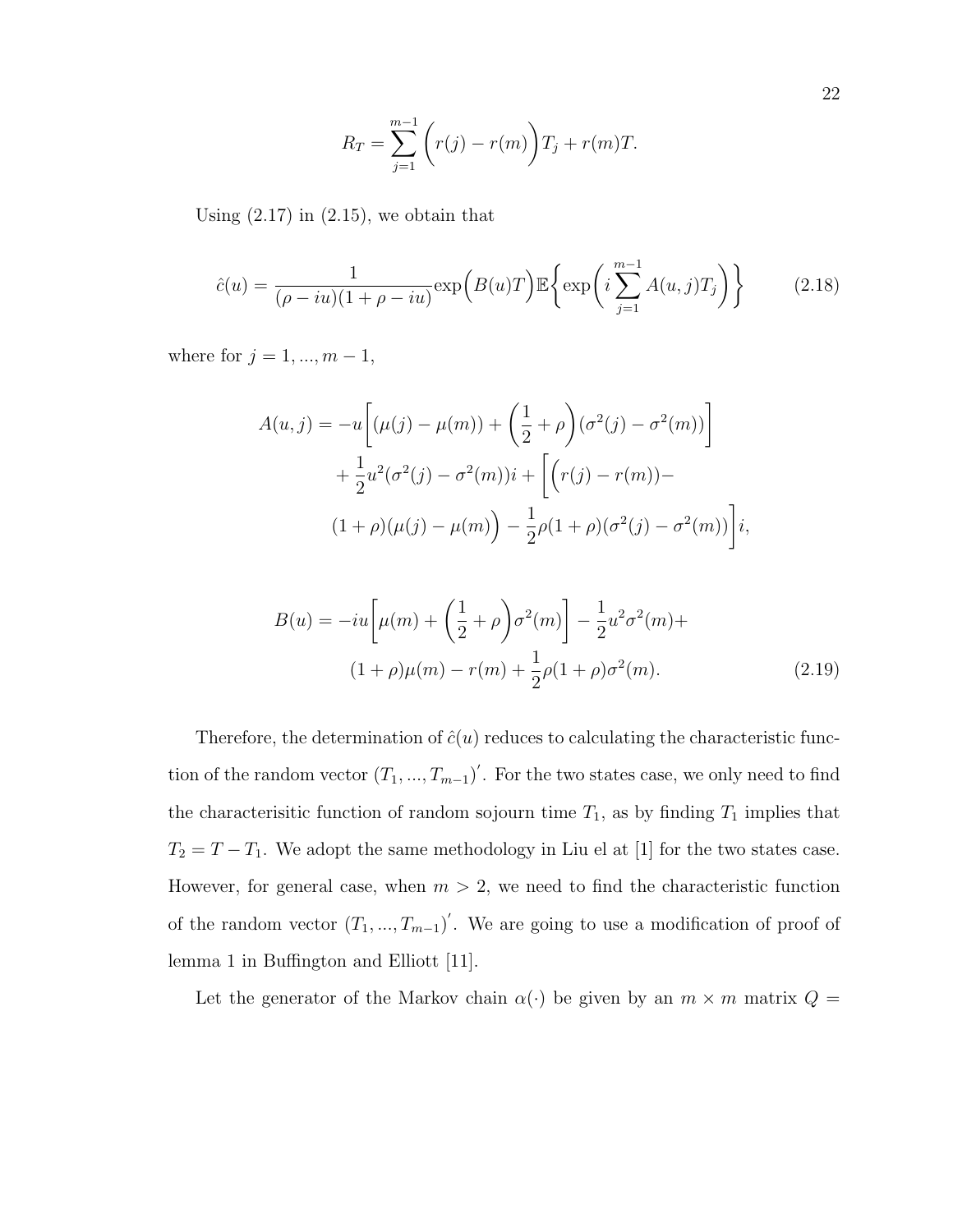$(q_{ij})_{m \times m}$  such that  $q_{ij} \geq 0$  for  $i \neq j$  and  $\sum_{j=1}^{m} q_{ij} = 0$  for each  $j \in \mathcal{M}$ . Let

$$
\mathbf{I}(t) = \left(\mathbf{1}_{\{\alpha(t)=1\}}, \mathbf{1}_{\{\alpha(t)=2\}}, \dots, \mathbf{1}_{\{\alpha(t)=m\}}\right)' \in \mathcal{R}^{m \times 1},\tag{2.20}
$$

denote the vector of indicator functions. Then it is shown by Yin and Zhang [10, Lemma 2.4, Chapter 2] that

$$
M(t) = \mathbf{I}(t) - \int_0^t Q' \mathbf{I}(s) \mathrm{d}s \tag{2.21}
$$

is a martingale, where  $Q'$  denotes the transpose of  $Q$ . This implies

$$
d\mathbf{I}(t) = Q'\mathbf{I}(t)dt + dM(t).
$$
 (2.22)

Let's simplify our notation in  $(2.18)$  in order to determine the characteristic function of the random vector  $(T_1, ..., T_{m-1})'$ .

$$
\mathbb{E}\left\{\exp\left(i\sum_{j=1}^{m-1}\theta_jT_j\right)\right\} = \mathbb{E}\left\{\exp\left(i\sum_{j=1}^{m-1}\theta_j\int_0^T\mathbf{1}_{\{\alpha(t)=j\}}dt\right)\right\}.
$$
 (2.23)

We would like to generalize our method by calculating the following characteristic function

$$
\mathbb{E}\left\{\exp\left(i\sum_{j=1}^{m-1}\theta_j\int_t^u \mathbf{1}_{\{\alpha(t)=j\}}\mathrm{d}t\right)\right\}, \quad \forall \quad u \in [t, T].\tag{2.24}
$$

Define a random vector

$$
\mathbf{Z}(t, u) = \left(z_1(t, u), z_2(t, u), ..., z_m(t, u)\right)' \in \mathcal{R}^{m \times 1}
$$
 (2.25)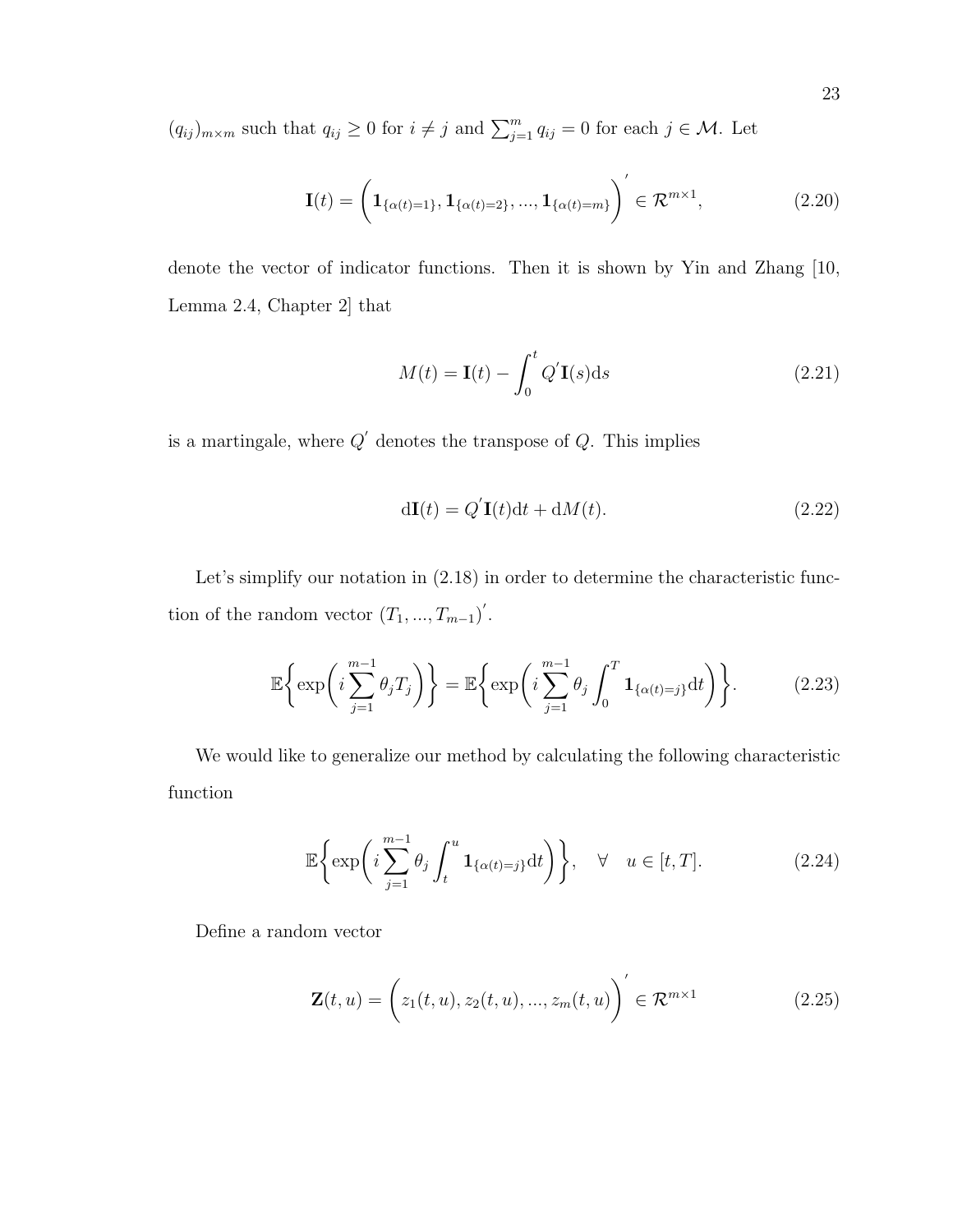for any  $u\in[t,T],$  where

$$
z_j(t, u) = \exp\left(i\sum_{j=1}^{m-1} \theta_j \int_t^u \mathbf{1}_{\{\alpha(s)=j\}} ds\right) \mathbf{1}_{\{\alpha(u)=j\}},
$$
\n(2.26)

in other words, by using the given definition  $(2.21)$  for  $\mathbf{I}(u)$ 

$$
\mathbf{Z}(t, u) = \exp\bigg(i\sum_{j=1}^{m-1} \theta_j \int_t^u \mathbf{1}_{\{\alpha(s)=j\}} ds\bigg) \mathbf{I}(u).
$$

Consequently,

$$
d\mathbf{Z}(t, u) = \left(i\sum_{j=1}^{m-1} \theta_j \int_t^u \mathbf{1}_{\{\alpha(s)=j\}} ds\right) \mathbf{Z}(t, u) du + \exp\left(i\sum_{j=1}^{m-1} \theta_j \int_t^u \mathbf{1}_{\{\alpha(s)=j\}} ds\right) d\mathbf{I}(u).
$$
\n(2.27)

We would like to simplify (2.27) by denoting  $\Theta = \text{diag}(\theta_1, \theta_2, ..., \theta_{m-1}, 0)$  where  $diag(\theta_1, \theta_2, ..., \theta_{m-1}, 0)$  is the diagonal matrix with diagonal entries  $\theta_1, \theta_2, ..., \theta_{m-1}, 0$ . Note

$$
\left(i\sum_{j=1}^{m-1}\theta_j\int_t^u\mathbf{1}_{\{\alpha(s)=j\}}ds\right)\mathbf{Z}(t,u)=i\Theta\mathbf{Z}(t,u). \tag{2.28}
$$

Using (2.28) and the martingale property (2.22), we have

$$
d\mathbf{Z}(t, u) = i\Theta \mathbf{Z}(t, u)du + Q'\mathbf{Z}(t, u)du + \exp\bigg(i\sum_{j=1}^{m-1}\theta_j\int_t^u \mathbf{1}_{\{\alpha(s)=j\}}ds\bigg)dM(u), \tag{2.29}
$$

then

$$
d\mathbf{Z}(t, u) = (i\Theta + Q')\mathbf{Z}(t, u)du + \exp\left(i\sum_{j=1}^{m-1}\theta_j\int_t^u \mathbf{1}_{\{\alpha(s)=j\}}ds\right)dM(u). \tag{2.30}
$$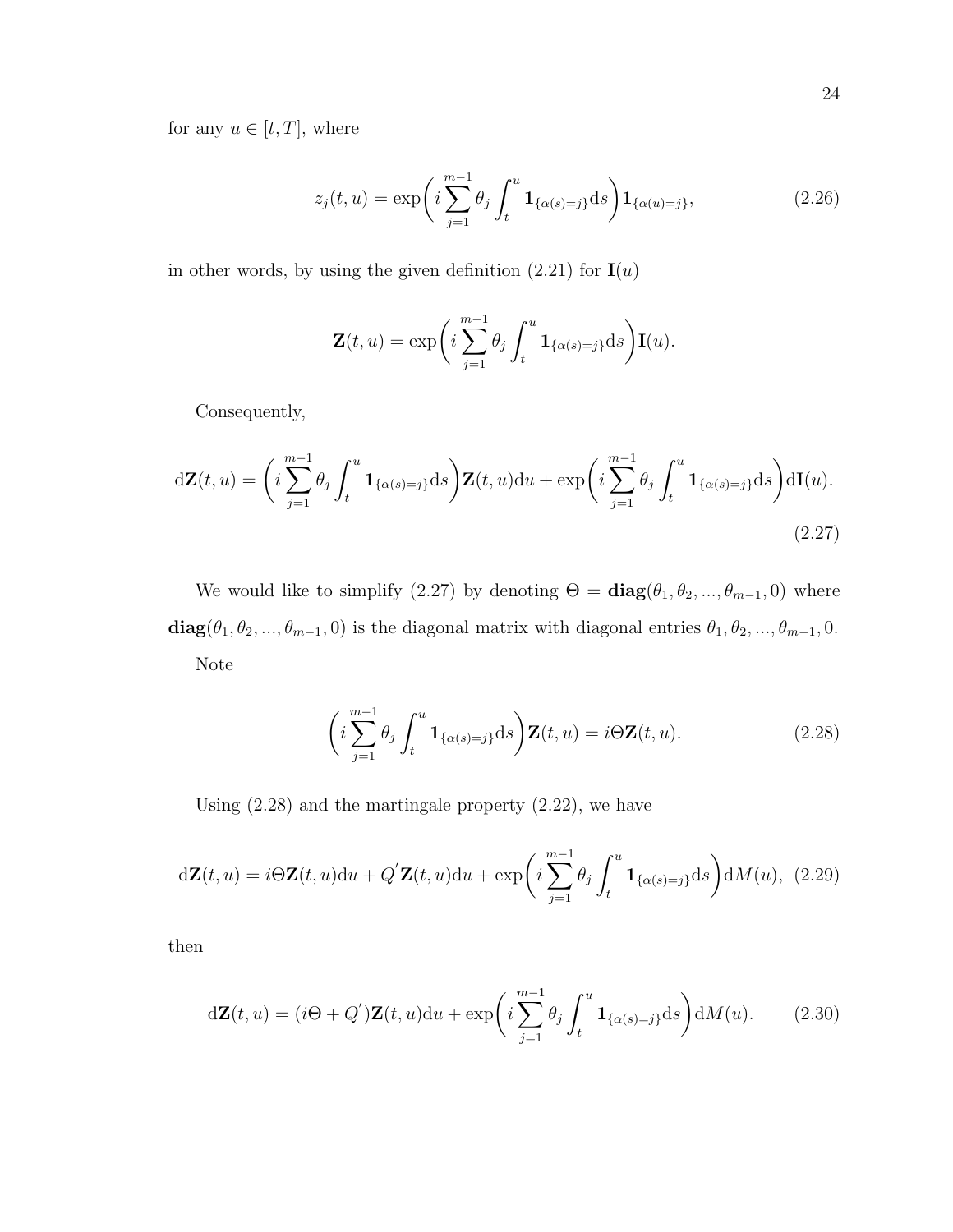Consequently,

$$
\mathbf{Z}(t, u) = \mathbf{Z}(t, t) + \int_{t}^{u} (i\Theta + Q')\mathbf{Z}(t, s)ds + \int_{t}^{u} \exp\left(i\sum_{j=1}^{m-1} \theta_{j} \int_{t}^{u} \mathbf{1}_{\{\alpha(s)=j\}}ds\right) dM(s).
$$
\n(2.31)

Taking expectations from both sides, we get

$$
\mathbb{E}\{\mathbf{Z}(t,u)\} = \mathbf{Z}(t,t) + \int_{t}^{u} (i\Theta + Q^{'}) \mathbb{E}\{\mathbf{Z}(t,s)\} ds.
$$
 (2.32)

Note that  $\mathbf{Z}(t, t) = \mathbf{I}(t)$ , where  $\mathbf{I}(t)$  is  $m \times m$  identity matrix. By differentiation, we have

$$
d\mathbb{E}\{\mathbf{Z}(t,u)\} = (i\Theta + Q')\mathbb{E}\{\mathbf{Z}(t,u)\}du, \quad \mathbb{E}\{\mathbf{Z}(t,t)\} = \mathbf{I}(t). \tag{2.33}
$$

Hence  $\mathbb{E}\{\mathbf{Z}(t,u)\}$  satisfies the following homogeneous system of linear ODEs of order one and dimension m:

$$
\frac{\mathbb{E}\{\mathbf{Z}(t,u)\}}{\mathrm{d}u} = \left(i\Theta + Q'\right)\mathbb{E}\{\mathbf{Z}(t,u)\}, \quad \mathbb{E}\{\mathbf{Z}(t,t)\} = \mathbf{I}(t). \tag{2.34}
$$

Since  $(i\Theta + Q')$  is not time dependent, the solution to (2.34) is given by

$$
\mathbb{E}\{\mathbf{Z}(t,u)\} = \mathbf{I}(t)\exp\bigg((i\Theta + Q')(u-t)\bigg). \tag{2.35}
$$

Thus for  $t = 0$  and  $u = T$ , we have

$$
\mathbb{E}\{\mathbf{Z}(0,T)\} = \mathbf{I}(0)\exp\bigg((i\Theta + Q')T\bigg). \tag{2.36}
$$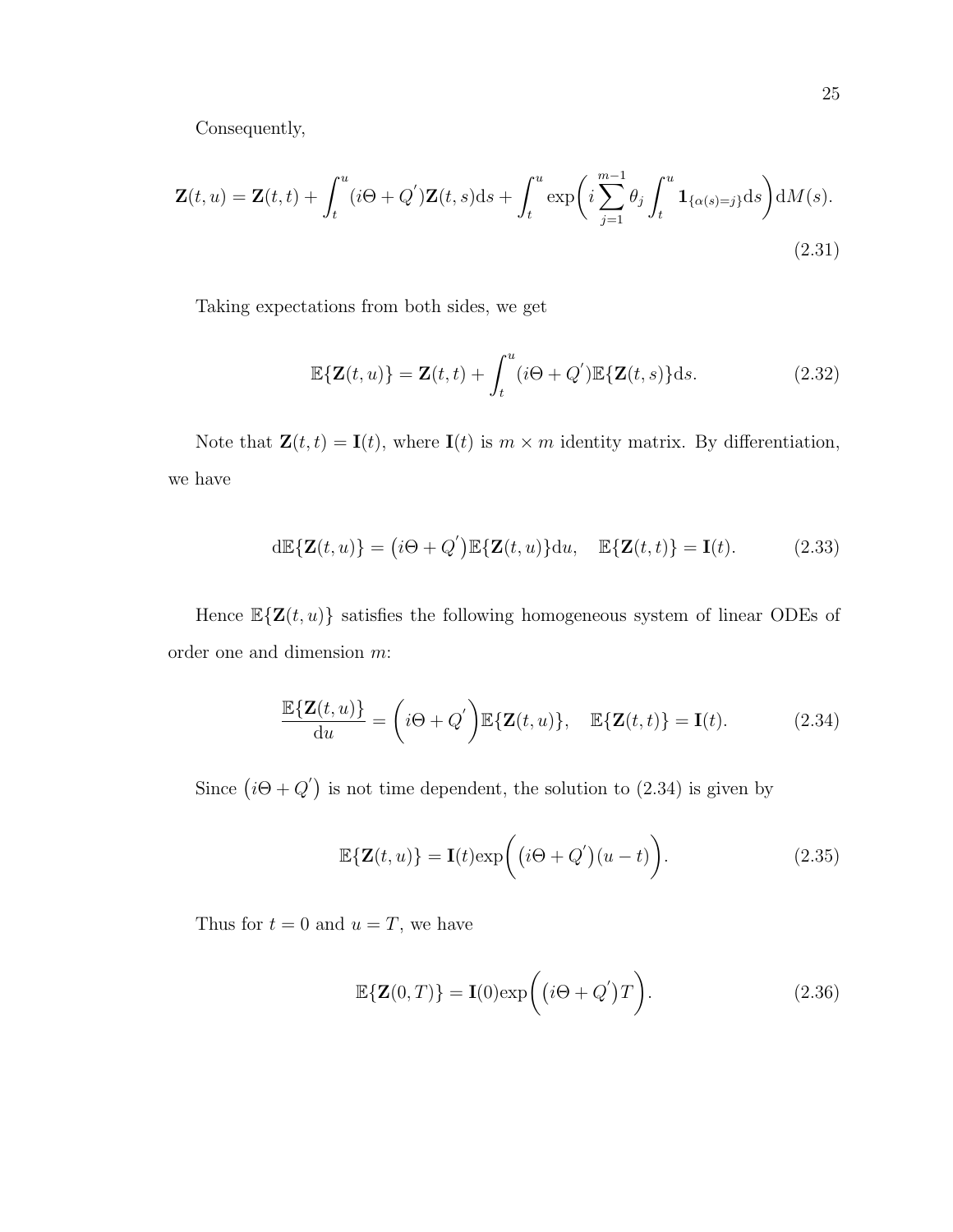Consequently, the characteristic function can be determined by

$$
\mathbb{E}\left\{\exp\left(i\sum_{j=1}^{m-1}\theta_jT_j\right)\right\} = \mathbb{E}\left\{\exp\left(i\sum_{j=1}^{m-1}\theta_j\int_0^T \mathbf{1}_{\{\alpha(t)=j\}}dt\right)\right\}
$$

$$
= \sum_{j=1}^m \mathbb{E}\left\{z_j(0,T)\right\} = \mathbf{1}_m'\mathbb{E}\left\{\mathbf{Z}(0,T)\right\}
$$

$$
= \mathbf{1}_m'\mathbf{I}(0)\exp\left(\left(i\Theta + Q'\right)T\right),\tag{2.37}
$$

where  $\mathbf{1}'_m \in \mathbb{R}^{m \times 1}$ . Setting  $\theta_j = A(u, j)$  in (2.37) and then using the result in (2.18), we obtain the Fourier transform  $\hat{c}(u)$ , which can then be used in the inverse transform to determine the option price.

We closely follows the innovative way proposed by Liu et. al [1] for deriving a simple form for the two-state case. Let the generator of the Markov chain  $\alpha(\cdot)$  be given by  $\overline{1}$ 

$$
Q = \begin{pmatrix} -\lambda_1 & \lambda_1 \\ \lambda_2 & -\lambda_2 \end{pmatrix}
$$
 (2.38)

where  $\lambda_1$  is the jump rate from state 1 to state 2 and  $\lambda_2$  is the jump rate from state 2 to state 1. In this case, we need to find the characteristic function of  $T_1$ , the sojourn time in state 1.

Assume the initial state  $\alpha(0) = j_0$ . Define

$$
\phi_{j_0}(\theta, T) = \mathbb{E}\{e^{i\theta T_1}|\alpha(0) = j_0\}, \quad j_0 = 1, 2. \tag{2.39}
$$

Then  $\phi_1(\theta, T)$  and  $\phi_2(\theta, T)$  satisfy the following system of integral equations (see the Appendix A.1):

$$
\phi_1(\theta, T) = e^{i\theta T} e^{-\lambda_1 T} + \int_0^T e^{i\theta t} \phi_2(\theta, T - t) \lambda_1 e^{-\lambda_1 t} dt,
$$
  

$$
\phi_2(\theta, T) = e^{-\lambda_2 T} + \int_0^T e^{i\theta t} \phi_1(\theta, T - t) \lambda_2 e^{-\lambda_2 t} dt.
$$
 (2.40)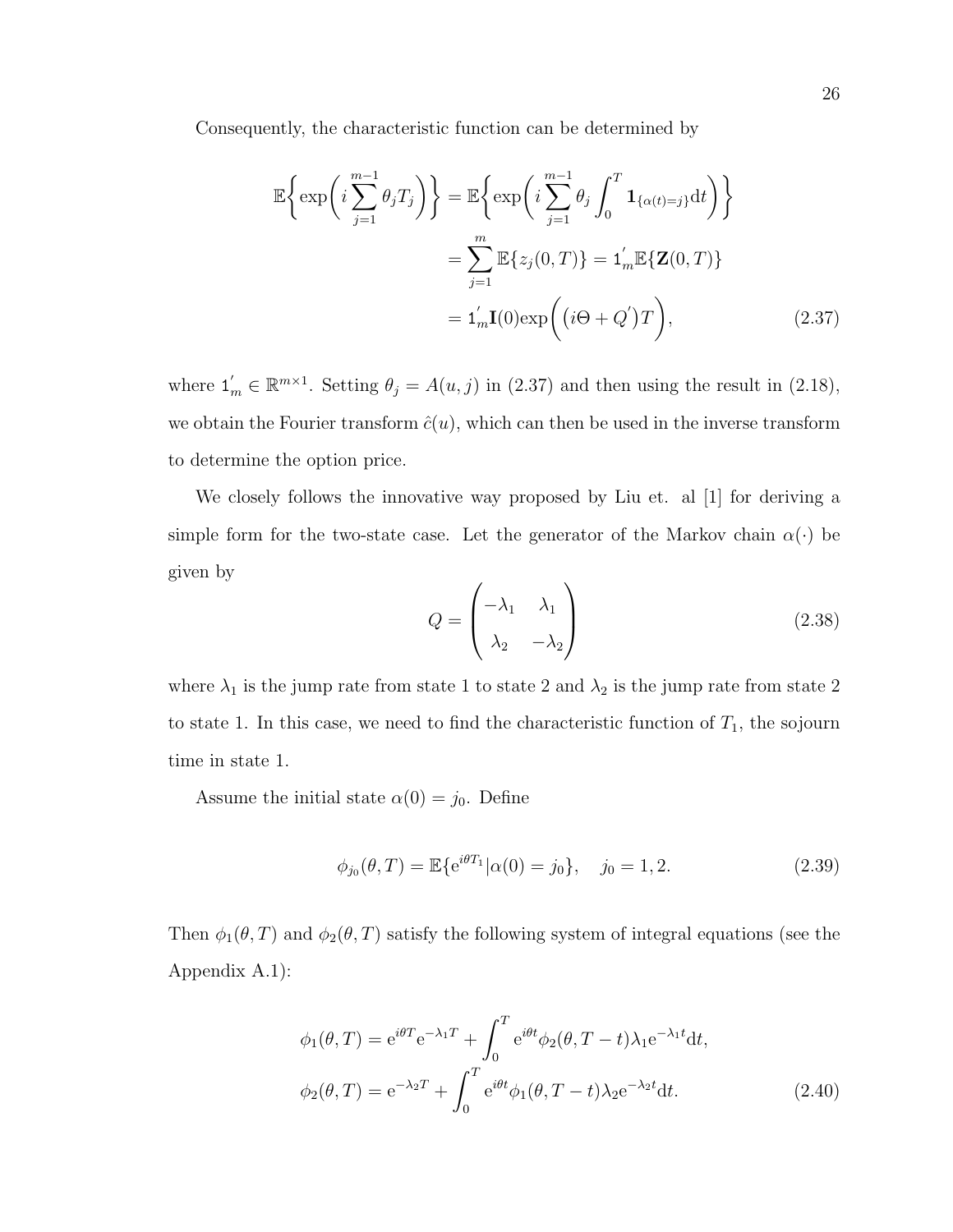In order to find  $\phi_1(\theta, T)$  and  $\phi_2(\theta, T)$  we are going to use Laplace transforms. Let's denote  $\mathcal{L}{f(t)} = F(s)$  and  $\mathcal{L}{g(t)} = G(s)$ . Recall

$$
\mathcal{L}\lbrace e^{at}\rbrace = \frac{1}{s-a},
$$
  

$$
\mathcal{L}\left\{\int_0^t f(t)g(t-u)du\right\} = F(s) \times G(s).
$$

Taking Laplace transforms, we obtain the following system of algebraic equations:

$$
\mathcal{L}\{\phi_1(\theta, T)\} = \frac{1}{s + \lambda_1 - i\theta} + \frac{\lambda_1}{s + \lambda_1 - i\theta} \mathcal{L}\{\phi_2(\theta, T)\},
$$
  

$$
\mathcal{L}\{\phi_2(\theta, T)\} = \frac{1}{s + \lambda_2} + \frac{\lambda_2}{s + \lambda_2} \mathcal{L}\{\phi_1(\theta, T)\}.
$$
 (2.41)

We now solve the pair of equations:

$$
\mathcal{L}\{\phi_1(\theta, T)\} = \frac{1 + \lambda_1 \mathcal{L}\{\phi_2(\theta, T)\}}{s + \lambda_1 - i\theta},
$$
\n(2.42)

$$
\mathcal{L}\{\phi_2(\theta, T)\} = \frac{1 + \lambda_2 \mathcal{L}\{\phi_1(\theta, T)\}}{s + \lambda_2}.
$$
\n(2.43)

Substituting (2.43) in (2.42) to find  $\mathcal{L}\{\phi_1(\theta,T)\}\$  and (2.42) to (2.43) in order to find  $\mathcal{L}\{\phi_2(\theta,T)\}\text{, we have}$ 

$$
(s + \lambda_1 - i\theta)\mathcal{L}\{\phi_2(\theta, T)\} = (1 + \lambda_1) \frac{1 + \lambda_2 \mathcal{L}\{\phi_2(\theta, T)\}}{s + \lambda_2}
$$
  
= 
$$
\frac{s + \lambda_1 - i\theta + \lambda_2 + \lambda_1 \lambda_2 \mathcal{L}\{\phi_2(\theta, T)\}}{s + \lambda_1 - i\theta},
$$

$$
(s+\lambda_2)\mathcal{L}\{\phi_2(\theta,T)\} = (1+\lambda_2)\frac{1+\lambda_1\mathcal{L}\{\phi_2(\theta,T)\}}{s+\lambda_1-i\theta}
$$

$$
= \frac{s+\lambda_1-i\theta+\lambda_2+\lambda_1\lambda_2\mathcal{L}\{\phi_2(\theta,T)\}}{s+\lambda_1-i\theta}.
$$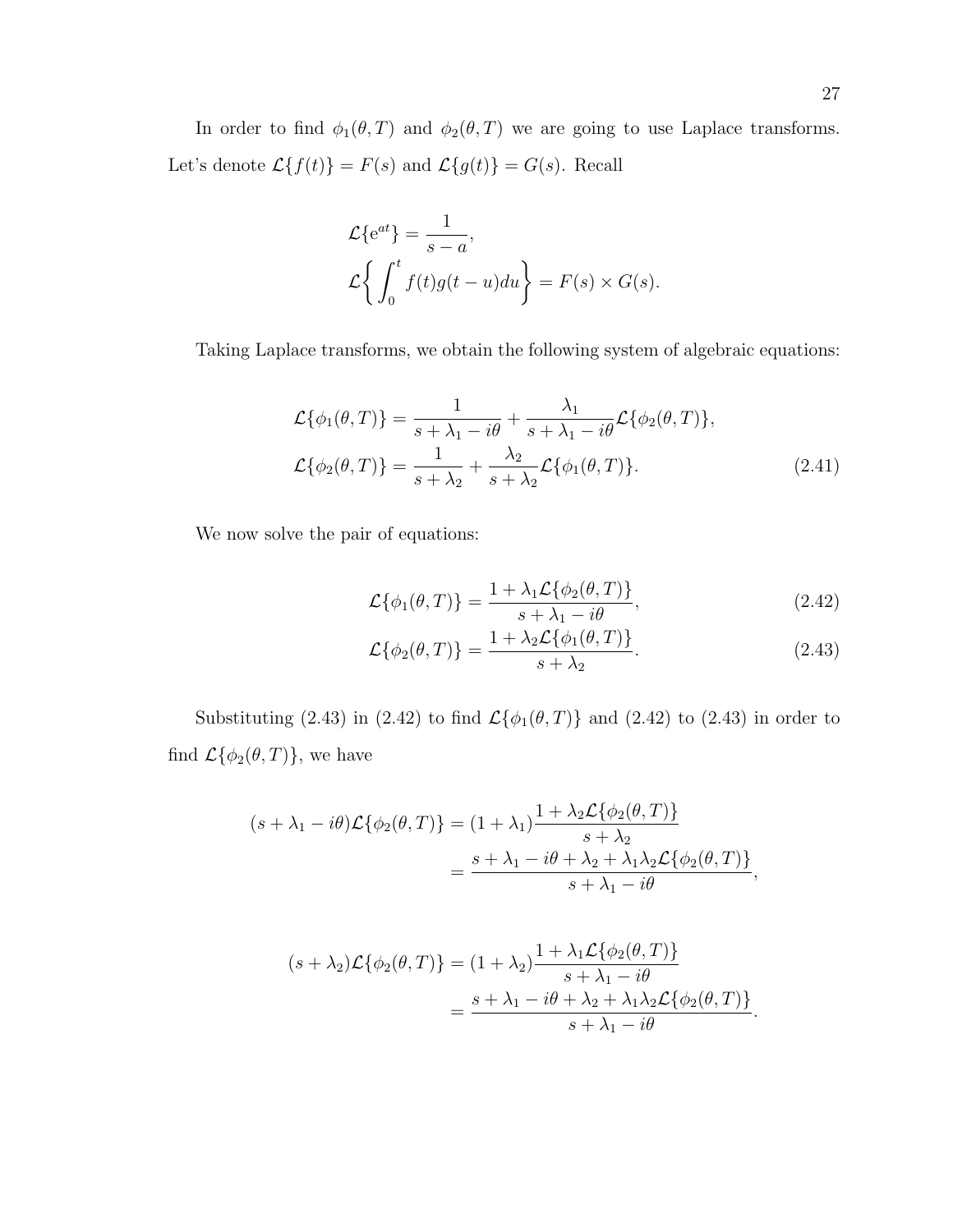Solving the above pair of equations for  $\mathcal{L}\{\phi_{1}(\theta,T)\}$  and  $\mathcal{L}\{\phi_{2}(\theta,T)\}$  implies

$$
(s2 + \lambda_1 s + \lambda_2 s - i\theta s - i\theta \lambda_2) \mathcal{L}{\lbrace \phi_1(\theta, T) \rbrace - \lambda_2 - \lambda_1 - s = 0, (s2 + \lambda_1 s + \lambda_2 s - i\theta s - i\theta \lambda_2) \mathcal{L}{\lbrace \phi_2(\theta, T) \rbrace - \lambda_2 - \lambda_1 - s + i\theta = 0.}
$$

Solving the pair of equations finally yields

$$
\mathcal{L}\{\phi_1(\theta, T)\} = \frac{s + \lambda_1 + \lambda_2}{s^2 + (\lambda_1 + \lambda_2 - i\theta)s - i\theta\lambda_2},
$$
  

$$
\mathcal{L}\{\phi_2(\theta, T)\} = \frac{s + \lambda_1 + \lambda_2 - i\theta}{s^2 + (\lambda_1 + \lambda_2 - i\theta)s - i\theta\lambda_2}.
$$
(2.44)

Now let's take inverse Laplace transform to find  $\mathcal{L}\{\phi_1(\theta,T)\}$  and  $\mathcal{L}\{\phi_2(\theta,T)\}$ . But first, assume  $s_1$  and  $s_2$  are the two roots of the equation

$$
s^2 + (\lambda_1 + \lambda_2 - i\theta)s - i\theta\lambda_2 = 0.
$$
 (2.45)

Hence

$$
\phi_1(\theta,T) = \frac{s + \lambda_1 + \lambda_2}{(s - s_1)(s - s_2)} = \frac{(s + \lambda_1 + \lambda_2)(s_1 - s_2)}{(s - s_1)(s - s_2)(s_1 - s_2)}
$$
  
\n
$$
= \frac{ss_1 - ss_2 + (\lambda_1 + \lambda_2)s_1 - (\lambda_1 + \lambda_2)s_2 \pm s_1s_2 \pm (\lambda_1 + \lambda_2)s_2}{(s - s_1)(s - s_2)(s_1 - s_2)}
$$
  
\n
$$
= \frac{s_1(s - s_2) + (\lambda_1 + \lambda_2)(s - s_2) + (s_1 - s)s_2 + (s_1 - s)(\lambda_1 + \lambda_2)}{(s - s_1)(s - s_2)(s_1 - s_2)}
$$
  
\n
$$
= \frac{(s_1 + \lambda_1 + \lambda_2)(s - s_2) - (s - s_1)(s_2 + \lambda_1 + \lambda_2)}{(s - s_1)(s - s_2)(s_1 - s_2)}
$$
  
\n
$$
= \frac{s_1 + \lambda_1 + \lambda_2}{(s_1 - s_2)} \times \frac{1}{s - s_1} - \frac{s_2 + \lambda_1 + \lambda_2}{(s_1 - s_2)} \times \frac{1}{s - s_2}
$$
  
\n
$$
= \frac{1}{s_1 - s_2} \left( (s_1 + \lambda_1 + \lambda_2) \mathcal{L}^{-1} \{ \mathcal{L} \{ e^{s_1 T} \} \} - (s_2 + \lambda_1 + \lambda_2) \mathcal{L}^{-1} \{ \mathcal{L} \{ e^{s_2 T} \} \} \right),
$$

$$
\phi_2(\theta, T) = \frac{s + \lambda_1 + \lambda_2 - i\theta}{(s - s_1)(s - s_2)} = \frac{(s + \lambda_1 + \lambda_2 - i\theta)(s_1 - s_2)}{(s - s_1)(s - s_2)(s_1 - s_2)}
$$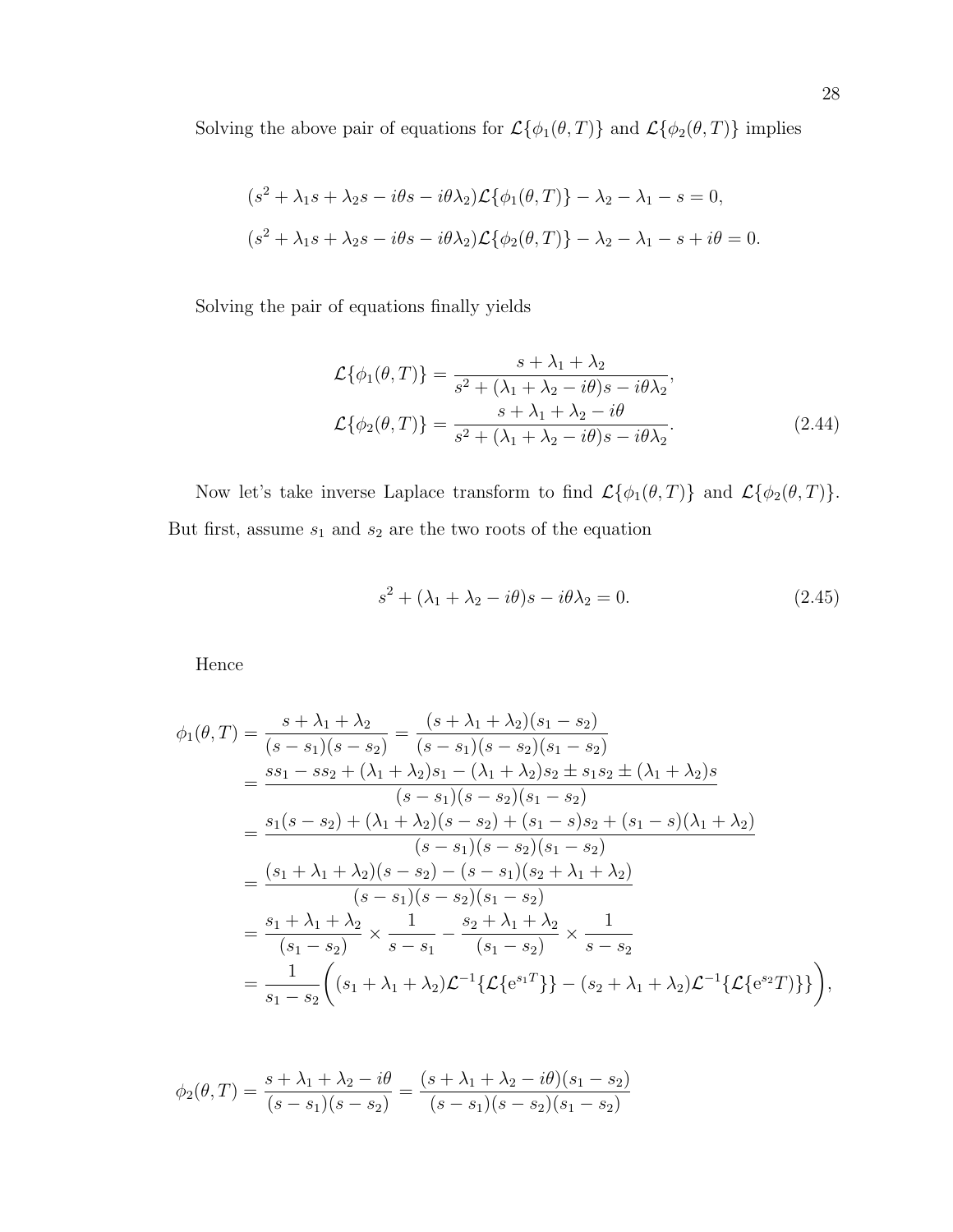$$
= \frac{ss_1 - ss_2 + (\lambda_1 + \lambda_2 - i\theta)s_1 - (\lambda_1 + \lambda_2 - i\theta)s_2 \pm s_1s_2 \pm (\lambda_1 + \lambda_2 - i\theta)s}{(s - s_1)(s - s_2)(s_1 - s_2)}
$$
  
\n
$$
= \frac{s_1(s - s_2) + (\lambda_1 + \lambda_2 - i\theta)(s - s_2) + (s_1 - s)s_2 + (s_1 - s)(\lambda_1 + \lambda_2 - i\theta)}{(s - s_1)(s - s_2)(s_1 - s_2)}
$$
  
\n
$$
= \frac{(s_1 + \lambda_1 + \lambda_2 - i\theta)(s - s_2) - (s - s_1)(s_2 + \lambda_1 + \lambda_2 - i\theta)}{(s - s_1)(s - s_2)(s_1 - s_2)}
$$
  
\n
$$
= \frac{s_1 + \lambda_1 + \lambda_2 - i\theta}{(s_1 - s_2)} \times \frac{1}{s - s_1} - \frac{s_2 + \lambda_1 + \lambda_2 - i\theta}{(s_1 - s_2)} \times \frac{1}{s - s_2}
$$
  
\n
$$
= \frac{1}{s_1 - s_2} \left( (s_1 + \lambda_1 + \lambda_2 - i\theta) \mathcal{L}^{-1} \{ \mathcal{L} \{ e^{s_1 T} \} \} - (s_2 + \lambda_1 + \lambda_2 - i\theta) \mathcal{L}^{-1} \{ \mathcal{L} \{ e^{s_2 T} \} \} \right).
$$

Therefore we have

$$
\phi_1(\theta, T) = \frac{1}{s_1 - s_2} ((s_1 + \lambda_1 + \lambda_2) e^{s_1 T} - (s + \lambda_1 + \lambda_2) e^{s_2 T}),
$$
  
\n
$$
\phi_2(\theta, T) = \frac{1}{s_1 - s_2} ((s_1 + \lambda_1 + \lambda_2 - i\theta) e^{s_1 T} - (s + \lambda_1 + \lambda_2 - i\theta) e^{s_2 T}).
$$
\n(2.46)

The Fourier transform (2.18) in this case is given by

$$
\hat{c}(u) = \frac{\exp(B(u)T)\phi_{j_0}(A(u), T)}{(\rho - iu)(1 + \rho - iu)},
$$
\n(2.47)

where

$$
A(u) = A(u, 1) = -u \left[ \left( \mu(1) - \mu(2) \right) + \left( \frac{1}{2} + \rho \right) \left( \sigma^2(1) - \sigma^2(2) \right) \right] + \frac{1}{2} u^2 \left( \sigma^2(1) - \sigma^2(2) \right) i + \left[ \left( r(1) - r(2) \right) - \left( 1 + \rho \right) \left( \mu(1) - \mu(2) \right) \right] - \frac{1}{2} \rho(1 + \rho) \left( \sigma^2(1) - \sigma^2(2) \right) i,
$$

$$
B(u) = -iu \left[ \mu(2) + \left(\frac{1}{2} + \rho\right) \sigma^2(2) \right] - \frac{1}{2} u^2 \sigma^2(2)
$$
  
+ 
$$
(1 + \rho)\mu(2) - r(2) + \frac{1}{2}\rho(1 + \rho)\sigma^2(2).
$$
 (2.48)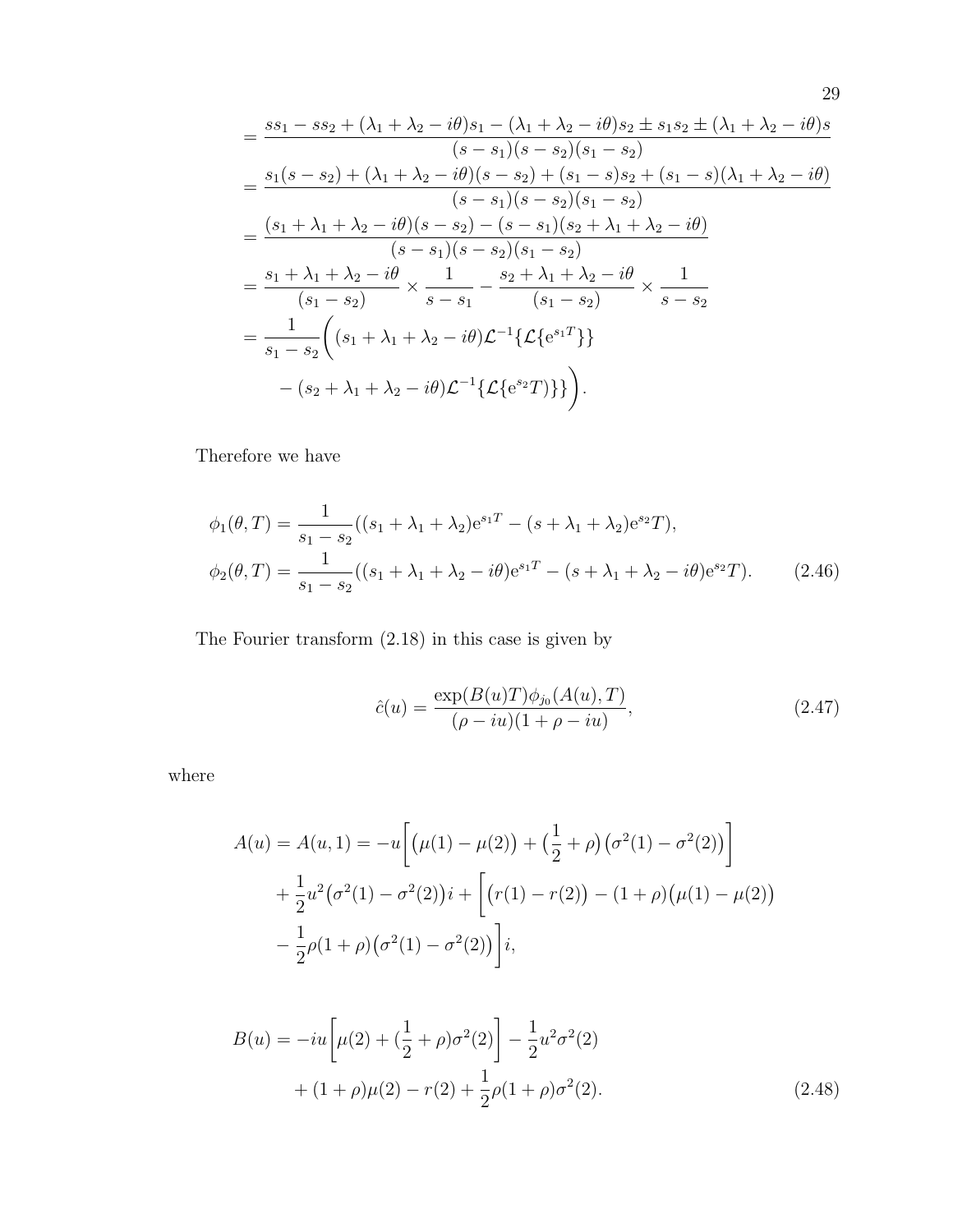#### 2.4 FFT algorithm for option pricing

We adopt the approach introduced by Carr and Madan [3]. There are many ways to define the discrete Fourier transform (DFT), varying in the sign of the exponent, normalization, etc. Since we are going to use Python implementation, therfore we are following the same definition for DFT given in Python package numpy. The DFT is defined in Python is

$$
A_k = \sum_{m=0}^{n-1} a_m \exp\bigg\{-2\pi i \frac{mk}{n}\bigg\}, \quad k = 0, ..., n-1.
$$
 (2.49)

The inverse DFT is defined as

$$
a_m = \frac{1}{n} \sum_{k=0}^{n-1} A_k \exp\left\{2\pi i \frac{mk}{n}\right\} \quad m = 0, ..., n-1.
$$

It differs from the Fourier transform by the sign of the exponential argument and the default normalization by  $\frac{1}{x}$  $\overline{n}$ .

Given the transform function  $\hat{c}(u)$ , the modified option price  $c(k)$  can be obtained by the inverse Fourier transform as described in (2.9)

$$
C(k) = \frac{\exp(-\rho k)}{2\pi} \int_{-\infty}^{\infty} e^{i\nu k} \hat{c}(u) du = \frac{\exp(-\rho k)}{\pi} \int_{0}^{\infty} e^{iuk} \hat{c}(u) du,
$$

and the option price is, in view of (2.7),  $C(k) = e^{-\rho k} S_0 c(k)$ , for  $-\infty < k < \infty$ .

Set  $u_j = j\Delta_u$ ,  $j = 0, 1, ..., N - 1$ , where  $\Delta u$  is the grid size in the variable u. Then (2.9) can be approximated by the following summation:

$$
c(k) \approx \frac{1}{\pi} \sum_{j=0}^{N-1} e^{iu_j k} \hat{c}(u_j) \Delta_u.
$$
 (2.50)

Next, let  $\Delta_k$  be the grid size in k and choose a grid along the modified log strike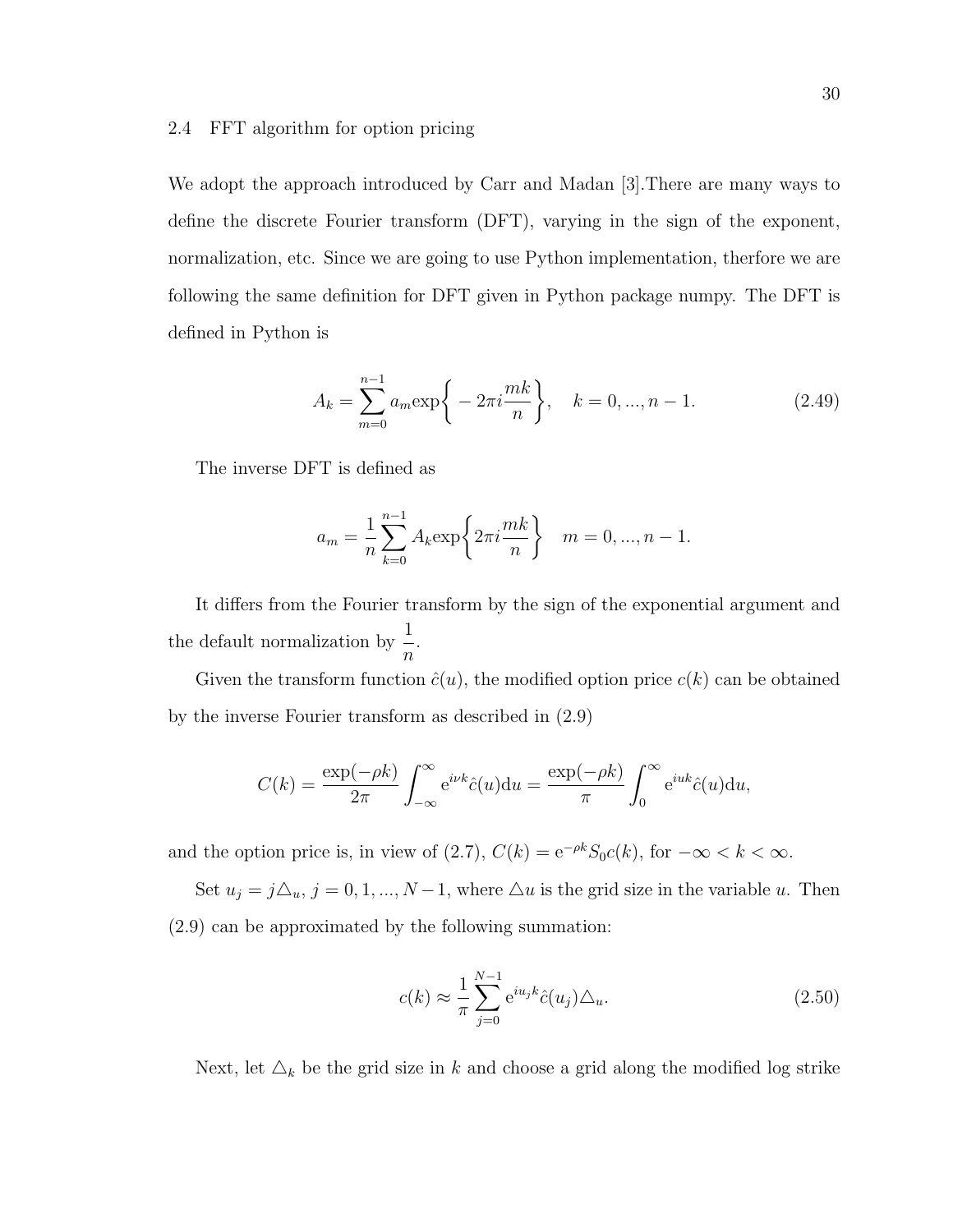$\boldsymbol{k}$  as below:

$$
k_l = (l - \frac{N}{2})\Delta_k, \quad l = 0, 1, ..., N - 1.
$$
\n(2.51)

Then

$$
c(k_l) \approx \frac{1}{\pi} \sum_{j=0}^{N-1} e^{iu_j k_l} \hat{c}(u_j) \Delta_u, \quad l = 0, 1, ..., N-1
$$

$$
= \frac{1}{\pi} \sum_{j=0}^{N-1} e^{ij \Delta_u (l - \frac{N}{2}) \Delta_k} \hat{c}(u_j) \Delta_u
$$

$$
= \frac{1}{\pi} \sum_{j=0}^{N-1} e^{ij \Delta_u l \Delta_k} e^{-ij \Delta_u \frac{N}{2} \Delta_k} \hat{c}(u_j) \Delta_u.
$$
(2.52)

If we set

$$
\triangle_u \triangle_k = \frac{2\pi}{N},\tag{2.53}
$$

then we have

$$
c(k_l) \approx \frac{1}{\pi} \sum_{j=0}^{N-1} e^{ijl\frac{2\pi}{N}} e^{-ij\pi} \hat{c}(u_j) \Delta_u, \quad l = 0, 1, ..., N-1.
$$
 (2.54)

Using Simpson's rule for numerical integration, define a sequence of weighting factors by

$$
w(j) = \begin{cases} \frac{1}{3}, & \text{if } j = 0, \\ \frac{4}{3}, & \text{if } j \text{ is odd,} \\ \frac{2}{3}, & \text{if } j \text{ is even.} \end{cases}
$$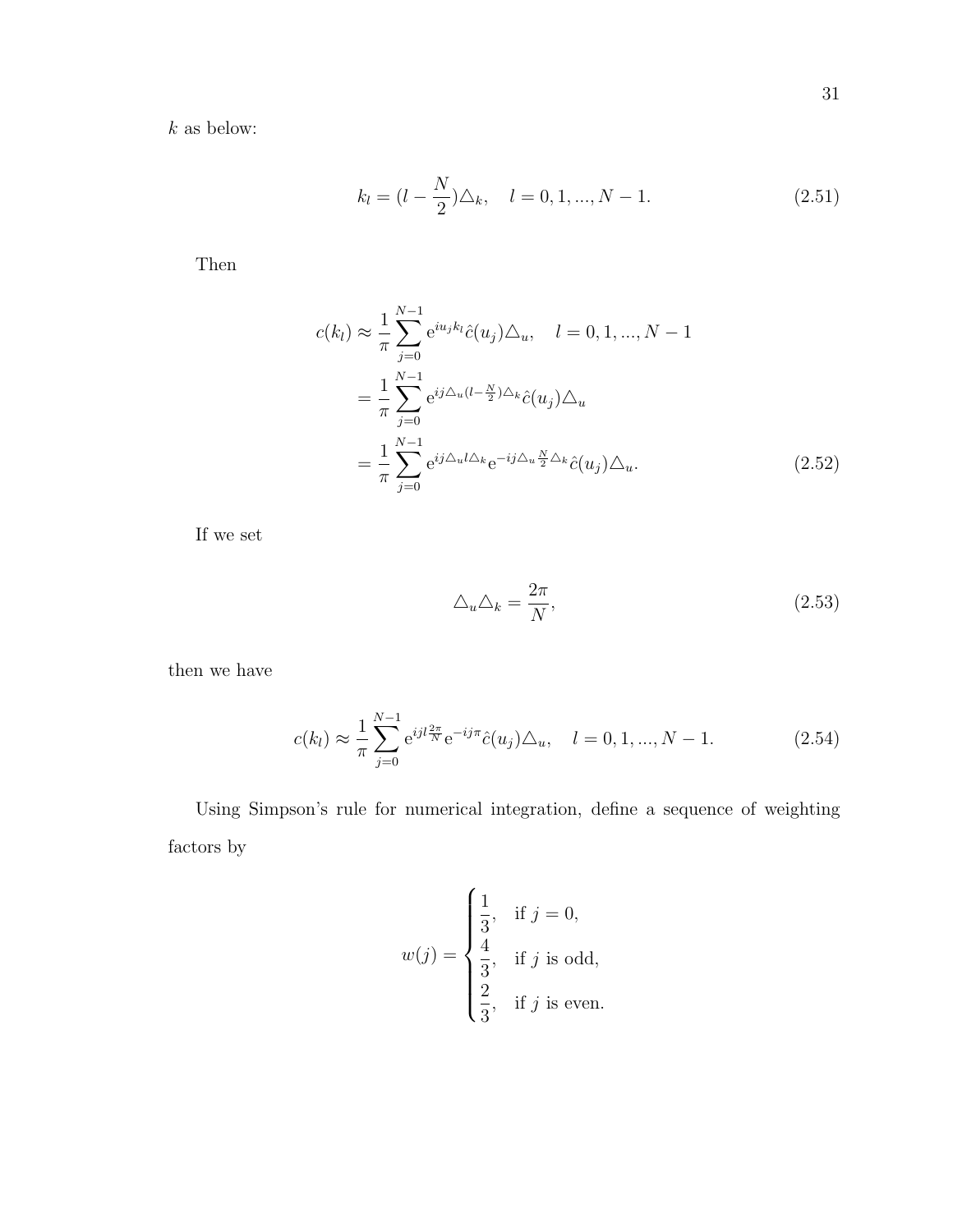Then

$$
c(k_l) \approx \frac{\Delta_u}{\pi N} \sum_{j=0}^{N-1} e^{ijl\frac{2\pi}{N}} e^{-ij\pi} \hat{c}(u_j) w(j) N, \quad l = 0, 1, ..., N-1.
$$
 (2.55)

Comparing (2.51) with (2.45), it is easily seen that  $\big\{c(k)$  $\mathcal{L}$ can be obtained by taking the Fourier transform of the sequence  $\{e^{-ij\pi}\hat{c}(u_j)w(j)N\}$  $, j = 0, 1, ..., N - 1.$ Details for the code is provided in Appendix A.2.

#### 2.5 Monte Carlo and Semi-Monte Carlo algorithm for option pricing

Monte Carlo simulations are frequently used when closed-form solutions are not available for complex stochastic problems. A Monte Carlo algorithm frequently serves as a benchmark for the "true value" used for testing other numerical methods. The benchmark value is obtained by running a great number of sample paths in simulating the underlying stochastic dynamics. It is very time consuming and therefore not feasible for most practical use in real time.

We employ Monte Carlo simulations (MCS) to price options in our two-state Markov-modulated model. To price non-path dependent options such as European call options, we only require the final stock price at maturity time  $S_T$ , not the stock price trajectory  $\{S_t\}_{t\in[0,T]}$ . Therefore we need to be creative on how to simulate the stock price trajectory in order to be able to implement MCS. As a first step, we consider simulating the trajectory of the Markov chain  $\{\alpha(t)\}_{t\in[0,T]}$ , conditional on  $\alpha(0) = 1$ . Hence we may consider distribution of the first jump from state 1 to state 2. The exponential distribution is often concerned with the amount of time until some specific event occurs. For example, the amount of time (beginning  $t = 0$ ) until Markov chain leaves state 1 has an exponential distribution. Let's call the first time jumping from state 1 to state 2 J, therefore  $J \sim \exp(\lambda_1)$  and  $P(J > t) = e^{-\lambda_1 t}$  for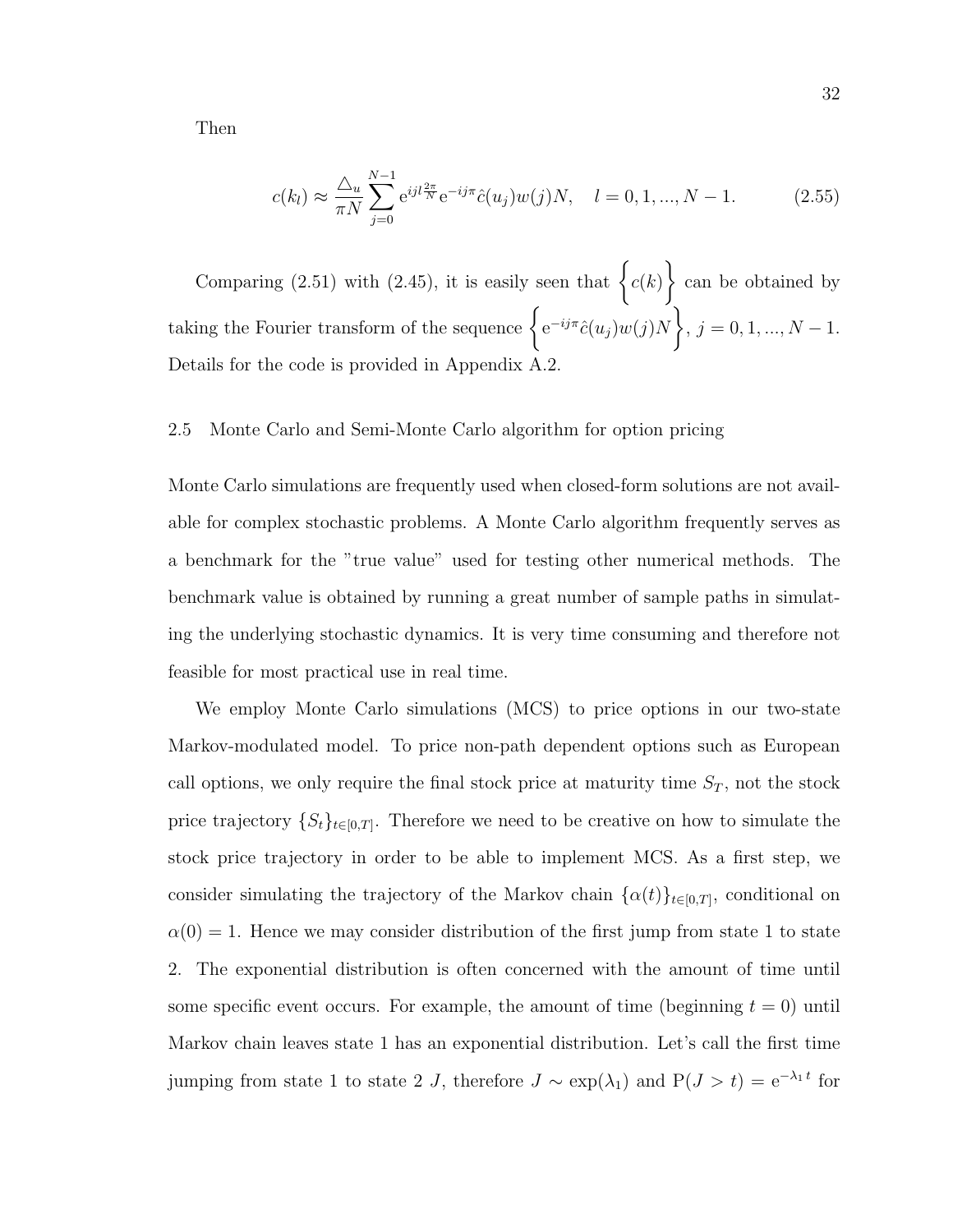any  $t \in [0, T]$ . We draw a uniform random variable on interval [0, 1] to simulate the probability  $P(J > t)$ . Hence our exponential random variable is  $t = \frac{-\ln(p)}{\lambda}$  $\frac{\ln(p)}{\lambda_1}$ . We then calculate the occupation time  $T_1$  of state 1, and use independent increments property of Brownian motion as well as sum of two independent normally distributed random variables is normal, with its mean being the sum of the two means, and its variance being the sum of the two to simply observe that, given  $T_1 = \tau_1 \in [0, T]$ ,

$$
\left(\text{Ln}(S_T)|\mathcal{F}_T\right) \approx \text{Ln}S_0 + \int_0^{\tau_1} (\mu_1 - \frac{1}{2}\sigma_1^2) \, \mathrm{d}s + \int_{\tau_1}^T (\mu_2 - \frac{1}{2}\sigma_2^2) \, \mathrm{d}s + \int_0^{\tau_1} \sigma_1 \, \mathrm{d}W_s + \int_{\tau_1}^T \sigma_2 \, \mathrm{d}W_s
$$
\n
$$
= \text{Ln}S_0 + (\mu_1 - \frac{1}{2}\sigma_1^2)\tau_1 + (\mu_2 - \frac{1}{2}\sigma_2^2)(T - \tau_1)
$$
\n
$$
+ \sigma_1 W(\tau_1) + \sigma_2 (W(T) - W(\tau_1))
$$
\n
$$
\stackrel{\text{dist}}{\approx} \mathcal{N}\left(\text{Ln}S_0 + (\mu_1 - \frac{1}{2}\sigma_1^2)\tau_1 + (\mu_2 - \frac{1}{2}\sigma_2^2)(T - \tau_1), \sigma_1^2 \tau_1 + \sigma_2^2 (T - \tau_1)\right).
$$
\n(2.56)

By using the procedure above and (2.56), we only require one pseudo-random sample from the standard normal distribution, which minimizes the required computational time. To price options using the Monte Carlo algorithm above, let N be the number of replications. For  $n = 1, ..., N$ ,

- 1. Obtain the *n*th sample path of  $\alpha(t)$ ,  $t \in [0, T]$ .
- 2. Find the occupation time spent at given initial state (In our case, state 1. Note than we only need to find occupation time in one state as we only have two states).
- 3. Use equation (2.56) to simulate the log of terminal of stock price.
- 4. Calculate  $C_n(K)$  for the *n*th sample path.
- 5. Calculate the average  $C(K) = \frac{1}{N}$ N  $\sum_{n=1}^N C_n(K)$ .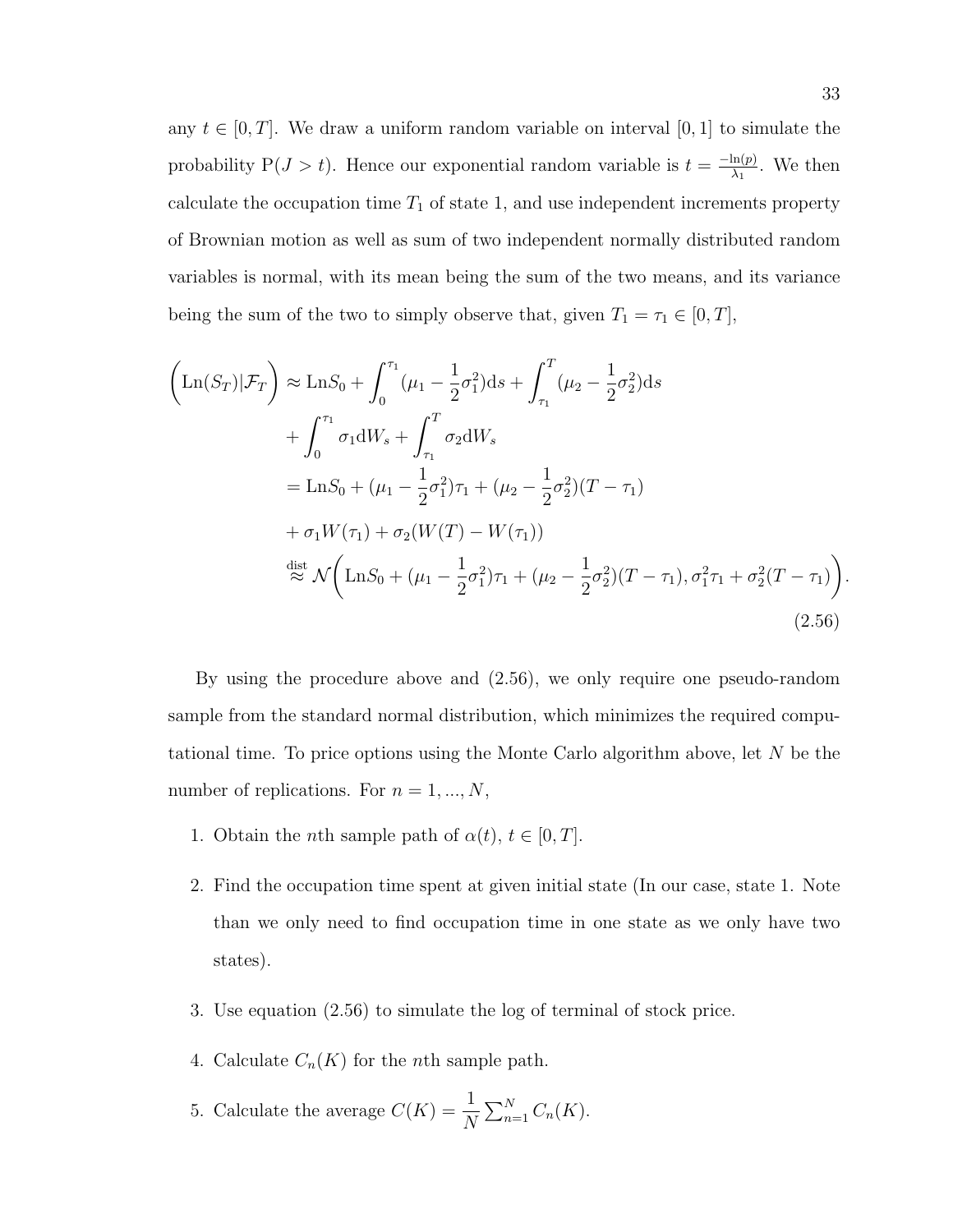A Monte Carlo base algorithm is presented by Liu el. at [1] that can be also used as benchmark values in numerical experiments. It's called semi-Monte Carlo simulation algorithm. As noted by Buffington and Elliott [11], for a given realization of the Markov chain  $\alpha(\cdot) = {\alpha(t) : 0 \le t \le T}$ , the European call option price whose underlying asset is governed by regime-switching GBM can be calculated by the usual Black-Scholes formula in which the volatility and the interest rate are replaced by the sample path values. Semi-Monte Carlo simulation approach only takes random sampling of the Markov chain and then takes advantage of the availability of analytical formula of the conditional price. Recall that from Section 2,  $\mathcal{F}_T$  denotes the  $\sigma$ -algebra generated by the Markov chain  $\alpha(t)$ ,  $0 \le t \le T$ . Then the call option price can be calculated by

$$
C(K) = \mathbb{E}\left\{\exp\left(-\int_0^T r(\alpha(t))dt\right)(S(T) - K)^+\right\}
$$

$$
= \mathbb{E}\left\{\mathbb{E}\left\{e^{-R_T}(S(T) - K)^+|\mathcal{F}_{\mathcal{T}}\right\}\right\}.
$$

The conditional expectation is given by the Black-Scholes formula, that is,

$$
\mathbb{E}\left\{e^{-R_T}(S(T)-K)^+|\mathcal{F}_{\mathcal{T}}\right\} = S_0e^{-(R_T-L_T)}\mathcal{N}\left(d_1(L_T,V_T)\right) - Ke^{-R_T}\mathcal{N}\left(d_2(L_T,V_T)\right)
$$

where

$$
d_1(L_T, V_T) = \frac{\ln(\frac{S_0}{K}) + L_T + \frac{1}{2}V_T}{\sqrt{V_T}}, \quad d_2(L_T, V_T) = d_1(L_T, V_T) - \sqrt{V_T}
$$

and  $\mathcal{N}(\cdot)$  is the cumulative standard normal distribution function.

Detail of the code is provided in Appendix A.3. We consider a two-state  $(m = 2)$ example. When the underlying Markov chain  $\alpha(\cdot)$  has only two states, an analytical formula in terms of an integral with respect to the Bessel function is developed by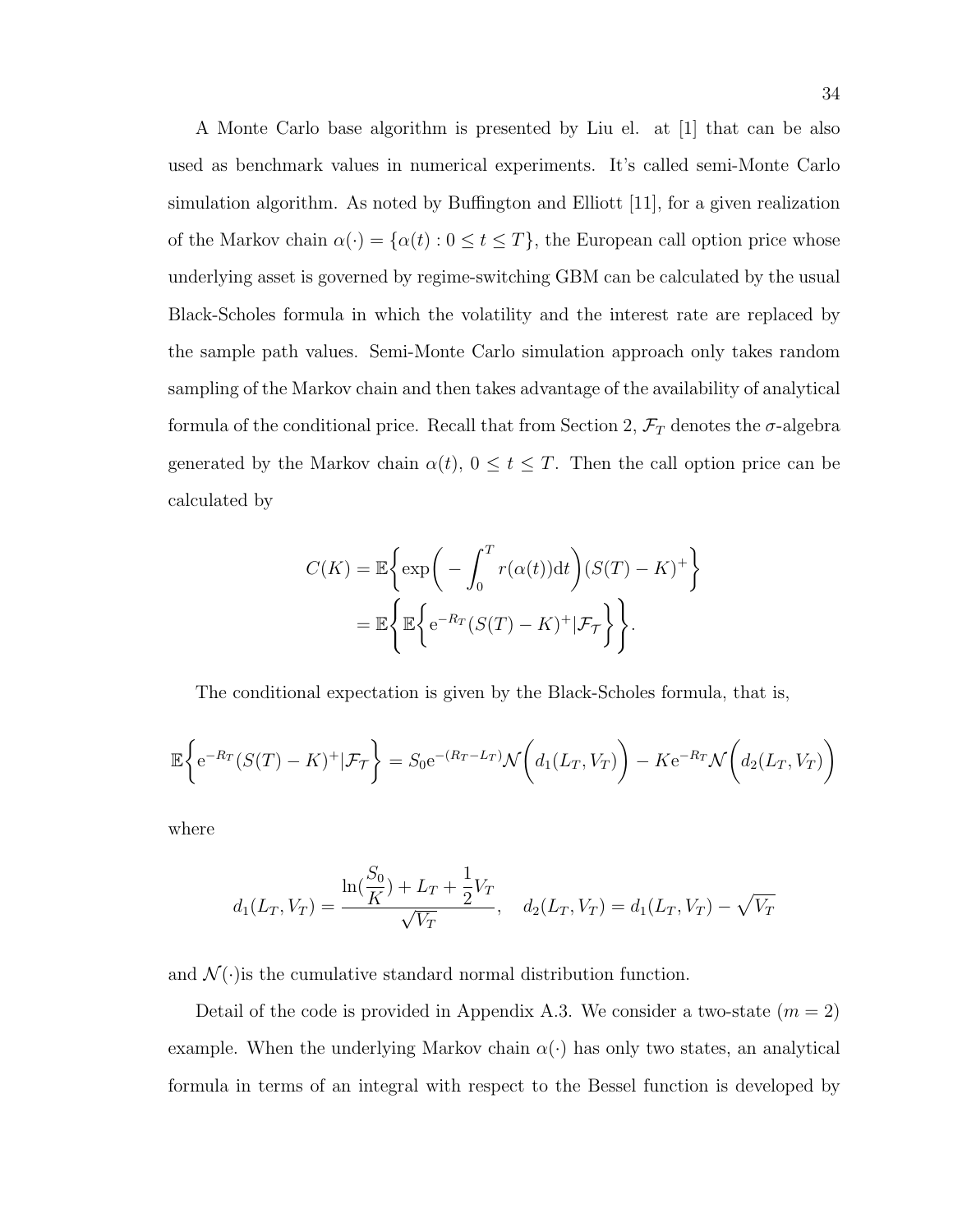Guo [9] for the European call option prices. Fuh, Hu, Ho and Wang [13] considered a specific example and compared various methods (binomial tree, Monte Carlo, and an approximation approach presented in their paper) with the analytical results (equation(7)). Here we consider the same example to compare the Monte Carlo algorithm, Semi-MC simulations with the analytical results. Details of the code for MC, analytical results and Semi-MC are provided in Appendix A.3, Appendix A.4 and Appendix A.5 respectively.

#### 2.6 Numerical experiments using MC and analytical method

The parameters used, in this example, are  $S_0 = 100$ ,  $K = 90$ ,  $\lambda_1 = \lambda_2 = 1.0$ ,  $\mu_1 = \mu_2 = r_1 = r_2 = 0.1, \sigma_1 = 0.2, \sigma_2 = 0.3.$  The initial state is  $\alpha(0) = 1$  and  $N = 100000$  replications are used in the Monte Carlo(MC) simulations. Table 2.1 lists the numerical results for a range of option expiry times. We then change the initial state from 1 to 2 with the same given parameters and the results are provide in Table 2.2.

It is clear from Table 2.1 and Table 2.2 that the Monte Carlo simulation converges to real prices. All the errors show a clear indication of high accuracy. It's worth to mention that Fuh and Wang [13] used 50 000 000 replications in their Monte Carlo simulations to obtain the numbers. We only used 100000 replications (1/50 of theirs) in the Monte Carlo simulations but achieved a much higher degree of accuracy in our Semi-MC simulation.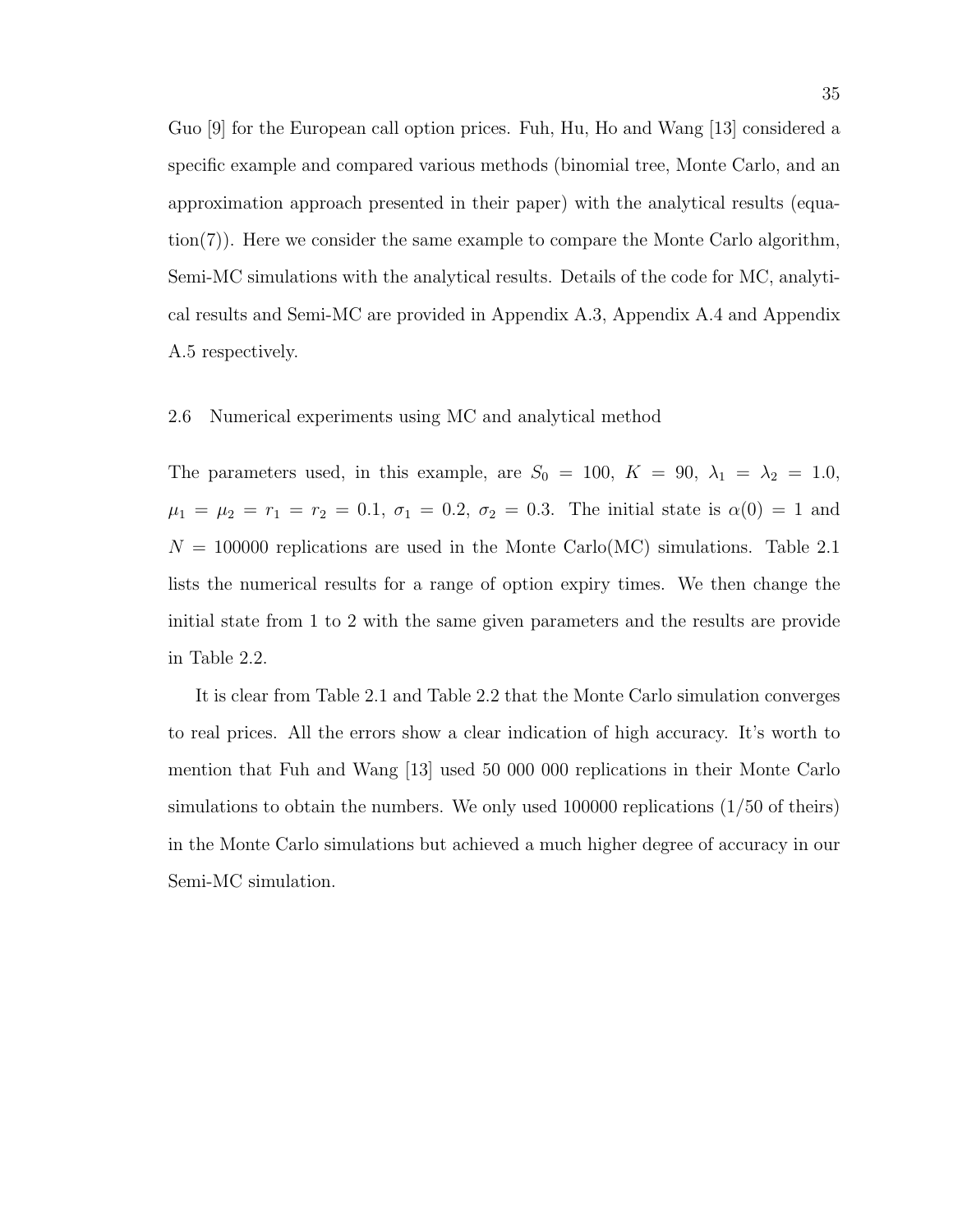| T(year) | Analytical    | MC(error)        | $Semi-MC(error)$    |
|---------|---------------|------------------|---------------------|
|         | $\alpha(0)=1$ | $\alpha(0)=1$    | $\alpha(0)=1$       |
| 0.1     | 10.999        | 10.999(0.000)    | 10.993(0.006)       |
| 0.2     | 12.194        | 12.186 (0.008)   | 12.165(0.029)       |
| 0.5     | 15.754        | 15.671 (0.083)   | $15.615(-0.421)$    |
| 1.0     | 21.075        | 20.970(0.105)    | $20.723$ $(-0.648)$ |
| 2.0     | 29.943        | 29.970 (-0.027)  | 29.289 (0.654)      |
| 3.0     | 37.246        | $37.422(-0.176)$ | 36.473 (0.773)      |

Table 2.1: Comparison of Analytical prices, MC and Semi-MC Simulations at state  $\alpha(0) = 1$ 

Table 2.2: Comparison of Analytical prices, MC and Semi-MC Simulations at state  $\alpha(0) = 2$ 

| T(year) | Analytical    | MC(error)        | $Semi-MC(error)$ |  |
|---------|---------------|------------------|------------------|--|
|         | $\alpha(0)=2$ | $\alpha(0)=2$    | $\alpha(0)=2$    |  |
| 0.1     | 11.367        | $11.370(-0.003)$ | 11.361(0.006)    |  |
| 0.2     | 12.914        | 12.906 (0.008)   | 12.889(0.25)     |  |
| 0.5     | 16.813        | 16.730 (0.083)   | 16.720(0.93)     |  |
| 1.0     | 22.003        | 21.749 (0.254)   | 21.820(0.183)    |  |
| 2.0     | 30.383        | 29.944 (0.439)   | 30.087 (0.296)   |  |
| 3.0     | 37.421        | 37.135 (0.286)   | 37.062 (0.359)   |  |

# 2.7 Numerical experiments using FFT

In this section, we report numerical results of using FFT for option pricing developed in this chapter. In implementing the FFT, we choose the number of grid points  $N = 4096(2^{12})$ . That is, we invoke the FFT procedure to calculate 4096 option prices simultaneously. The grid size along the log strike price k is set to be  $\Delta_k = 0.01$ .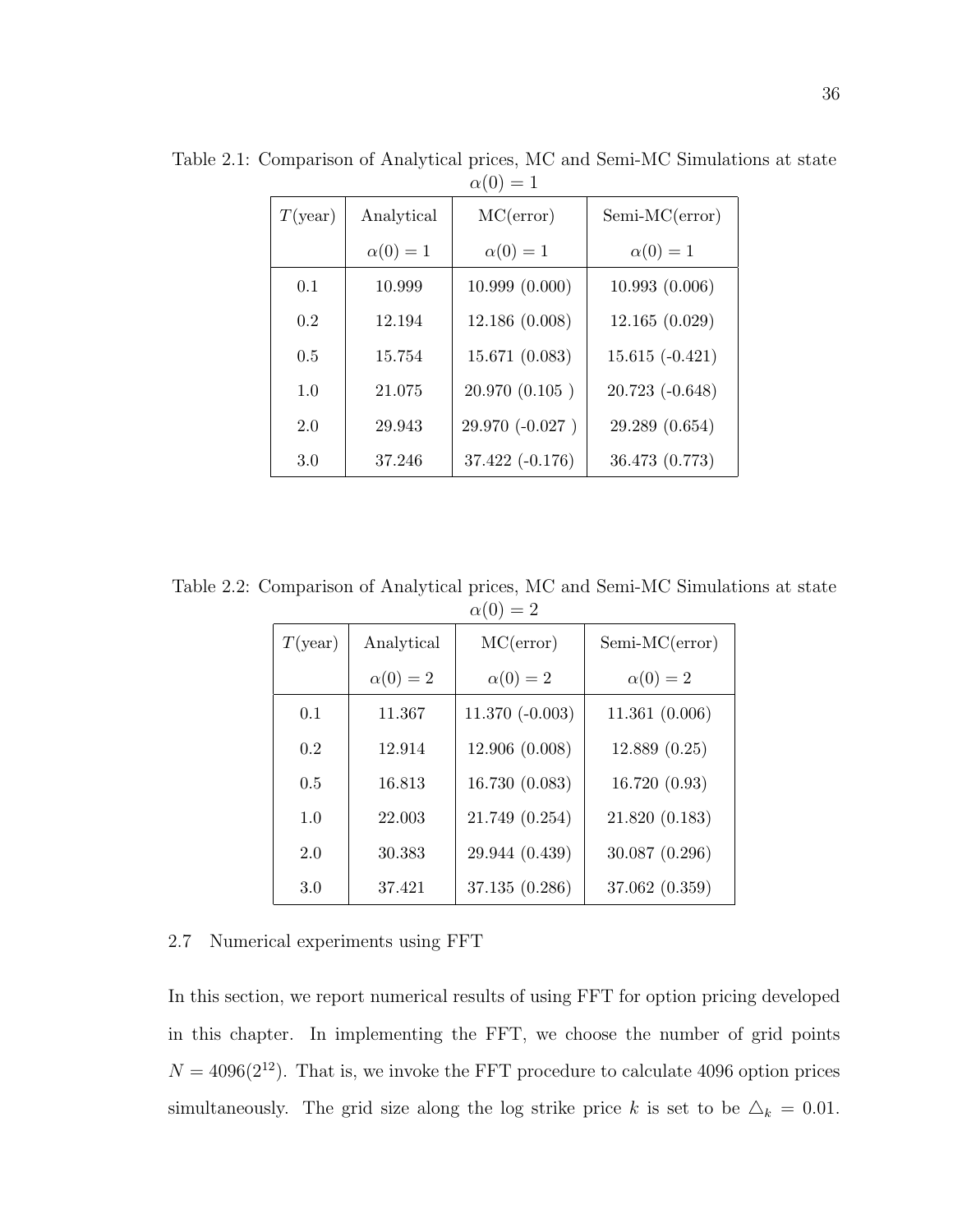Consequently,  $\Delta_u = 0.1534$  by (2.53). We choose the damping factor  $\rho$  to be  $\rho = 1.0$ . All options considered in the examples have maturity  $T = 1$  (year). The initial asset price  $S_0 = \$100$ . We consider a two-state Markov chain model. The parameters are given by  $\lambda_1 = 20.0, \ \lambda_2 = 30.0, \ \mu_1 = r_1 = 0.05$  ,  $\mu_2 = r_2 = 0.1, \ \sigma_1 = 0.5$  and  $\sigma_2 = 0.3$ . Note that, unlike previous example, in this model, the parameters  $\mu$ ,  $\sigma$ and r all vary with different states. Large jump rates  $\lambda_1$  and  $\lambda_2$  are chosen so that the system switches frequently during the life of the options. Table 2.3 and Table 2.4 report the results for seven call options with different strike prices (from deepin-the-money to at-the-money and to deep-out-of-money) obtained using FFT, MC and Semi-MC simulations. Column one in both tables lists the log strike (the strike) for the options. Columns two, three and four in both tables list the FFT, MC and Semi-MC prices for both  $\alpha(0) = 1$  and  $\alpha(0) = 2$ .

In each case  $(\alpha(0) = 1$  and  $\alpha(0) = 2)$ , a single run of FFT algorithm produces 4096 option prices (each one with a different strike price and all other parameters are the same). It took only 0.069 seconds, to run the FFT algorithm. This shows the clear advantage of the FFT.

| $\ln(K/S_0)(K)$ | <b>FFT</b>    | МC            | Semi-MC       |
|-----------------|---------------|---------------|---------------|
|                 | $\alpha(0)=1$ | $\alpha(0)=1$ | $\alpha(0)=1$ |
| $-0.3(74.082)$  | 34.774        | 34.708        | 34.773        |
| $-0.2$ (81.873) | 29.696        | 29.682        | 29.695        |
| $-0.1(90.484)$  | 24.763        | 24.766        | 24.763        |
| 0(100)          | 20.116        | 20.095        | 20.116        |
| 0.1(110.517)    | 15.881        | 15.888        | 15.881        |
| 0.2(122.140)    | 12.157        | 12.162        | 12.155        |
| 0.3(134.986)    | 9.006         | 9.019         | 9.004         |

Table 2.3: Comparison of FFT, MC and Semi-MC simulations at state  $\alpha(0) = 1$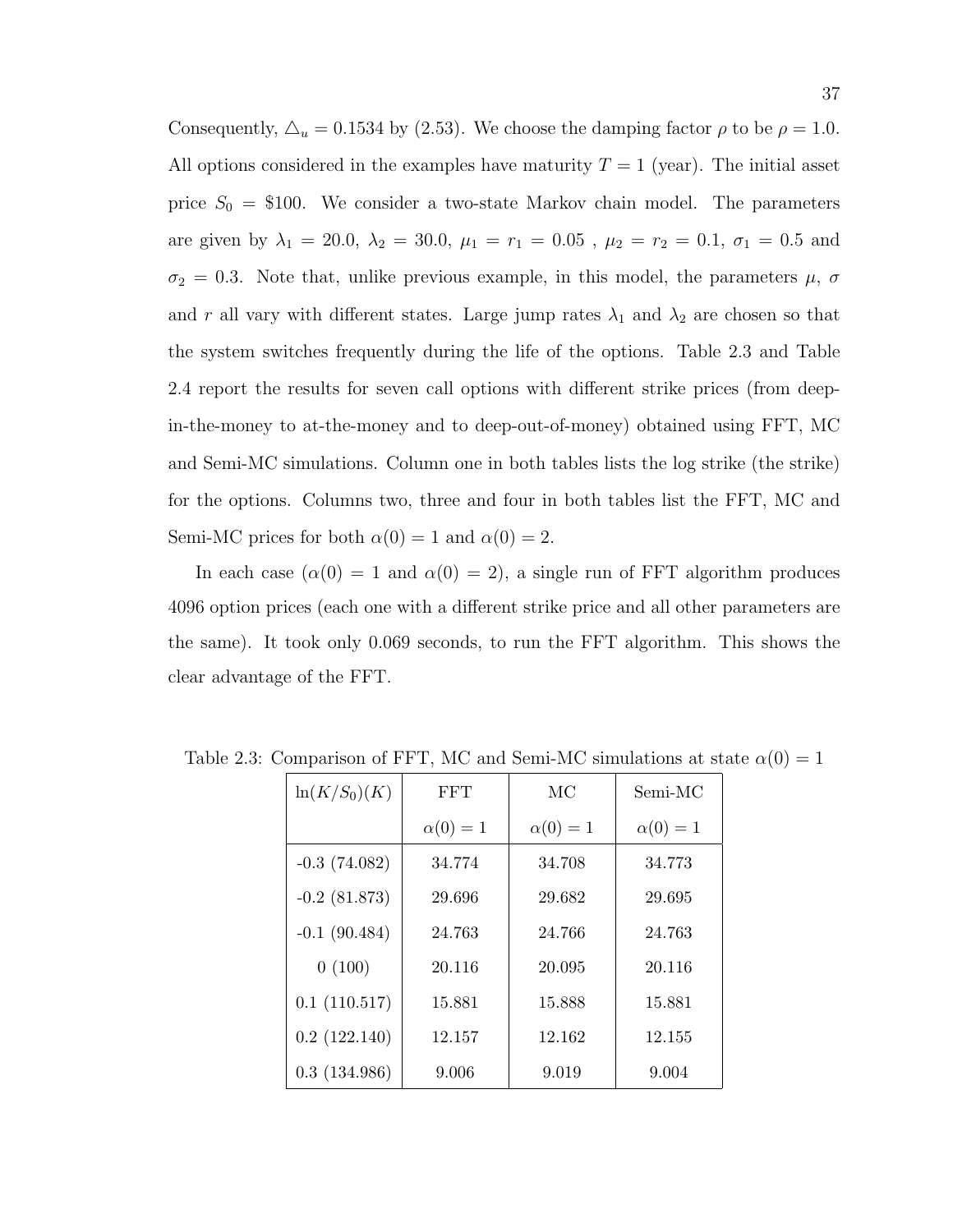| $\ln(K/S_0)(K)$ | <b>FFT</b>    | МC            | Semi-MC       |
|-----------------|---------------|---------------|---------------|
|                 | $\alpha(0)=2$ | $\alpha(0)=2$ | $\alpha(0)=2$ |
| $-0.3(74.082)$  | 34.742        | 34.661        | 34.741        |
| $-0.2$ (81.873) | 29.642        | 29.426        | 29.642        |
| $-0.1(90.484)$  | 24.688        | 24.744        | 24.688        |
| 0(100)          | 20.022        | 20.060        | 20.024        |
| 0.1(110.517)    | 15.774        | 15.767        | 15.772        |
| 0.2(122.140)    | 12.043        | 12.086        | 12.043        |
| 0.3(134.986)    | 8.893         | 8.876         | 8.893         |

Table 2.4: Comparison of FFT, MC and Semi-MC simulations at state  $\alpha(0) = 2$ 

#### 2.8 Concluding remarks

The fast Fourier transform (FFT) has been used for calculating option prices for a wide range of asset price models. In this chapter, we extended the technique to the class of regime-switching diffusion models and developed the FFT scheme. When the number of states of the driving Markov chain in the model is very large, the calculation of the characteristic function involved in the FFT approach becomes computationally intensive. The speedup of FFT along with acceptable accuracy is a promising direction for future research.

In fact, we have illustrated how the calculation of the call price via the Carr-Madan formula can be done fast and accurately using the fast Fourier Transform. Typically,  $N$  is a power of 2 (where  $N$  is the number of discretization steps). The number of operations of the FFT algorithm is of the order  $\mathcal{O}(N \log(N))$  and this is in contrast to the straightforward evaluation of the sums which give rise to  $\mathcal{O}(N^2)$ number of operations.

The methodology cannot only be applied when it's not possible to get an explicit form for characteristic function. However, the fact remains that the FFT is the most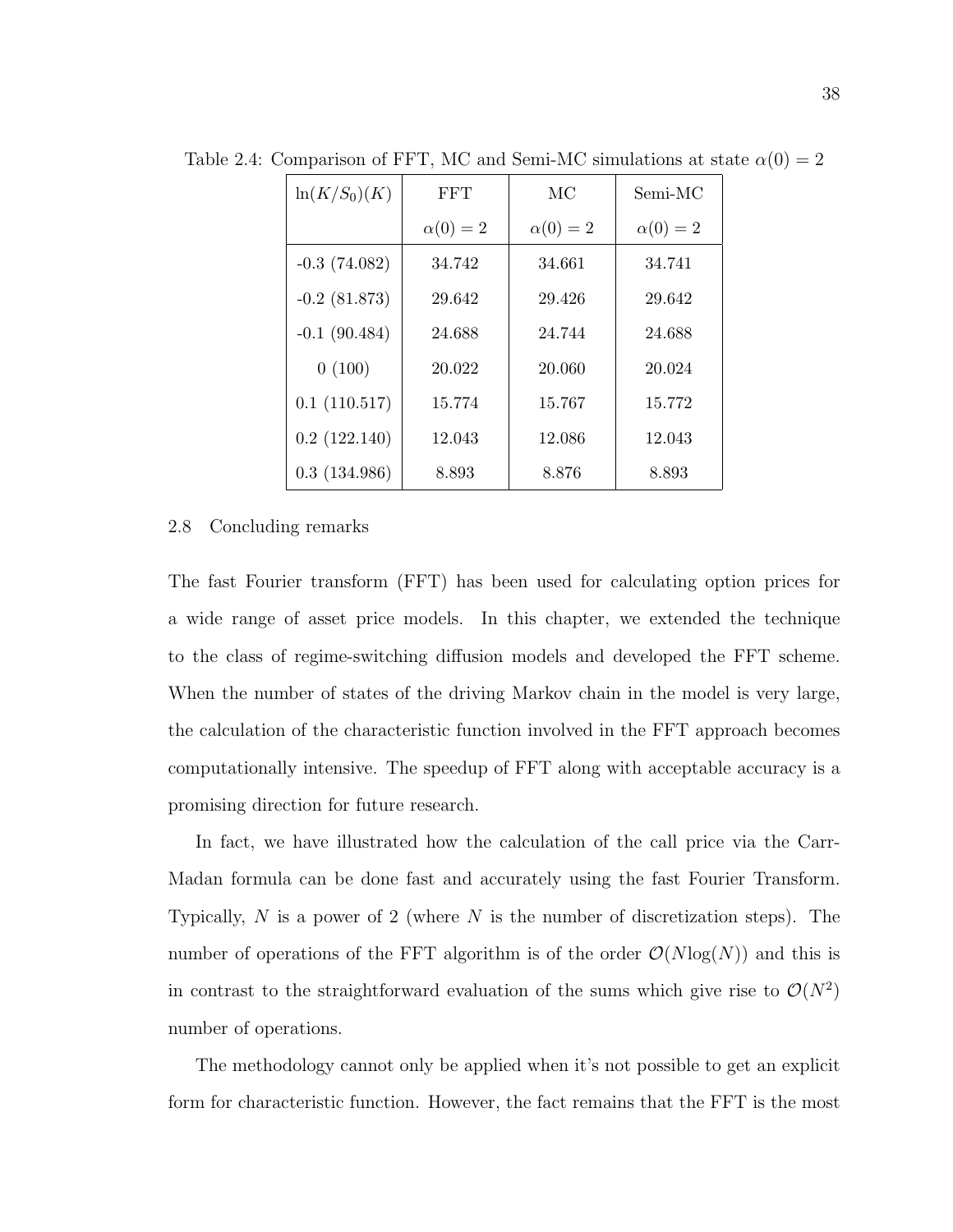fast and efficiently method for options price.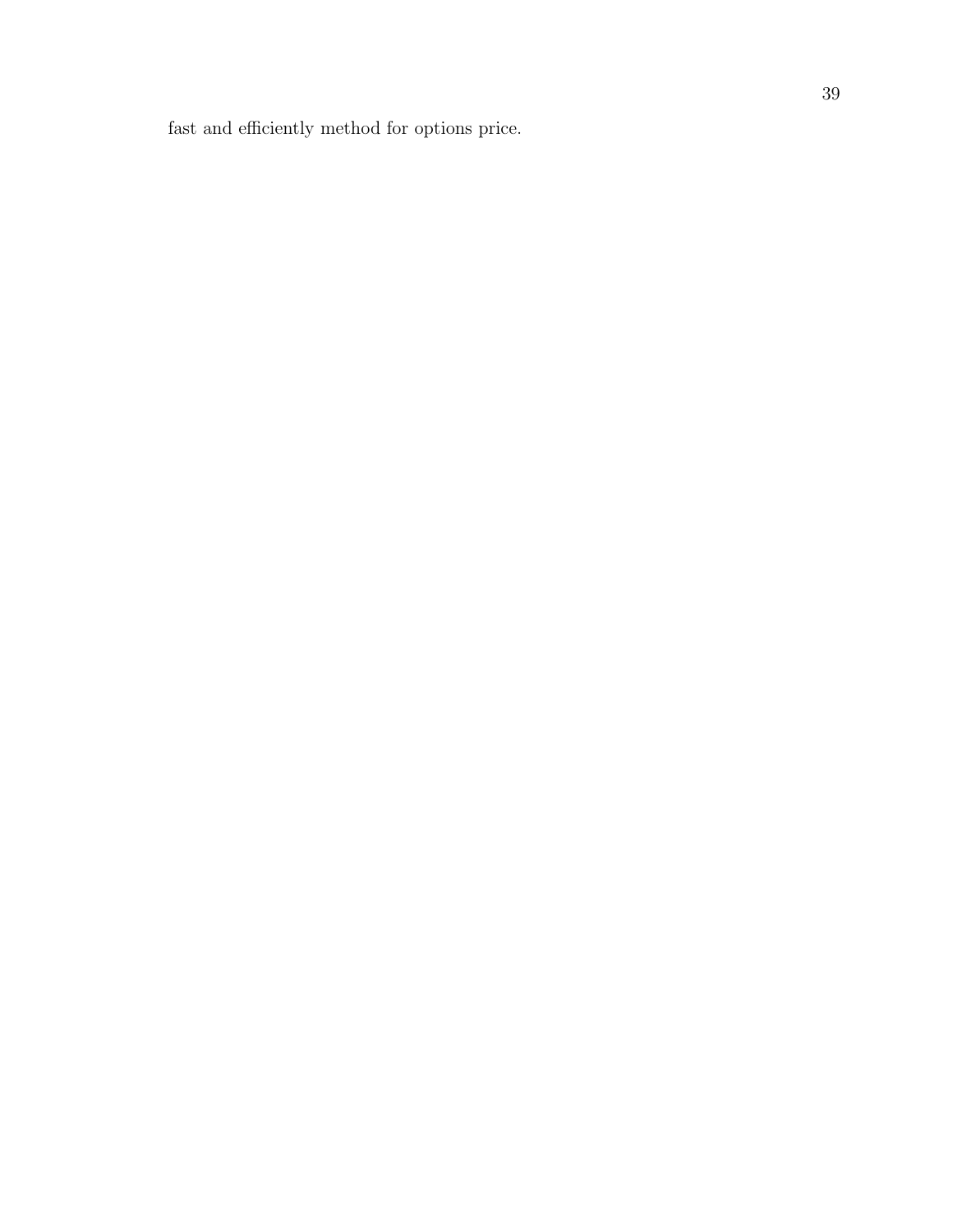# CHAPTER 3: FFT APPROACH FOR VALUATION OF COMMODITY AND FUTURES OPTIONS UNDER A REGIME SWITCHING MODEL

In this chapter, we use the fast Fourier transform (FFT) approach to value commodity and futures options price, where the log of the underlying commodity spot price is governed by a regime-switching Ornstein-Uhlenbeck. This Chapter is organized as follows. In the first section, we state our motivation. Section 2 presents the model dynamics. In Section 3, we first derive the valuation of commodity options via inverse Fourier transform approach. Then the value of futures option price is derived. The final section makes concluding remarks.

### 3.1 Motivitation

In the previous chapter, we described how one can price, very fast and efficiently, European call options where the underlying asset price is governed by a regimeswitching geometric Brownian motion using the theory of characteristic functions and the fast Fourier transforms. We have developed a solid understanding of the current frameworks for pricing European call options using FFT, and we have provided the mathematical and practical background necessary to apply and implement the technique. The fast Fourier transform method is particularly interesting in case of advanced equity models, like the future contracts, its stochastic volatility extension, and many other models like the Heston model, where no closed-form solutions for call options exist.

An important advantage of the method is that we only need as input the characteristic function of the dynamics of the underlying model. If one wants to switch to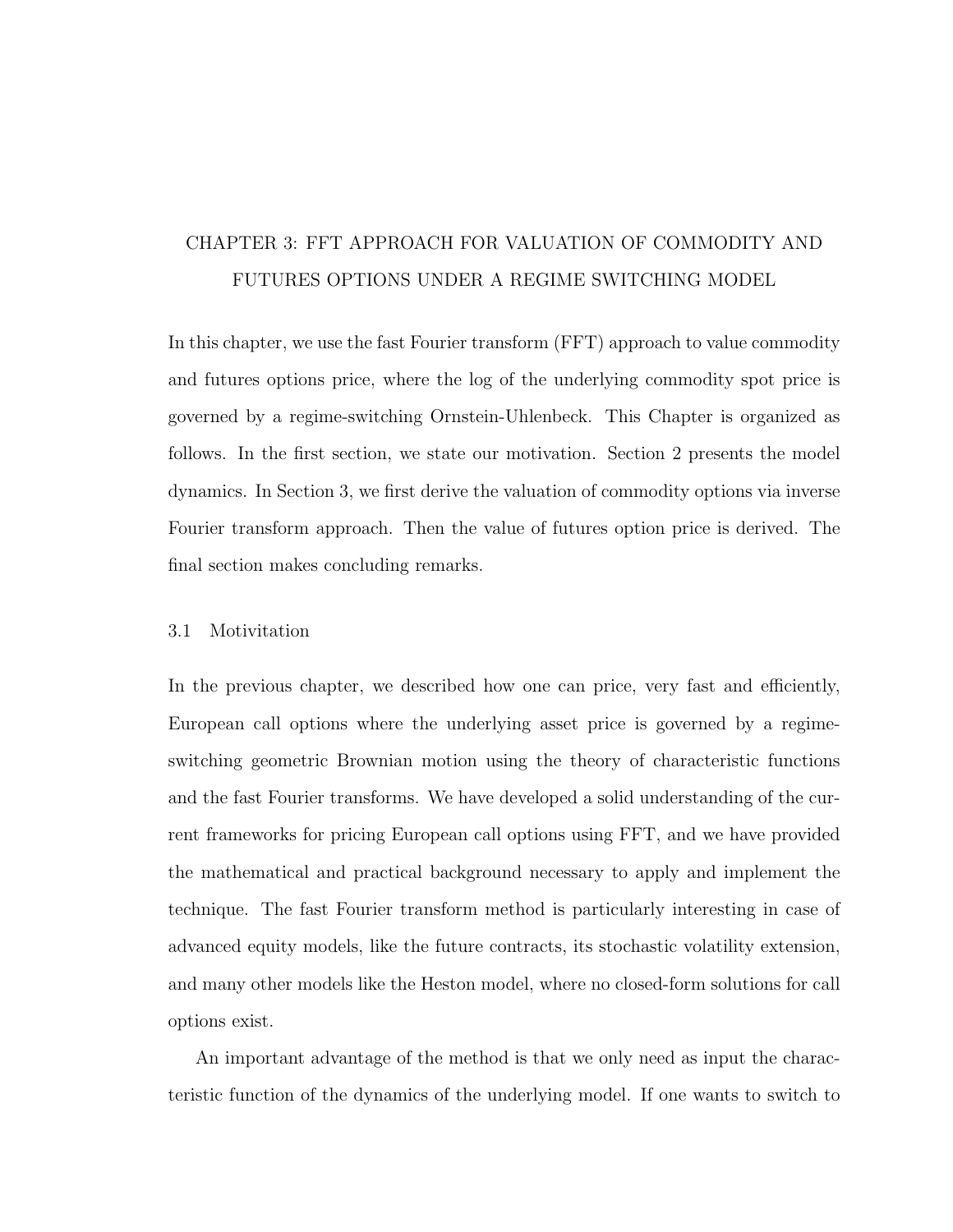Macroeconomic conditions could have significant impacts on commodity prices. An early work which highlights the link between business cycles and commodity prices was attributed to the paper by Fama and French [14]. From a practical perspective, it is of interest to model and investigate the impacts of structural changes in macroeconomic conditions on commodity prices. The basic idea of regime-switching models is that one set of model parameters is in force at a time depending on the state of the underlying state process at that time. The state process is usually described by a Markov chain.

In this chapter, we consider an observable Markovian regime-switching Ornstein-Uhlenbeck model (MRSOU) for evaluating European-style commodity options and futures options. The main feature of our model is that model parameters, the meanreverting level and the volatility of the commodity spot price, are governed by an observable continuous-time, finite-state, Markov chain. We then discuss the valuation of commodity options and then the valuation of commodity futures options using inverse Fourier transform. in the final section, we provide concluding remarks. All proofs in this chapter are standard and involve the use of standard mathematical techniques.

#### 3.2 Model dynamics

We consider a continuous-time economy with a finite time horizon  $\tau = [0, T^*]$ , where  $T^* < \infty$ . Uncertainties in the economy are described by a complete probability space  $(\Omega, \mathcal{F}, \mathcal{P})$ , where  $\mathcal P$  is the real-world probability measure. Let  $\mathbf{X} = \{X(t)|t \in \tau\}$ be an observable continuous-time, finite-state Markov chain with state space  $\varepsilon =$  $\{e_1, e_2, ..., e_N\} \subset \mathbb{R}^N$ , where  $e_i$  is the unit vector in  $\mathbb{R}^N$  with one in the *i*-th position and zero elsewhere. In particular, there could be just two states for **X**, write  $X(t) =$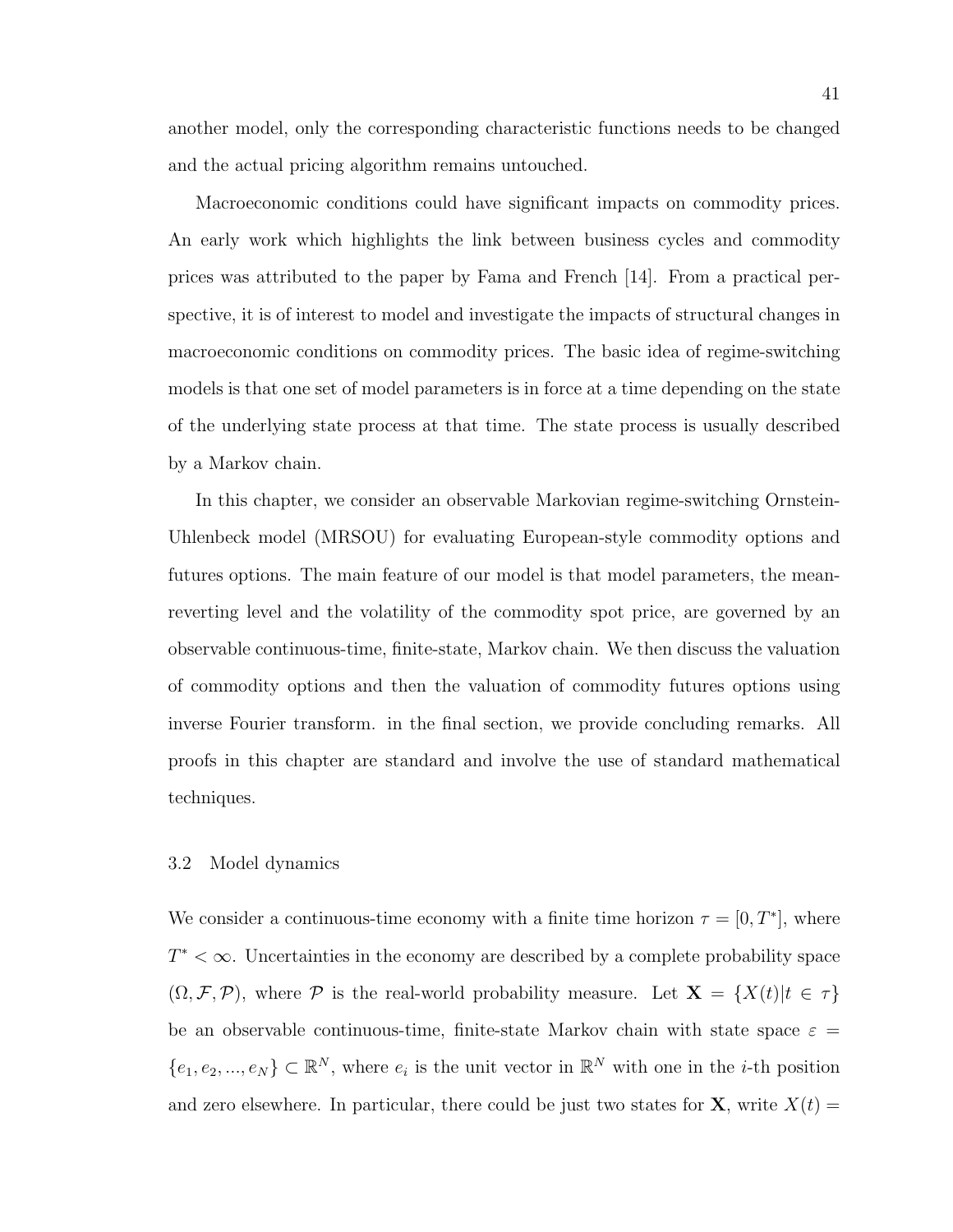$(1,0)^T$  and  $X(t) = (0,1)^T$  for any  $t \in \tau$ , where  $(1,0)^T$  denotes the transpose of  $(1,0)$ . State 1 and State 2 represent a "good" economy and a "bad" one, respectively. From Elliott et al.[15] in appendix B, a semi-martingale representation for the chain is given by

$$
X(t) = X(0) + \int_0^t A X(u) \, du + M(t), \quad t \in \tau \tag{3.1}
$$

where  $A := [a_{ij}]_{N \times N}$  is a constant rate matrix of the chain and  $\{M(t)|t \in \tau\}$  is a martingale under  $P$ . The element  $a_{ij}$  in A is the constant intensity of the transition of the chain **X** from State  $e_j$  to State  $e_i$ .

We consider commodities that are not investment assets, such as agricultural products, oil or metals. Evidence from futures prices highlights that the spot prices of these commodities follow mean reverting processes. Hence the main model feature is mean reversion in commodity prices, indeed mean reversion toward a Regime-Switching mean price level. We define the commodity spot price as  $S = e^x$ . The process for  $x$  is assumed to be

$$
dx(t) = \beta \left(\theta(t) - x(t)\right)dt + \sigma(t)dW(t)
$$
\n(3.2)

where  $W(t)$  is a Wiener process under the risk-neutral probability measure.  $\theta(t)$ is the long term mean level. All future trajectories of  $x(t)$  will evolve around a mean level  $\theta(t)$  in the long run; and let  $\beta$  be the parameter controlling the speed of mean reversion for the logarithmic commodity price process, where  $\beta > 0$ . The instantaneous volatility of the model is  $\sigma(t)$ . It measures instant by instant the amplitude of randomness entering the system.

We assume that  $\{\theta(t)|t \in \tau\}$  changes over time according to the state process of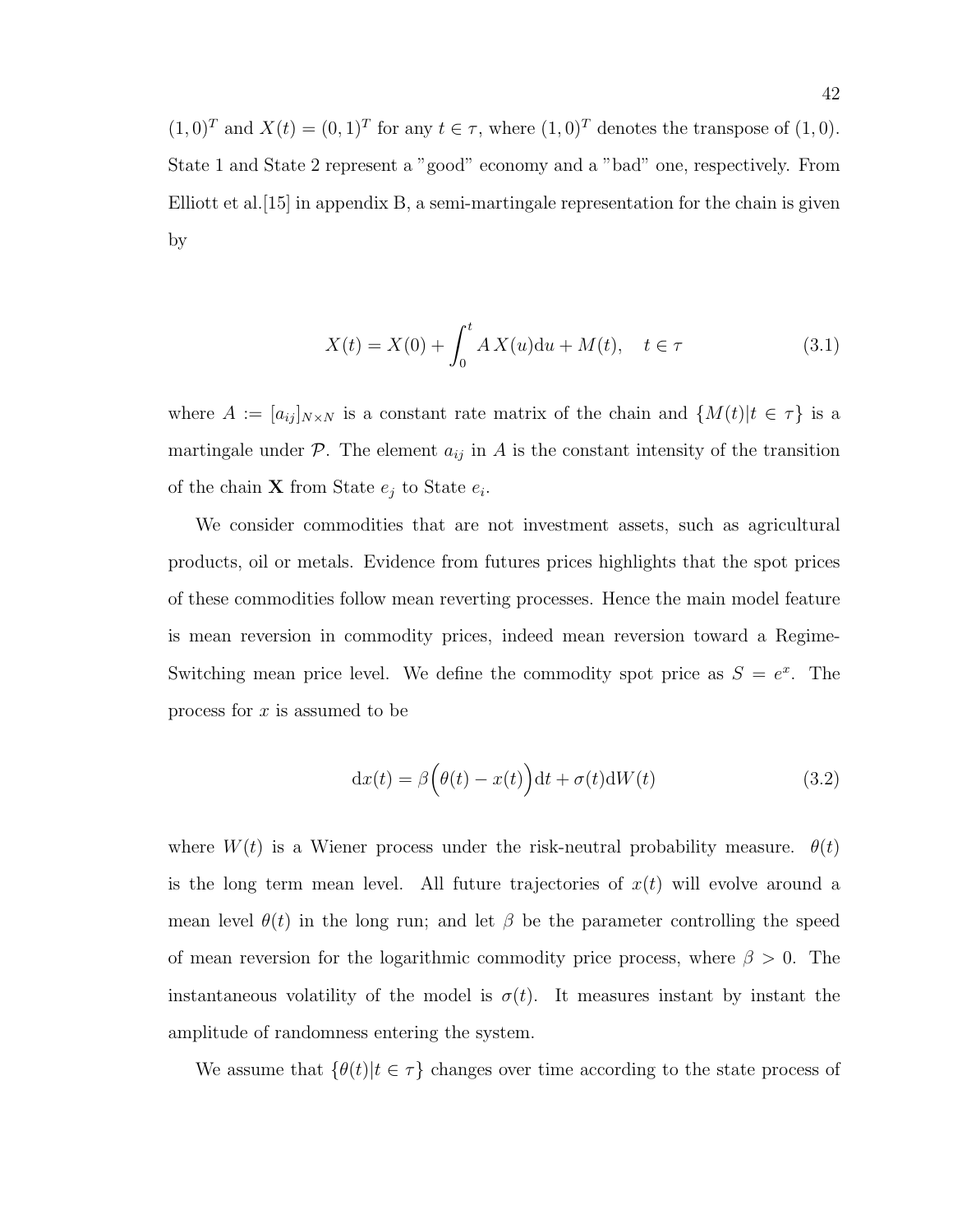$\{X(t)|t \in \tau\}$  as follows:

$$
\theta(t) = \langle \theta, X(t) \rangle
$$

where  $\langle \cdot, \cdot \rangle$  is the scalar product  $\mathbb{R}^N$ . Here  $\theta = (\theta_1, \theta_2, ..., \theta_N)^T \in \mathbb{R}^N$  with  $\theta_i > 0$ , for each  $i = 1, 2, ..., N$ . In particular,  $\theta_i$  is the mean-reversion level of the commodity process corresponding to the i-th state of the economic condition.

Define  $\{\sigma(t)|t \in \tau\}$  as the volatility of the commodity price. Again we suppose that this volatility changes over time according to the state process of the economy as follows:

$$
\sigma(t) = \langle \sigma, X(t) \rangle
$$

where  $\sigma = (\sigma_1, \sigma_2, ..., \sigma_N) \in \mathbb{R}^N$  with  $\sigma_i > 0$ .

The solution to the stochastic differential equation (3.2) is given by the following equation:

$$
x(T) = e^{-\beta(T-t)}x(t) + \beta \int_{t}^{T} \theta(u)e^{-\beta(T-u)}du + \int_{t}^{T} \sigma(u)e^{-\beta(T-u)}dW(u)
$$
 (3.3)

#### 3.3 Valuation of commodity futures and options

We now present an observable Markovian Regime-Switching Ornstein-Uhlenbeck model proposed by Schwartz [16] for a commodity futures pricing. In the proposed model by Schwartz [16]  $\theta$  and  $\sigma$  are constant, which seems restrictive. Our goal in this section is to evaluate the prices of commodity options and futures options at time 0, denoted by  $C(0,T)$  and  $C_f(0,T,U)$ , respectively. The valuation of the two products at an arbitrary time  $t \in [0, T]$ , where  $T < T^*$  can be conducted in a similar fashion. The mathematical results presented in this section are similar to those in, for example, Fan et al. [17], Section 4 therein. In Fan et al. [17], the FFT approach was used to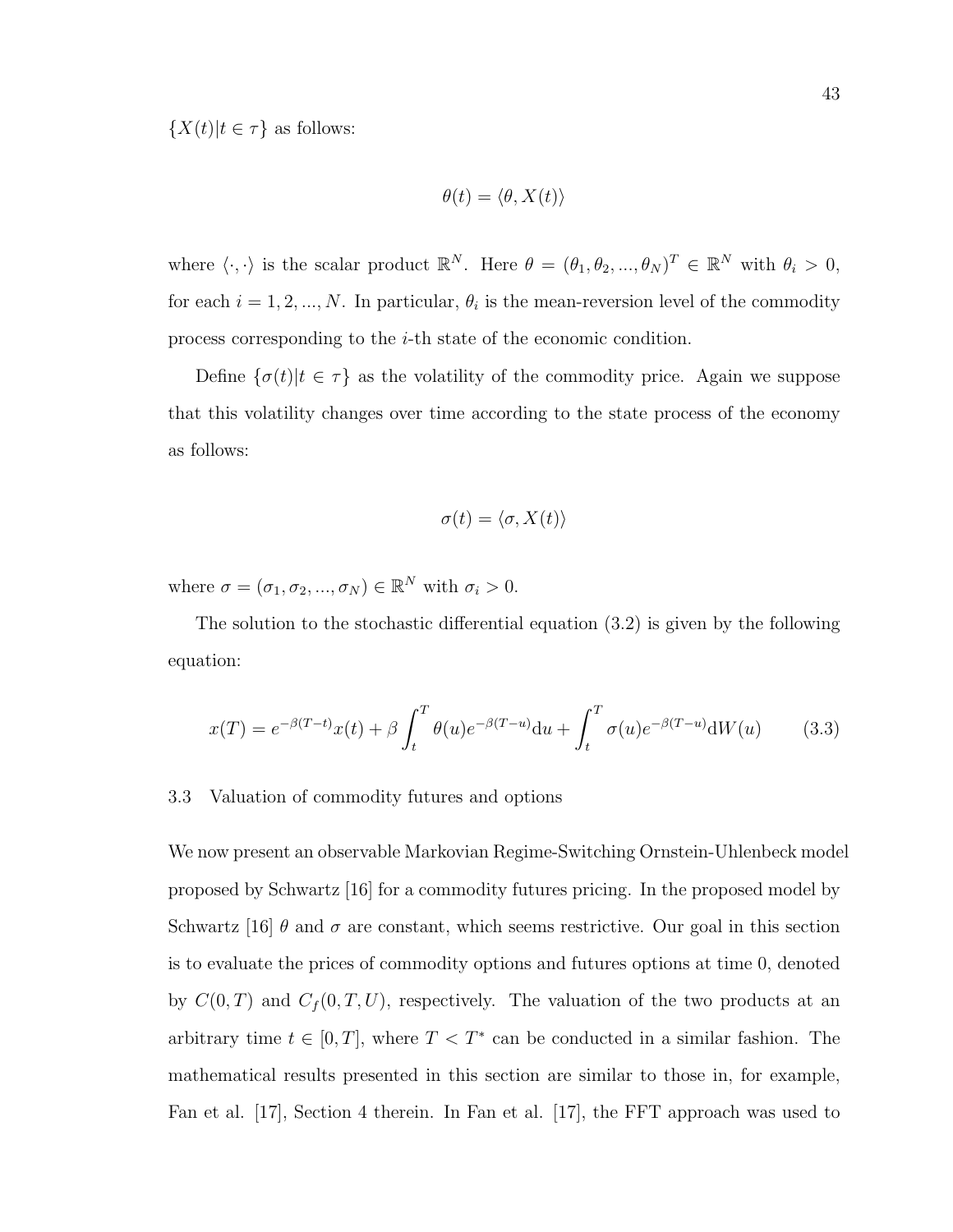value European call options in a Markovian regime-switching stochastic interest rate environment. Hence, the expressions of the characteristic functions and the option prices presented here are not exactly the same as those in Fan et al. [17].

Under the risk-neutral probability measure  $P$ , the prices of a T-maturity futures contract and a T-maturity European-style commodity option at time 0 are given as follows:

$$
F(0,T) = \mathbb{E}\{S(T)\}\tag{3.4}
$$

and

$$
C(0,T) = \mathbb{E}\bigg\{e^{-rT}\bigg(S(T) - K\bigg)^+\bigg\},\tag{3.5}
$$

where  $S(T)$  is the terminal commodity price; K is the strike price of the commodity option;  $\mathbb E$  is the expectation with respect to the risk-neutral probability measure  $\mathcal P$ . Consider a European-style futures option with a strike price  $K_f$ , the terminal payoff function at the maturity time T of the option is  $(F(T, U) - K_f)^+$ , where  $F(T, U)$ represents the futures price with maturity time  $U$  at time  $T$ . Then the price of the futures option at time 0 is given by

$$
C_f(0, T, U) = \mathbb{E}\bigg\{ e^{-rT} \bigg( F(T, U) - K_f \bigg)^+ \bigg\}.
$$
 (3.6)

#### 3.3.1 Valuation of commodity options

Following the notation in the previous chapter, write  $\kappa = \ln(K)$ , the dampened commodity option price is given by

$$
c(\kappa) = e^{\alpha \kappa} C(O, T) \tag{3.7}
$$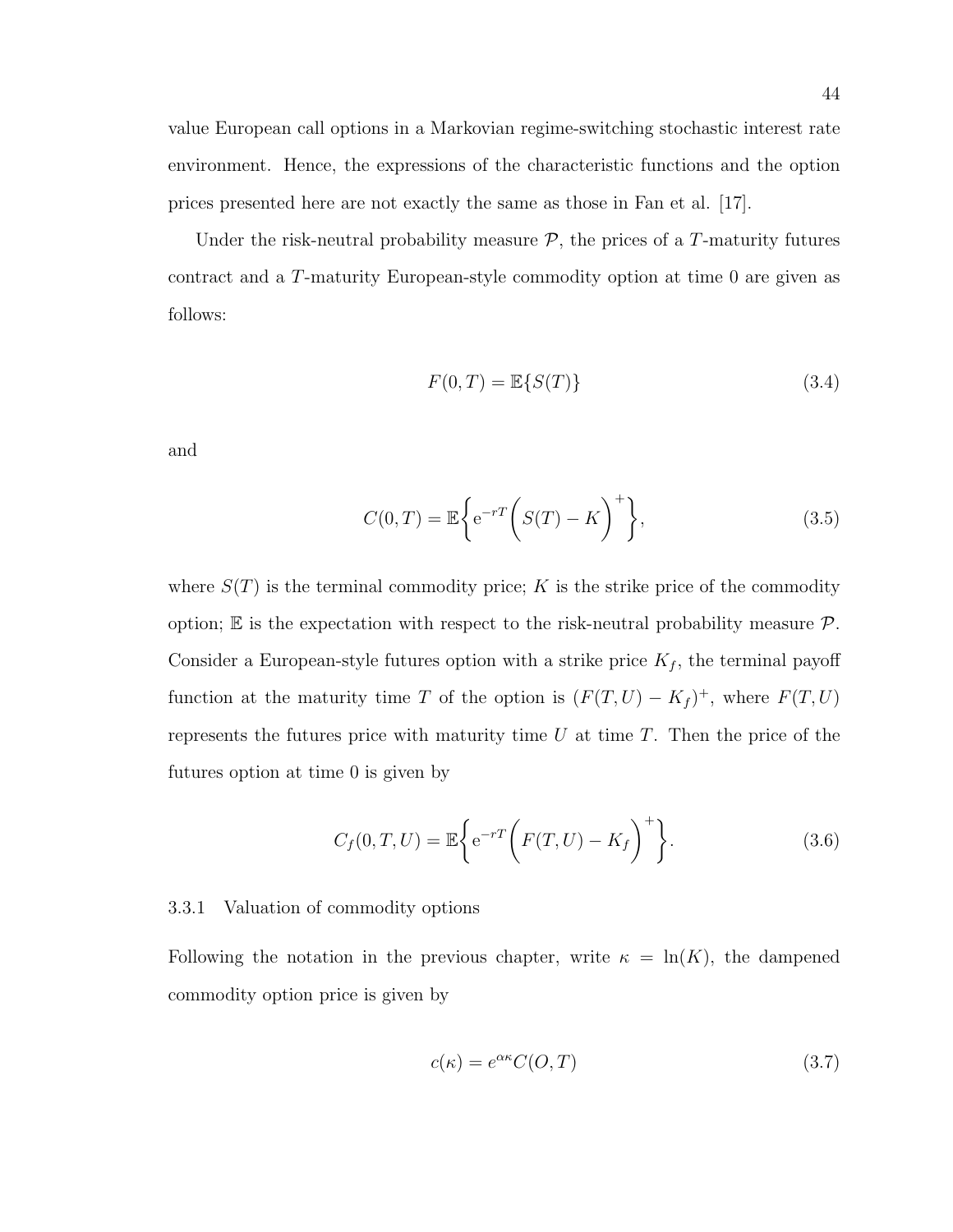where  $\alpha$  is called the dampening coefficient and assumed to be positive. To obtain a square integrable function, the dampening coefficient  $\alpha$  is selected and the dampened commodity pricing formula is defined. We derive an explicit formula for the Fourier transform of  $c(\kappa)$  next. Let  $\mathcal{F}_T$  be the  $\sigma$ -algebra generated by  $\{X(t), t \in \tau\}$ , that is,  $\mathcal{F}_T = \sigma\{\mathcal{F}^X(t), t \in \tau\}.$  Let  $f_{\mathcal{F}_T}(x)$  be the conditional density function of  $x(T)$  given  $\mathcal{F}_T$ . Then, the dampened commodity Fourier transform is given by

$$
\hat{c}(u) = \frac{e^{-rT} \mathbb{E}\left\{\phi_{\mathcal{F}_T}(-i(1+\alpha) - u)\right\}}{(\alpha - iu)(1 + \alpha - iu)}
$$
(3.8)

where

$$
\phi_{\mathcal{F}_T}(\nu) = \mathbb{E}\{e^{i\nu x(T)}|\mathcal{F}_T\} = \int_{-\infty}^{\infty} e^{i\nu x} f_{\mathcal{F}_T}(x) dx \qquad (3.9)
$$

is the conditional characteristic function of  $x(T)$  given  $\mathcal{F}_T$ . See chapter 1 section 1.3.2 for details of calculation in (3.8).

Note that given  $\mathcal{F}_T$ ,  $x(T)$  has Gaussian distribution with mean

$$
\mathbb{E}\lbrace x(T)|\mathcal{F}_T\rbrace = e^{-\beta T}x(0) + \beta \int_0^T \theta(u) e^{-\beta(T-u)} du \qquad (3.10)
$$

and variance

$$
\text{Var}(x(T)|\mathcal{F}_T) = \int_0^T \sigma^2(u) e^{-2\beta(T-u)} \, \mathrm{d}u. \tag{3.11}
$$

It follows that

$$
\phi_{\mathcal{F}_T}(\nu) = \exp\left(i\nu \mathbb{E}\{x(T)|\mathcal{F}_T\} - \frac{1}{2}\nu^2 Var(x(T)|\mathcal{F}_T)\right)
$$
  
= 
$$
\exp\left(i\nu \left(e^{-\beta T}x(0) + \beta \int_0^T \theta(u)e^{-\beta(T-u)}du\right) - \frac{1}{2}\nu^2 \int_0^T \sigma^2(u)e^{-2\beta(T-u)}du\right).
$$

For each  $t \in [0, T]$  and  $\nu \in \mathbb{R}$ , let  $G(t, \nu) = (g_1(t, \nu), g_2(t, \nu), ..., g_N(t, \nu))$ , where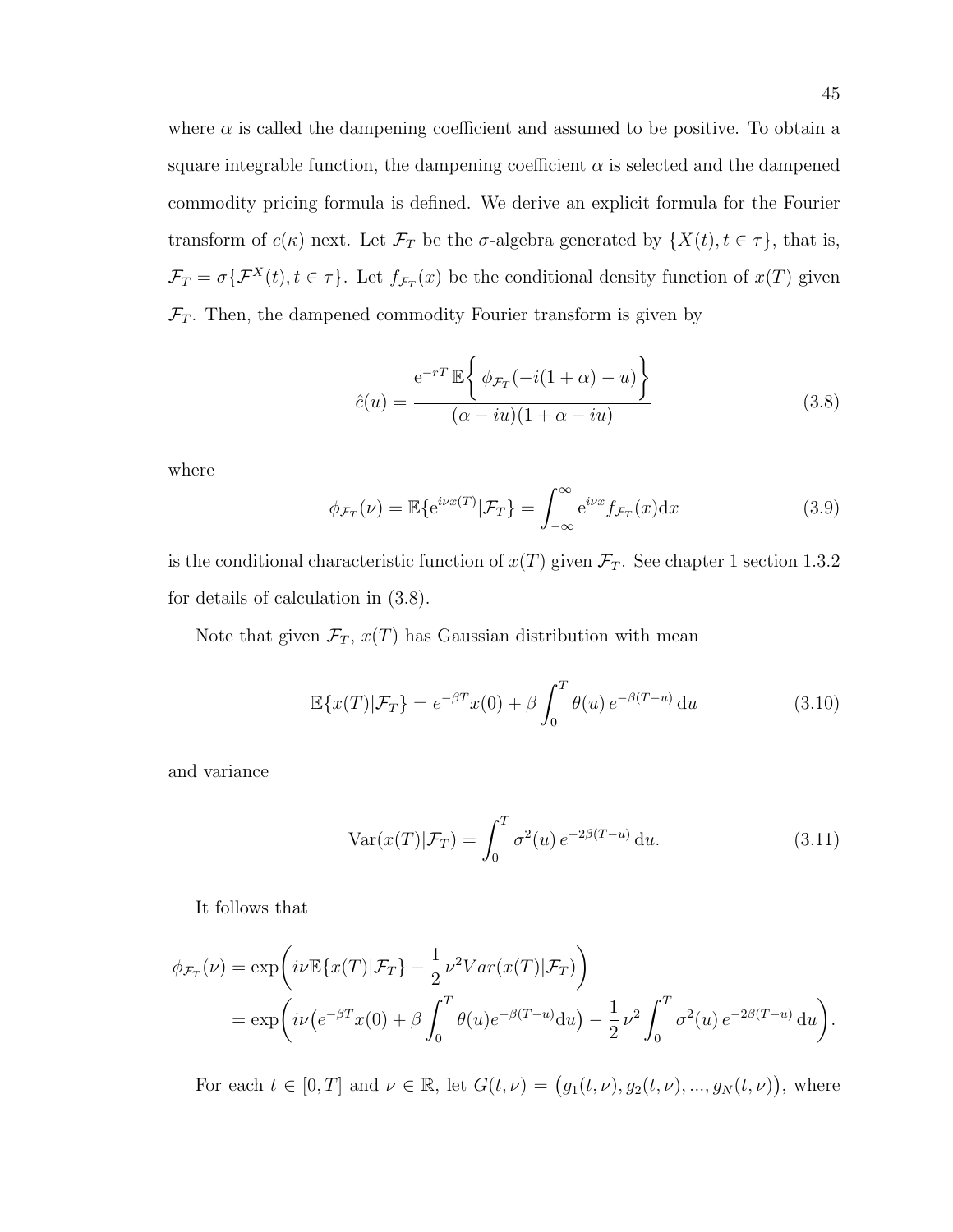$g_j(t, \nu)$  for each  $j = 1, 2, ..., N$  is

$$
g_j(t,\nu) = i\nu \beta \theta_j e^{-\beta(T-t)} - \frac{1}{2} \nu^2 \sigma_j^2 e^{-2\beta(T-t)}.
$$

Therefore,

$$
\phi_{\mathcal{F}_T}(\nu) = \exp\left(i\nu \, e^{-\beta T} x(0) + \int_0^T \langle G(t,\nu), X(t) \rangle \mathrm{d}t\right). \tag{3.12}
$$

Substituting (3.12) in (3.8) implies

$$
\hat{c}(u) = \frac{e^{-rT} \mathbb{E}\left\{ \exp\left(i\nu e^{-\beta T} x(0) + \int_0^T \langle G(t,\nu), X(t) \rangle dt\right) \right\}}{(\alpha - iu)(1 + \alpha - iu)}, \quad \nu = -(u + i(1 + \alpha)).
$$
\n(3.13)

In order to derive an explicit formula for  $\hat{c}(u)$ , it's necessary to calculate the expectation given in (3.13). To this end, we use a modification to the proof of Lemma A.1 in Buffington and Elliott [11]. Let  $diag(G(t, \nu))$  denote the diagonal matrix with diagonal elements given by the components of  $G(t, \nu)$ ,  $\mathbf{1} = (1, 1, ..., 1)^T$  and **I** denote the  $(n \times n)$ -identity matrix. Let's define

$$
W(t,\nu) := \exp\bigg(\int_0^t \langle G(s,\nu), X(s) \rangle ds\bigg) X(t), \quad W(0,\nu) = X(0). \tag{3.14}
$$

Consequently,

$$
dW(t,\nu) = \langle G(t,\nu), X(t) \rangle W(t,\nu) dt + \exp\bigg(\int_0^t \langle G(s,\nu), X(s) \rangle ds\bigg) dX(t).
$$

Note that under  $\mathcal{P},$ 

$$
dX(t) = A^T X(t)dt + dM(t),
$$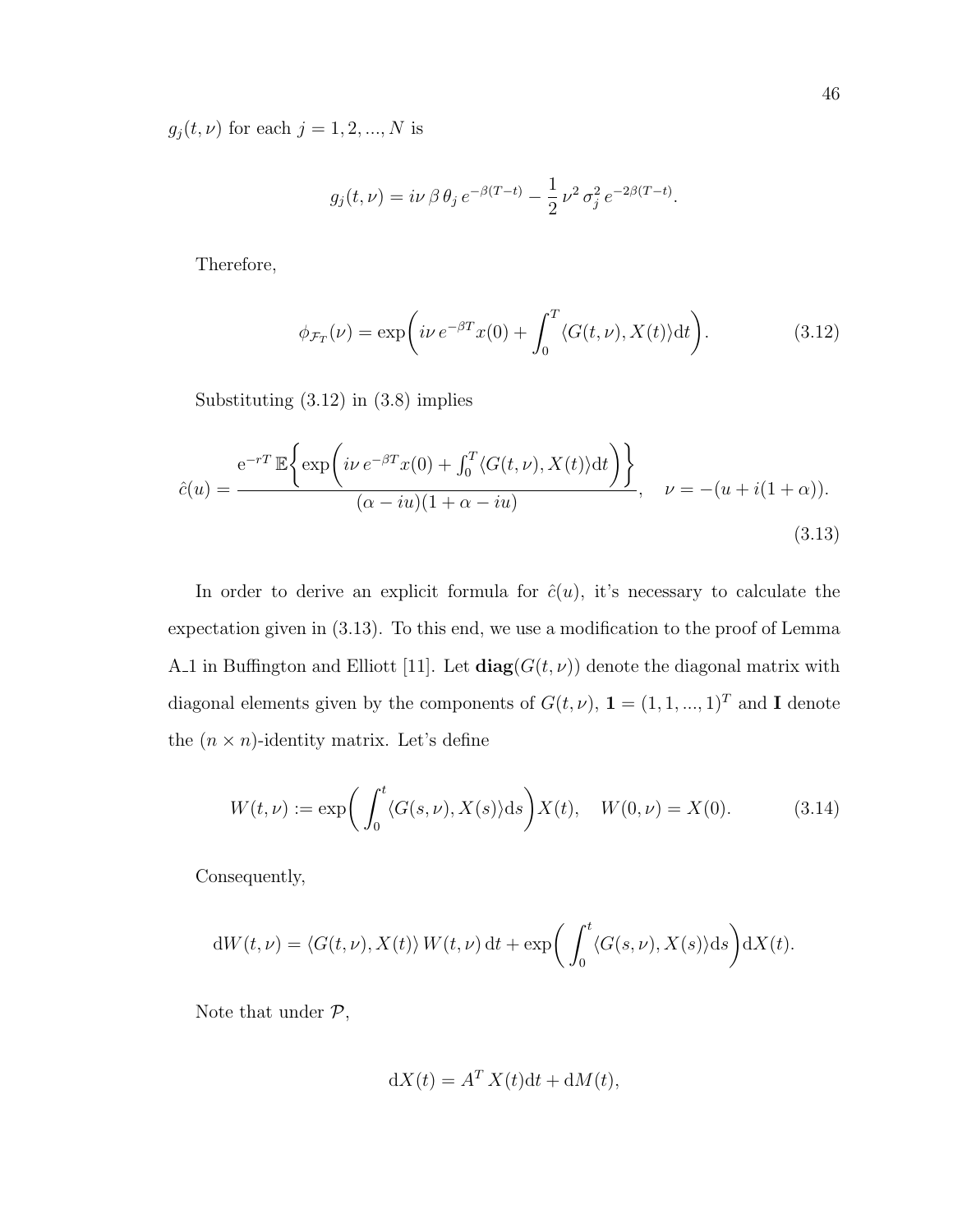and that

$$
\langle G(t,\nu), X(t) \rangle W(t,\nu) = \mathbf{diag}(G(t,\nu)) W(t,\nu), \quad \forall t \in \tau.
$$

Then

$$
dW(t,\nu) = \langle G(t,\nu), X(t) \rangle W(t,\nu) dt + \exp\left(\int_0^t \langle G(s,\nu), X(s) \rangle ds\right) A^T X(t) dt
$$
  
+ 
$$
\exp\left(\int_0^t \langle G(s,\nu), X(s) \rangle ds\right) dM(t)
$$
  
= 
$$
\mathbf{diag}(G(t,\nu)) W(t,\nu) dt + A^T W(t,\nu) dt
$$
  
+ 
$$
\exp\left(\int_0^t \langle G(s,\nu), X(s) \rangle ds\right) dM(t)
$$
  
= 
$$
\left[\mathbf{diag}(G(t,\nu)) + A^T\right] W(t,\nu) dt + \exp\left(\int_0^t \langle G(s,\nu), X(s) \rangle ds\right) dM(t).
$$

By taking integration from both sides, we have

$$
W(t,\nu) = W(0,\nu) + \int_0^t \left[ \operatorname{diag}(G(s,\nu)) + A^T \right] W(s,\nu) ds
$$
  
+ 
$$
\int_0^t \exp\left(\int_0^s \langle G(s,\nu), X(s) \rangle ds\right) dM(s)
$$
  
= 
$$
X(0) + \int_0^t \left[ \operatorname{diag}(G(s,\nu)) + A^T \right] W(s,\nu) ds
$$
  
+ 
$$
\int_0^t \exp\left(\int_0^s \langle G(s,\nu), X(s) \rangle ds\right) dM(s).
$$

Taking expectation under  $\mathcal P$  gives:

$$
\mathbb{E}\{W(t,\nu)\}=X(0)+\int_0^t\left[\mathbf{diag}(G(s,\nu))+A^T\right]\mathbb{E}\{W(s,\nu)\}\,\mathrm{d}s.
$$

Hence  $\mathbb{E}\{W(t,\nu)\}$  satisfies the following homogeneous system of linear ODEs of order one and dimension N:

$$
\frac{\mathrm{d}\mathbb{E}\{W(t,\nu)\}}{\mathrm{d}t} = \left[\mathbf{diag}(G(t,\nu)) + A^T\right] \mathbb{E}\{W(t,\nu)\}, \quad \mathbb{E}\{W(0,\nu)\} = X(0). \quad (3.15)
$$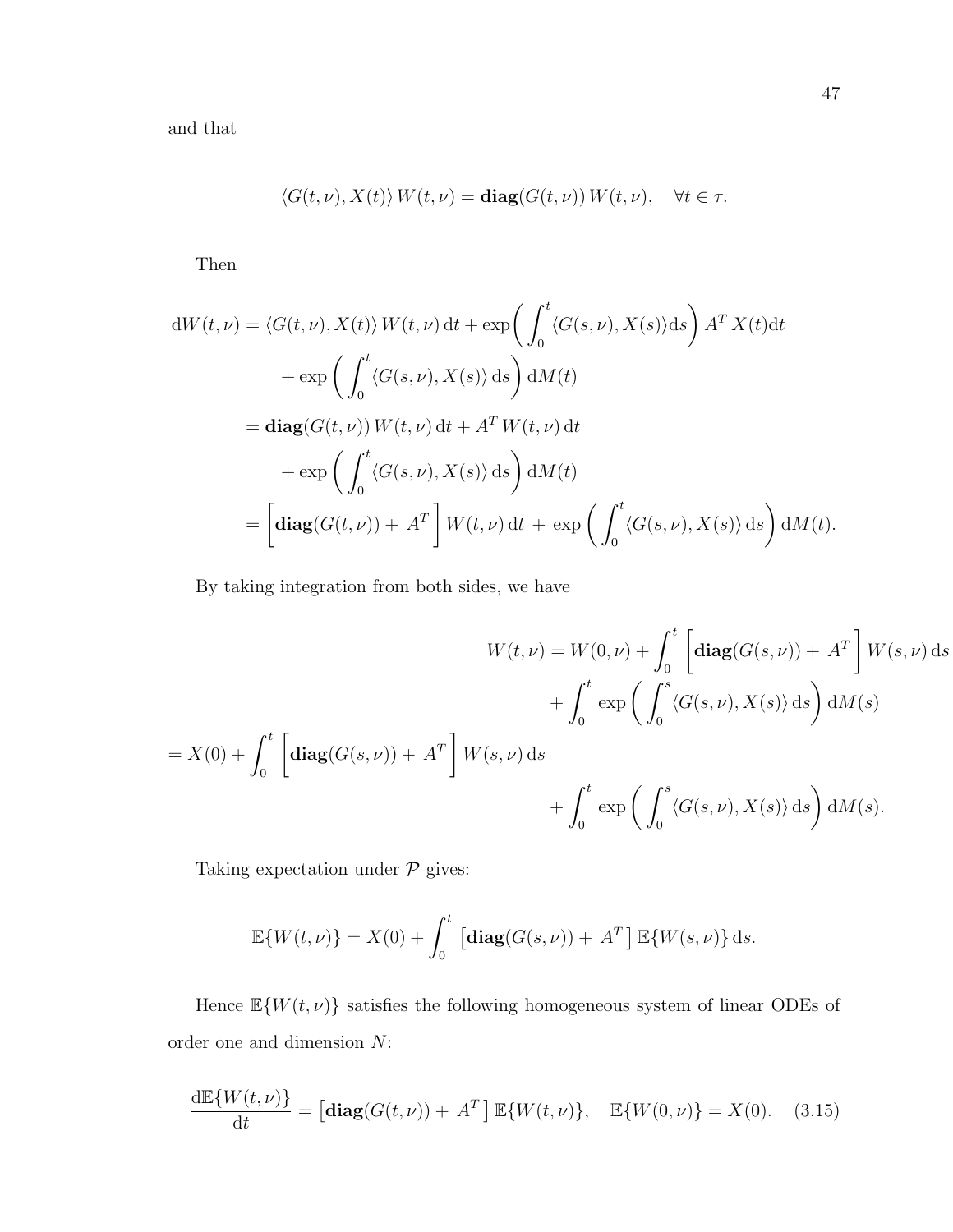Suppose  $\Phi(t,\nu)$  denotes the fundamental matrix solution of

$$
\frac{\mathrm{d}\Phi(t,\nu)}{\mathrm{d}t} = \left[\mathbf{diag}(G(t,\nu)) + A^T\right] \Phi(t,\nu), \quad \Phi(0,\nu) = \mathbf{I}.
$$

If  $\left[\text{diag}(G(t,\nu)) + A^T\right] = \Delta$  (i.e. a constant matrix), the fundamental matrix solution  $\Phi(t,\nu)$  is

$$
\Phi(t,\nu) = \exp(\Delta t).
$$

In general, there exists a unique fundamental matrix solution  $\Phi(t, \nu)$  of the linear matrix differential Eq. (3.15). Now,  $\mathbb{E}\{W(t,\nu)\}\)$  can be represented in terms of the fundamental matrix solution  $\Phi(t, \nu)$  as below:

$$
\mathbb{E}\{W(t,\nu)\} = \Phi(t,\nu) X(0).
$$

Now

$$
\mathbb{E}\left\{\exp\left(\int_0^T \langle G(t,\nu), X(t)\rangle dt\right)\right\} = \mathbb{E}\left\{\exp\left(\int_0^T \langle G(t,\nu), X(t)\rangle dt\right) \langle X(T), \mathbf{1}\rangle\right\}
$$

$$
= \mathbb{E}\left\{\left\langle \exp\left(\int_0^T \langle G(t,\nu), X(t)\rangle dt\right) X(T), \mathbf{1}\right\rangle\right\}
$$

$$
= \left\langle \mathbb{E}\left\{\exp\left(\int_0^T \langle G(t,\nu), X(t)\rangle dt\right) X(T)\right\}, \mathbf{1}\right\rangle
$$

$$
= \left\langle \mathbb{E}\{W(T,\nu)\}, \mathbf{1}\right\rangle
$$

$$
= \left\langle \Phi(T,\nu) X(0), \mathbf{1}\right\rangle.
$$

Therefore under Markovian regime-switching Ornstein-Uhlenbeck model, the price of the commodity option is given by:

$$
\hat{c}(u) = \frac{\exp\left(-rT + i\nu e^{-\beta T}x(0)\right)\left\langle \Phi(T,\nu) X(0), \mathbf{1} \right\rangle}{(\alpha - iu)(1 + \alpha - iu)}, \quad \nu = -(u + i(1 + \alpha)). \tag{3.16}
$$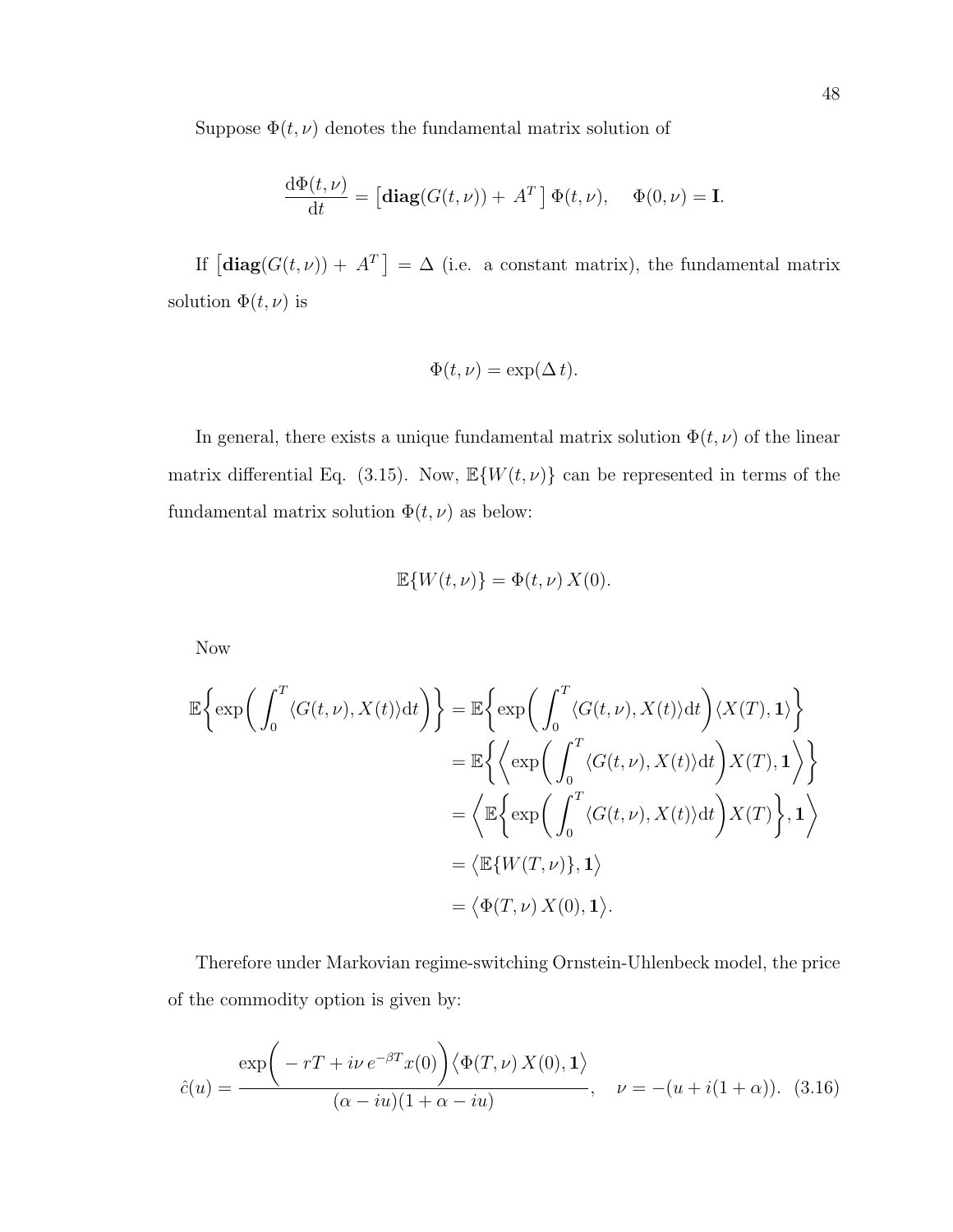#### 3.3.2 Valuation of futures options

In this subsection we consider the valuation of commodity futures options. We wish to evaluate the time-zero value of a standard European call option on the future price  $F(T, U)$  with strike price  $K_f$  and maturity at time T. That is to evaluate:

$$
C_f(0,T,U) = \mathbb{E}\bigg\{e^{-rT}\bigg(F(T,U)-K_f\bigg)^+\bigg\}.
$$

As seen before, the dampened commodity futures options price is given by:

$$
c_f(\kappa_f) = e^{\alpha_f \kappa_f} C_f(0, T, U), \qquad (3.17)
$$

where  $\kappa_f = \ln(K_f)$ . Let's define  $Y(t) := \ln(F(t, U))$  for each  $t \in \tau$ . Now we derive an explit formula for the Fourier transform of the dampened commodity futures options.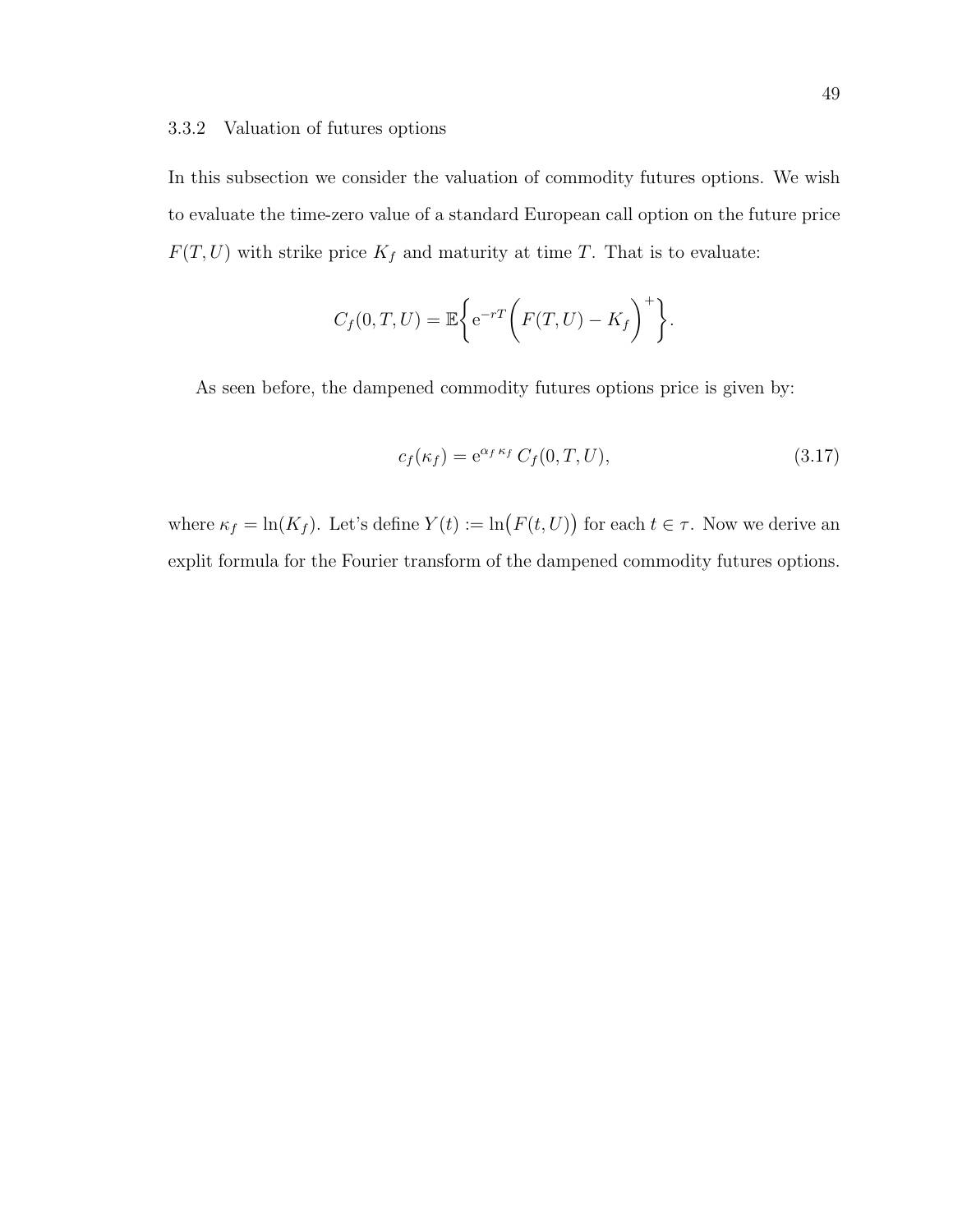$$
\hat{c}_f(u) = \int_{-\infty}^{\infty} e^{-i u \kappa_f} c(\kappa_f) d\kappa_f
$$
\n
$$
= \int_{-\infty}^{\infty} e^{-i u \kappa_f} e^{\alpha_f \kappa_f} \mathbb{E} \Big\{ e^{-rT} (e^{Y(T)} - e^{\kappa_f})^+ \Big\} d\kappa_f
$$
\n
$$
= \mathbb{E} \Big\{ \int_{-\infty}^{\infty} e^{-i u \kappa_f} e^{\alpha_f \kappa_f} \mathbb{E} \Big\{ e^{-rT} (e^{Y(T)} - e^{\kappa_f})^+ \Big| \mathcal{F}_T \Big\} d\kappa_f \Big\}
$$
\n
$$
= \mathbb{E} \Big\{ \int_{-\infty}^{\infty} e^{-i u \kappa_f} e^{\alpha_f \kappa_f} e^{-rT} \int_{\kappa_f}^{\infty} (e^y - e^{\kappa_f}) f \mathcal{F}_T(y) dy d\kappa_f \Big\}
$$
\n
$$
= e^{-rT} \mathbb{E} \Big\{ \int_{-\infty}^{\infty} f \mathcal{F}_T(y) \int_{-\infty}^y (e^y e^{(\alpha_f - i u) \kappa_f} - e^{(1 + \alpha_f - i u) \kappa_f}) d\kappa_f dy \Big\}
$$
\n
$$
= e^{-rT} \mathbb{E} \Big\{ \int_{-\infty}^{\infty} f \mathcal{F}_T(y) \Big( \frac{e^{(1 + \alpha_f - i u) y}}{(\alpha_f - i u)} - \frac{e^{(1 + \alpha_f - i u) y}}{(1 + \alpha_f - i u)} \Big) dy \Big\}
$$
\n
$$
= e^{-rT} \mathbb{E} \Big\{ \Big( \frac{\psi \mathcal{F}_T(-i(1 + \alpha_f) - u)}{(\alpha_f - i u)} - \frac{\psi \mathcal{F}_T(-i(1 + \alpha_f) - u)}{(1 + \alpha_f - i u)} \Big) \Big\}
$$
\n
$$
= \frac{e^{-rT} \mathbb{E} \Big\{ \psi \mathcal{F}_T(-i(1 + \alpha_f) - u) \Big\}}{(\alpha_f - i u)(1 + \alpha_f - i u)}
$$

where

$$
\psi_{\mathcal{F}_T}(\nu) = \mathbb{E}\{e^{i\nu Y(T)}|\mathcal{F}_T\} = \int_{-\infty}^{\infty} e^{i\nu y} f_{\mathcal{F}_T}(y) dy \qquad (3.19)
$$

is the conditional characteristic function of  $Y(T)$  given  $\mathcal{F}_T$ . In order to derive an explicit formula for  $\hat{c}_f(u)$ , we need to derive an analytical formula of the characteristic function of the logarithmic commodity futures price, in other words  $\ln(F(T, U))$ .

To do so, first we need to derive the time-t price of a T-maturity futures contract. In other words,

$$
F(t,T) = \mathbb{E}\{S(T)|\mathcal{F}_t\} = \mathbb{E}\{\mathbb{E}\{S(T)|\mathcal{F}_T\}|\mathcal{F}_t\}
$$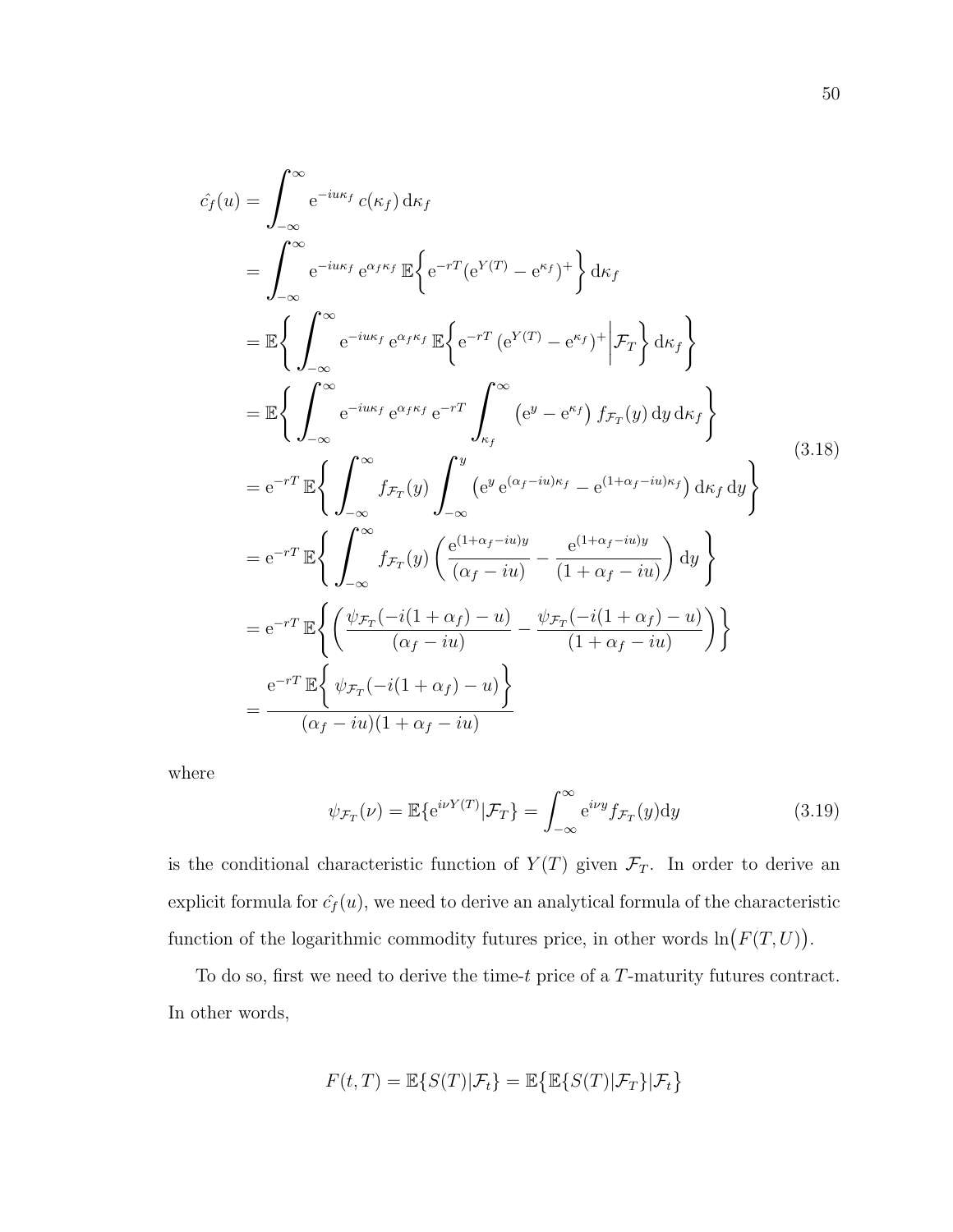Since  $S(T) = e^{x(T)}$  and given the initial condition at time T,  $x(T)$  has a Gaussian distribution with mean

$$
\mathbb{E}\lbrace x(T)|\mathcal{F}_T\rbrace = e^{-\beta(T-t)}x(t) + \beta \int_t^T \theta(u) e^{-\beta(T-u)} \, \mathrm{d}u,\tag{3.20}
$$

and variance

$$
\text{Var}\big(x(T)|\mathcal{F}_T\big) = \int_t^T \sigma^2(u) \, e^{-2\beta(T-u)} \, \mathrm{d}u,\tag{3.21}
$$

then, it's easy to see that

$$
\mathbb{E}\{S(T)|\mathcal{F}_T\} = \exp\left(\mathbb{E}\{x(T)|\mathcal{F}_T\} + \frac{1}{2}\text{Var}\big(x(T)|\mathcal{F}_T\big)\right)
$$

$$
= \exp\left(e^{-\beta(T-t)}x(t) + \beta\int_t^T \theta(u)\,e^{-\beta(T-u)}\,\mathrm{d}u\right)
$$

$$
+ \frac{1}{2}\int_t^T \sigma^2(u)\,e^{-2\beta(T-u)}\,\mathrm{d}u\right).
$$

Then the time-t price of a  $T$ -maturity futures contract is given by

$$
F(t,T) = \mathbb{E}\{S(T)|\mathcal{F}_t\} = \mathbb{E}\{\mathbb{E}\{S(T)|\mathcal{F}_T\}|\mathcal{F}_t\}
$$
  
= 
$$
\mathbb{E}\bigg\{\exp\bigg(e^{-\beta(T-t)}x(t) + \beta \int_t^T \theta(u) e^{-\beta(T-u)} du + \frac{1}{2} \int_t^T \sigma^2(u) e^{-2\beta(T-u)} du\bigg)\bigg|\mathcal{F}_t\bigg\}.
$$

Let's define  $N(s) = (n_1(s), n_2(s), ..., n_N(s))$  for each  $s \in [0, T]$ , where for each  $j=1,2,...,N,$ 

$$
n_j(s) = \beta \theta_j e^{-\beta(T-s)} + \frac{1}{2} \sigma_j^2 e^{-2\beta(T-s)}.
$$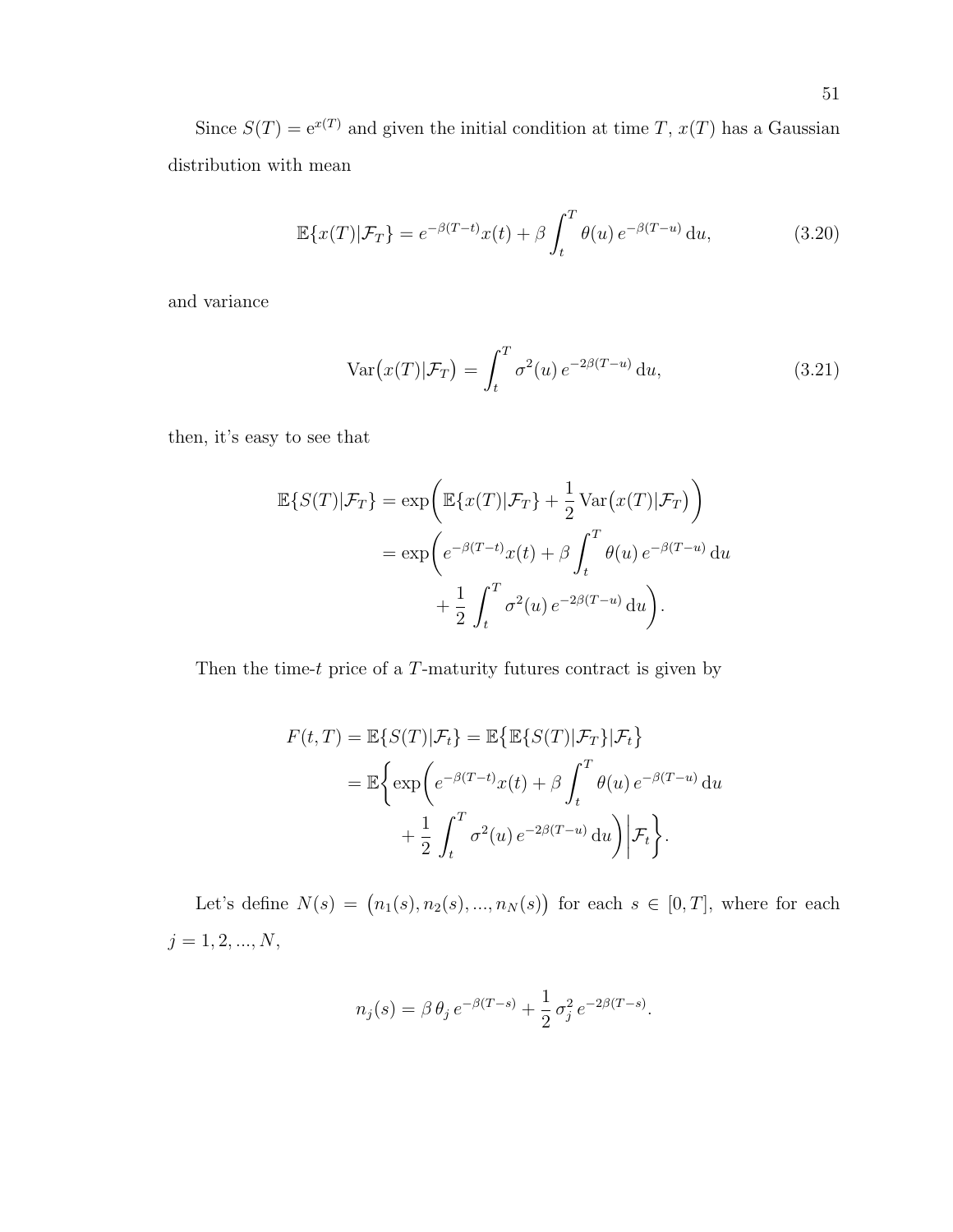Therefore

$$
F(t,T) = \mathbb{E}\bigg\{\exp\bigg(e^{-\beta(T-t)}x(t) + \int_t^T \langle N(s), X(s) \rangle ds\bigg)\bigg|\mathcal{F}_t\bigg\}.
$$
 (3.22)

In order to derive an explicit formula for  $F(t,T)$ , It's necessary to calculate the expectation given in (3.22). To do this end, we adopt the same methodology used in previous subsection. Let  $diag(N(t))$  denote the diagonal matrix with diagonal elements given by the components of  $N(t)$ . Let's define

$$
H(t, u) = \exp\bigg(\int_t^u \langle N(s), X(s) \rangle ds\bigg) X(u), \quad H(t, t) = X(t).
$$

Consequently,

$$
dH(t, u) = \langle N(u), X(u) \rangle H(t, u) du + \exp\left(\int_t^u \langle N(s), X(s) \rangle ds\right) dX(u).
$$

Note that under  $\mathcal{P},$ 

$$
dX(u) = A^T X(u) du + dM(u),
$$

and that

$$
\langle N(u), X(u) \rangle H(t, u) = \mathbf{diag}(N(u)) H(t, u), \quad \forall t \in \tau.
$$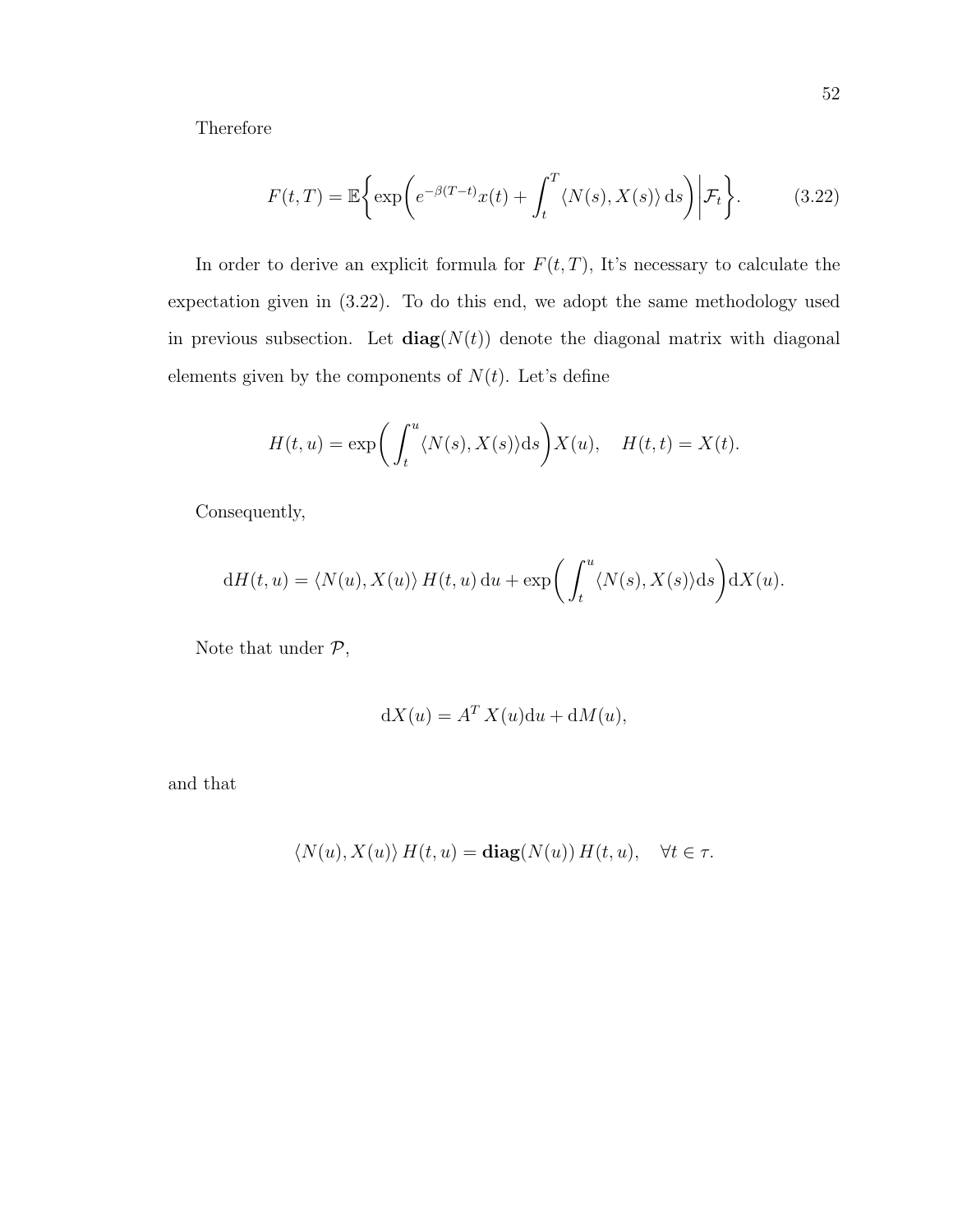Then

$$
dH(t, u) = \langle N(u), X(u) \rangle H(t, u) du + \exp\left(\int_t^u \langle N(s), X(s) \rangle ds\right) A^T X(u) du
$$
  
+ 
$$
\exp\left(\int_t^u \langle N(s), X(s) \rangle ds\right) dM(u)
$$
  
= 
$$
\mathbf{diag}(N(u)) H(t, u) du + A^T H(t, u) du
$$
  
+ 
$$
\exp\left(\int_t^u \langle N(s), X(s) \rangle ds\right) dM(u)
$$
  
= 
$$
\left[\mathbf{diag}(N(u)) + A^T\right] H(t, u) du + \exp\left(\int_t^u \langle N(s), X(s) \rangle ds\right) dM(u).
$$

By taking integration from both sides, we have

$$
H(t, u) = H(t, t) + \int_{t}^{u} \left[ \operatorname{diag}(N(s)) + A^{T} \right] H(t, s) ds
$$
  
+ 
$$
\int_{t}^{u} \exp \left( \int_{t}^{u} \langle N(s), X(s) \rangle ds \right) dM(s)
$$
  
= 
$$
X(t) + \int_{t}^{u} \left[ \operatorname{diag}(N(s)) + A^{T} \right] H(t, s) ds
$$
  
+ 
$$
\int_{t}^{u} \exp \left( \int_{t}^{u} \langle N(s), X(s) \rangle ds \right) dM(s).
$$

Taking expectation under  $\mathcal P$  given  $\mathcal F_t$  gives:

$$
\mathbb{E}\{H(t, u)|\mathcal{F}_t\} = X(t) + \int_t^u \left[\text{diag}(N(s)) + A^T\right] \mathbb{E}\{H(t, s)|\mathcal{F}_t\} ds.
$$

Hence  $\mathbb{E}\{H(t,u)|\mathcal{F}_t\}$  satisfies the following homogeneous system of linear ODEs of order one and dimension N:

$$
\frac{\mathrm{d}\mathbb{E}\{H(t,u)|\mathcal{F}_t\}}{\mathrm{d}u} = \left[\text{diag}(N(u)) + A^T\right] \mathbb{E}\{H(t,u)|\mathcal{F}_t\}, \quad \mathbb{E}\{H(t,t)|\mathcal{F}_t\} = X(t).
$$
\n(3.23)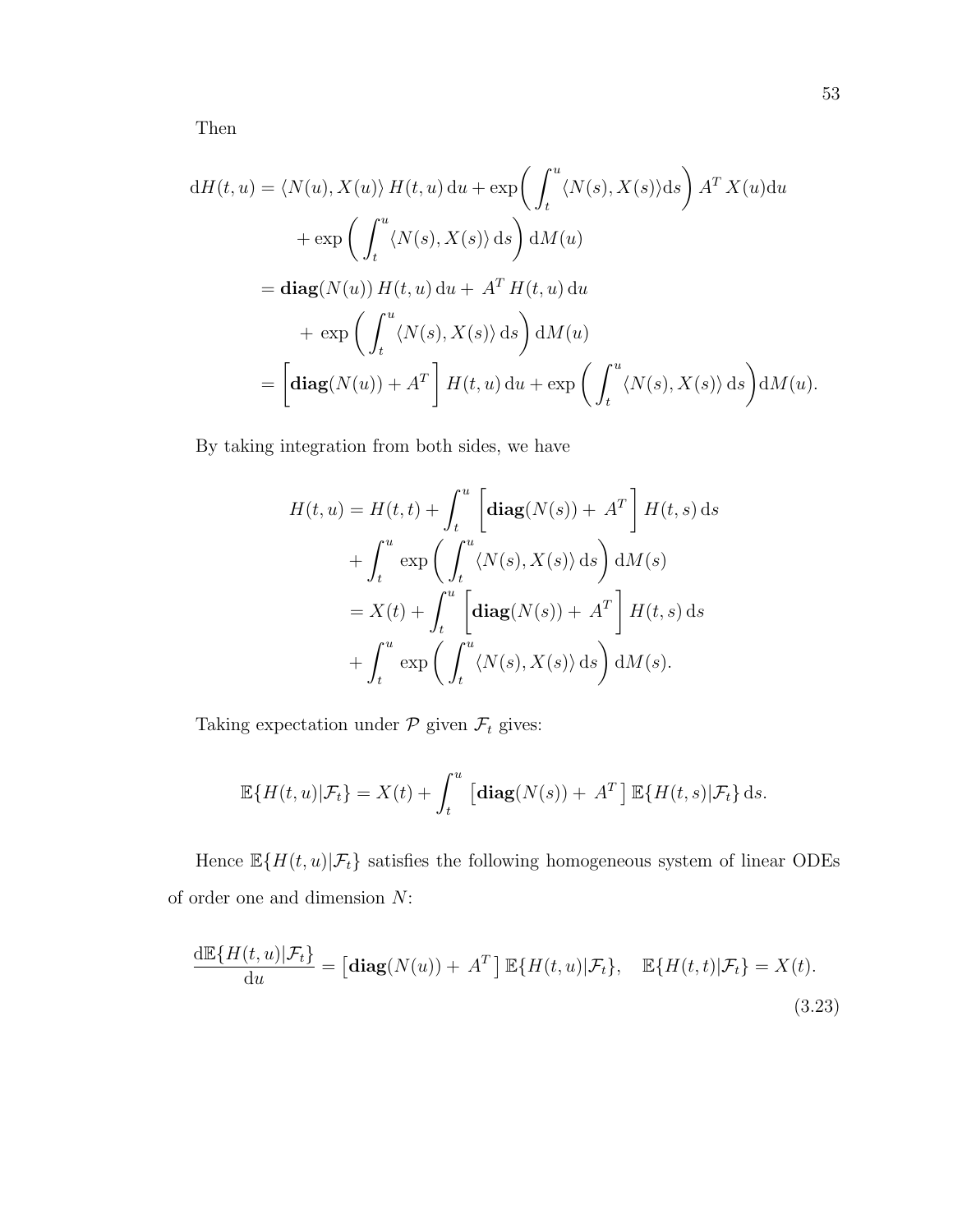Suppose  $\Psi(t, u)$  denotes the fundamental matrix solution of

$$
\frac{\mathrm{d}\Psi(t,u)}{\mathrm{d}u} = \left[\mathbf{diag}(N(u)) + A^T\right] \Psi(t,u), \quad \Psi(t,t) = \mathbf{I}.
$$

If  $\left[\text{diag}(N(u)) + A^T\right] = \Delta$  (i.e. a constant matrix), the fundamental matrix solution  $\Psi(t, u)$  is

$$
\Psi(t, u) = \exp(\Delta (u - t)).
$$

In general, there exists a unique fundamental matrix solution  $\Psi(t, u)$  of the linear matrix differential Eq. (3.23). Now,  $\mathbb{E}\{H(t, u)|\mathcal{F}_t\}$  can be represented in terms of the fundamental matrix solution  $\Psi(t, u)$  as below:

$$
\mathbb{E}\{H(t,u)|\mathcal{F}_t\} = \Psi(t,u) X(t).
$$

Now

$$
F(t,T) = \mathbb{E}\left\{\exp\left(e^{-\beta(T-t)}x(t) + \int_t^T \langle N(u), X(u)\rangle du\right) \middle| \mathcal{F}_t\right\}
$$
  
\n
$$
= \exp\left(e^{-\beta(T-t)}x(t)\right) \mathbb{E}\left\{\exp\left(\int_0^T \langle N(t), X(t)\rangle du\right) \middle| \mathcal{F}_t\right\}
$$
  
\n
$$
= \exp\left(e^{-\beta(T-t)}x(t)\right) \mathbb{E}\left\{\exp\left(\int_t^T \langle N(u), X(u)\rangle du\right) \langle X(T), 1\rangle \middle| \mathcal{F}_t\right\}
$$
  
\n
$$
= \exp\left(e^{-\beta(T-t)}x(t)\right) \mathbb{E}\left\{\left\langle \exp\left(\int_t^T \langle N(u), X(u)\rangle du\right) X(T), 1\rangle \middle| \mathcal{F}_t\right\}
$$
  
\n
$$
= \exp\left(e^{-\beta(T-t)}x(t)\right) \left\langle \mathbb{E}\left\{\exp\left(\int_t^T \langle N(u), X(u)\rangle du\right) X(T)\middle| \mathcal{F}_t\right\}, 1\rangle\right\}
$$
  
\n
$$
= \exp\left(e^{-\beta(T-t)}x(t)\right) \left\langle \mathbb{E}\left\{H(t,T)| \mathcal{F}_t\right\}, 1\rangle\right\}
$$
  
\n
$$
= \exp\left(e^{-\beta(T-t)}x(t)\right) \left\langle \mathbb{E}\left\{H(t,T)| \mathcal{F}_t\right\}, 1\rangle\right\}
$$

Then under the risk-neutral probability measure  $P$ , the time-T price of a  $U$ -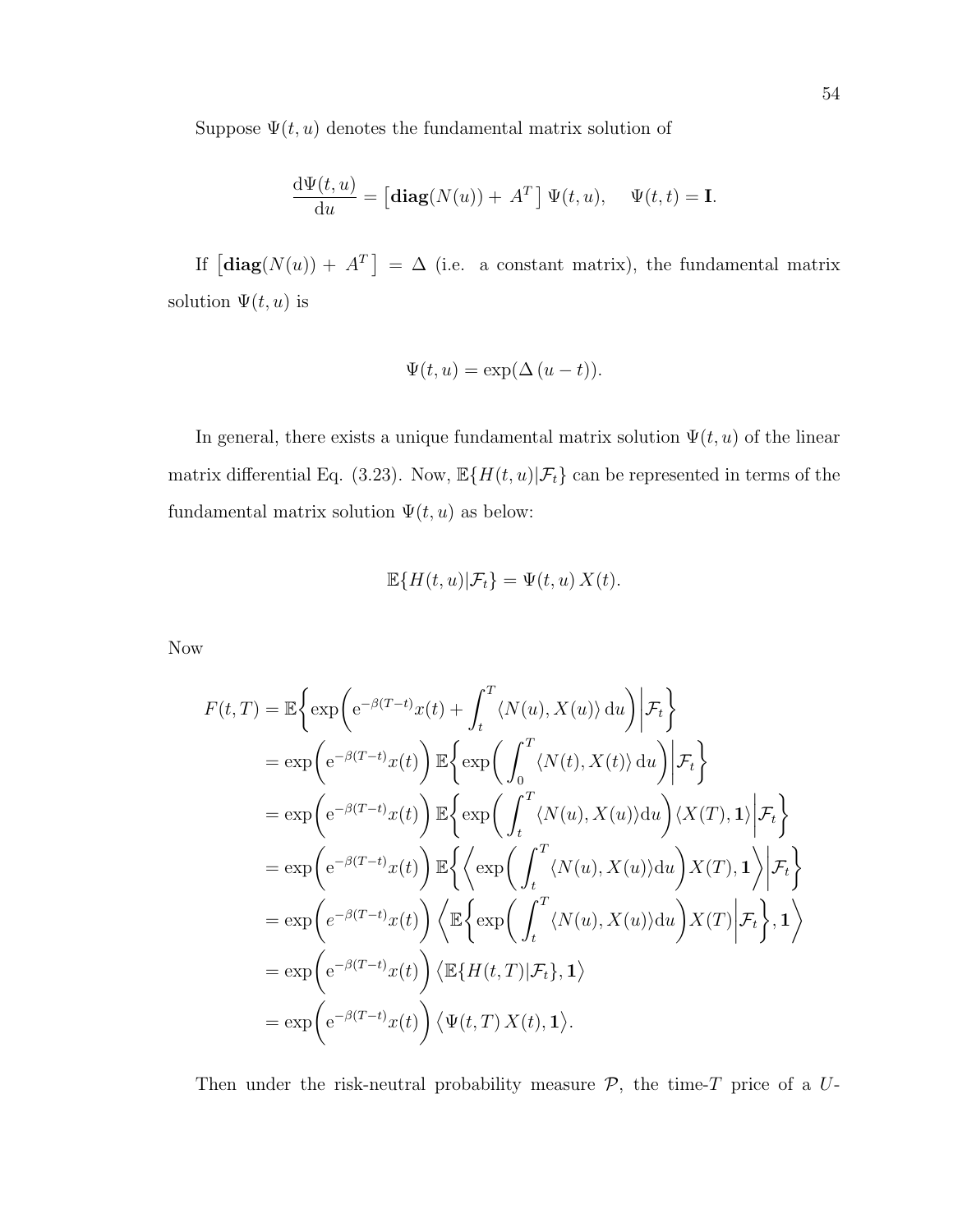maturity futures contract is given by:

$$
F(T, U) = \mathbb{E}\{S(U)|\mathcal{F}_T\} = \exp\left(e^{-\beta(U-T)}x(T)\right) \times \langle \Psi(T, U) X(T), \mathbf{1} \rangle
$$
  
\n
$$
= \exp\left(e^{-\beta(U-T)}\left[e^{-\beta(T)}x(0) + \beta \int_0^T \theta(u)e^{-\beta(T-u)}du + \int_0^T \sigma(u)e^{-\beta(T-u)}dW(u)\right]\right) \times \langle \Psi(T, U) X(T), \mathbf{1} \rangle
$$
  
\n
$$
= \exp\left(e^{-\beta U}x(0) + e^{-\beta U} \beta \int_0^T \theta(u)e^{\beta u}du + e^{-\beta U} \int_0^T \sigma(u)e^{\beta u}dW(u)\right) \times \langle \Psi(T, U) X(T), \mathbf{1} \rangle.
$$

where  $T < U < T^*$ .

Note that given  $\mathcal{F}_T$ ,  $Y(T) = \ln(F(T, U))$  has Gaussian distribution with mean

$$
\mathbb{E}\{Y(T)|\mathcal{F}_T\} = e^{-\beta U}x(0) + \beta \int_0^T \theta(u) e^{-\beta(U-u)} du + \ln \langle \Psi(T, U) X(T), \mathbf{1} \rangle \tag{3.24}
$$

and variance

$$
\operatorname{Var}(Y(T))|\mathcal{F}_T) = \int_0^T \sigma^2(u) e^{-2\beta(U-u)} du.
$$
\n(3.25)

It follows from (3.24) and (3.25) that

$$
\psi_{\mathcal{F}_T}(\nu) = \exp\left(i \nu \mathbb{E}\{Y(T)|\mathcal{F}_T\} - \frac{1}{2} \nu^2 \operatorname{Var}(Y(T)|\mathcal{F}_T)\right)
$$
  
\n
$$
= \exp\left(i \nu \mathbb{e}^{-\beta U} x(0) + \beta \int_0^T \theta(u) \mathbb{e}^{-\beta(U-u)} du\right) \times \langle \Psi(T, U) X(T), \mathbf{1} \rangle^{i\nu}
$$
  
\n
$$
\times \exp\left(-\frac{1}{2} \nu^2 \int_0^T \sigma^2(u) \mathbb{e}^{-2\beta(U-u)} du\right).
$$
\n(3.26)

Define  $Z(\nu) = (Z_1(\nu), Z_2(\nu), ..., Z_N(\nu))$  and  $z(t, \nu) = (z_1(t, \nu), z_2(t, \nu), ..., z_N(t, \nu))$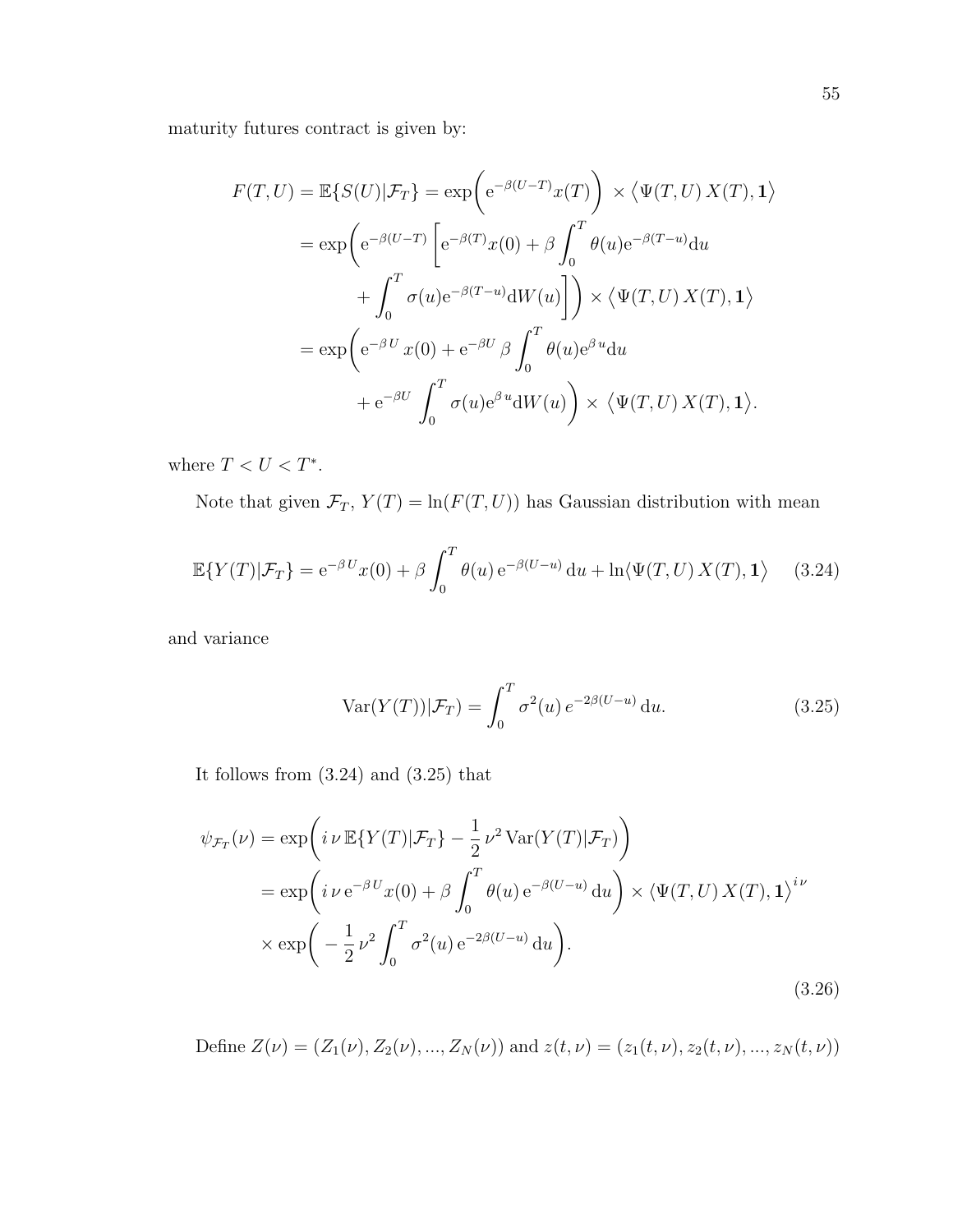for each  $\nu \in \mathbb{R}$  and  $t \in \tau$ , where  $Z_j(\nu)$  and  $z_j(t, \nu)$  for each  $j = 1, 2, ..., N$  are

$$
Z_j(\nu) = Z(e_j, \nu) = \exp\left(i \nu e^{-\beta U} x(0)\right) \times \left\langle \Psi(T, U) e_j, \mathbf{1} \right\rangle^{i\nu} \tag{3.27}
$$

and

$$
z_j(t,\nu) = z(t,\mathbf{e}_j,\nu) = i\,\nu\,\beta\mathbf{e}^{-\beta(U-t)}\theta_j - \frac{1}{2}\,\nu^2\mathbf{e}^{-2\beta(U-t)}\sigma_j^2. \tag{3.28}
$$

Therefore,

$$
\psi_{\mathcal{F}_T}(\nu) = Z(X(T), \nu) \exp\bigg(\int_0^T \Big\langle z(t, X(t), \nu), X(t) \Big\rangle dt\bigg). \tag{3.29}
$$

Substituting (3.29) in (3.18) implies

$$
\hat{c}_f(u) = \frac{e^{-rT} Z(X(T), \nu) \mathbb{E}\left\{ \exp\left(\int_0^T \left\langle z(t, X(t), \nu), X(t) \right\rangle dt\right) \right\}}{(\alpha - iu)(1 + \alpha - iu)},
$$
\n
$$
\nu = -(u + i(1 + \alpha)). \tag{3.30}
$$

As we have seen before, in order to derive an explicit formula for  $\hat{c}_f(u)$ , It's necessary to calculate the expectation given in (3.30). Let  $diag(z(t, X(t), \nu))$  denote the diagonal matrix with diagonal elements given by the components of  $z(t, X(t), \nu)$ . Let's define

$$
\Gamma(t,\nu) = \exp\bigg(\int_0^t \Big\langle z(s,X(s),\nu), X(s)\Big\rangle ds\bigg)X(t), \quad \Gamma(0,\nu) = X(0). \tag{3.31}
$$

Applying Itô differentiation rule to  $\Gamma(t, \nu)$  gives

$$
d\Gamma(t,\nu) = \left\langle z(t,X(t),\nu),X(t)\right\rangle \Gamma(t,\nu) dt + \exp\bigg(\int_0^t \left\langle z(s,X(s),\nu),X(s)\right\rangle ds\bigg) dX(t).
$$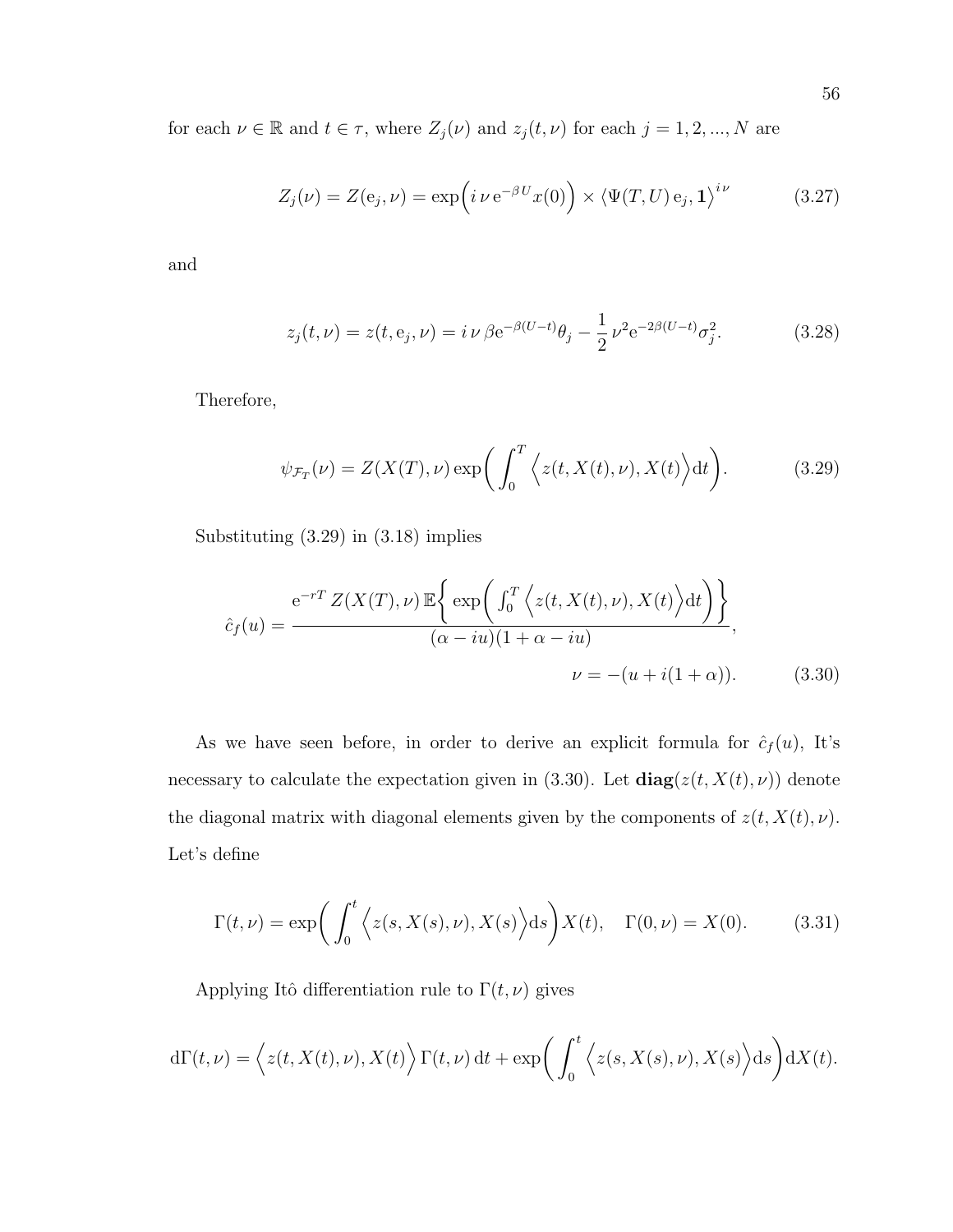Note that under  $\mathcal{P},$ 

$$
dX(t) = A^T X(t) dt + dM(t),
$$

and that

$$
\langle z(t, X(t), \nu), X(t) \rangle \Gamma(t, \nu) = \mathbf{diag}(z(t, X(t), \nu)) \Gamma(t, \nu), \quad \forall t \in \tau.
$$

Then

$$
d\Gamma(t,\nu) = \left\langle z(t,X(t),\nu), X(t) \right\rangle \Gamma(t,\nu) dt + \exp\left(\int_0^t \left\langle z(s,X(s),\nu), X(s) \right\rangle ds\right) A^T X(t) dt
$$
  
+ 
$$
\exp\left(\int_0^t \left\langle z(s,X(s),\nu), X(s) \right\rangle ds\right) dM(t)
$$
  
= 
$$
\mathbf{diag}(z(t,X(t),\nu)) \Gamma(t,\nu) dt + A^T \Gamma(t,\nu) dt
$$
  
+ 
$$
\exp\left(\int_0^t \left\langle z(s,X(s),\nu), X(s) \right\rangle ds\right) dM(t)
$$
  
= 
$$
\left[\mathbf{diag}(z(t,X(t),\nu)) + A^T\right] \Gamma(t,\nu) dt + \exp\left(\int_0^t \left\langle z(s,X(s),\nu), X(s) \right\rangle ds\right) dM(t).
$$

By taking integration from both sides, we have

$$
\Gamma(t,\nu) = \Gamma(0,\nu) + \int_0^t \left[ \operatorname{diag}(z(s,X(s),\nu)) + A^T \right] \Gamma(s,\nu) ds
$$
  
+ 
$$
\int_0^t \exp\left(\int_0^t \left\langle z(s,X(s),\nu),X(s) \right\rangle ds \right) dM(s)
$$
  
= 
$$
X(0) + \int_0^t \left[ \operatorname{diag}(z(s,X(s),\nu)) + A^T \right] \Gamma(s,\nu) ds
$$
  
+ 
$$
\int_0^t \exp\left(\int_0^t \left\langle G(s,\nu),X(s) \right\rangle ds \right) dM(s).
$$

Taking expectation under  $\mathcal P$  gives:

$$
\mathbb{E}\{\Gamma(t,\nu)\} = X(0) + \int_0^t \left[ \mathbf{diag}(z(s,X(s),\nu)) + A^T \right] \mathbb{E}\{\Gamma(s,\nu)\} ds.
$$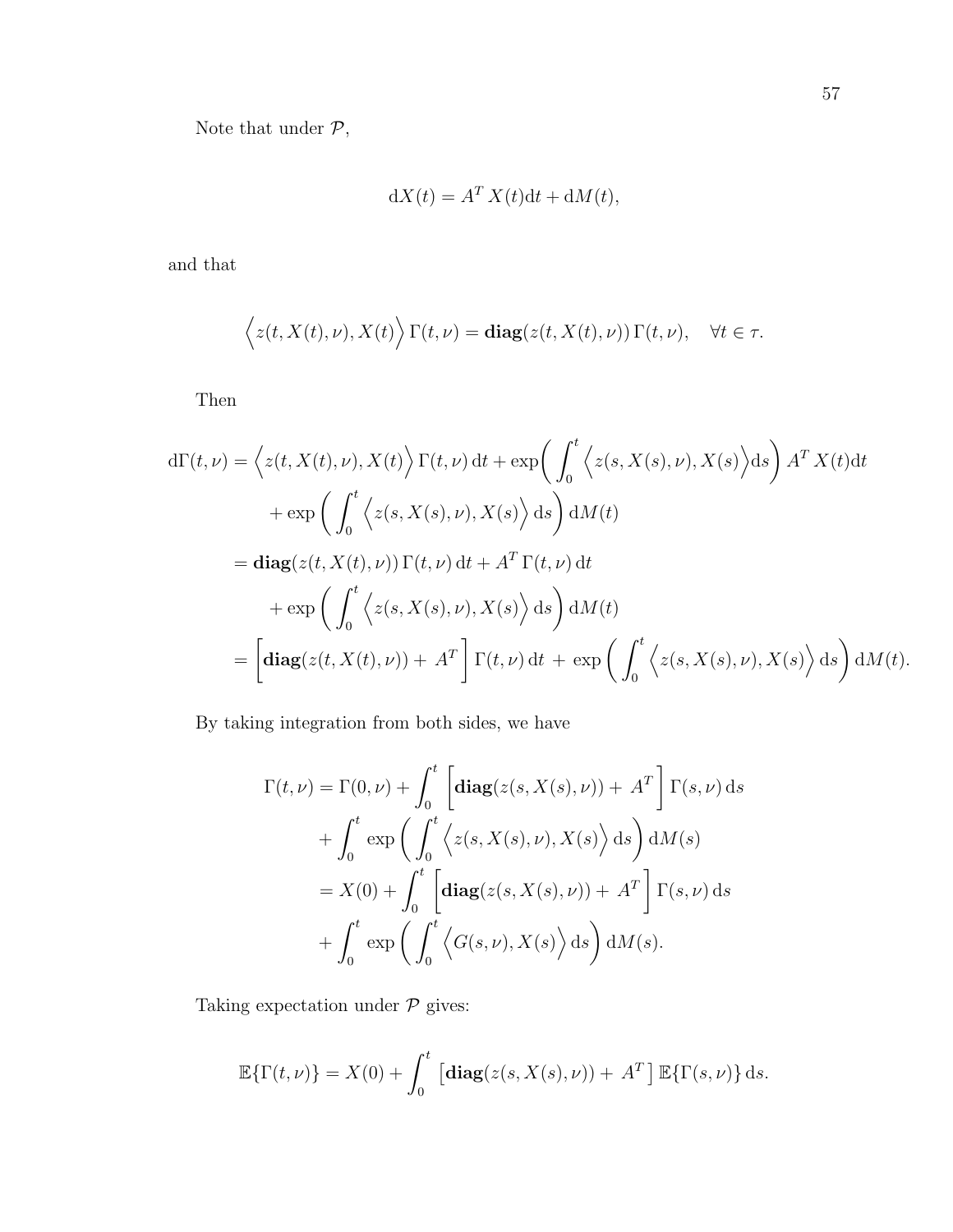Hence  $\mathbb{E}\{\Gamma(t,\nu)\}\$  satisfies the following homogeneous system of linear ODEs of order one and dimension N:

$$
\frac{\mathrm{d}\mathbb{E}\{\Gamma(t,\nu)\}}{\mathrm{d}t} = \left[\mathbf{diag}(z(t,X(t),\nu)) + A^T\right]\mathbb{E}\{\Gamma(t,\nu)\}, \quad \mathbb{E}\{\Gamma(0,\nu)\} = X(0). \tag{3.32}
$$

Suppose  $\Upsilon(t, \nu)$  denotes the fundamental matrix solution of

$$
\frac{\mathrm{d}\Upsilon(t,\nu)}{\mathrm{d}t} = \left[\mathbf{diag}(z(t,X(t),\nu)) + A^T\right]\Upsilon(t,\nu), \quad \Upsilon(0,\nu) = \mathbf{I}.
$$

If  $\left[\text{diag}(z(t, X(t), \nu)) + A^T\right] = \Delta$  (i.e. a constant matrix), the fundamental matrix solution  $\Phi(t,\nu)$  is

$$
\Upsilon(t,\nu) = \exp(\Delta t).
$$

In general, there exists a unique fundamental matrix solution  $\Upsilon(t, \nu)$  of the linear matrix differential Eq. (3.32). Now,  $\mathbb{E}\{\Gamma(t,\nu)\}\)$  can be represented in terms of the fundamental matrix solution  $\Upsilon(t, \nu)$  as below:

$$
\mathbb{E}\{\Gamma(t,\nu)\} = \Upsilon(t,\nu) X(0).
$$

Now

$$
\mathbb{E}\left\{\exp\left(\int_0^T \left\langle z(t, X(t), \nu), X(t)\right\rangle dt\right)\right\} = \mathbb{E}\left\{\exp\left(\int_0^T \left\langle z(t, X(t), \nu), X(t)\right\rangle dt\right) \langle X(T), \mathbf{1}\rangle\right\}
$$

$$
= \mathbb{E}\left\{\left\langle \exp\left(\int_0^T \langle z(t, X(t), \nu), X(t)\rangle dt\right) X(T), \mathbf{1}\right\rangle\right\}
$$

$$
= \left\langle \mathbb{E}\left\{\exp\left(\int_0^T \langle z(t, X(t), \nu), X(t)\rangle dt\right) X(T)\right\}, \mathbf{1}\right\rangle
$$

$$
= \left\langle \mathbb{E}\{\Gamma(T, \nu)\}, \mathbf{1}\right\rangle
$$

$$
= \left\langle \Upsilon(T, \nu), \mathbf{1}\right\rangle.
$$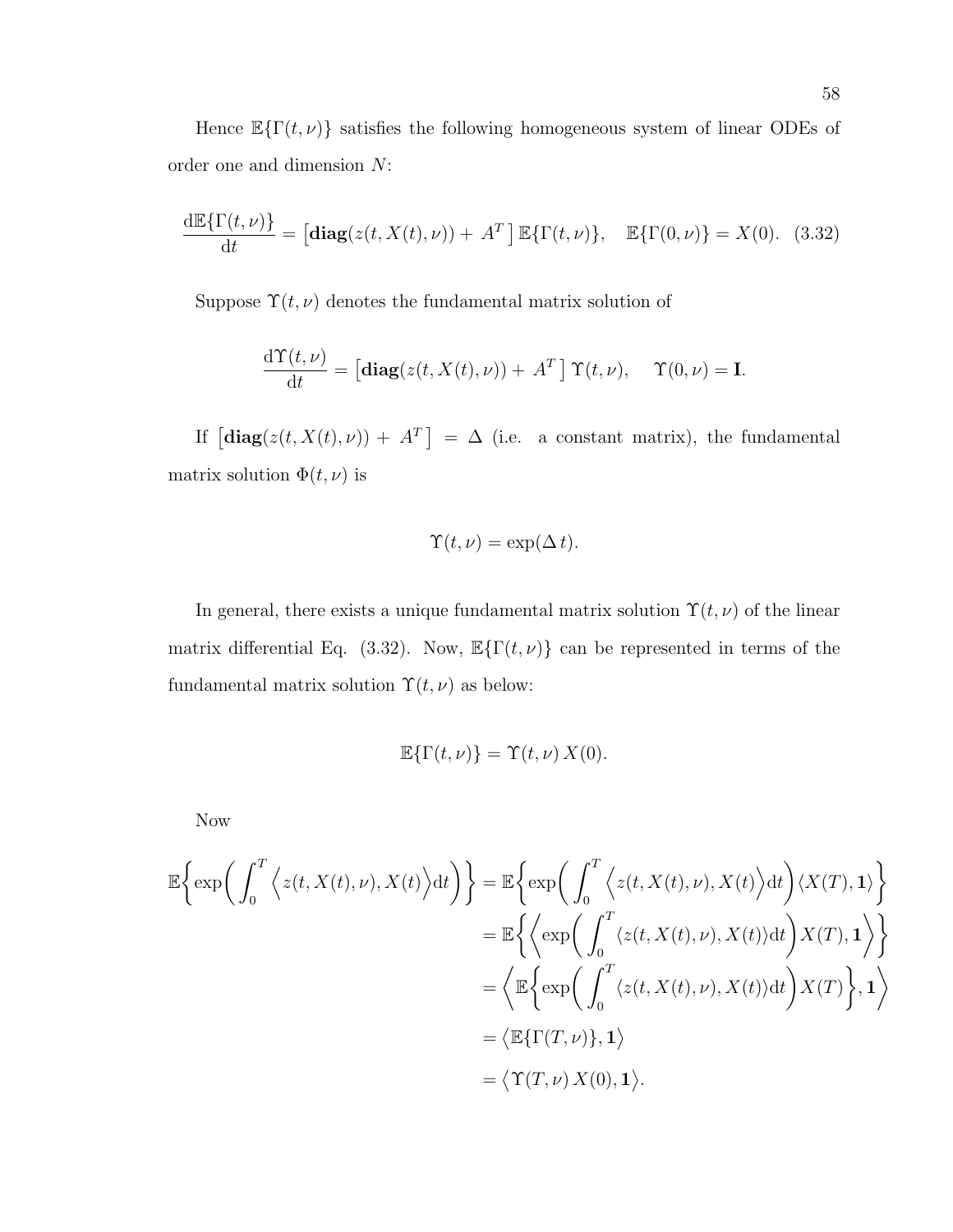Therefore under Markovian regime-switching Ornstein-Uhlenbeck model, the price of the futures option is given by:

$$
\hat{c}_f(u) = \frac{e^{-rT} Z(X(T), \nu) \langle \Upsilon(T, \nu) X(0), \mathbf{1} \rangle}{(\alpha - iu)(1 + \alpha - iu)}, \quad \nu = -(u + i(1 + \alpha)). \tag{3.33}
$$

### 3.4 Conclusions

In this chapter, We discussed the valuation of European-style call options on commodity spot price and futures price in a Markovian regime-switching Ornstein-Uhlenbeck model. The model parameters were assumed to be modulated by an observable, finite-state Markov chain, whose states represent the states of an economy. The main feature of our study is that the regime-switching effect is emphasized, i.e., the structural changes of macroeconomic conditions could be incorporated in the model. We applied the inverse Fourier transform to evaluate the prices of commodity options and futures options. We my further our work to investigate the valuation of Americanstyle options under Markovian regime-switching Ornstein-Uhlenbeck model, since as we know, most of commodity options traded in NYMEX/CME are American-style options.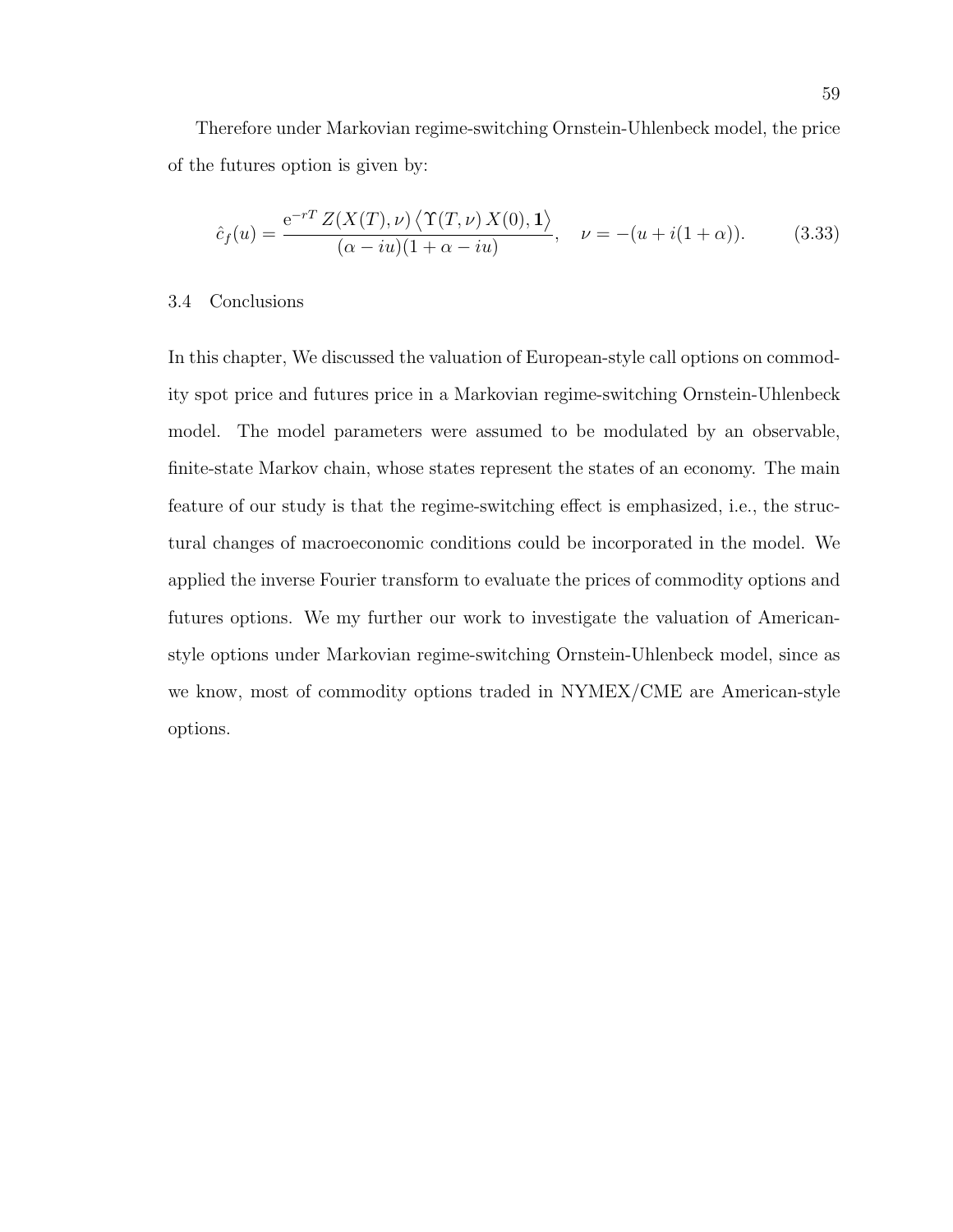# CHAPTER 4: FFT APPROACH FOR PRICING COMMODITY AND FUTURES OPTIONS UNDER A REGIME SWITCHING STOCHASTIC INTEREST RATE MODEL

In this chapter, we investigate the pricing of European-style commodity and futures options under a Markovian regime-switching Ornstien-Ohlenbec model with a Markovian regime-switching Hull-White interest rate model. The model parameters, including the mean reversion level, the volatility of the stochastic interest rate, and the volatility of the commodity price process are modulated by an observable, continuoustime, finite-state Markov chain. We employ the concept of stochastic flows to derive an exponential affine form of the price of a zero-coupon bond. Then, we represent the exponential affine form of the bond price in terms of fundamental matrix solutions of linear matrix differential equations. Furthermore, we give the forward measure when taking the zero-coupon bond as the numéraire. Then we adopt similar methodology to find a closed-form expression for the characteristic function of the logarithmic terminal commodity and futures price.

## 4.1 Motivitation

Option valuation has been an important problem in the theory and practice of financial economics. A major breakthrough in this area was made by Fischer Black, Myron Scholes, and Robert Merton [22]. Despite the practical importance of the Black–Scholes–Merton model, its underlying assumptions, including the constant interest rate and volatility, are not consistent with empirical observations. It is phenomenal that interest rates have become volatile in the past few decades. Many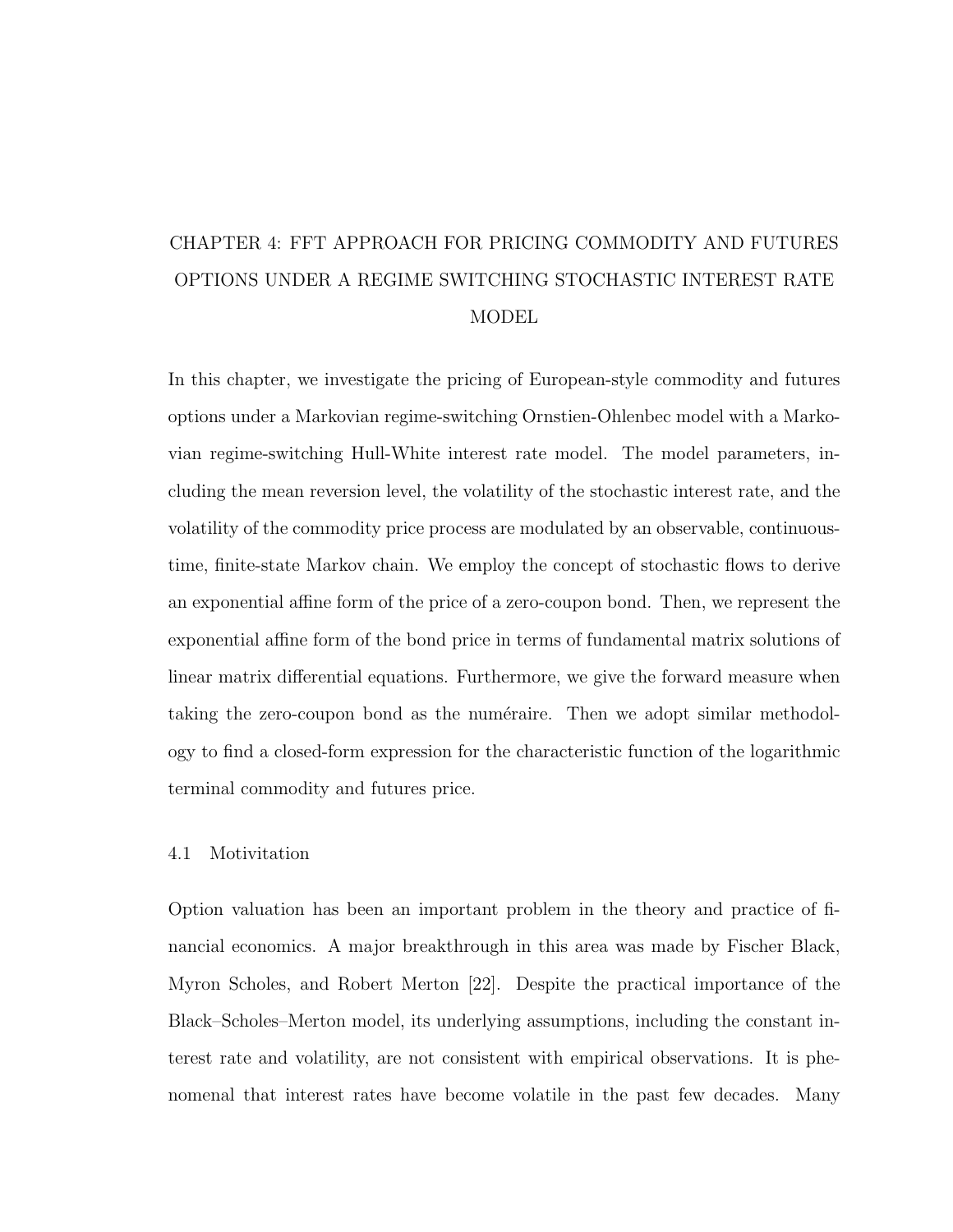stochastic interest rate models have been introduced in the literature. Some popular short rate models include those proposed by Vasicek [23], Cox et al. [24], Hull and White [25], amongst others. The main feature of these models is that the short rate process, commonly described as a diffusion process, is mean-reverting. This means that the short rate process will eventually revert to a long-term value. This property is a "stylized" fact of the empirical behavior of interest rates.

Structural changes in economic conditions affect stochastic evolution of interest rates over time. Regime-switching models may be used to describe such impacts. This class of models was popularized by Hamilton [26] in financial econometrics. There has been some interest in pricing bonds and related options in Markovian regime-switching stochastic interest rate models. Elliott and Mamon [27] considered a Vasicek model, with the mean-reverting level being modulated by a continuous-time, finite-state Markov chain, while a regime-switching Hull-White model was considered in Elliott and Wilson [28].

Using the concept of stochastic flows, Elliott and Siu [18] discussed a bond valuation problem under a regime-switching Hull–White short rate model and a regimeswitching Cox–Ingersoll–Ross model. Siu [19] proposed a general short rate model incorporating jumps of the interest rate due to some extraordinary market events or economic cycles. More specifically, Siu [19] derived a bond pricing formula under a jump-augmented Vasicek model, a kind of jump-diffusion-type short rate models, using techniques in stochastic flows. Shen and Siu [20] employed a partial differential equation approach to derive exponential-affine formulas for a zero-coupon bond and a longevity bond, respectively, while Shen and Siu [21] considered the valuation of a bond option under a regime-switching Hull–White model. Elliott and Siu [29] considered the valuation of bond options in a Markovian regime-switching Heath–Jarrow–Morton (HJM) model and derived semi-analytical formulas for pricing bond options using the Fourier transform space.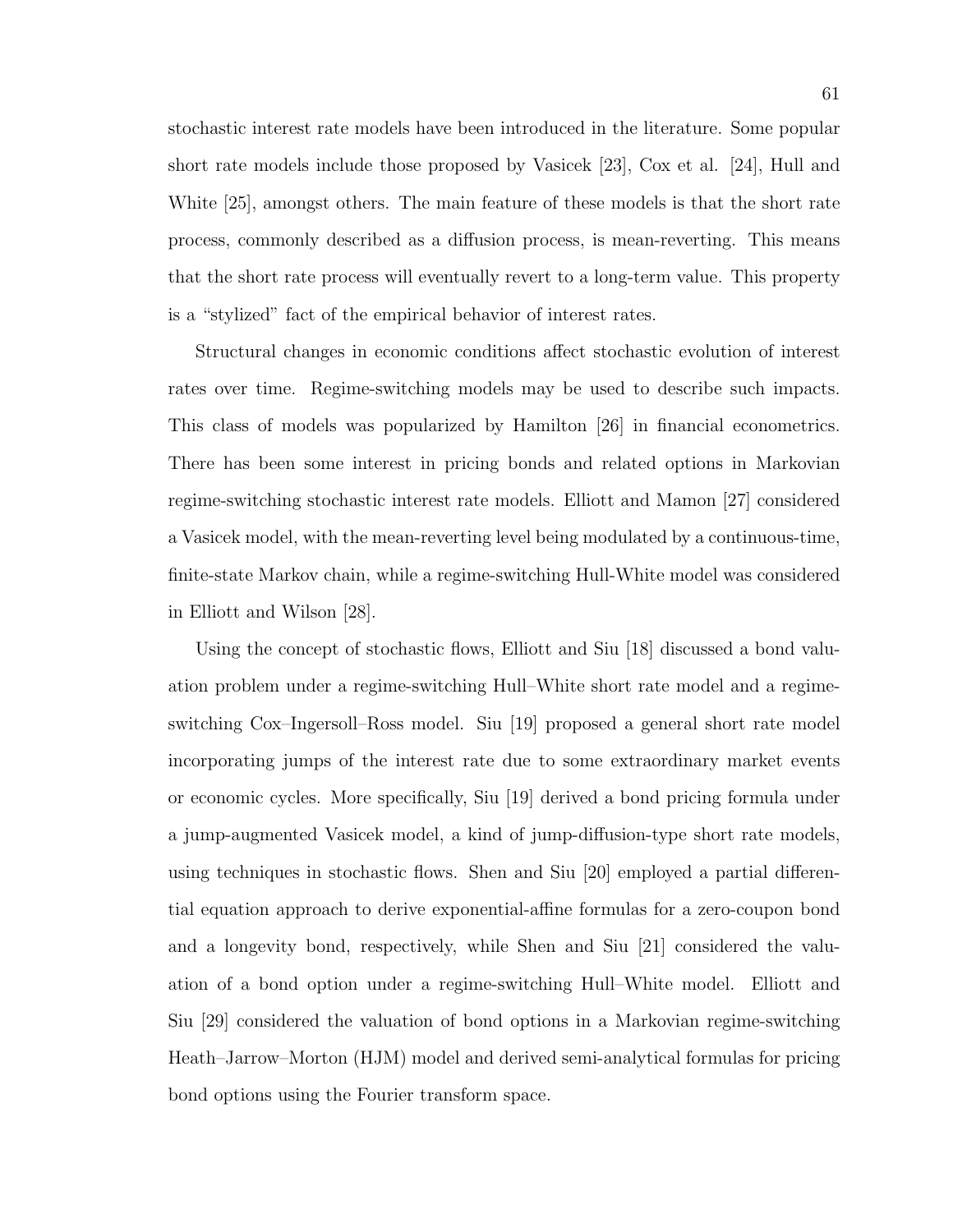#### 4.2 The model dynamics

As described in the previous chapter, we consider a continuous-time economy with a finite time horizon  $\mathcal{T}$ , i.e.,  $\mathcal{T} := [0, T]$ , where  $T < \infty$ . Suppose  $(\Omega, \mathcal{F}, \mathcal{P})$  is a complete probability space, where  $P$  is a risk-neutral probability measure. Here, we start with a risk-neutral probability as in some literature on stochastic interest rate models. We assume the state of an economy is modeled by a continuous-time, finite-state, observable Markov Chain  $\mathbf{X} := \{X(t)|t \in \mathcal{T}\}\$ . The state space of the chain is denoted by  $S := \{s_1, s_2, ..., s_N\}$ , representing N different observable states of an economy. Without loss of generality, using the convention in Elliott et al. [15], we identify the state space of the chain with a finite set of standard unit vectors  $\varepsilon := \{e_1, e_2, ..., e_N\} \subset \mathbb{R}^N$ , where the *j*-th component of  $e_i$  is the Kronecker delta  $\delta_{ij}$ , for each  $i, j = 1, 2, ..., N$ . Let  $Q := [q_{ij}]_{i,j=1,2,...,N}$  denote the generator or rate matrix of the chain X. Then, Elliott et al. [15] in Lemma 1.1 Appendix B obtained the following semi-martingale dynamics for the chain  $X$ :

$$
X(t) = X(0) + \int_0^t Q X(u) \, du + M(t). \quad t \in \mathcal{T} \tag{4.1}
$$

Here  $\{M(t)|t \in \mathcal{T}\}\$ is an  $\mathbb{R}^N$ -valued martingale with respect to the filtration generated by **X** under the measure  $\mathcal{P}$ .

We now present the Markovian regime-switching models for the dynamics of the underlying logarithmic commodity spot price and the stochastic interest rate. Let  $y<sup>T</sup>$ be the transpose of a vector or a matrix y. Denote  $\{\alpha(t)|t \in \mathcal{T}\}\$ and  $\{\gamma(t)|t \in \mathcal{T}\}\$ as the mean reversion level and the volatility of the short rate process, respectively. Suppose that

$$
\alpha(t) = \langle \alpha, X(t) \rangle
$$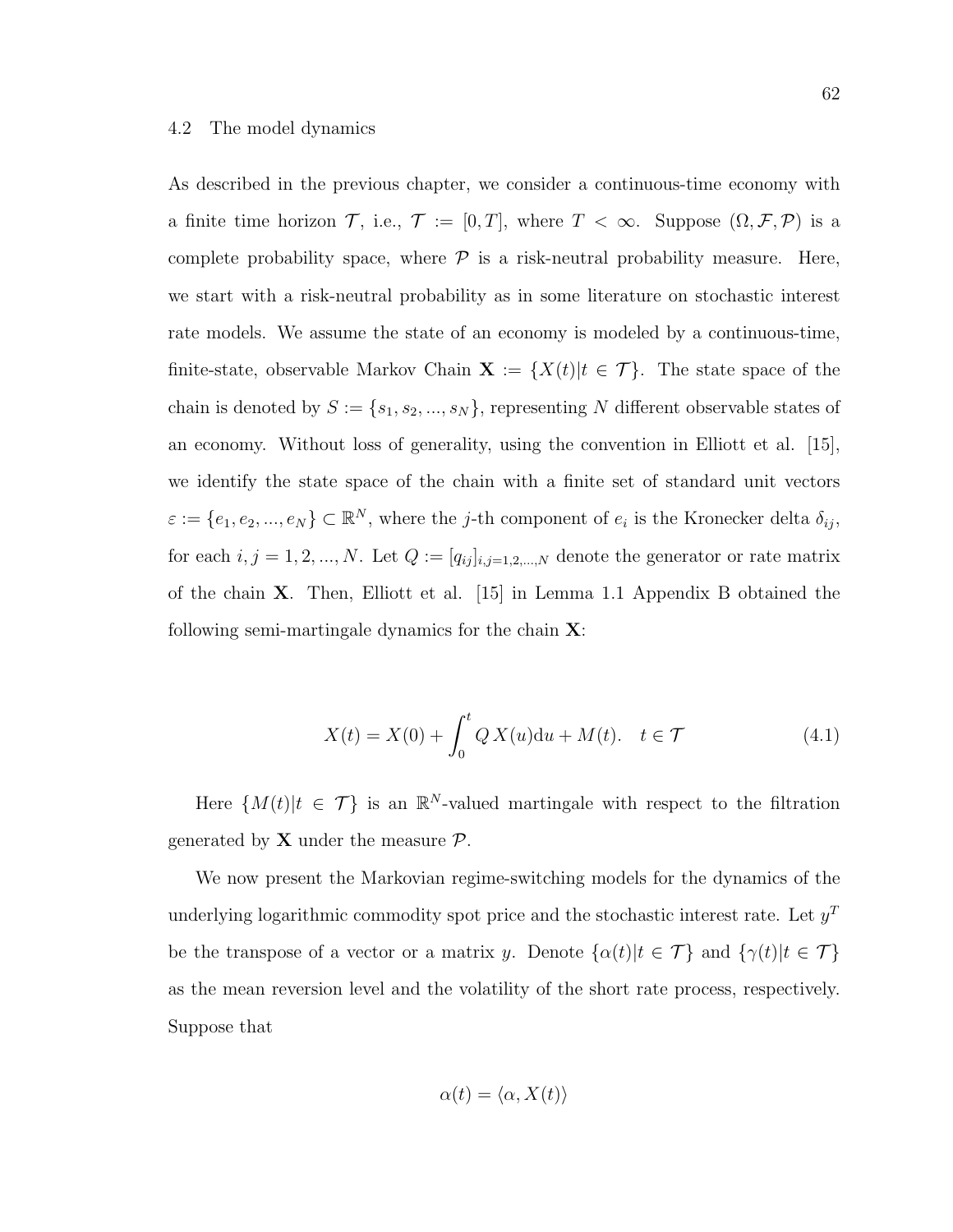and

$$
\gamma(t) = \langle \gamma, X(t) \rangle
$$

where  $\langle \cdot, \cdot \rangle$  is the scalar production  $\mathbb{R}^N$ . Here  $\alpha = (\alpha_1, \alpha_2, ..., \alpha_N)^T \in \mathbb{R}^N$  with  $\alpha_i > 0$ , and  $\gamma = (\gamma_1, \gamma_2, ..., \gamma_N)^T \in \mathbb{R}^N$  with  $\gamma_i > 0$  for each  $i = 1, 2, ..., N$ . The mean reversion coefficient  $\eta$  describing the speed of mean reversion is assumed to be a positive constant.

Let  $\sigma(t)$  and  $\theta(t)$  be the volatility and the mean reversion level of the underlying logaritthmic commodity spot price at time t. Again suppose that

$$
\sigma(t) = \langle \sigma, X(t) \rangle
$$

and

$$
\theta(t) = \langle \theta, X(t) \rangle
$$

where  $\sigma = (\sigma_1, \sigma_2, ..., \sigma_N)^T \in \mathbb{R}^N$  with  $\sigma_i > 0$  and  $\theta = (\theta_1, \theta_2, ..., \theta_N)^T \in \mathbb{R}^N$  with  $\theta_i > 0$  for each  $i = 1, 2, ..., N$ . In particular,  $\theta_i$  is the mean reversion level of the commodity process corresponding to the i-th state of the hidden economic condition for each  $i = 1, 2, ..., N$ . Let  $\beta$  be the parameter controlling the speed of mean reversion for the logaritthmic commodity price process, where  $\beta > 0$ .

We define the commodity spot price as  $S = e^x$ . Then, we assume that under the risk-neutral probability measure  $P$ , the dynamics of the underlying logaritthmic commodity spot price and the short rate are given by

$$
dx(t) = \beta \left(\theta(t) - x(t)\right)dt + \sigma(t)dW_S(t)
$$
\n(4.2)

$$
dr(t) = \eta \left( \alpha(t) - r(t) \right) dt + \gamma(t) dW_r(t)
$$
\n(4.3)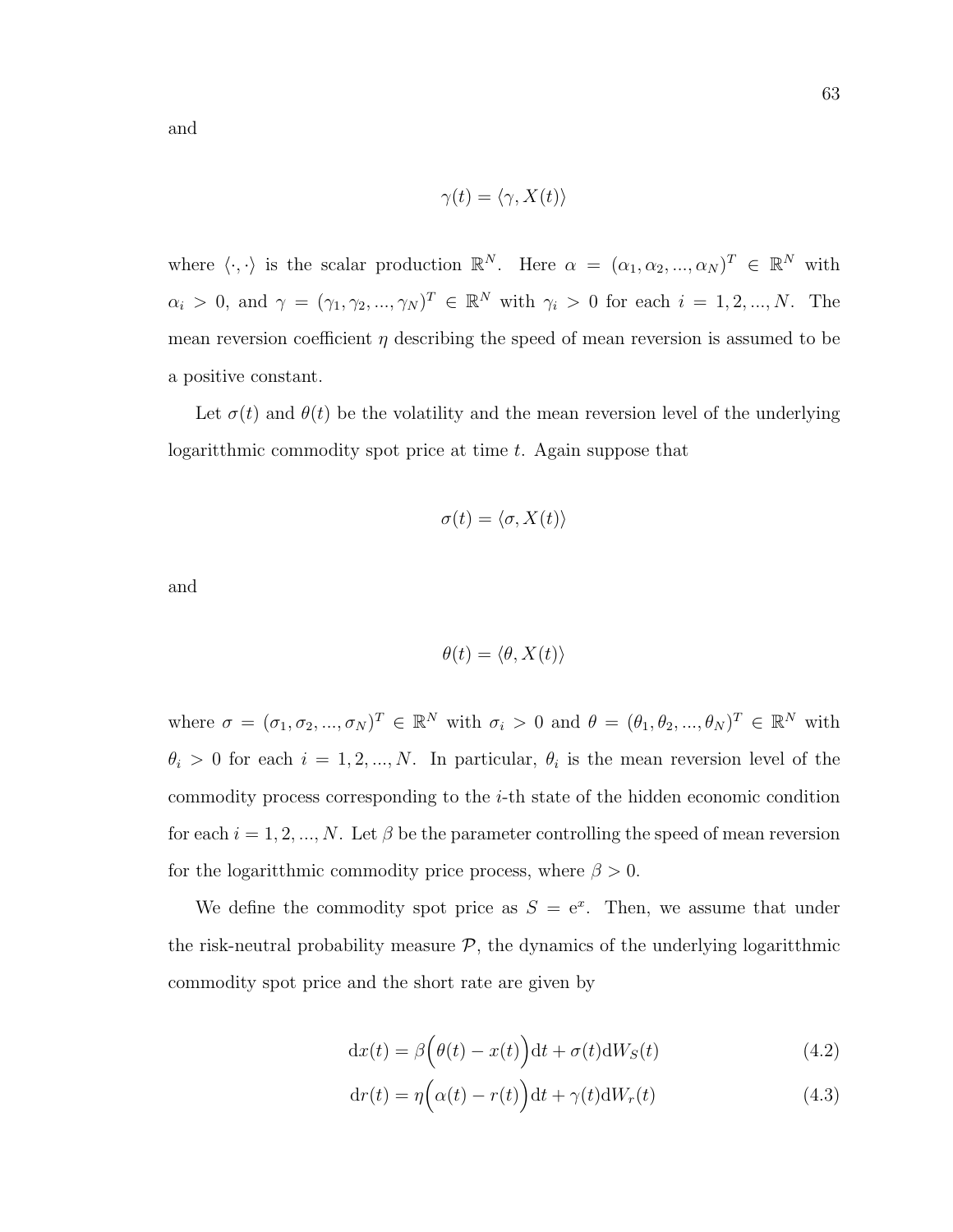where  $W_S := \{W_S(t) | t \in \mathcal{T} \}$  and  $W_r := \{W_r(t) | t \in \mathcal{T} \}$  are two standard Brownian motions with respect to their right-continuous, P-complete, natural filtrations under  $P$ . Furthermore, we suppose that the two Brownian motions  $W_S$  and  $W_r$  are correlated, and the instantaneous correlation coefficient  $\rho(t)$  at time t is given by

$$
\rho(t) = \langle W_S, W_r \rangle = \int_0^t \rho(s) \mathrm{d}s,
$$

where  $\rho(t) = \langle \rho, \mathbf{X(t)} \rangle$  and  $\rho := (\rho_1, \rho_2, ..., \rho_N) \in \mathbb{R}^N$  with  $-1 < \rho_i < 1$ .

 $\{ \langle W_S, W_r \rangle(t) | t \in \mathcal{T} \}$  is the (predictable) quadratic covariation between  $W_S$  and  $W_r$ . Consequently, the correlation coefficient between the spot price and the short rate depends on the state of an economy.

Let  $\mathcal{F}^X = {\{\mathcal{F}^X(t)|t \in \mathcal{T}\}, \ \mathcal{F}^S = {\{\mathcal{F}^S(t)|t \in \mathcal{T}\} \text{ and } \mathcal{F}^r = {\{\mathcal{F}^r(t)|t \in \mathcal{T}\}}$ be the natural filtrations generated by  $\{X(t)|t \in \mathcal{T}\}$ ,  $\{S(t)|t \in \mathcal{T}\}$  and  $\{r(t)|t \in \mathcal{T}\}$ respectively. As usual, we assume that the filtrations given above are right-continuous and P-complete. Define two enlarged filtrations  $\mathcal{G} = \{ \mathcal{G}(t) | t \in \mathcal{T} \}$  and  $\mathcal{H} = \{ \mathcal{H}(t) | t \in \mathcal{T} \}$  $\mathcal{T}$  by letting

$$
\mathcal{G}(t) := \mathcal{F}^r(t) \vee \mathcal{F}^X(t)
$$

and

$$
\mathcal{H}(t) := \mathcal{F}^r(t) \vee \mathcal{F}^S(t) \vee \mathcal{F}^X(t).
$$

Here  $A \vee B$  represents the minimal  $\sigma$ -field containing both the  $\sigma$ -fields A and B.

### 4.3 Bond pricing and the forward measure

In this section, we shall employ the concept of stochastic flows to derive an exponential affine form of the price of a zero-coupon bond. Then, we shall represent the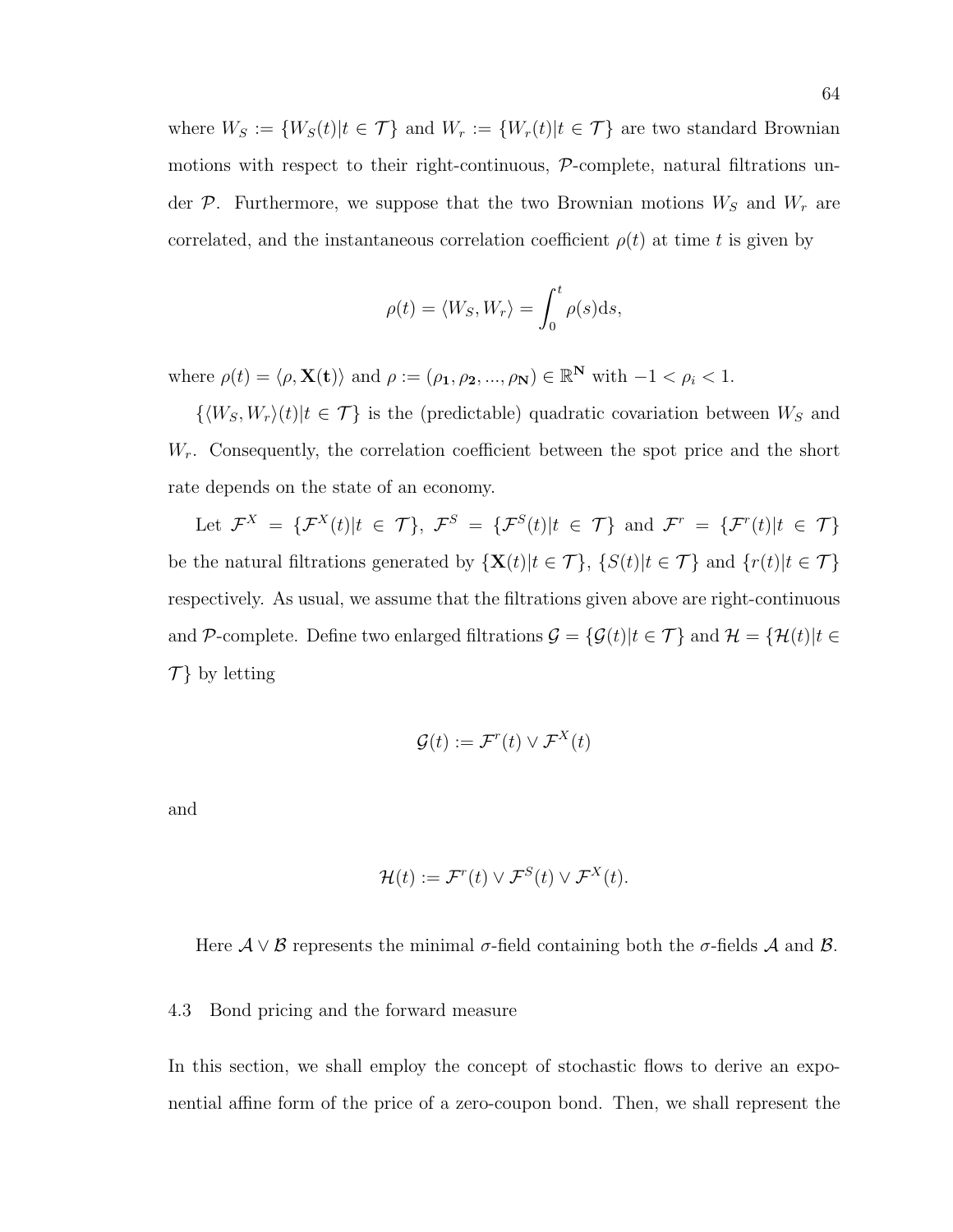exponential affine form of the bond price in terms of fundamental matrix solutions of linear matrix differential equations. Furthermore, we give the forward measure when taking the zero-coupon bond as the numéraire. To do this end, we adopt the same methodology used in Elliott and Siu [18], Shen and Siu [20 & 21] and Siu [19].

### 4.3.1 Stochastic flows and bond prices

Let  $r_{t,s}(r)$  be a version of the process  $r_{t,s}$ ,  $s \geq t$ , with initial condition  $r_{t,t}(r) = r \in \mathbb{R}$ . Then, from  $(4.3)$ ,

$$
r_{t,s}(r) = r + \int_{t}^{s} \eta(\alpha(u) - r_{t,u}(r)) \, \mathrm{d}u + \int_{t}^{s} \gamma(u) \, \mathrm{d}W_r(u) \tag{4.4}
$$

Write

$$
D_{t,s} = \frac{\partial r_{r,u}(r)}{\partial r}
$$

for the derivative of the map  $r \longrightarrow r_{t,u}(r)$ . Differentiating (4.4) with respect to r gives

$$
D_{t,s} = 1 - \eta \int_t^s D_{t,u} \mathrm{d}u,
$$

with initial condition  $D_{t,t} = 1$ .

So,

$$
D_{t,s} = e^{-\eta(s-t)}.
$$

Here,  $D_{t,s}$  is a deterministic real-valued process.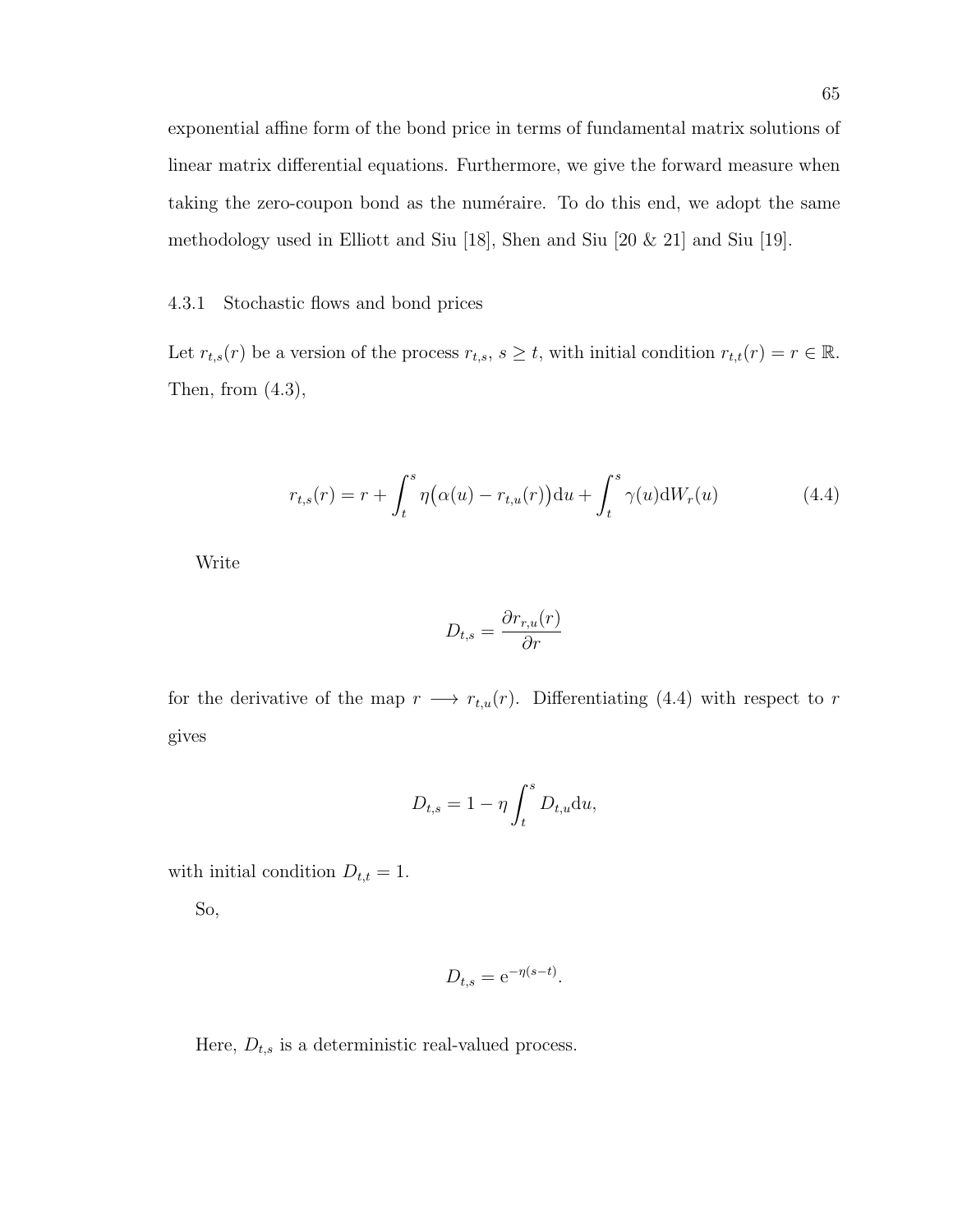The price at time  $t \in \mathcal{T}$  of any contingent claim  $V \in \mathcal{L}^2(\Omega, \mathcal{F}, \mathcal{P})$  is

$$
P(t) = \mathbb{E}\bigg[\exp\bigg(-\int_t^T r_{t,u}(r) \mathrm{d}u\bigg)V\bigg|\mathcal{G}(t)\bigg]
$$

Here,  $\mathbb{E}$  represents an expectation with respect to the risk-neutral measure  $\mathcal{P}$ . Letting  $V(\omega) = 1$ , for each  $\omega \in \Omega$ , the price of a zero-coupon bond at time t with maturity at time  $T$  is:

$$
P(t,T) = \mathbb{E}\bigg[\exp\bigg(-\int_t^T r_{t,u}(r) \mathrm{d}u\bigg)\bigg|\mathcal{G}(t)\bigg].
$$

Since  $(r, X)$  is a two-dimensional Markov process with respect to the enlarged filtration  $\mathcal{G}(t)$ , given that  $r(t) = r$  and  $X(t) = x$ ,

$$
P(t,T) = \mathbb{E}\bigg[\exp\bigg(-\int_t^T r_{t,u}(r) \mathrm{d}u\bigg)\bigg|X(t) = x, r(t) = r\bigg] = P(t,T,r,x).
$$

Define  $B(t, T)$  as the following path integral:

$$
B(t,T) = \int_t^T D_{t,u} d(u) = \frac{1}{\eta} (1 - e^{-\eta(T-t)}),
$$

so it is a real-valued deterministic process.

Since the exponential is bounded,

$$
\frac{\partial P(t,T,r,x)}{\partial r} = \left( -\int_t^T D_{t,u} \mathrm{d}u \right) \mathbb{E} \left[ \exp\left( -\int_t^T r_{t,u}(r) \mathrm{d}u \right) \middle| X(t) = x, r(t) = r \right]
$$
\n
$$
= -B(t,T)P(t,T,r,x). \tag{4.5}
$$

Integrating  $(4.5)$  in r gives

$$
P(t, T, r, x) = \tilde{A}(t, T, x) \exp(-B(t, T) r) = \exp\bigg(A(t, T, x) - B(t, T) r\bigg),
$$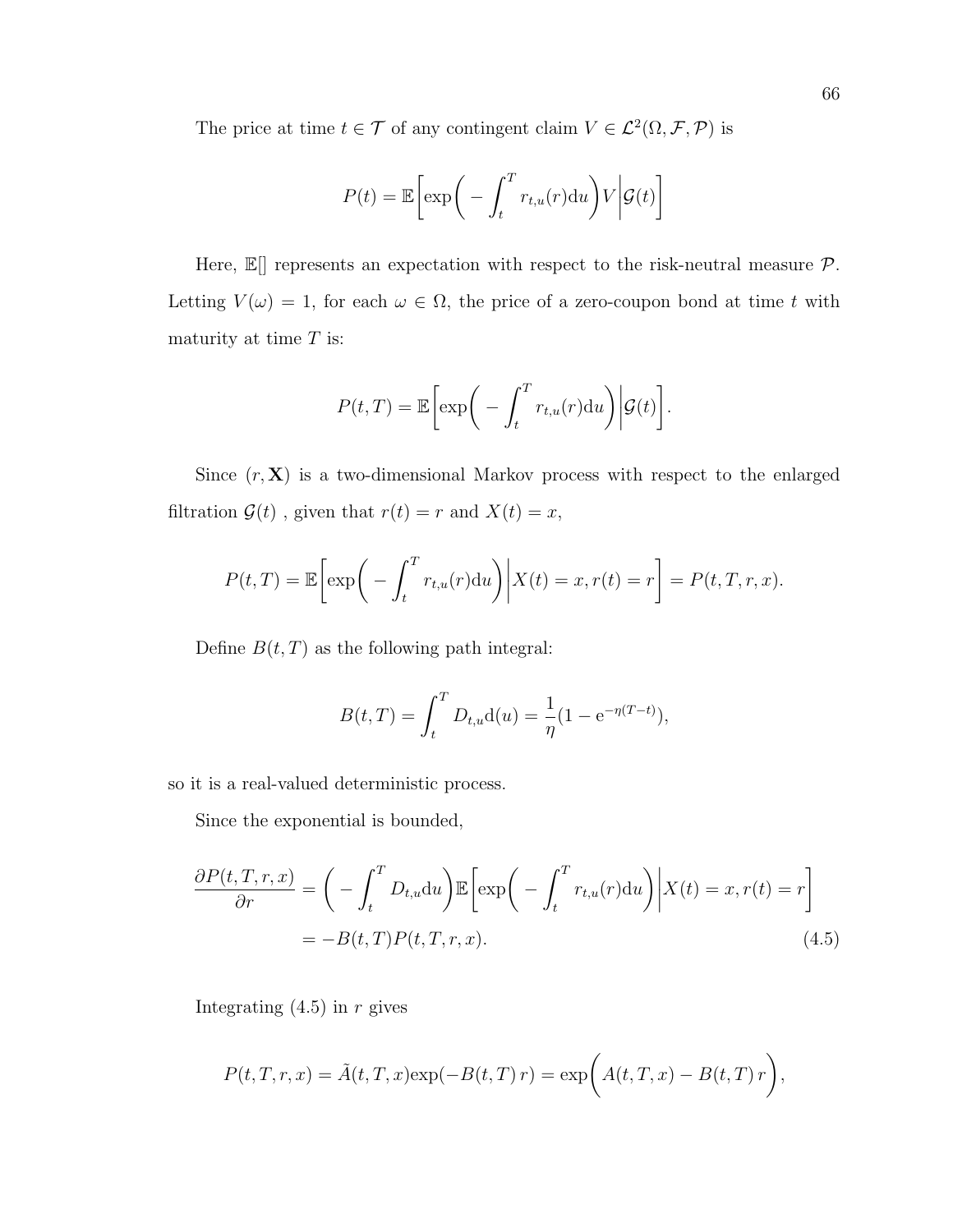where  $A(t, T, x) = \ln[\tilde{A}(t, T, x)].$ 

Consider the discounted bond price back to time zero:

$$
\tilde{P}(t,T,r,x) = \exp\bigg(-\int_0^t r_{0,u}(r_0) \mathrm{d}u\bigg) P(t,T,r,x) = \mathbb{E}\bigg[\exp\bigg(-\int_0^T r_{t,u}(r_0) \mathrm{d}u\bigg)\bigg|\mathcal{G}(t)\bigg].
$$

Here,  $\tilde{P}(t, T, r, x)$  is a  $(\mathcal{G}, \mathcal{P})$ -martingale.

Write  $\tilde{P}_i = \tilde{P}(t, T, r, e_i)$  for  $i = 1, 2, ..., N$  and  $\tilde{\mathbf{P}} = (\tilde{P}_1, \tilde{P}_2, ..., \tilde{P}_N) \in \mathbb{R}^N$ . Applying Itô's differentiation rule to  $\tilde{P}(t,T,r,x)$ 

$$
\tilde{P}(t,T,r,x) = \tilde{P}(0,T,r_0,x_0) + \int_0^t \frac{\partial \tilde{P}}{\partial u} du + \int_0^t \frac{\partial \tilde{P}}{\partial r} \eta (\alpha(u) - r(u-)) du \n+ \int_0^t \frac{\partial \tilde{P}}{\partial r} \gamma(u) dW_r(u) + \int_0^t \langle \tilde{P}, Q X(u) \rangle du + \int_0^t \langle \tilde{P}, dM(u) \rangle \n= \tilde{P}(0,T,r_0,x_0) + \int_0^t \frac{\partial \tilde{P}}{\partial r} \gamma(u) dW_r(u) + \int_0^t \langle \tilde{P}, dM(u) \rangle \n+ \int_0^t \left\{ \frac{\partial \tilde{P}}{\partial u} + \frac{\partial \tilde{P}}{\partial r} \eta (\alpha(u) - r(u-)) + \langle \tilde{P}, Q X(u) \rangle \right\} du
$$

Note that  $\tilde{P}(t, T, r, x)$  is a  $(\mathcal{G}, \mathcal{P})$ -martingale. So, the bounded variation terms, which are not martingales, in the above stochastic integral representation for  $\tilde{P}(t,T,r,x)$ must sum to zero. Therefore,

$$
\frac{\partial \tilde{P}}{\partial t} + \frac{\partial \tilde{P}}{\partial r} \eta \left( \alpha(t) - r(t-) \right) + \frac{1}{2} \frac{\partial^2 \tilde{P}}{\partial r^2} \gamma^2(t) + \langle \tilde{P}, Q x \rangle = 0
$$

Write, for each  $i = 1, 2, ..., N$ ,  $P_i = P(t, T, r, e_i)$  and  $\mathbf{P} = (P_1, P_2, ..., P_N)^T \in \mathbb{R}^N$ . Then,

$$
\exp\bigg(-\int_0^t r_{0,u}(r) \mathrm{d}u\bigg) \bigg\{\frac{\partial P}{\partial t} - r(t-)P + \frac{\partial P}{\partial r} \eta \left(\alpha(t) - r(t-)\right) + \frac{1}{2} \frac{\partial^2 P}{\partial r^2} \gamma^2(t) + \langle \mathbf{P}, Q \, x \rangle \bigg\} = 0
$$

So, we have the following regime-switching partial differential equation (PDE) for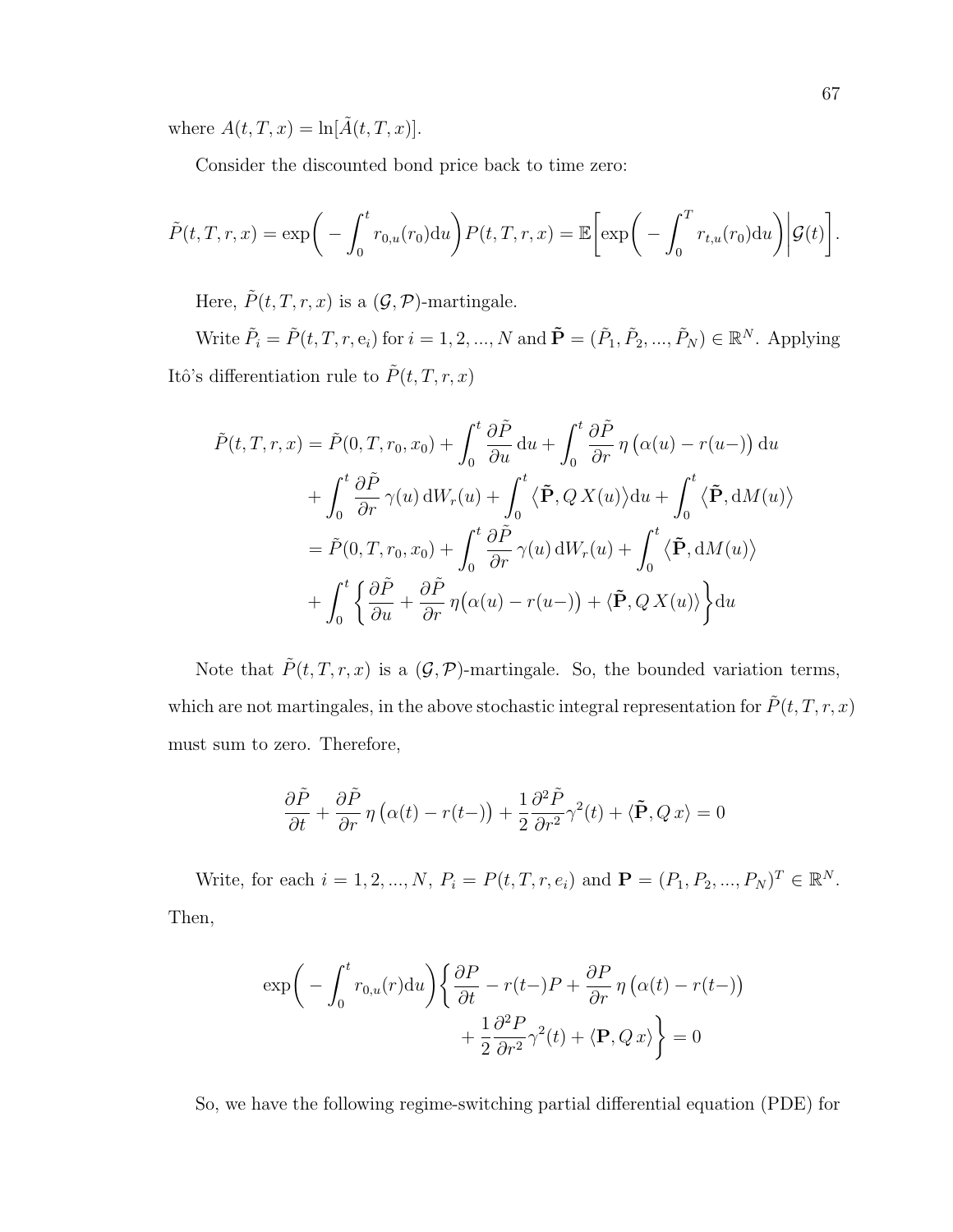$P(t, T, r, x)$ 

$$
\frac{\partial P}{\partial t} - r(t-)P + \frac{\partial P}{\partial r} \eta \left( \alpha(t) - r(t-) \right) + \frac{1}{2} \frac{\partial^2 P}{\partial r^2} \gamma^2(t) + \langle \mathbf{P}, Q \, x \rangle = 0
$$

with terminal condition

$$
P(T, T, r(T), X(T)) = 1.
$$

Equivalently, the vector of bond prices  $P$  satisfies the following system of  $N$  coupled PDEs

$$
\frac{\partial P_i}{\partial t} - r(t - P_i) + \frac{\partial P_i}{\partial r} \eta \left( \alpha_i - r(t - \right) \right) + \frac{1}{2} \frac{\partial^2 P_i}{\partial r^2} \gamma_i^2 + \langle \mathbf{P}, Q e_i \rangle = 0
$$

with terminal condition

$$
P(T, T, r(T), e_i) = 1, \quad i = 1, 2, ..., N.
$$

Note that the bond price has the following Markovian regime-switching exponential affine form

$$
P(t,T,r,x) = \exp(A(t,T,x) - B(t,T) r).
$$

Recall that  $\tilde{A}(t, T, x) = \exp(A(t, T, x))$ . Let  $\tilde{A}_i = \tilde{A}(t, T, e_i)$  for  $i = 1, 2, ..., N$  and  $\tilde{A} = (\tilde{A}_1, \tilde{A}_2, ..., \tilde{A}_N)^T \in \mathbb{R}^N$ . Note that

$$
\frac{\partial P}{\partial t} = P \left( \frac{\partial A}{\partial t} - r \frac{\partial B}{\partial t} \right),\newline\n\frac{\partial P}{\partial r} = -B P,\newline\n\frac{\partial^2 P}{\partial r^2} = B^2 P.
$$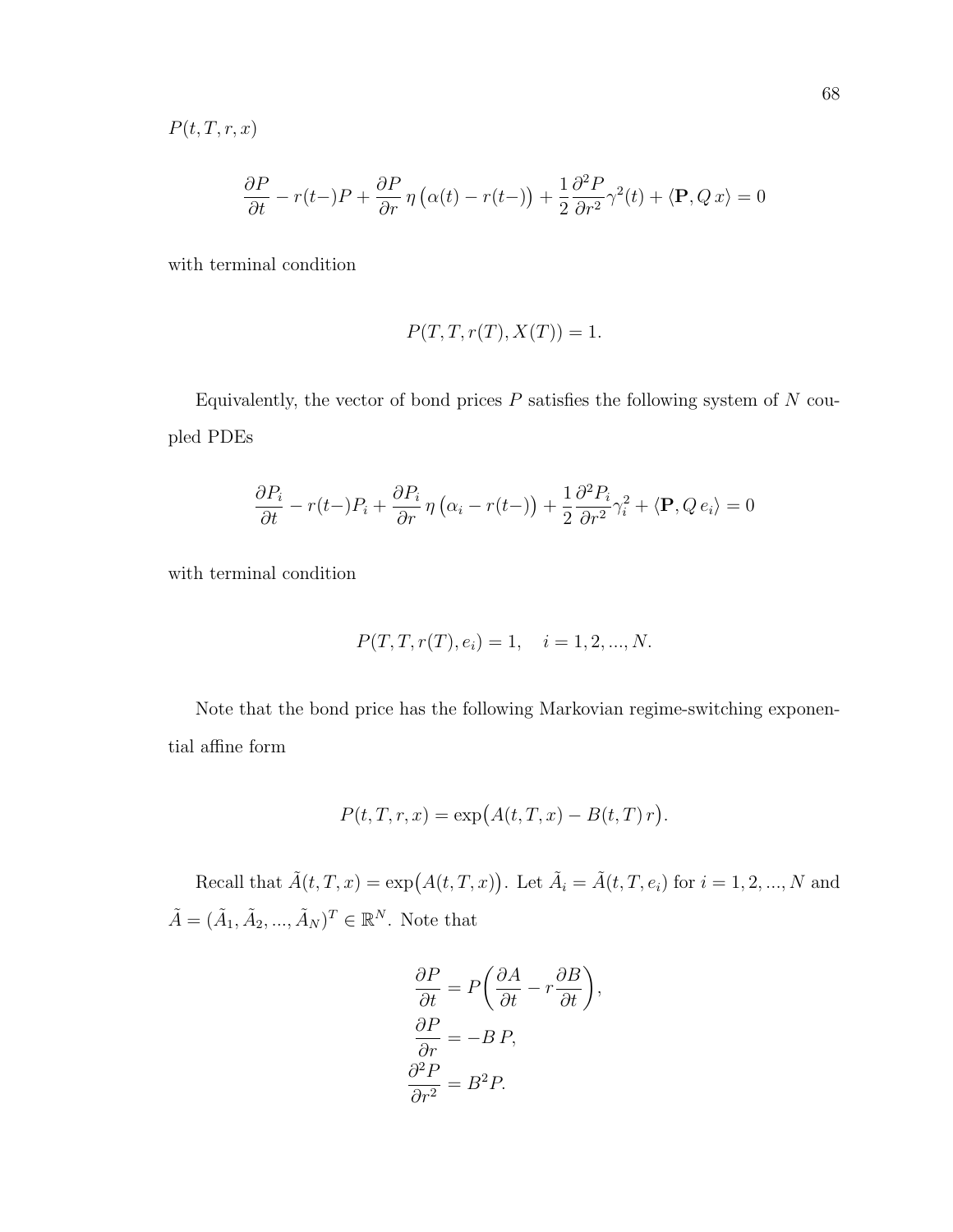Then,  $A(t, T, x)$  satisfies the following Markovian regime-switching ordinary differential equation (ODE)

$$
\frac{dA}{dt} - \alpha(t) \left( 1 - e^{-\eta(T-t)} \right) + \frac{1}{2\eta^2} \gamma^2(t) \left( 1 - e^{-\eta(T-t)} \right)^2 + e^{-A} \langle \tilde{\mathbf{A}}, Q x \rangle = 0
$$

with  $A(T, T, X(T)) = 0$ .

Write, for each  $i = 1, 2, ..., N$ ,  $A_i = A(t, T, e_i)$  and  $\mathbf{A} = (A_1, A_2, ..., A_N)^T \in \mathbb{R}^N$ . Then, the vector of coefficients  $A$  satisfies the following system of  $N$  coupled ODEs

$$
\frac{dA_i}{dt} - \alpha_i (1 - e^{-\eta(T - t)}) + \frac{1}{2\eta^2} \gamma_i^2 (1 - e^{-\eta(T - t)})^2 + e^{-A_i} \langle \tilde{\mathbf{A}}, Q e_i \rangle = 0 \tag{4.6}
$$

with  $A(T, T, e_i) = 0$  for each  $i = 1, 2, ..., N$ .

Write, for each  $i=1,2,...,N,$ 

$$
F_i(t) = \alpha_i \left( 1 - e^{-\eta (T-t)} \right) + \frac{1}{2\eta^2} \gamma_i^2 \left( 1 - e^{-\eta (T-t)} \right)^2.
$$

Consider the following diagonal matrix

diag
$$
(F(t))
$$
 = diag $(F_1(t), F_2(t), ..., F_N(t))$ .

Substituting  $\tilde{A}_i = \exp(A_i)$  for each  $i = 1, 2, ..., N$  into (4.6),  $\tilde{A}$  satisfies the following homogeneous system of linear ODEs of order one and dimension N

$$
\frac{\mathrm{d}\tilde{\mathbf{A}}(t)}{\mathrm{d}t} = \left[\mathrm{diag}(F(t)) - Q^T\right]\tilde{\mathbf{A}}(t), \quad \tilde{\mathbf{A}}(0) = \mathbf{1}
$$

where  $\mathbf{1} = (1, 1, ..., 1)^T \in \mathbb{R}^N$ .

Define

$$
\Delta(t) = \text{diag}\big(F(t)\big) - Q^T
$$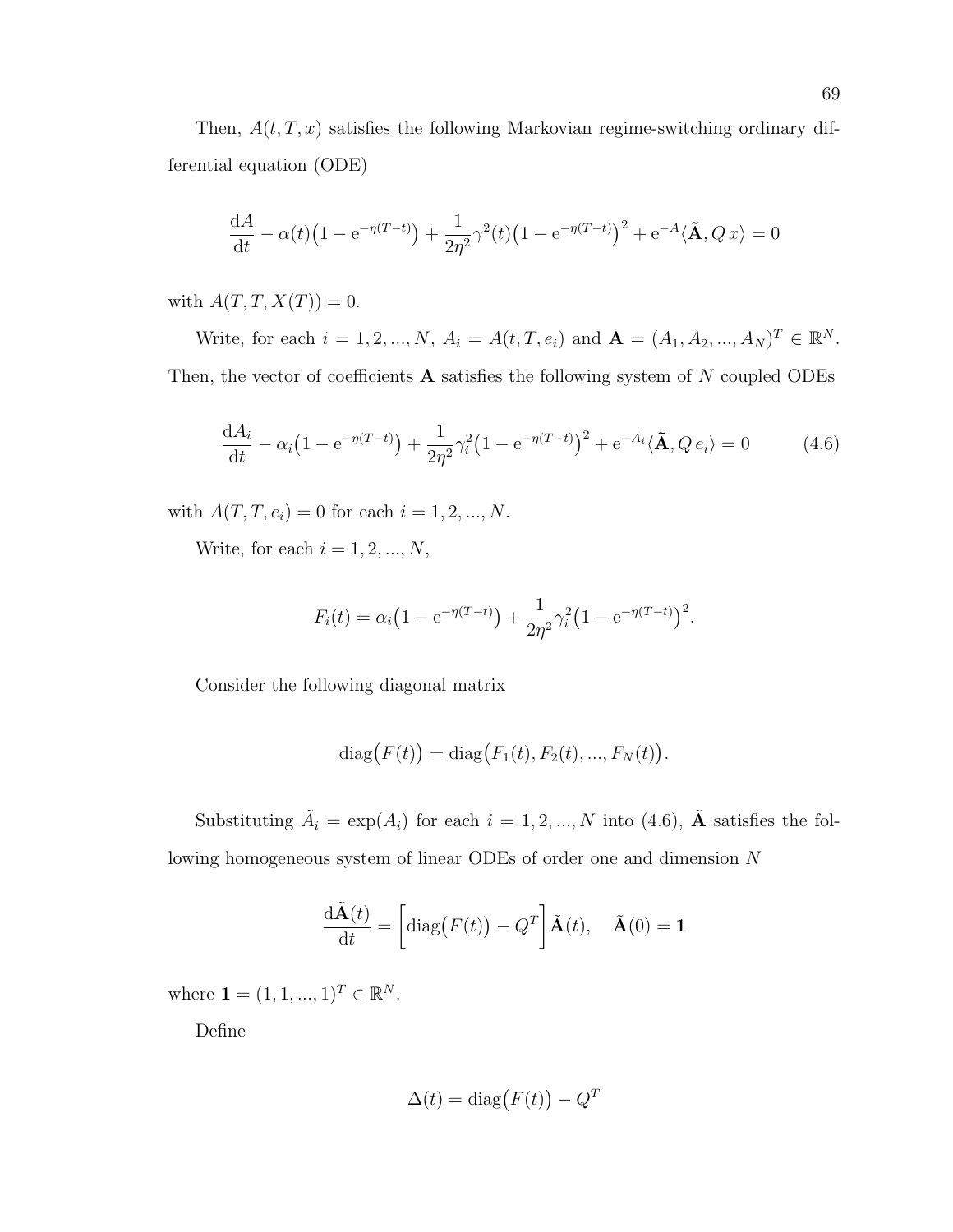If we let  $\tau = T - t$ , then  $d\tau = -dt$ . So

$$
\frac{\mathrm{d}\tilde{\mathbf{A}}(\tau)}{\mathrm{d}\tau} = -\Delta(\tau)\,\tilde{\mathbf{A}}(\tau), \quad \tilde{\mathbf{A}}(0) = 1.
$$

Suppose  $\Phi(t)$  denotes the fundamental matrix solution of

$$
\frac{\mathrm{d}\Phi(\tau)}{\mathrm{d}\tau} = -\Delta(\tau)\,\Phi(\tau), \quad \Phi(0) = \mathbf{I} \tag{4.7}
$$

where **I** is the  $n \times n$ -identity matrix.

If  $\Delta(t) = \Delta$  (i.e. a constant matrix), the fundamental matrix solution  $\Phi(T)$  is  $\Phi(t) = \exp(\Delta t).$ 

In general, there exists a unique fundamental matrix solution  $\Phi(t)$  of the linear matrix differential Eq.  $(4.7)$ . Now,  $\tilde{A}$  can be represented in terms of the fundamental matrix solution  $\Phi(t)$  as below.

$$
\tilde{\mathbf{A}}(t) = \Phi(t) \,\tilde{\mathbf{A}}(0) = \Phi(t)\mathbf{1}.
$$

So,

$$
A(t,T,x) = \sum_{i=1}^{N} \ln(\langle \Phi(t)\mathbf{1}, \mathbf{e}_i \rangle) \langle x, \mathbf{e}_i \rangle.
$$

Therefore, the bond price is represented as the following Markovian regime-switching exponential affine form

$$
P(t,T,r,x) = \exp\bigg(\sum_{i=1}^N \ln(\langle \Phi(t)\mathbf{1}, \mathbf{e}_i \rangle) \langle x, \mathbf{e}_i \rangle - B(t,T)\bigg).
$$

So far, we employed the concept of stochastic flows to derive an exponential affine form of the bond price when the short rate process is governed by a Markovian regimeswitching Hull-White model. Our model allowed the market parameters, including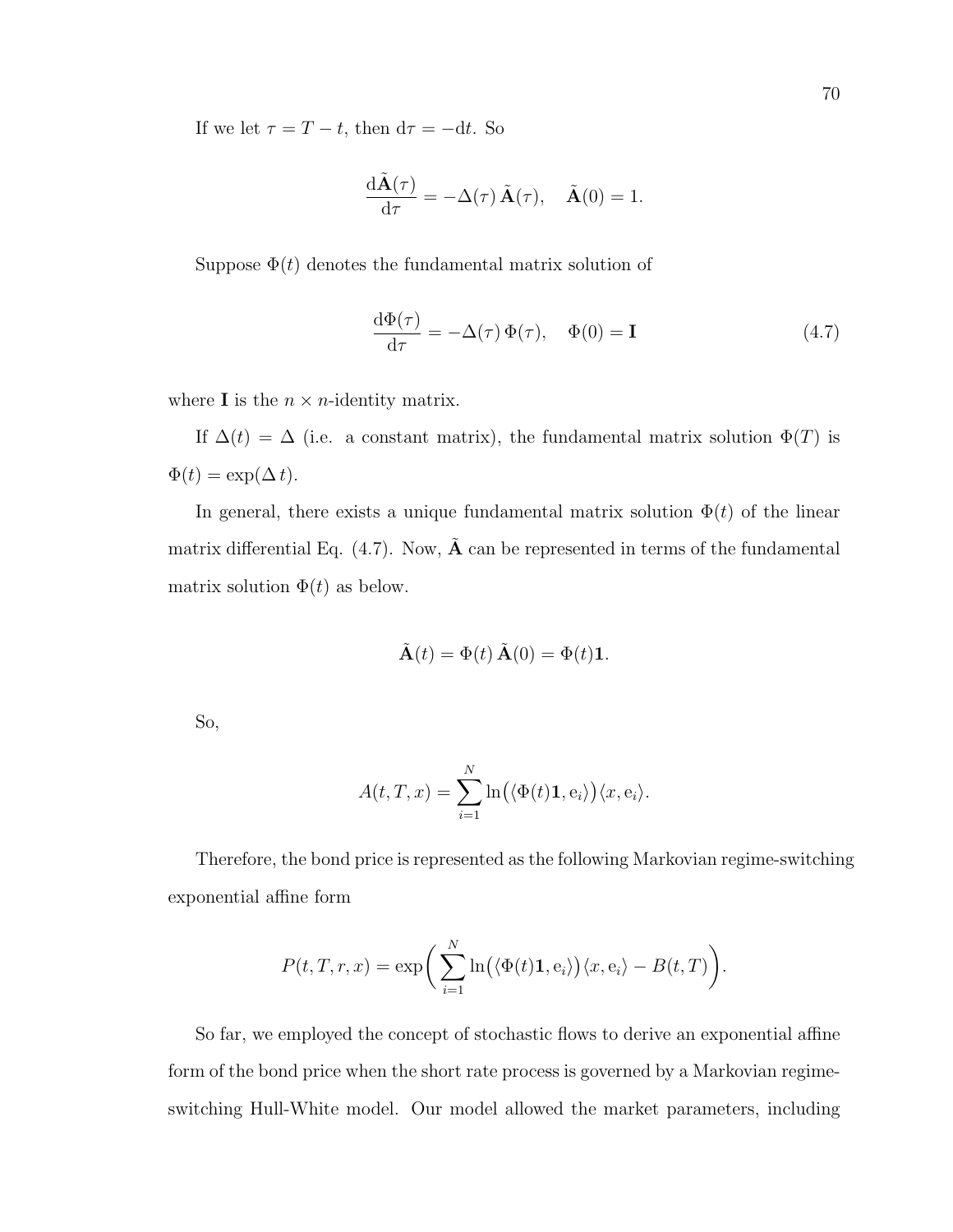the mean-reversion level and the volatility rate to switch over time according to a continuous-time, finite-state Markov chain. We provided a representation to the exponential affine form of the bond price in terms of fundamental matrix solutions of linear matrix differential equations.

4.3.2 Bond pricing and the forward measure

The following lemma was given in Shen and Siu [17, 20 & 21] and gives the dynamics of the underlying commodity spot price, the interest rate, and the Markov chain under a forward measure  $\mathcal{P}^T$  to be defined below.

**Lemma 4.1.** Let  $\Lambda(T)$  denote the Radon–Nikodym derivative defined by

$$
\Lambda(T) = \frac{\mathrm{d}\mathcal{P}^T}{\mathrm{d}\mathcal{P}}\bigg|_{\mathcal{G}(\mathcal{T})} = \frac{\exp\left(-\int_0^T r(t) \,\mathrm{d}t\right)}{\mathbb{E}\left[\exp\left(-\int_0^T r(t) \,\mathrm{d}t\right)\right]}
$$
(4.8)

Under the following assumptions, we have

1. The Novikov condition is satisfied.

$$
\mathbb{E}\left[\exp\left(\frac{1}{2}\int_0^T\gamma^2(t)B^2(t,T)\mathrm{d}t\right)\right]<\infty.
$$

2.  $\tilde{A}(t, T, x)$  is a suitable function in the sense that

$$
\frac{\tilde{A}(t,T,X(t)}{\tilde{A}(0,T,X(0)}exp\bigg(-\int_0^t\frac{\frac{\partial \tilde{A}}{\partial s}+Q\,\tilde{A}(s,T,X(s))}{\tilde{A}(s,T,X(s))}\mathrm{d} s\bigg),\quad t\in\mathcal{T}
$$

is a  $(\mathcal{G}, \mathcal{P})$ -martingale.

Then, under the forward probability measure  $P$ , the following results hold:

1. The dynamics of the underlying logarithmic of commodity spot price and the short rate are given by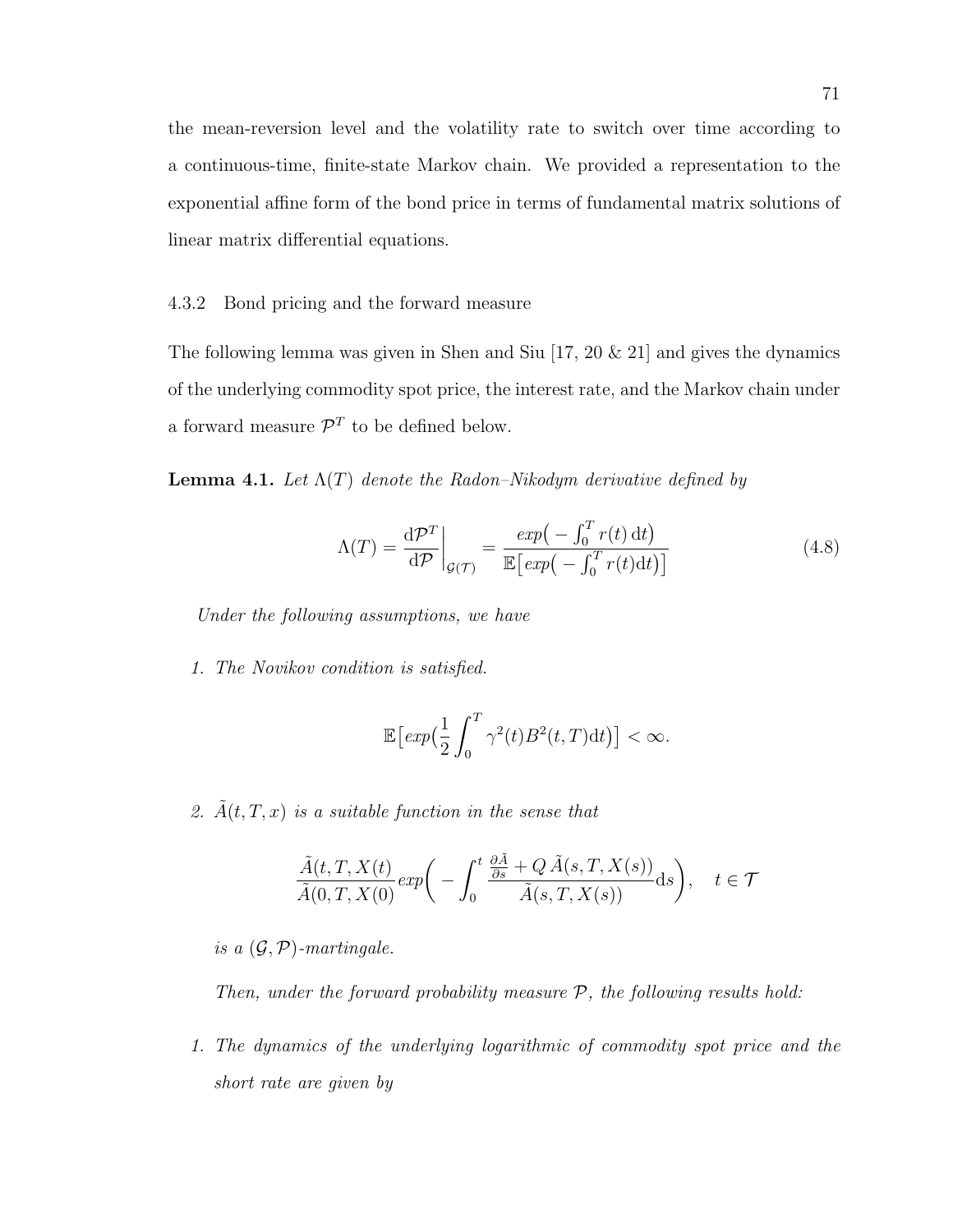$$
dx(t) = \left(\beta(\theta(t) - x(t)) - \rho(t)\gamma(t)\sigma(t)B(t,T)\right)dt + \sigma(t)dW_S^T(t) \tag{4.9}
$$

$$
dr(t) = \left(\eta\big(\alpha(t) - r(t)\big) - \gamma^2(t)B(t, T)\right)dt + \gamma(t)dW_r^T(t)
$$
\n(4.10)

where

$$
W_S^T(t) = W_S(t) + \int_0^t \rho(s)\gamma(s)B(s,T)\mathrm{d}s, \quad t \in \mathcal{T},
$$

and

$$
W_r^T(t) = W_r(t) + \int_0^t \gamma(s)B(s,T)ds, \quad t \in \mathcal{T},
$$

are  $\mathcal{P}^T$ -standard Brownian motions with instantaneous correlation coefficient  $\rho(t)$  at time t, i. e.,  $\langle W_S^T, W_r^T \rangle = \int_0^t \rho(s) \mathrm{d}s.$ 

2. The rate matrix of the chain **X** is  $Q^T(t) = [q_{ij}^T(t)]_{i,j=1,2,...,N}$ 

$$
q_{ij}^{T}(t) = \begin{cases} q_{ij} \frac{\tilde{A}(t, T, e_j)}{\tilde{A}(t, T, e_i)} & i \neq j \\ -\sum_{k \neq i} q_{ik} \frac{\tilde{A}(t, T, e_k)}{\tilde{A}(t, T, e_i)} & i = j \end{cases}
$$

and the semimartingale dynamics of the chain is given by

$$
X(t) = X(0) + \int_0^t Q^T(s)X(s)ds + M^T(t), \quad t \in \mathcal{T},
$$

where  $\{M^T(t)|t \in \mathcal{T}\}\$  is an  $\mathbb{R}^N$ -valued,  $(\mathcal{F}^X, \mathcal{P}^T)$ -martingale.

Proof. The proof is given in Lemma 3.3 of Fan et al. [17] and follows the same arguments in Lemma 3.2 in Shen and Siu [20]. So we do not repeat it again here.  $\Box$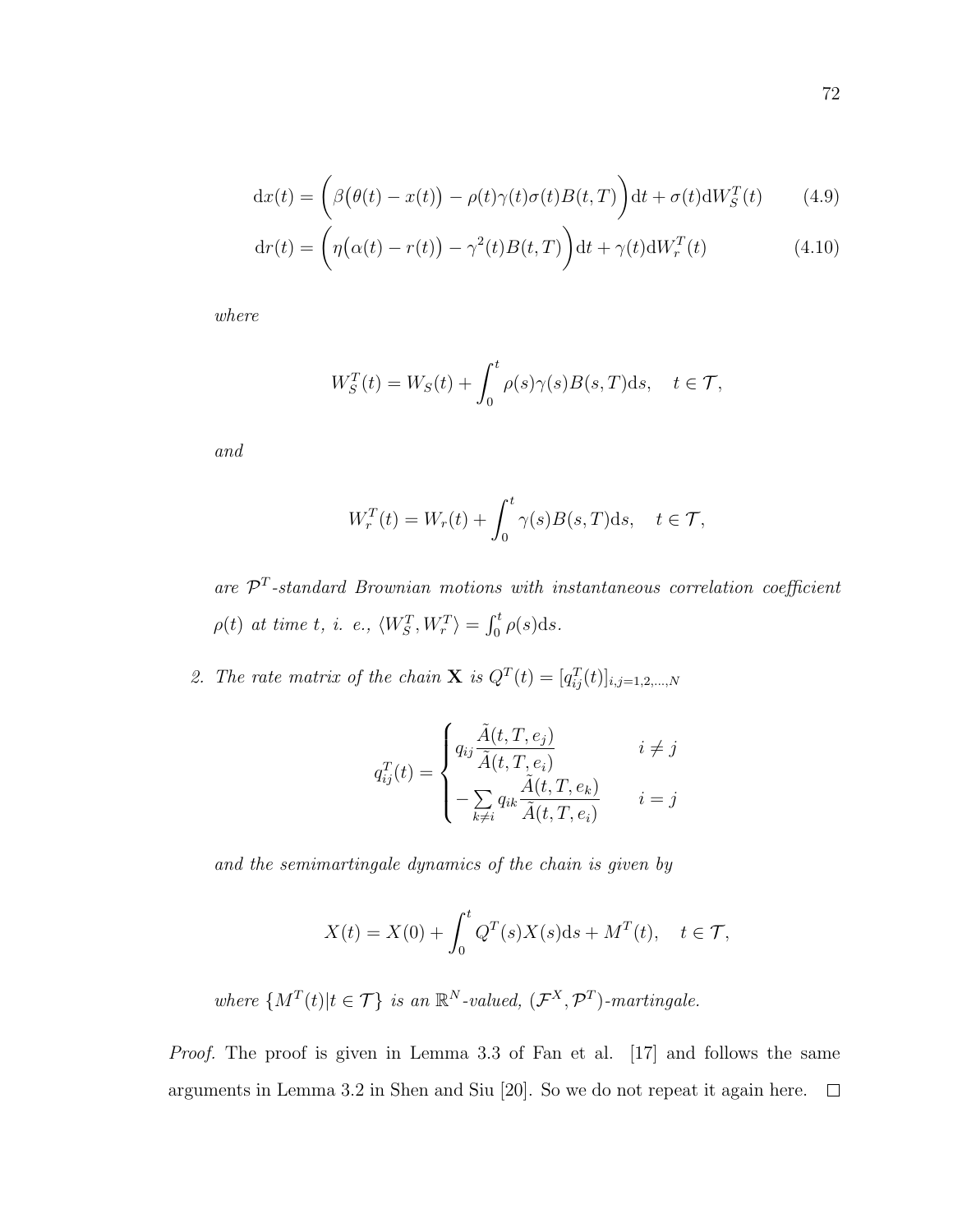#### 4.4 Valuation of commodity futures and options

In this section, we derive the price of a European-style commodity option and futures option under the regime-switching stochastic interest rate model at time 0, denoted by  $C(0,T)$  and  $C_f(0,T,U)$ , respectively. Under the risk-neutral probability measure  $P$ , the prices of a T-maturity futures contract and a T-maturity European-style commodity option at time 0 are given as follows:

$$
F(0,T) = \mathbb{E}\{S(T)\}\tag{4.11}
$$

and

$$
C(0,T) = \mathbb{E}\left\{ \left( e^{-\int_0^T r(t)dt} \right) (S(T) - K)^+ \right\},
$$
\n(4.12)

where  $S(T)$  is the terminal commodity price; K is the strike price of the commodity option;  $\mathbb E$  is the expectation with respect to the risk-neutral probability measure  $\mathcal P$ . Consider a European-style futures option with a strike price  $K_f$ , the terminal payoff function at the maturity time T of the option is  $(F(T, U) - K_f)^+$ , where  $F(T, U)$ represents the futures price with maturity time  $U$  at time  $T$ . Then the price of the futures option at time 0 is given by

$$
C_f(0,T,U) = \mathbb{E}\left\{ \left( e^{-\int_0^T r(t)dt} \right) \left( F(T,U) - K_f \right)^+ \right\}.
$$
 (4.13)

By change of measures defined in the earlier section, (4.12) and (4.13) become

$$
C(0,T) = P(0,T)\mathbb{E}^T\{(S(T) - K)^+\},\tag{4.14}
$$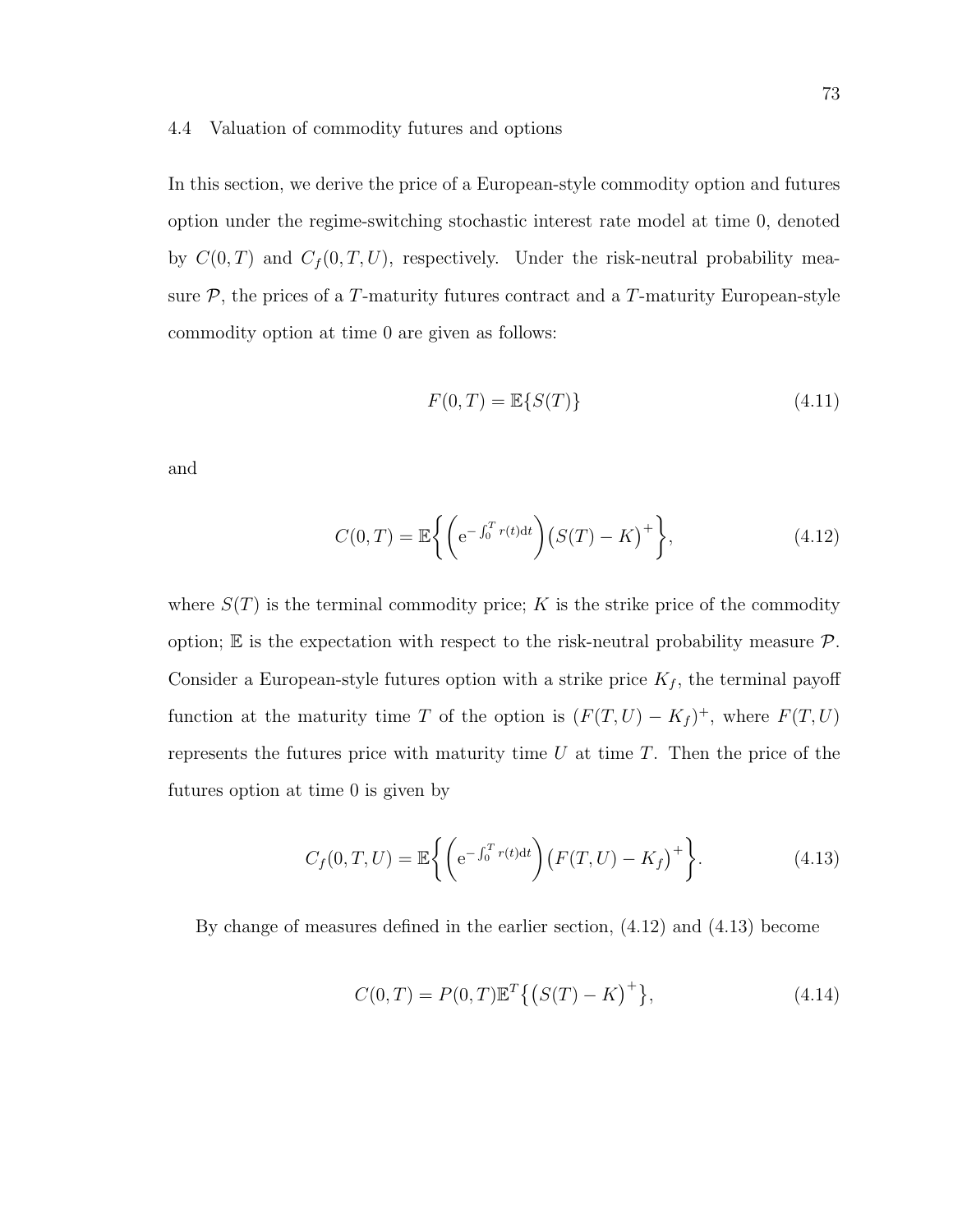and

$$
C_f(0,T,U) = P(0,T)\mathbb{E}^T\{(F(T,U) - K_f)^+\}
$$
\n(4.15)

where  $\mathbb{E}^T$  is an expectation under the forward measure  $\mathcal{P}^T$ .

### 4.4.1 Valuation of commodity options

From now on, al the calculations are pretty similar to chapter 3 section 3.

Following the notation in previous chapter, write  $\kappa = \ln(K)$ , the dampened commodity option price is given by

$$
c(\kappa) = e^{\alpha \kappa} C(O, T) \tag{4.16}
$$

where  $\alpha$  is called the dampening coefficient and assumed to be positive. To obtain a square integrable function, the dampening coefficient  $\alpha$  is selected and the dampened commodity pricing formula is defined. The problem how to choose the value of the coefficient  $\alpha$  is completely explained in chapter 2. We derive an explicit formula for the Fourier transform of  $c(\kappa)$  next. Let  $f_{\mathcal{H}_T}(x)$  be the conditional density function of  $x(T)$  given  $\mathcal{H}(T)$ . Then, the dampened commodity Fourier transform is given by

$$
\hat{c}(u) = \int_{-\infty}^{\infty} e^{-i u \kappa} c(\kappa) d\kappa
$$
  
\n
$$
= P(0, T) \int_{-\infty}^{\infty} e^{-i u \kappa} e^{\alpha \kappa} \mathbb{E}^{T} \left\{ (e^{x(T)} - e^{\kappa})^{+} \right\} d\kappa
$$
  
\n
$$
= P(0, T) \mathbb{E}^{T} \left\{ \int_{-\infty}^{\infty} e^{-i u \kappa} e^{\alpha \kappa} \mathbb{E}^{T} \left\{ (e^{x(T)} - e^{\kappa})^{+} \middle| \mathcal{H}(T) \right\} d\kappa \right\}
$$
  
\n
$$
= P(0, T) \mathbb{E}^{T} \left\{ \int_{-\infty}^{\infty} e^{-i u \kappa} e^{\alpha \kappa} \int_{\kappa}^{\infty} (e^{x} - e^{\kappa}) f_{\mathcal{H}_{T}}(x) dx d\kappa \right\}
$$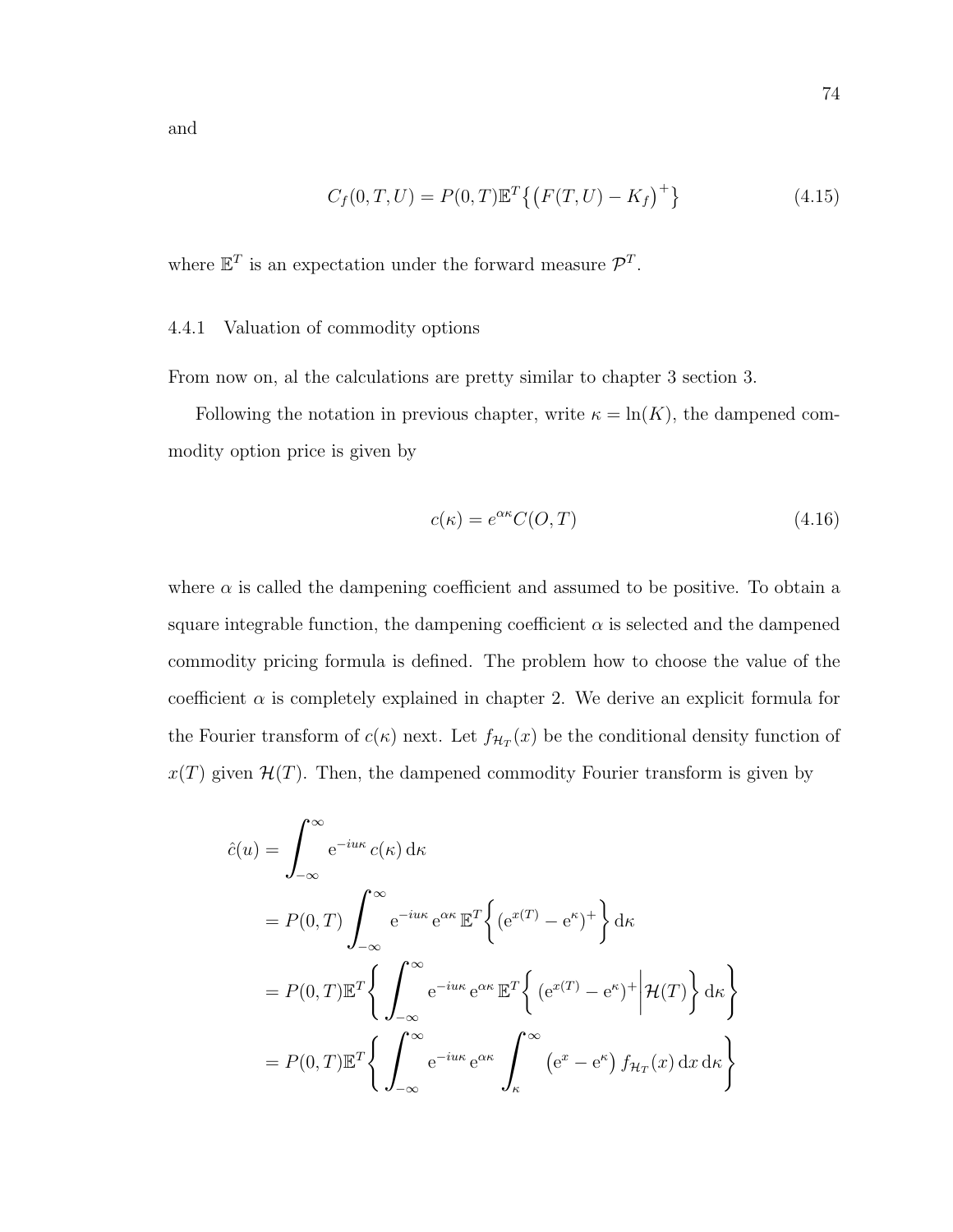$$
= P(0, T) \mathbb{E}^{T} \Bigg\{ \int_{-\infty}^{\infty} f_{\mathcal{H}_{T}}(x) \int_{-\infty}^{x} \left( e^{x} e^{(\alpha - iu)\kappa} - e^{(1 + \alpha - iu)\kappa} \right) d\kappa \, dx \Bigg\}
$$

$$
= P(0, T) \mathbb{E}^{T} \Bigg\{ \int_{-\infty}^{\infty} f_{\mathcal{H}_{T}}(x) \left( \frac{e^{(1 + \alpha - iu)x}}{(\alpha - iu)} - \frac{e^{(1 + \alpha - iu)x}}{(1 + \alpha - iu)} \right) dx \Bigg\}
$$

$$
= P(0, T) \mathbb{E}^{T} \Bigg\{ \left( \frac{\phi_{\mathcal{H}_{T}}(-i(1 + \alpha) - u)}{(\alpha - iu)} - \frac{\phi_{\mathcal{H}_{T}}(-i(1 + \alpha) - u)}{(1 + \alpha - iu)} \right) \Bigg\}
$$

$$
= \frac{P(0, T) \mathbb{E}^{T} \Bigg\{ \phi_{\mathcal{H}_{T}}(-i(1 + \alpha) - u) \Bigg\}}{(\alpha - iu)(1 + \alpha - iu)}
$$
(4.17)

where

$$
\phi_{\mathcal{H}_T}(\nu) = \mathbb{E}^T \{ e^{i\nu x(T)} | \mathcal{H}_T \} = \int_{-\infty}^{\infty} e^{i\nu x} f_{\mathcal{H}_T}(x) dx \tag{4.18}
$$

is the conditional characteristic function of  $x(T)$  given  $\mathcal{H}(T)$ . The second equality in (4.17) holds by the well-known property of conditional expectations  $(\mathbb{E}\{\mathbb{E}\{X|Y\}\}=$  $\mathbb{E}\{X\}$ ), and fifth equality holds by Fubini's theorem since the modified commodity price is bounded.

Note that given  $\mathcal{H}(T)$ ,  $x(T)$  has Gaussian distribution with mean

$$
\mathbb{E}^{T}\lbrace x(T)|\mathcal{H}_{T}\rbrace = e^{-\beta T}x(0) + \int_{0}^{T} (\beta \theta(u) - \rho(u)\gamma(u)\sigma(u)B(u,T)) e^{-\beta(T-u)} du
$$
\n(4.19)

and variance

$$
\text{Var}(x(T)|\mathcal{H}_T) = \int_0^T \sigma^2(u) e^{-2\beta(T-u)} \, \mathrm{d}u. \tag{4.20}
$$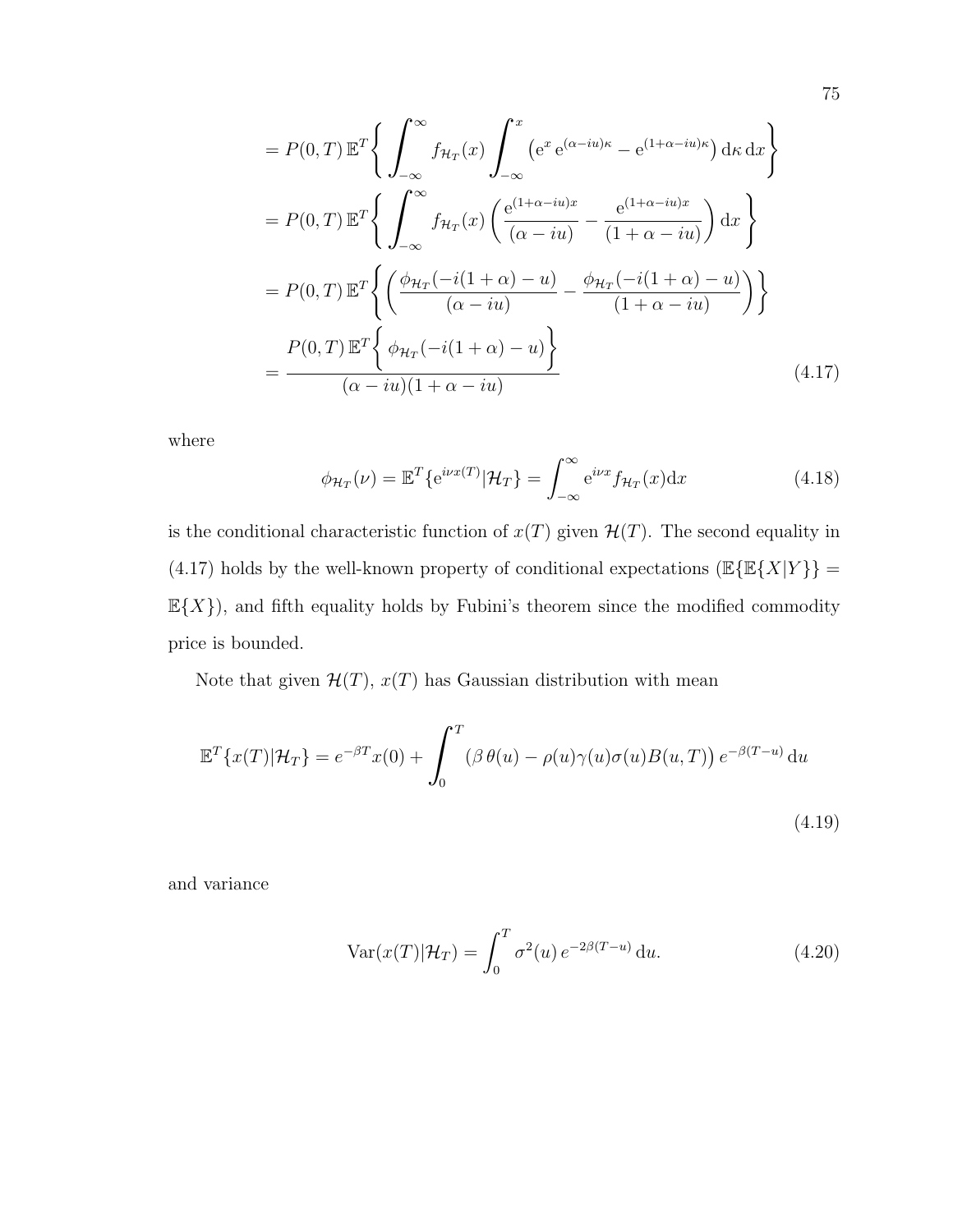It follows that

$$
\phi_{\mathcal{H}_T}(\nu) = \exp\left(i\nu \mathbb{E}^T \{x(T)|\mathcal{H}_T\} - \frac{1}{2} \nu^2 Var(x(T)|\mathcal{F}_T)\right)
$$
  
= 
$$
\exp\left(i\nu \left(e^{-\beta T}x(0) + \int_0^T (\beta \theta(u) - \rho(u)\gamma(u)\sigma(u)B(u,T)\right)e^{-\beta(T-u)}du\right)
$$
  

$$
-\frac{1}{2} \nu^2 \int_0^T \sigma^2(u) e^{-2\beta(T-u)} du.
$$

For each  $t \in [0, T]$  and  $\nu \in \mathbb{R}$ , let  $G(t, \nu) = (g_1(t, \nu), g_2(t, \nu), ..., g_N(t, \nu))$ , where  $g_j(t,\nu)$  for each  $j=1,2,...,N$  is

$$
g_j(t,\nu) = i\nu e^{-\beta(T-t)} (\beta \theta_j - \rho_j \gamma_j \sigma_j B(t,T)) - \frac{1}{2} \nu^2 \sigma_j^2 e^{-2\beta(T-t)}.
$$

Therefore,

$$
\phi_{\mathcal{H}_T}(\nu) = \exp\bigg(i\nu \, e^{-\beta T} x(0) + \int_0^T \langle G(t,\nu), X(t) \rangle \mathrm{d}t\bigg). \tag{4.21}
$$

Substituting (4.21) in (4.17) implies

$$
\hat{c}(u) = \frac{P(0,T) \mathbb{E}^T \left\{ \exp\left(i\nu e^{-\beta T} x(0) + \int_0^T \langle G(t,\nu), X(t) \rangle dt\right) \right\}}{(\alpha - iu)(1 + \alpha - iu)},
$$
\n
$$
\nu = -(u + i(1 + \alpha)). \tag{4.22}
$$

In order to derive an explicit formula for  $\hat{c}(u)$ , It's necessary to calculate the expectation given in (4.22). To do this end, we use a modification of proof of lemma 1 in Buffington and Elliott [11]. Let  $diag(G(t, \nu))$  denote the diagonal matrix with diagonal elements given by the components of  $G(t,\nu),\,\mathbf{1}=(1,1,...,1)^T$  and  $\mathbf{I}$  denote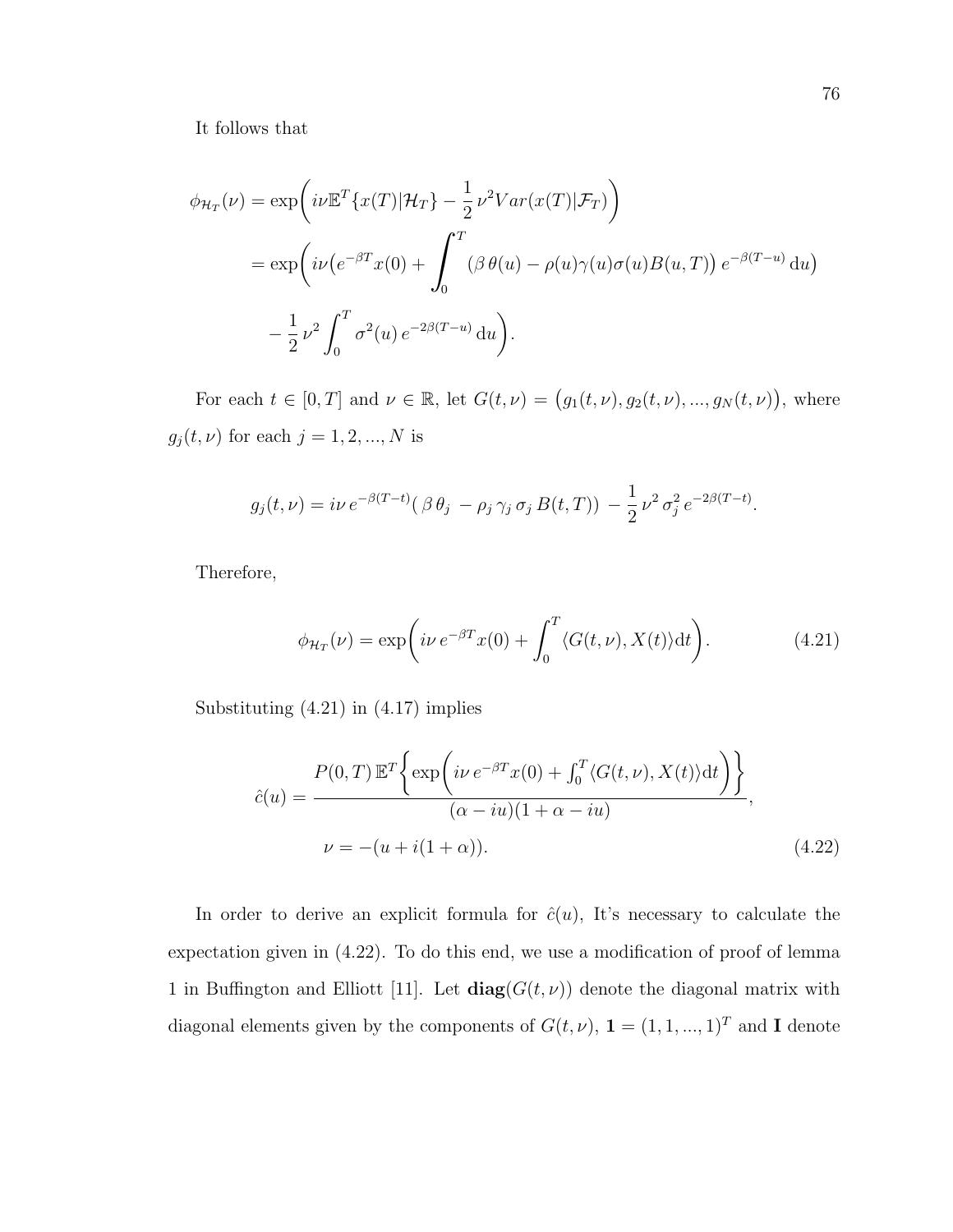the  $(n\times n)$ -identity matrix. Let's define

$$
W(t,\nu) = \exp\bigg(\int_0^t \langle G(s,\nu), X(s) \rangle ds\bigg) X(t), \quad W(0,\nu) = X(0). \tag{4.23}
$$

Consequently,

$$
dW(t,\nu) = \langle G(t,\nu), X(t) \rangle W(t,\nu) dt + \exp\bigg(\int_0^t \langle G(s,\nu), X(s) \rangle ds\bigg) dX(t).
$$

Note that under  $\mathcal{P}^T$ ,

$$
dX(t) = Q^T X(t) dt + dM(t),
$$

and that

$$
\langle G(t,\nu), X(t) \rangle W(t,\nu) = \mathbf{diag}(G(t,\nu)) W(t,\nu), \quad \forall t \in \tau.
$$

Then

$$
dW(t,\nu) = \langle G(t,\nu), X(t) \rangle W(t,\nu) dt + \exp\left(\int_0^t \langle G(s,\nu), X(s) \rangle ds\right) Q^T X(t) dt
$$
  
+ 
$$
\exp\left(\int_0^t \langle G(s,\nu), X(s) \rangle ds\right) dM(t)
$$
  
= 
$$
\mathbf{diag}(G(t,\nu)) W(t,\nu) dt + Q^T W(t,\nu) dt
$$
  
+ 
$$
\exp\left(\int_0^t \langle G(s,\nu), X(s) \rangle ds\right) dM(t)
$$
  
= 
$$
\left[\mathbf{diag}(G(t,\nu)) + Q^T\right] W(t,\nu) dt + \exp\left(\int_0^t \langle G(s,\nu), X(s) \rangle ds\right) dM(t).
$$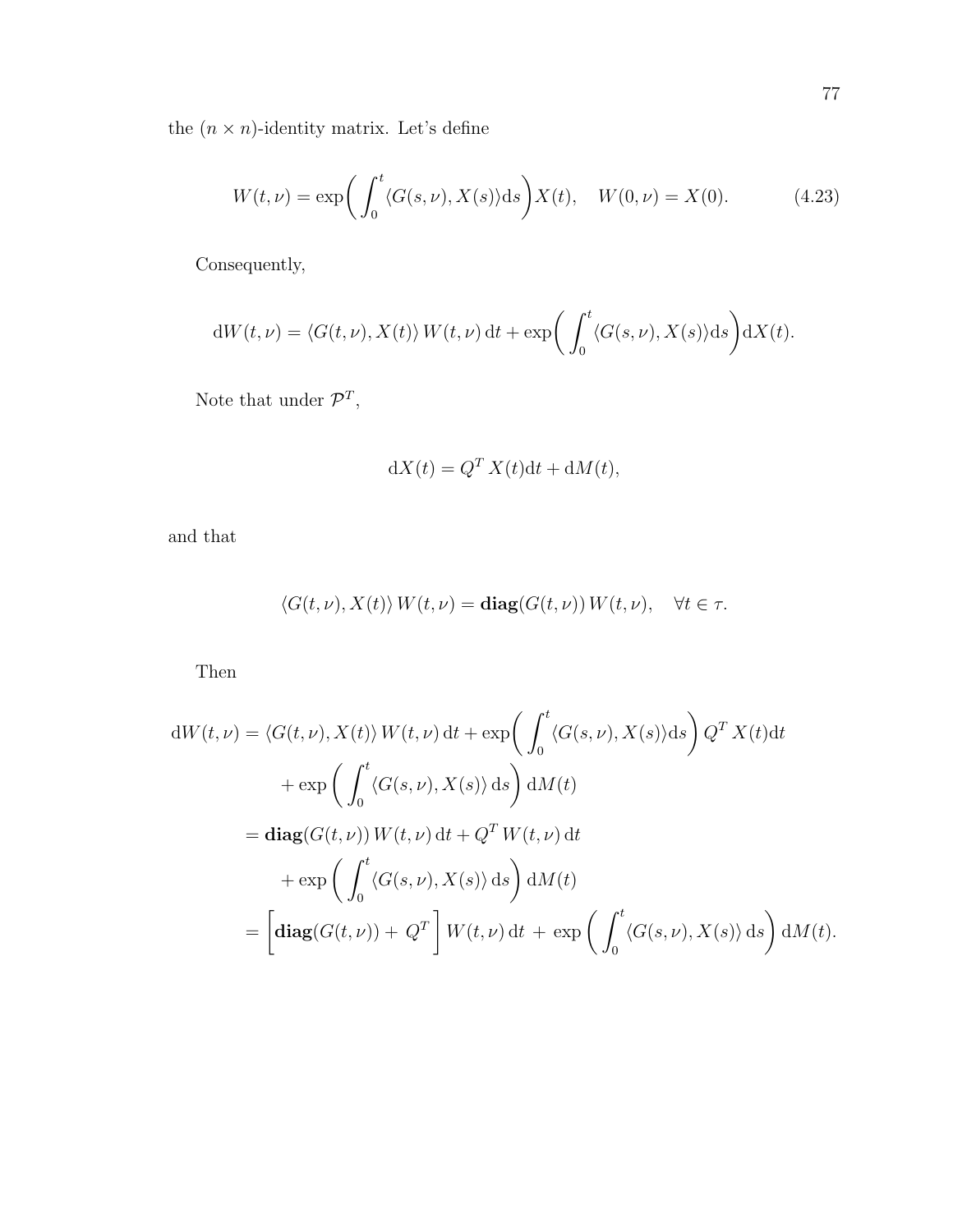By taking integration from both sides, we have

$$
W(t,\nu) = W(0,\nu) + \int_0^t \left[ \operatorname{diag}(G(s,\nu)) + Q^T \right] W(s,\nu) \, ds
$$
  
+ 
$$
\int_0^t \exp\left(\int_0^t \langle G(s,\nu), X(s) \rangle \, ds\right) dM(s)
$$
  
= 
$$
X(0) + \int_0^t \left[ \operatorname{diag}(G(s,\nu)) + Q^T \right] W(s,\nu) \, ds
$$
  
+ 
$$
\int_0^t \exp\left(\int_0^t \langle G(s,\nu), X(s) \rangle \, ds\right) dM(s).
$$

Taking expectation under forward measure  $\mathcal{P}^T$  gives:

$$
\mathbb{E}^T\{W(t,\nu)\} = X(0) + \int_0^t \left[\text{diag}(G(s,\nu)) + Q^T\right] \mathbb{E}^T\{W(s,\nu)\} ds.
$$

Hence  $\mathbb{E}^T \{ W(t, \nu) \}$  satisfies the following homogeneous system of linear ODEs of order one and dimension N:

$$
\frac{\mathrm{d}\mathbb{E}^T\{W(t,\nu)\}}{\mathrm{d}t} = \left[\text{diag}(G(t,\nu)) + Q^T\right] \mathbb{E}^T\{W(t,\nu)\}, \quad \mathbb{E}^T\{W(0,\nu)\} = X(0).
$$
\n(4.24)

Suppose  $\Phi(t,\nu)$  denotes the fundamental matrix solution of

$$
\frac{\mathrm{d}\Phi(t,\nu)}{\mathrm{d}t} = \left[\mathbf{diag}(G(t,\nu)) + Q^T\right] \Phi(t,\nu), \quad \Phi(0,\nu) = \mathbf{I}.
$$

If  $\left[\text{diag}(G(t,\nu)) + Q^T\right] = \Delta$  (i.e. a constant matrix), the fundamental matrix solution  $\Phi(t,\nu)$  is

$$
\Phi(t,\nu) = \exp(\Delta t).
$$

In general, there exists a unique fundamental matrix solution  $\Phi(t, \nu)$  of the linear matrix differential Eq. (3.15). Now,  $\mathbb{E}^{T}\{W(t,\nu)\}\)$  can be represented in terms of the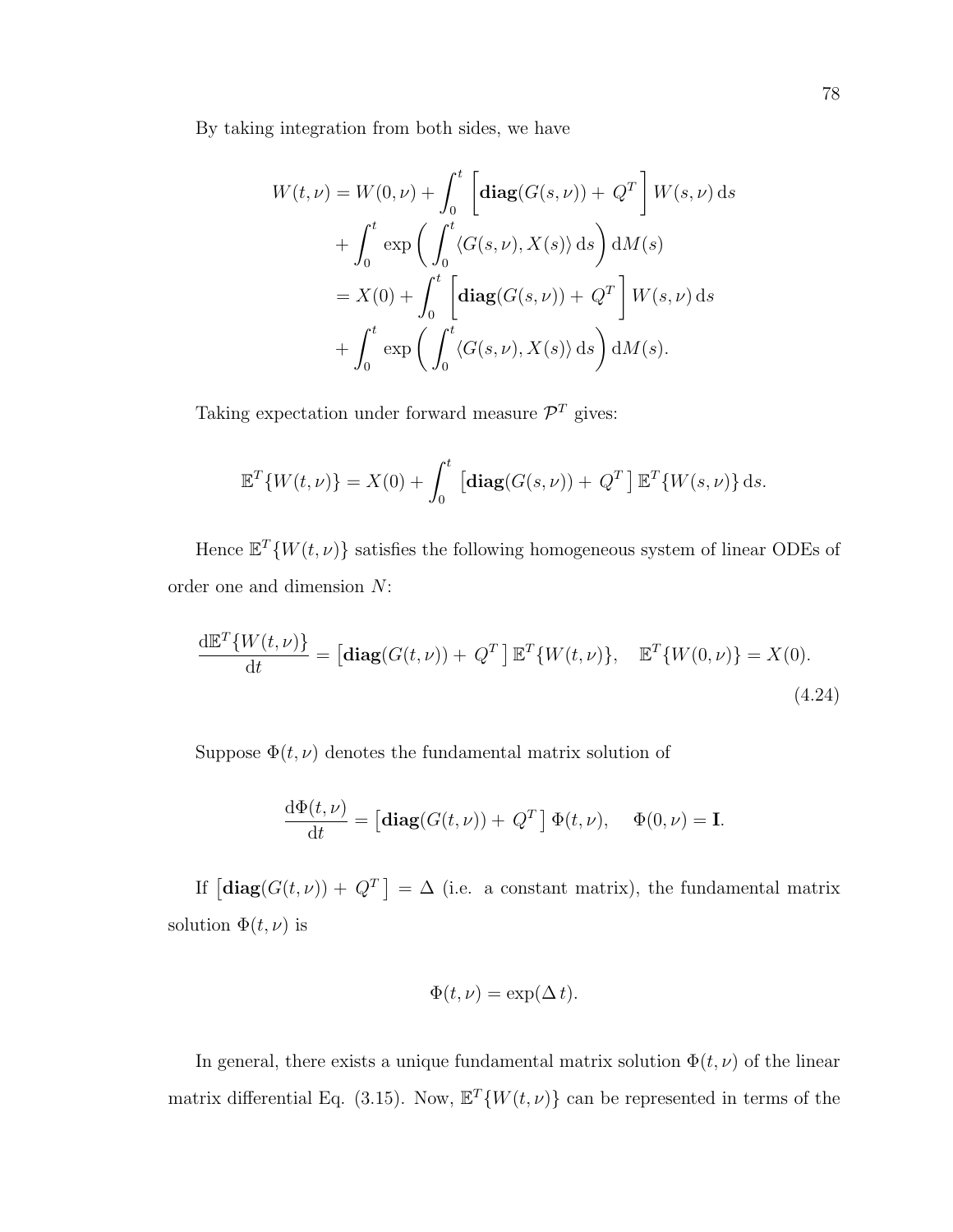fundamental matrix solution  $\Phi(t, \nu)$  as below:

$$
\mathbb{E}^T \{ W(t,\nu) \} = \Phi(t,\nu) X(0).
$$

Now

$$
\mathbb{E}^{T}\Big\{\exp\bigg(\int_{0}^{T}\langle G(t,\nu),X(t)\rangle dt\bigg)\Big\} = \mathbb{E}^{T}\Big\{\exp\bigg(\int_{0}^{T}\langle G(t,\nu),X(t)\rangle dt\bigg)\langle X(T),1\rangle\Big\}
$$
  
\n
$$
= \mathbb{E}^{T}\Big\{\Big\langle \exp\bigg(\int_{0}^{T}\langle G(t,\nu),X(t)\rangle dt\bigg)\overline{X(T)},1\Big\rangle\Big\}
$$
  
\n
$$
= \Big\langle \mathbb{E}^{T}\Big\{\exp\bigg(\int_{0}^{T}\langle G(t,\nu),X(t)\rangle dt\bigg)\overline{X(T)}\Big\},1\Big\rangle
$$
  
\n
$$
= \langle \mathbb{E}^{T}\{W(T,\nu)\},1\rangle
$$
  
\n
$$
= \langle \Phi(T,\nu)\overline{X(0)},1\rangle.
$$

Therefore under Markovian regime-switching Ornstein-Uhlenbeck model, the price of the commodity option is given by:

$$
\hat{c}(u) = \frac{P(0,T) \exp\left(i\nu e^{-\beta T}x(0)\right) \langle \Phi(T,\nu) X(0), \mathbf{1}\rangle}{(\alpha - iu)(1 + \alpha - iu)}, \quad \nu = -(u + i(1 + \alpha)). \tag{4.25}
$$

# 4.4.2 Valuation of futures options

In this subsection we consider the valuation of commodity futures options. We wish to evaluate the time-zero value of a standard European call option on the future price  $F(T, U)$  with strike price  $K_f$  and maturity at time T. That is to evaluate:

$$
C_f(0,T,U) = P(0,T) \mathbb{E}^T \bigg\{ \bigg(F(T,U) - K_f \bigg)^+ \bigg\}.
$$

As seen before, the dampened commodity futures options price is given by:

$$
c_f(\kappa_f) = e^{\alpha_f \kappa_f} C_f(0, T, U), \qquad (4.26)
$$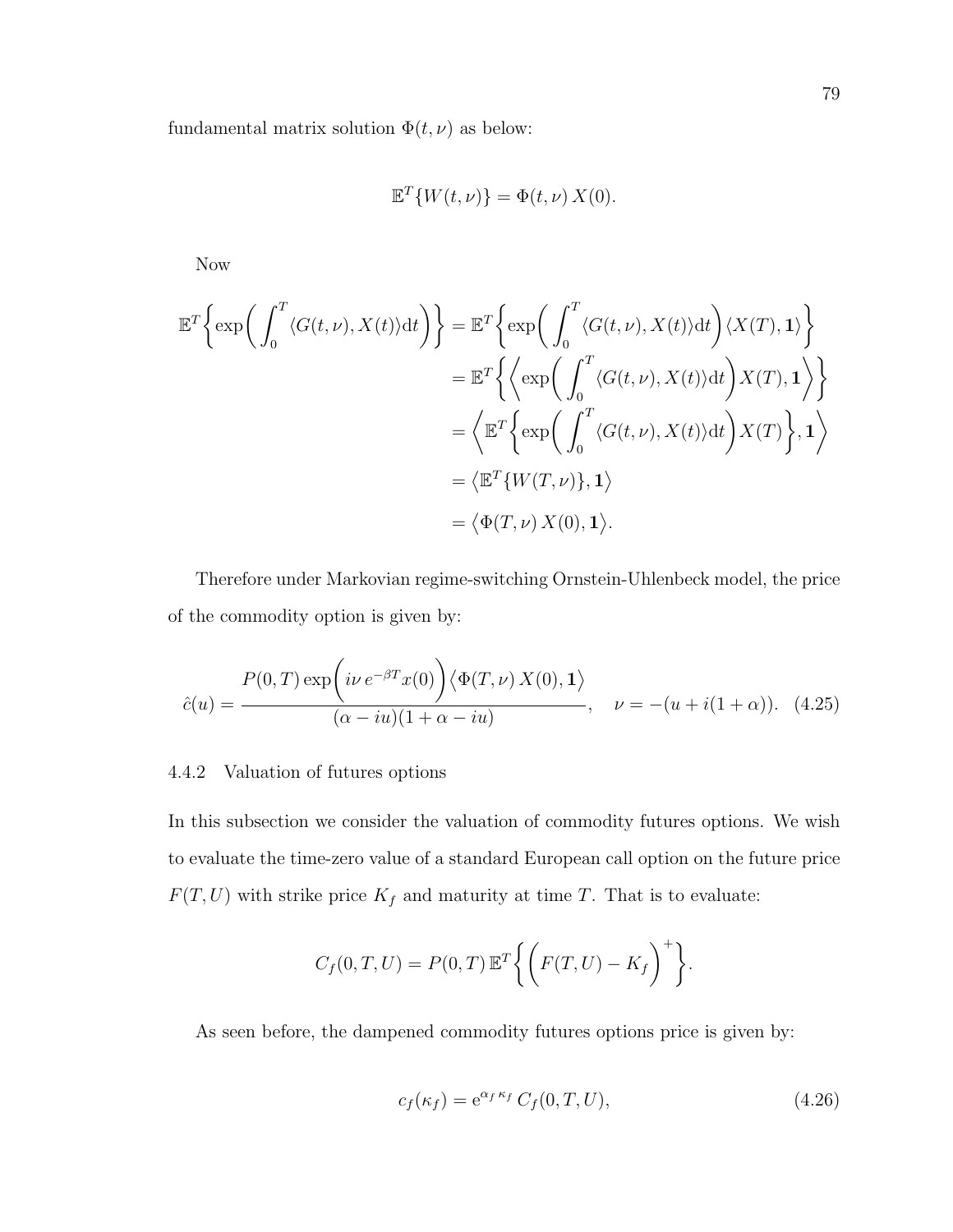where  $\kappa_f = \ln(K_f)$ . Let's define  $Y(t) := \ln(F(t, U))$  for each  $t \in \tau$ . Now we derive an explit formula for the Fourier transform of the dampened commodity futures options.

$$
\hat{c}_f(u) = \int_{-\infty}^{\infty} e^{-i u \kappa_f} c(\kappa_f) d\kappa_f
$$
  
\n
$$
= P(0, T) \int_{-\infty}^{\infty} e^{-i u \kappa_f} e^{\alpha_f \kappa_f} \mathbb{E}^T \Big\{ (e^{Y(T)} - e^{\kappa_f})^+ \Big\} d\kappa_f
$$
  
\n
$$
= P(0, T) \mathbb{E}^T \Big\{ \int_{-\infty}^{\infty} e^{-i u \kappa_f} e^{\alpha_f \kappa_f} \mathbb{E}^T \Big\{ (e^{Y(T)} - e^{\kappa_f})^+ \Big| \mathcal{H}_T \Big\} d\kappa_f \Big\}
$$
  
\n
$$
= P(0, T) \mathbb{E}^T \Big\{ \int_{-\infty}^{\infty} e^{-i u \kappa_f} e^{\alpha_f \kappa_f} \int_{\kappa_f}^{\infty} (e^y - e^{\kappa_f}) f \mathcal{H}_T(y) dy d\kappa_f \Big\}
$$
  
\n
$$
= P(0, T) \mathbb{E}^T \Big\{ \int_{-\infty}^{\infty} f \mathcal{H}_T(y) \int_{-\infty}^y (e^y e^{(\alpha_f - i u) \kappa_f} - e^{(1 + \alpha_f - i u) \kappa_f}) d\kappa_f dy \Big\}
$$
  
\n
$$
= P(0, T) \mathbb{E}^T \Big\{ \int_{-\infty}^{\infty} f \mathcal{H}_T(y) \Big( \frac{e^{(1 + \alpha_f - i u) y}}{(\alpha_f - i u)} - \frac{e^{(1 + \alpha_f - i u) y}}{(1 + \alpha_f - i u)} \Big) dy \Big\}
$$
  
\n
$$
= P(0, T) \mathbb{E}^T \Big\{ \Big( \frac{\psi_{\mathcal{H}_T}(-i(1 + \alpha_f) - u)}{(\alpha_f - i u)} - \frac{\psi_{\mathcal{H}_T}(-i(1 + \alpha_f) - u)}{(1 + \alpha_f - i u)} \Big) \Big\}
$$
  
\n
$$
\hat{c}_f(u) = \frac{P(0, T) \mathbb{E}^T \Big\{ \psi_{\mathcal{H}_T}(-i(1 + \alpha_f) - u)}{(\alpha_f - i u)(1 + \alpha_f - i u)}
$$

where

$$
\psi_{\mathcal{H}_T}(\nu) = \mathbb{E}^T \{ e^{i\nu Y(T)} | \mathcal{H}_T \} = \int_{-\infty}^{\infty} e^{i\nu y} f_{\mathcal{H}_T}(y) dy \qquad (4.28)
$$

is the conditional characteristic function of  $Y(T)$  given  $\mathcal{H}_T$ . In order to derive an explicit formula for  $\hat{c}_f(u)$ , we need to derive an analytical formula of the characteristic function of the logarithmic commodity futures price, in other words  $\ln(F(T, U))$ .

To do so, first we need to derive the time-t price of a T-maturity futures contract.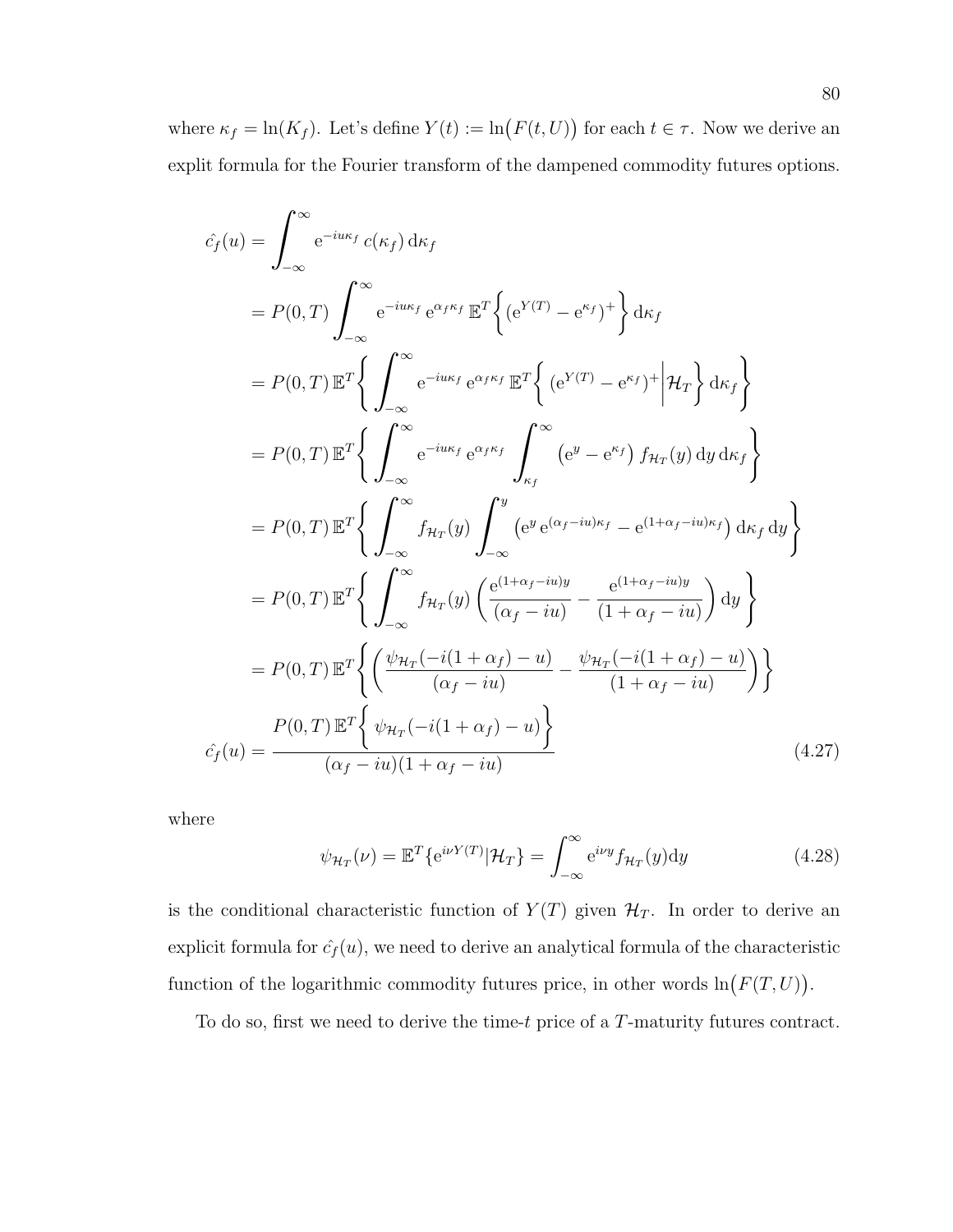In other words,

$$
F(t,T) = \mathbb{E}^T \{ S(T) | \mathcal{H}_t \} = \mathbb{E}^T \{ \mathbb{E}^T \{ S(T) | \mathcal{H}_T \} | \mathcal{H}_t \}
$$

Since  $S(T) = e^{x(T)}$  and under forward measure  $\mathcal{P}^{T}$ , the conditional distribution of  $x(T)$  given  $\mathcal{H}_T$  is a Gaussian distribution with mean

$$
\mathbb{E}^{T}\lbrace x(T)|\mathcal{H}_{T}\rbrace = e^{-\beta(T-t)}x(t) + \int_{t}^{T} (\beta \theta(u) - \rho(u)\gamma(u)\sigma(u)B(u,T)) e^{-\beta(T-u)} du
$$
\n(4.29)

and variance

$$
\text{Var}(x(T)|\mathcal{H}_T) = \int_t^T \sigma^2(u) e^{-2\beta(T-u)} \, \mathrm{d}u,\tag{4.30}
$$

then, it's easy to see that

$$
\mathbb{E}^{T}\{S(T)|\mathcal{H}_{T}\} = \exp\left(\mathbb{E}^{T}\{x(T)|\mathcal{H}_{T}\} + \frac{1}{2}\text{Var}\big(x(T)|\mathcal{H}_{T}\big)\right)
$$
  
= 
$$
\exp\left(e^{-\beta(T-t)}x(t) + \int_{t}^{T} (\beta \theta(u) - \rho(u)\gamma(u)\sigma(u)B(u,T)) e^{-\beta(T-u)} du + \frac{1}{2} \int_{t}^{T} \sigma^{2}(u) e^{-2\beta(T-u)} du\right).
$$

Then the time- $t$  price of a  $T$ -maturity futures contract is given by

$$
F(t,T) = \mathbb{E}^{T} \{ S(T) | \mathcal{H}_{t} \} = \mathbb{E}^{T} \{ \mathbb{E}^{T} \{ S(T) | \mathcal{H}_{T} \} | \mathcal{H}_{t} \}
$$
  
= 
$$
\mathbb{E}^{T} \Biggl\{ \exp \Biggl( e^{-\beta (T-t)} x(t) + \int_{t}^{T} (\beta \theta(u) - \rho(u) \gamma(u) \sigma(u) B(u, T)) e^{-\beta (T-u)} du + \frac{1}{2} \int_{t}^{T} \sigma^{2}(u) e^{-2\beta (T-u)} du \Biggr) \Biggr| \mathcal{H}_{t} \Biggr\}.
$$

Let's define  $N(s) = (n_1(s), n_2(s), ..., n_N(s))$  for each  $s \in [0, T]$ , where for each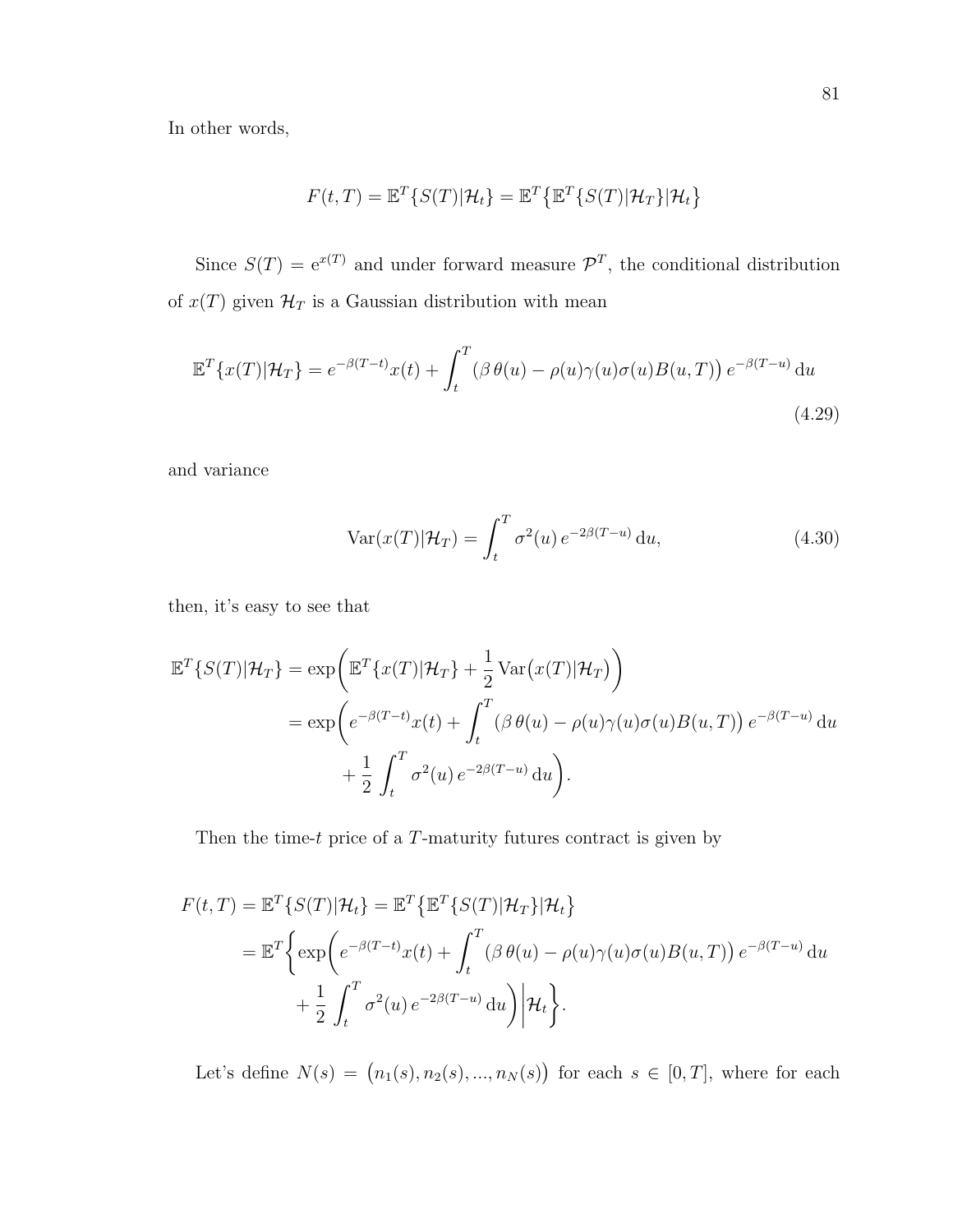$j = 1, 2, ..., N,$ 

$$
n_j(s) = (\beta \theta_j - \rho_j \gamma_j \sigma_j B(s, T)) e^{-\beta (T - s)} + \frac{1}{2} \sigma_j^2 e^{-2\beta (T - s)}.
$$

Therefore

$$
F(t,T) = \mathbb{E}^T \left\{ \exp \left( e^{-\beta(T-t)} x(t) + \int_t^T \langle N(s), X(s) \rangle \, \mathrm{d}s \right) \middle| \mathcal{F}_t \right\}.
$$
 (4.31)

In order to derive an explicit formula for  $F(t,T)$ , It's necessary to calculate the expectation given in (4.38). To do this end, we adopt the same methodology used in previous subsection. Let  $diag(N(t))$  denote the diagonal matrix with diagonal elements given by the components of  $N(t)$ . Let's define

$$
H(t, u) = \exp\bigg(\int_t^u \langle N(s), X(s) \rangle ds\bigg) X(u), \quad H(t, t) = X(t).
$$

Consequently,

$$
dH(t, u) = \langle N(u), X(u) \rangle H(t, u) du + \exp\left(\int_t^u \langle N(s), X(s) \rangle ds\right) dX(u).
$$

Note that under  $\mathcal{P}^T$ ,

$$
dX(u) = Q^T X(u) du + dM(u),
$$

and that

$$
\langle N(u), X(u) \rangle H(t, u) = \mathbf{diag}(N(u)) H(t, u), \quad \forall t \in \tau.
$$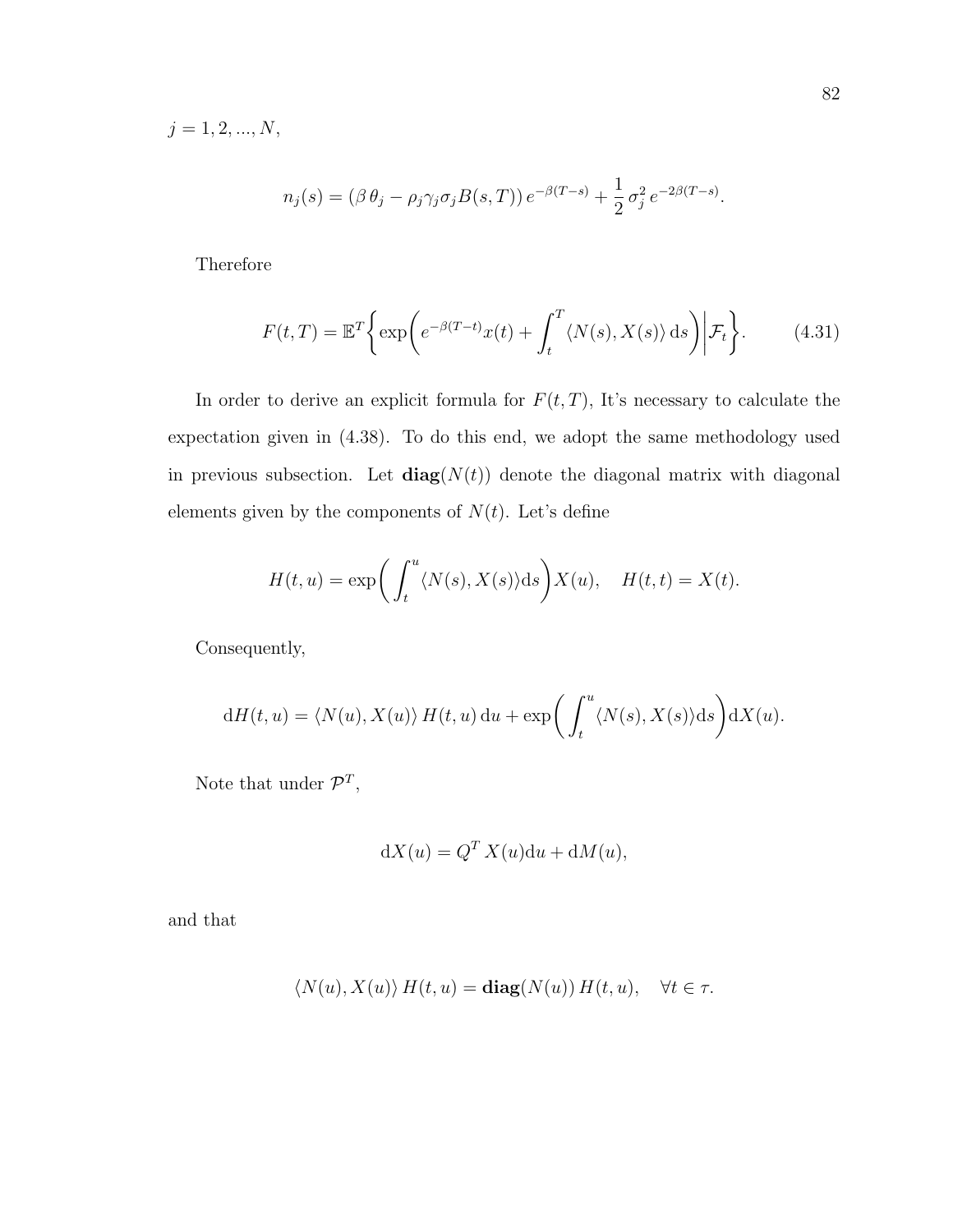Then

$$
dH(t, u) = \langle N(u), X(u) \rangle H(t, u) du + \exp\left(\int_t^u \langle N(s), X(s) \rangle ds\right) Q^T X(u) du
$$
  
+ 
$$
\exp\left(\int_t^u \langle N(s), X(s) \rangle ds\right) dM(u)
$$
  
= 
$$
\mathbf{diag}(N(u)) H(t, u) du + Q^T H(t, u) du
$$
  
+ 
$$
\exp\left(\int_t^u \langle N(s), X(s) \rangle ds\right) dM(u)
$$
  
= 
$$
\left[\mathbf{diag}(N(u)) + Q^T\right] H(t, u) du + \exp\left(\int_t^u \langle N(s), X(s) \rangle ds\right) dM(u).
$$

By taking integration from both sides, we have

$$
H(t, u) = H(t, t) + \int_{t}^{u} \left[ \operatorname{diag}(N(s)) + Q^{T} \right] H(t, s) \, ds
$$

$$
+ \int_{t}^{u} \exp\left(\int_{t}^{u} \langle N(s), X(s) \rangle \, ds\right) dM(s)
$$

$$
= X(t) + \int_{t}^{u} \left[ \operatorname{diag}(N(s)) + Q^{T} \right] H(t, s) \, ds
$$

$$
+ \int_{t}^{u} \exp\left(\int_{t}^{u} \langle N(s), X(s) \rangle \, ds\right) dM(s).
$$

Taking expectation under  $\mathcal{P}^T$  given  $\mathcal{H}_t$  gives:

$$
\mathbb{E}^T\{H(t,u)|\mathcal{H}_t\} = X(t) + \int_t^u \left[\mathbf{diag}(N(s)) + Q^T\right] \mathbb{E}^T\{H(t,s)|\mathcal{H}_t\} ds.
$$

Hence  $\mathbb{E}^T\{H(t, u)|\mathcal{H}_t\}$  satisfies the following homogeneous system of linear ODEs of order one and dimension N:

$$
\frac{\mathrm{d}\mathbb{E}^T\{H(t,u)|\mathcal{H}_t\}}{\mathrm{d}u} = \left[\mathbf{diag}(N(u)) + Q^T\right]\mathbb{E}^T\{H(t,u)|\mathcal{H}_t\}, \quad \mathbb{E}^T\{H(t,t)|\mathcal{H}_t\} = X(t).
$$
\n(4.32)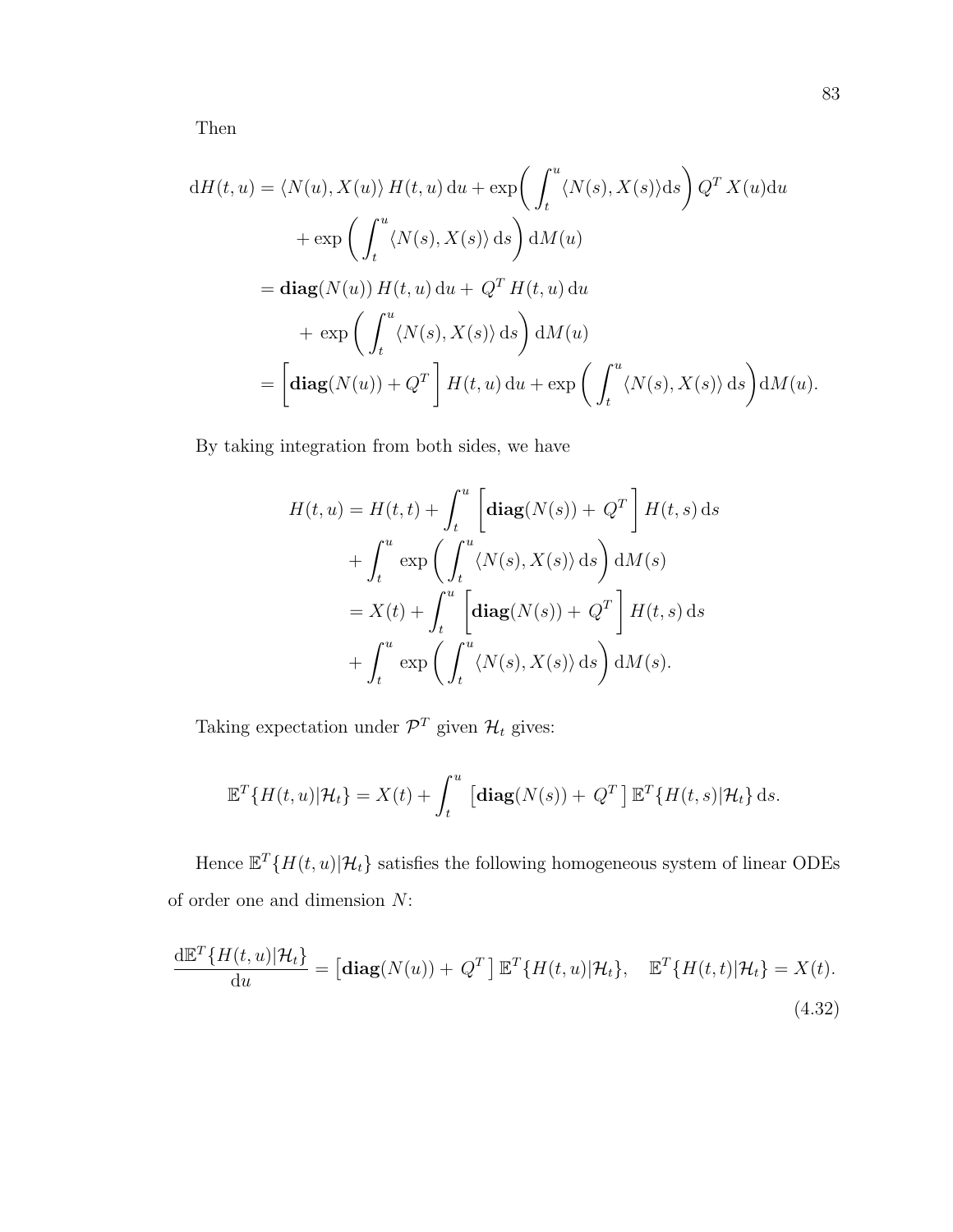Suppose  $\Psi(t, u)$  denotes the fundamental matrix solution of

$$
\frac{\mathrm{d}\Psi(t,u)}{\mathrm{d}u} = \left[\mathbf{diag}(N(u)) + Q^T\right]\Psi(t,u), \quad \Psi(t,t) = \mathbf{I}.
$$

If  $\left[\text{diag}(N(u)) + Q^T\right] = \Delta$  (i.e. a constant matrix), the fundamental matrix solution  $\Psi(t, u)$  is

$$
\Psi(t, u) = \exp(\Delta (u - t)).
$$

In general, there exists a unique fundamental matrix solution  $\Psi(t, u)$  of the linear matrix differential Eq. (4.32). Now,  $\mathbb{E}^{T}\{H(t, u)|\mathcal{H}_{t}\}$  can be represented in terms of the fundamental matrix solution  $\Psi(t, u)$  as below:

$$
\mathbb{E}^T\{H(t,u)|\mathcal{H}_t\} = \Psi(t,u) X(t).
$$

Now

$$
F(t,T) = \mathbb{E}^{T} \Biggl\{ \exp \Biggl( e^{-\beta(T-t)} x(t) + \int_{t}^{T} \langle N(u), X(u) \rangle du \Biggr) \Biggr| \mathcal{H}_{t} \Biggr\}
$$
  
\n
$$
= \exp \Biggl( e^{-\beta(T-t)} x(t) \Biggr) \mathbb{E}^{T} \Biggl\{ \exp \Biggl( \int_{0}^{T} \langle N(t), X(t) \rangle du \Biggr) \Biggr| \mathcal{H}_{t} \Biggr\}
$$
  
\n
$$
= \exp \Biggl( e^{-\beta(T-t)} x(t) \Biggr) \mathbb{E}^{T} \Biggl\{ \exp \Biggl( \int_{t}^{T} \langle N(u), X(u) \rangle du \Biggr) \langle X(T), 1 \rangle \Biggr| \mathcal{H}_{t} \Biggr\}
$$
  
\n
$$
= \exp \Biggl( e^{-\beta(T-t)} x(t) \Biggr) \mathbb{E}^{T} \Biggl\{ \Biggl\{ \exp \Biggl( \int_{t}^{T} \langle N(u), X(u) \rangle du \Biggr) X(T), 1 \Biggr) \Biggr| \mathcal{H}_{t} \Biggr\}
$$
  
\n
$$
= \exp \Biggl( e^{-\beta(T-t)} x(t) \Biggr) \Biggl\langle \mathbb{E}^{T} \Biggl\{ \exp \Biggl( \int_{t}^{T} \langle N(u), X(u) \rangle du \Biggr) X(T) \Biggr| \mathcal{H}_{t} \Biggr\}, 1 \Biggr\rangle
$$
  
\n
$$
= \exp \Biggl( e^{-\beta(T-t)} x(t) \Biggr) \Biggl\langle \mathbb{E}^{T} \{ H(t, T) | \mathcal{H}_{t} \}, 1 \Biggr\rangle
$$
  
\n
$$
= \exp \Biggl( e^{-\beta(T-t)} x(t) \Biggr) \Biggl\langle \Psi(t, T) X(t), 1 \Biggr\rangle.
$$

Then under the forward measure  $\mathcal{P}^T$ , the time-T price of a U-maturity futures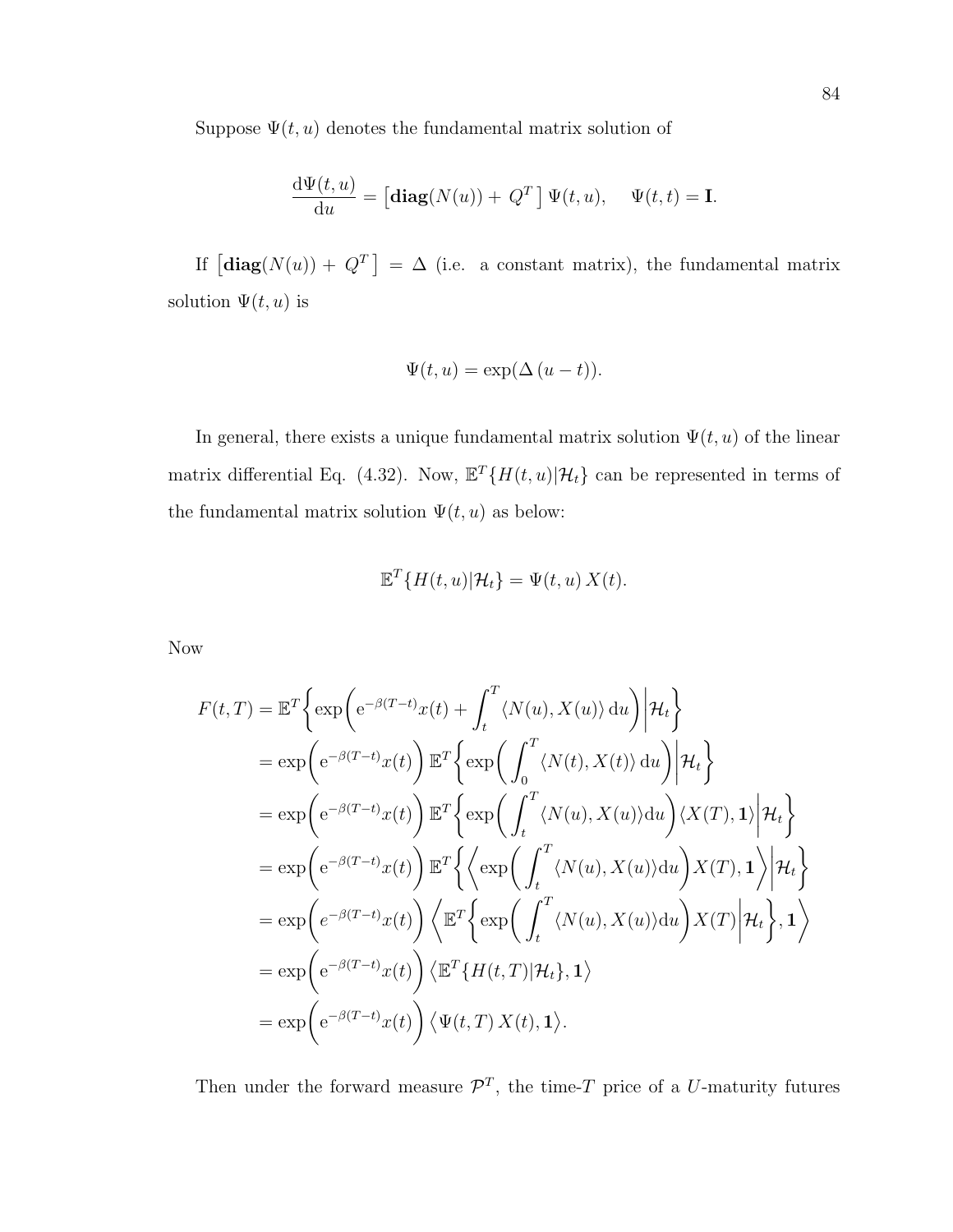contract is given by:

$$
F(T, U) = \mathbb{E}^{T} \{ S(U) | \mathcal{H}_{T} \} = \exp \left( e^{-\beta(U-T)} x(T) \right) \times \langle \Psi(T, U) X(T), 1 \rangle
$$
  
\n
$$
= \exp \left( e^{-\beta(U-T)} \left[ e^{-\beta(T)} x(0) + \int_{0}^{T} e^{-\beta(T-u)} (\beta \theta(u) - \rho(u) \gamma(u) \sigma(u) B(u, T)) \, du \right. \right.\n+ \int_{0}^{T} \sigma(u) e^{-\beta(T-u)} dW_{S}^{T}(u) \right] \right) \times \langle \Psi(T, U) X(T), 1 \rangle
$$
  
\n
$$
= \exp \left( e^{-\beta U} x(0) + e^{-\beta U} \int_{0}^{T} (\beta \theta(u) - \rho(u) \gamma(u) \sigma(u) B(u, T)) e^{\beta u} du
$$
  
\n
$$
+ e^{-\beta U} \int_{0}^{T} \sigma(u) e^{\beta u} dW_{S}^{T}(u) \right) \times \langle \Psi(T, U) X(T), 1 \rangle.
$$

where  $T < U < T^*$ .

Note that given  $\mathcal{H}_T$ ,  $Y(T) = \ln(F(T, U))$  has Gaussian distribution with mean

$$
\mathbb{E}^{T}\lbrace Y(T)|\mathcal{H}_{T}\rbrace = e^{-\beta U} x(0) + e^{-\beta U} \int_{0}^{T} (\beta \theta(u) - \rho(u)\gamma(u)\sigma(u)B(u,T))e^{\beta u} du
$$

$$
+ e^{-\beta U} \int_{0}^{T} \sigma(u)e^{\beta u}dW_{S}^{T}(u) + \ln\langle\Psi(T,U) X(T), \mathbf{1}\rangle \tag{4.33}
$$

and variance

$$
\operatorname{Var}(Y(T)|\mathcal{H}_T) = \int_0^T \sigma^2(u) e^{-2\beta(U-u)} du. \tag{4.34}
$$

It follows from (4.33) and (4.34) that

$$
\psi_{\mathcal{H}_T}(\nu) = \exp\left(i \nu \mathbb{E}\{Y(T)|\mathcal{H}_T\} - \frac{1}{2} \nu^2 \operatorname{Var}(Y(T)|\mathcal{H}_T)\right)
$$
  
\n
$$
= \exp\left(i \nu \mathrm{e}^{-\beta U} x(0) + i \nu \mathrm{e}^{-\beta U} \int_0^T \left(\beta \theta(u) - \rho(u)\gamma(u)\sigma(u)B(u,T)\right) \mathrm{e}^{\beta u} \mathrm{d}u
$$
  
\n
$$
+ i \nu \mathrm{e}^{-\beta U} \int_0^T \sigma(u) \mathrm{e}^{\beta u} \mathrm{d}W_S^T(u) \right) \times \left\langle \Psi(T,U) X(T), \mathbf{1} \right\rangle^{i\nu}
$$
  
\n
$$
\times \exp\left(-\frac{1}{2} \nu^2 \int_0^T \sigma^2(u) \mathrm{e}^{-2\beta(U-u)} \mathrm{d}u\right).
$$

Define  $Z(\nu) = (Z_1(\nu), Z_2(\nu), ..., Z_N(\nu))$  and  $z(t, \nu) = (z_1(t, \nu), z_2(t, \nu), ..., z_N(t, \nu))$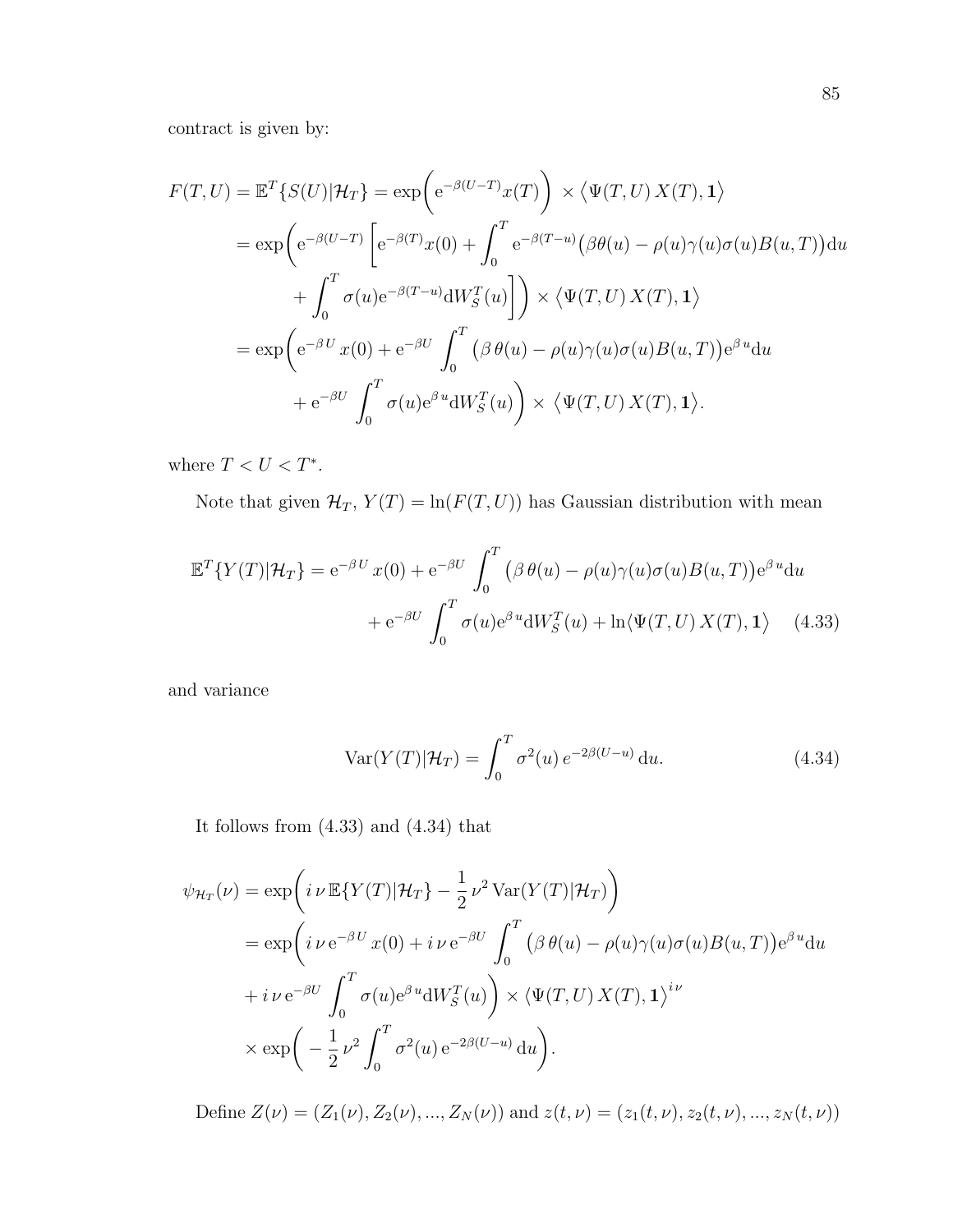for each  $\nu \in \mathbb{R}$  and  $t \in \tau$ , where  $Z_j(\nu)$  and  $z_j(t, \nu)$  for each  $j = 1, 2, ..., N$  are

$$
Z_j(\nu) = Z(e_j, \nu) = \exp\left(i \nu e^{-\beta U} x(0)\right) \times \left\langle \Psi(T, U) e_j, \mathbf{1} \right\rangle^{i\nu}
$$
(4.35)

and

$$
z_j(t,\nu) = z(t, e_j, \nu) = i \nu e^{-\beta(U-t)} (\beta \theta_j - \rho_j \gamma_j \sigma_j B(t, T)) - \frac{1}{2} \nu^2 e^{-2\beta(U-t)} \sigma_j^2.
$$
 (4.36)

Therefore,

$$
\psi_{\mathcal{H}_T}(\nu) = Z(X(T), \nu) \exp\bigg(\int_0^T \Big\langle z(t, X(t), \nu), X(t) \Big\rangle dt\bigg). \tag{4.37}
$$

Substituting (4.37) in (4.27) implies

$$
\hat{c}_f(u) = \frac{P(0,T) \mathbb{E}\left\{ Z(X(T),\nu) \exp\left(\int_0^T \left\langle z(t,X(t),\nu), X(t) \right\rangle dt\right) \right\}}{(\alpha - iu)(1 + \alpha - iu)},
$$
\n
$$
\nu = -(u + i(1 + \alpha)). \tag{4.38}
$$

As we have seen before, in order to derive an explicit formula for  $\hat{c}_f(u)$ , It's necessary to calculate the expectation given in (4.38). Let  $diag(z(t, X(t), \nu))$  denote the diagonal matrix with diagonal elements given by the components of  $z(t, X(t), \nu)$ . Let's define

$$
\Gamma(t,\nu) = \exp\bigg(\int_0^t \Big\langle z(s,X(s),\nu), X(s)\Big\rangle ds\bigg)X(t), \quad \Gamma(0,\nu) = X(0). \tag{4.39}
$$

Applying Itô differentiation rule to  $\Gamma(t, \nu)$  gives

$$
d\Gamma(t,\nu) = \left\langle z(t,X(t),\nu),X(t)\right\rangle \Gamma(t,\nu) dt + \exp\bigg(\int_0^t \left\langle z(s,X(s),\nu),X(s)\right\rangle ds\bigg) dX(t).
$$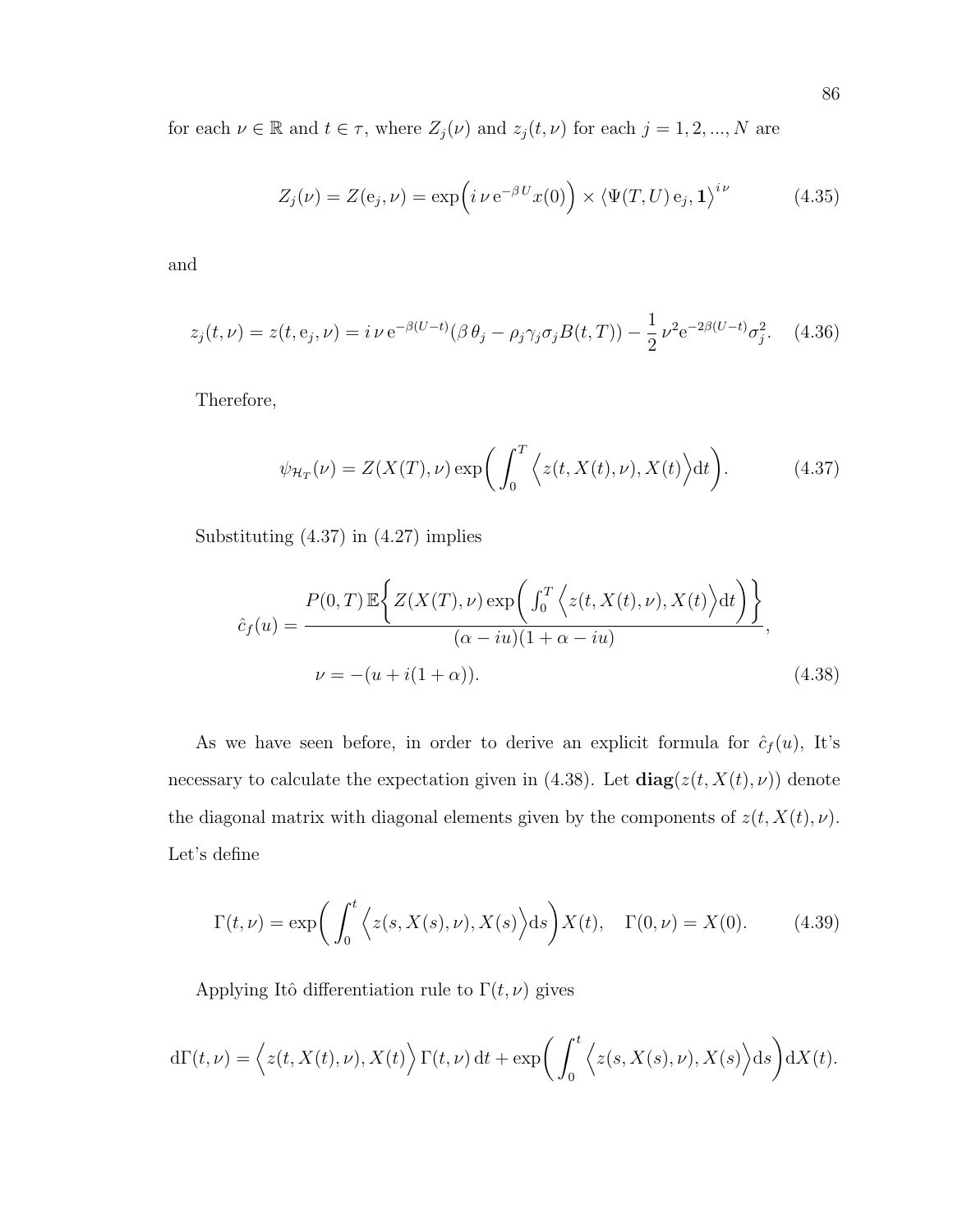Note that under  $\mathcal{P}^T$ ,

$$
dX(t) = A^T X(t) dt + dM(t),
$$

and that

$$
\langle z(t, X(t), \nu), X(t) \rangle \Gamma(t, \nu) = \mathbf{diag}(z(t, X(t), \nu)) \Gamma(t, \nu), \quad \forall t \in \tau.
$$

Then

$$
d\Gamma(t,\nu) = \left\langle z(t,X(t),\nu), X(t) \right\rangle \Gamma(t,\nu) dt + \exp\left(\int_0^t \left\langle z(s,X(s),\nu), X(s) \right\rangle ds\right) Q^T X(t) dt + \exp\left(\int_0^t \left\langle z(s,X(s),\nu), X(s) \right\rangle ds\right) dM(t) d\Gamma(t,\nu) = \mathbf{diag}(z(t,X(t),\nu)) \Gamma(t,\nu) dt + Q^T \Gamma(t,\nu) dt + \exp\left(\int_0^t \left\langle z(s,X(s),\nu), X(s) \right\rangle ds\right) dM(t) d\Gamma(t,\nu) = \left[\mathbf{diag}(z(t,X(t),\nu)) + Q^T \right] \Gamma(t,\nu) dt + \exp\left(\int_0^t \left\langle z(s,X(s),\nu), X(s) \right\rangle ds\right) dM(t).
$$

By taking integration from both sides, we have

$$
\Gamma(t,\nu) = \Gamma(0,\nu) + \int_0^t \left[ \mathbf{diag}(z(s,X(s),\nu)) + Q^T \right] \Gamma(s,\nu) ds
$$

$$
+ \int_0^t \exp\left(\int_0^t \left\langle z(s,X(s),\nu),X(s)\right\rangle ds\right) dM(s)
$$

$$
\Gamma(t,\nu) = X(0) + \int_0^t \left[ \mathbf{diag}(z(s,X(s),\nu)) + Q^T \right] \Gamma(s,\nu) ds
$$

$$
+ \int_0^t \exp\left(\int_0^t \left\langle G(s,\nu),X(s)\right\rangle ds\right) dM(s).
$$

Taking expectation under  $\mathcal{P}^T$  gives:

$$
\mathbb{E}^{T}\{\Gamma(t,\nu)\} = X(0) + \int_{0}^{t} \left[ \mathbf{diag}(z(s,X(s),\nu)) + Q^{T} \right] \mathbb{E}^{T}\{\Gamma(s,\nu)\} ds.
$$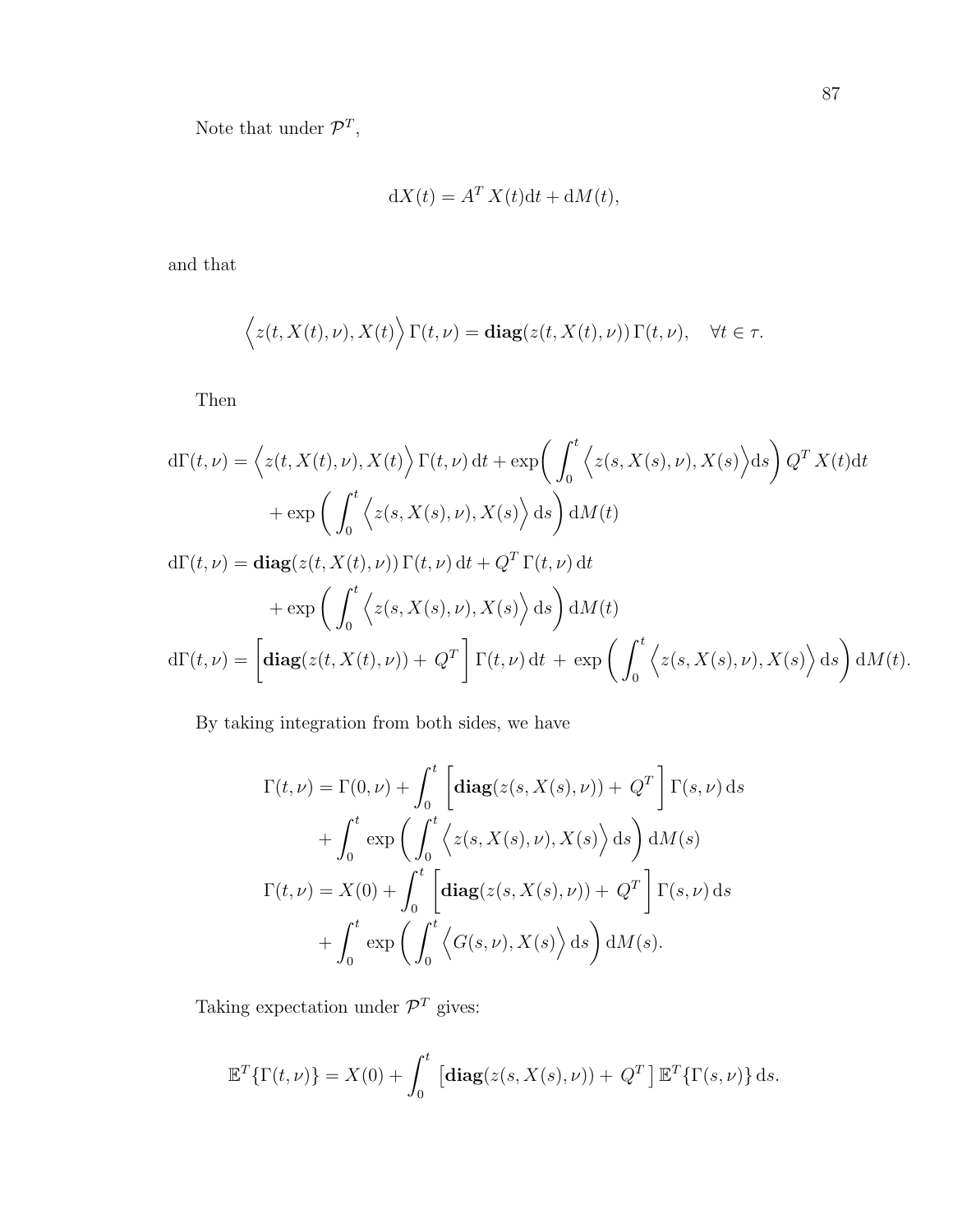Hence  $\mathbb{E}^T\{\Gamma(t,\nu)\}\$  satisfies the following homogeneous system of linear ODEs of order one and dimension N:

$$
\frac{\mathrm{d}\mathbb{E}^T\{\Gamma(t,\nu)\}}{\mathrm{d}t} = \left[\mathbf{diag}(z(t,X(t),\nu)) + Q^T\right]\mathbb{E}^T\{\Gamma(t,\nu)\}, \quad \mathbb{E}^T\{\Gamma(0,\nu)\} = X(0).
$$
\n(4.40)

Suppose  $\Upsilon(t, \nu)$  denotes the fundamental matrix solution of

$$
\frac{\mathrm{d}\Upsilon(t,\nu)}{\mathrm{d}t} = \left[\mathbf{diag}(z(t,X(t),\nu)) + Q^T\right]\Upsilon(t,\nu), \quad \Upsilon(0,\nu) = \mathbf{I}.
$$

If  $\left[\text{diag}(z(t, X(t), \nu)) + Q^T\right] = \Delta$  (i.e. a constant matrix), the fundamental matrix solution  $\Phi(t, \nu)$  is

$$
\Upsilon(t,\nu) = \exp(\Delta t).
$$

In general, there exists a unique fundamental matrix solution  $\Upsilon(t, \nu)$  of the linear matrix differential Eq. (3.32). Now,  $\mathbb{E}^{T}\{\Gamma(t,\nu)\}\)$  can be represented in terms of the fundamental matrix solution  $\Upsilon(t, \nu)$  as below:

$$
\mathbb{E}\{\Gamma(t,\nu)\} = \Upsilon(t,\nu) X(0).
$$

$$
\mathbb{E}^{T}\Big\{\exp\bigg(\int_{0}^{T}\Big\langle z(t,X(t),\nu),X(t)\Big\rangle dt\bigg)\Big\} = \mathbb{E}^{T}\Big\{\exp\bigg(\int_{0}^{T}\Big\langle z(t,X(t),\nu),X(t)\Big\rangle dt\bigg)\langle X(T),1\rangle\Big\}
$$

$$
= \mathbb{E}^{T}\Big\{\Big\langle \exp\bigg(\int_{0}^{T}\langle z(t,X(t),\nu),X(t)\rangle dt\bigg)\langle X(T),1\rangle\Big\}
$$

$$
= \Big\langle \mathbb{E}^{T}\Big\{\exp\bigg(\int_{0}^{T}\langle z(t,X(t),\nu),X(t)\rangle dt\bigg)\langle X(T),1\rangle\Big\}
$$

$$
= \Big\langle \mathbb{E}^{T}\{\Gamma(T,\nu)\},1\rangle
$$

$$
= \Big\langle \Upsilon(T,\nu),\Upsilon(0),1\rangle.
$$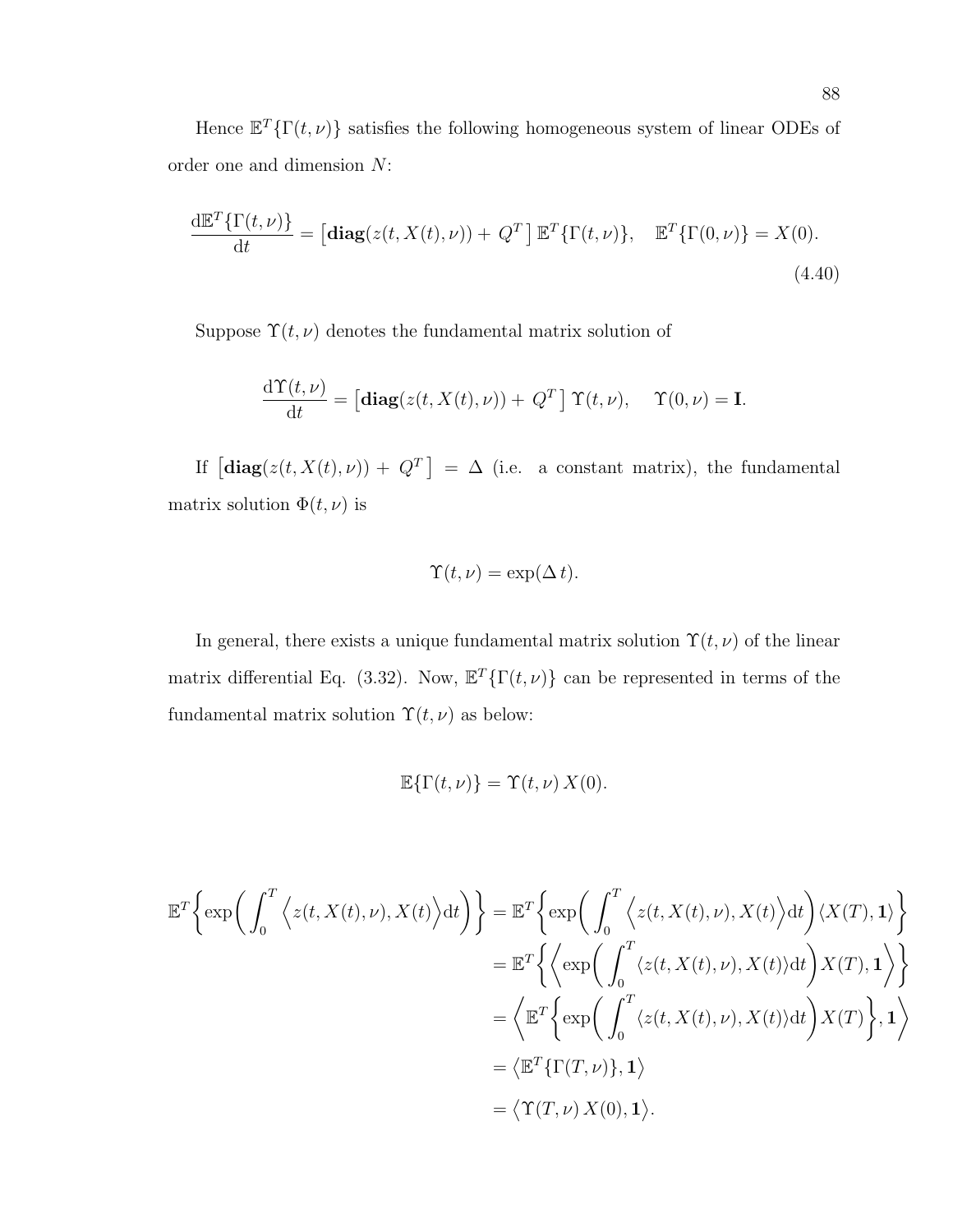Therefore under Markovian regime-switching Ornstein-Uhlenbeck model with stochastic interest rate, the price of the futures option is given by:

$$
\hat{c}_f(u) = \frac{P(0,T) Z(X(T), \nu) \langle \Upsilon(T, \nu) X(0), \mathbf{1} \rangle}{(\alpha - iu)(1 + \alpha - iu)}, \quad \nu = -(u + i(1 + \alpha)). \tag{4.41}
$$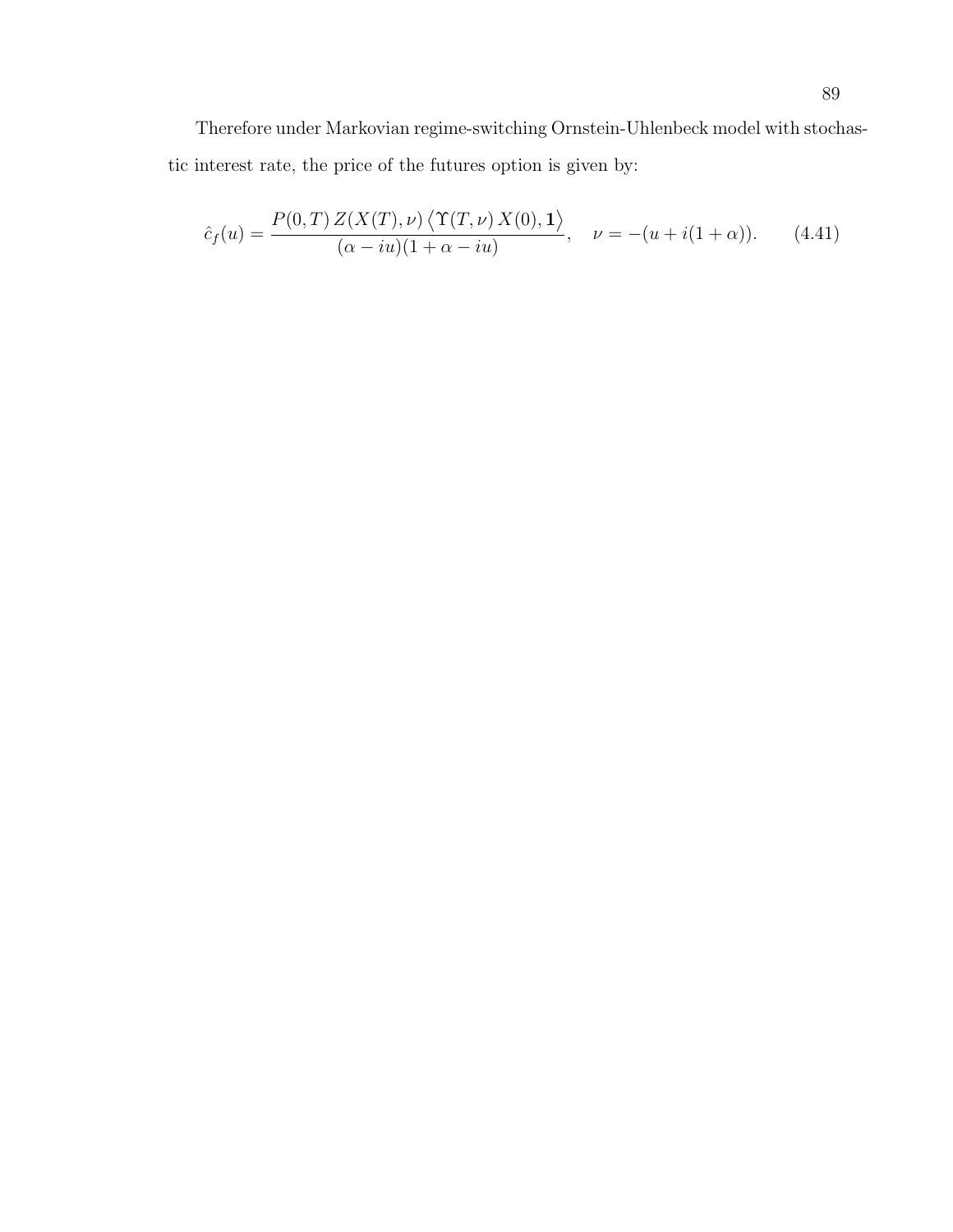# CHAPTER 5: CONCLUSION AND FUTURE DIRECTIONS

This dissertation is concerned with pricing of European-style derivatives such as call, commodity, and futures options under different regime-switching models. Only regime-switching models are considered in this thesis. We assume the Markov chain is observable.

Possible furture research directions are as follows:

One can demonstrate the practicality of the model via numerical examples. It is also possible to apply the techniques developed here to American options. It is also possible to consider the hedging of these products under regime-switching models. Static hedging and dynamic hedging are two main types of hedging. We could investigate the static hedging and the dynamic hedging of standard options, exotic options and insurance products with embedded option features and provide comparisons of these hedging strategies.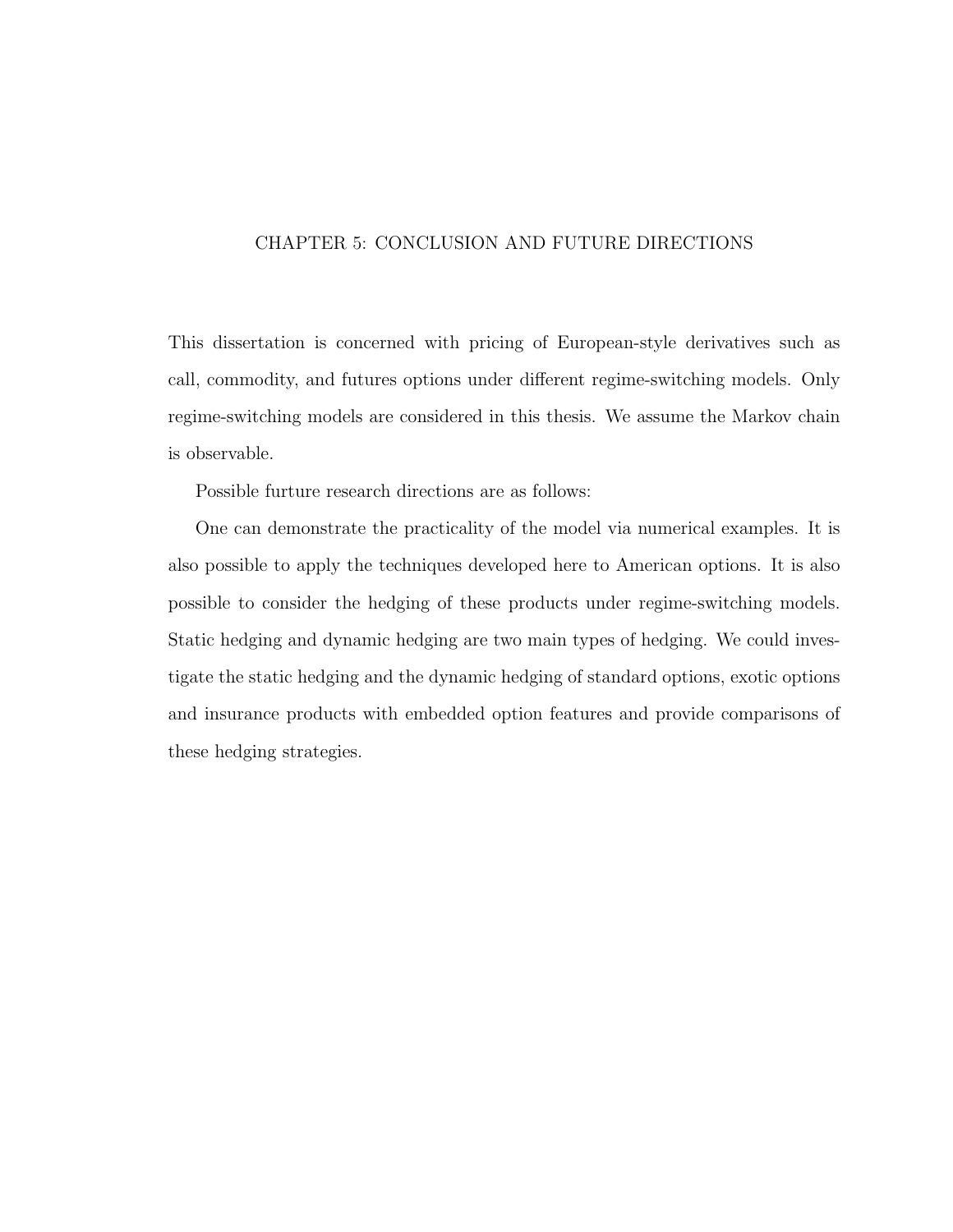#### REFERENCES

- [1] Liu, R.H., Zhang, Q., Yin, G., Option pricing in a regime-switching model using the fast Fourier transform. Int. J. Stochastic Anal. (2006),Article ID 18109: 1–22.
- [2] P. Carr and D. B. Madan, Option valuation using the fast Fourier transform, Journal of Computational Finance, 2 (1998), no.4, 61–73.
- [3] P. Carr and L. Wu, Time changed L´evy processes and option pricing. Journal of Financial Economics . 71 (2004), no.1, 113–141.
- [4] D. Duffie, D. Filipovic , and W. Schachermayer, Affine processes and applications in finance. The Annals of Applied Probability, 13(2003), no.3, 984–1053.
- [5] D. Madan, P. Carr, and E. Chang, The variance gamma process and option pricing, European Finance Review 1 (1998), 79–105.
- [6] A. Cérny, Introduction to fast Fourier transform in finance. Journal of Derivatives 12 (2004), no.1, 73–88.
- [7] D. D. Yao, Q. Zhang, and X. Y. Zhou, A regime-switching model for European options, Stochastic Processes, Optimization, and Control Theory Applications in Financial Engineering, Queueing Networks, and Manufacturing Systems, Springer, New York, 2006, pp. 281–300.
- [8] Q. Zhang, Stock trading: an optimal selling rule. SIAM Journal on Control and Optimization, 40 (2001), no.1, 64–87.
- [9] X. Guo, Information and option pricings, Quantitative Finance 1 (2001), no. 1, 38–44.
- [10] G. Yin and Q. Zhang, Continuous-Time Markov Chains and Applications. A Singular Perturbation Approach, Applications of Mathematics, vol. 37, (1998), Springer, New York.
- [11] J. Buffington and R. J. Elliott, American options with regime switching, International Journal of Theoretical and Applied Finance 5 (2002), no.5, 497–514.
- [12] R. W. Lee, Option pricing by transform methods: extensions, unification, and error control, Journal of Computational Finance 7, (2004), no.3, 51–86.
- [13] Cheng-Der Fuh; Kwok Wah Remus Ho; Inchi Hu; Ren-Her Wang, Option Pricing with Markov Switchingl, Journal of Data Science 10 (2012), 483-509.
- [14] Eugene F. Fama and Kenneth R. French, Business Cycles and the Behavior of Metals Prices, Journal of Finance, Volume 43, Issue 5 (Dec., 1988), 1075–1093.
- [15] Elliott R. J., Aggoun L., Moore J. B, Hidden Markov Models: Estimation and Control. (1995), Springer, Berlin-Heidelberg-New York.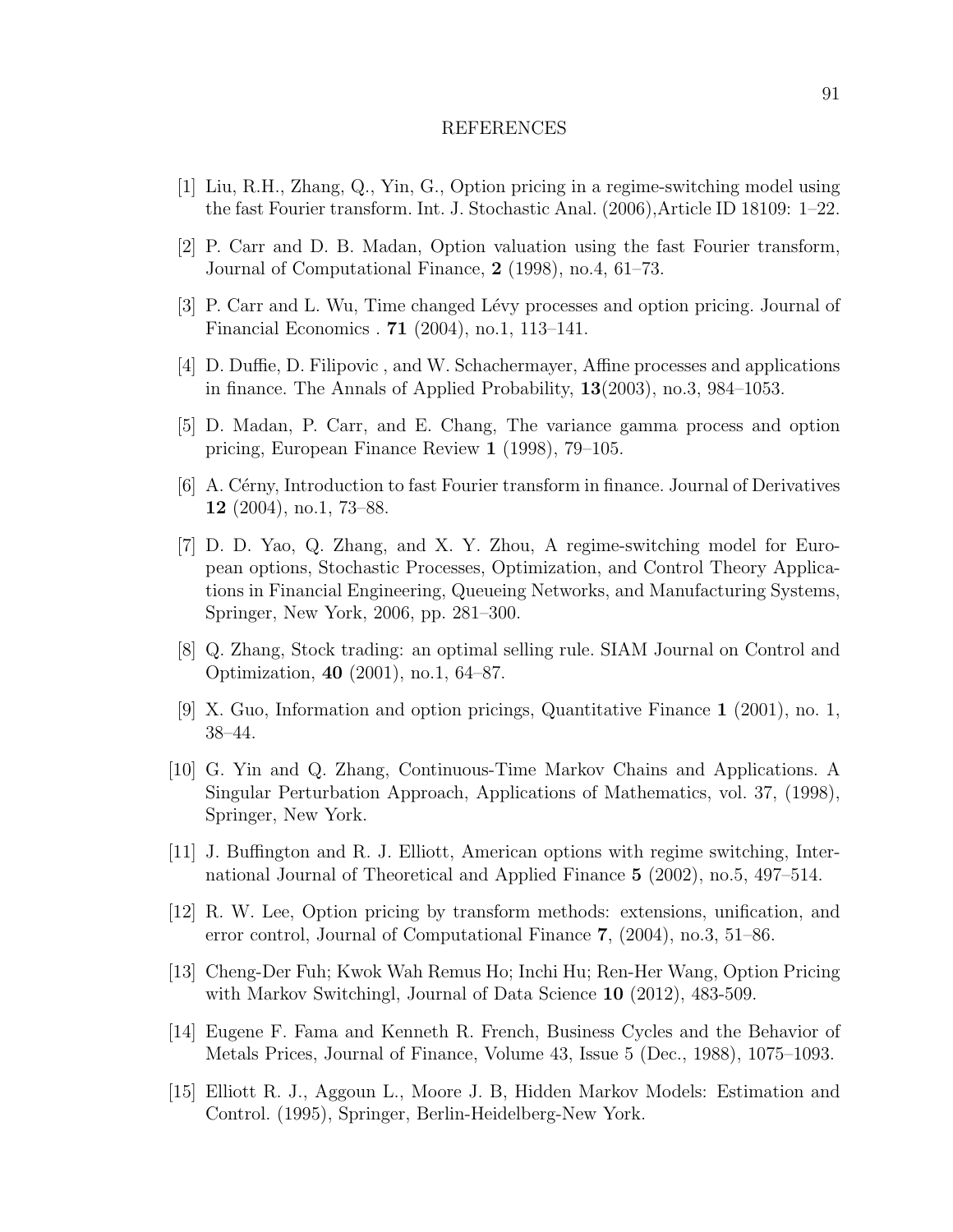- [16] Eduardo S. Schwartz, The Stochastic Behavior of Commodity Prices: Implications for Valuation and Hedging, The Jornal of Finance, Vol. 52, No. 3, Papers and Proceedings Fifty-Seventh Annual Meeting, American Finance Association, New Orleans, Louisiana January 4-6, (July, 1997), 923-973.
- [17] Kun Fan, Yang Shen, Tak Kuen Siu and Rongming Wang, An FFT approach for option pricing under a regime-switching stochastic interest rate model, Communications in statistics-Theory and methods, (2017). Vol. 46, No.11, 5292-5310.
- [18] R.J. Elliott and T.K. Siu, On Markov-modulated exponential-affine bond price formulae, Applied Mathematical Finance 16 (2009) 1–15.
- [19] T.K. Siu, Bond pricing under a Markovian regime-switching jump-augmented Vasicek model via stochastic flows, Applied Mathematics and Computation 216 (2010) 3184–3190.
- [20] Y. Shen and T.K. Siu, Pricing variance swaps under a stochastic interest rate and volatility model with regime-switching, Operations Research Letters. 41 (2013) 180-187.
- [21] Y. Shen and T.K. Siu, Pricing bond options under a Markovian regime-switching Hull–White model, Economic Modelling. 30 (2013) 933-940.
- [22] Fischer Black and Myron Scholes, The Pricing of Options and Corporate Liabilities, The Journal of Political Economy, Vol. 81, No. 3 (May - Jun., 1973), pp. 637-654.
- [23] Vasicek, O. An equilibrium characterization of the term structure. J. Financial Econ. (1977) 5:177–188.
- [24] Cox, J., Ingersoll, J., Ross, S., A theory of the term structure of interest rates. Econometrica, (1985) 53:385–407.
- [25] Hull, J., White, A., Pricing interest-rate derivative securities. Rev. Financial Stud., (1990) 3:573–592.
- [26] Hamilton, J.D., A new approach to the economic analysis of nonstationary time series and the business cycle. Econometrica (1989) 57:357–384.
- [27] Elliott, R.J., Mamon, R.S., An interest rate model with a Markovian meanreverting level, Quant. Finance (2003) 2:454–458.
- [28] Elliott, R.J., Wilson, C.A., The term structure of interest rates in a hidden Markov setting. In: Mamon, R.S., Elliott, R.J., eds, Hidden Markov Models in Finance (2007), New York: Springer.
- [29] Elliott, R.J., Siu, T.K., Pricing regime-switching risk in an HJM interest rate environment. Quant. Finance (2016), 16(12): 1791–1800.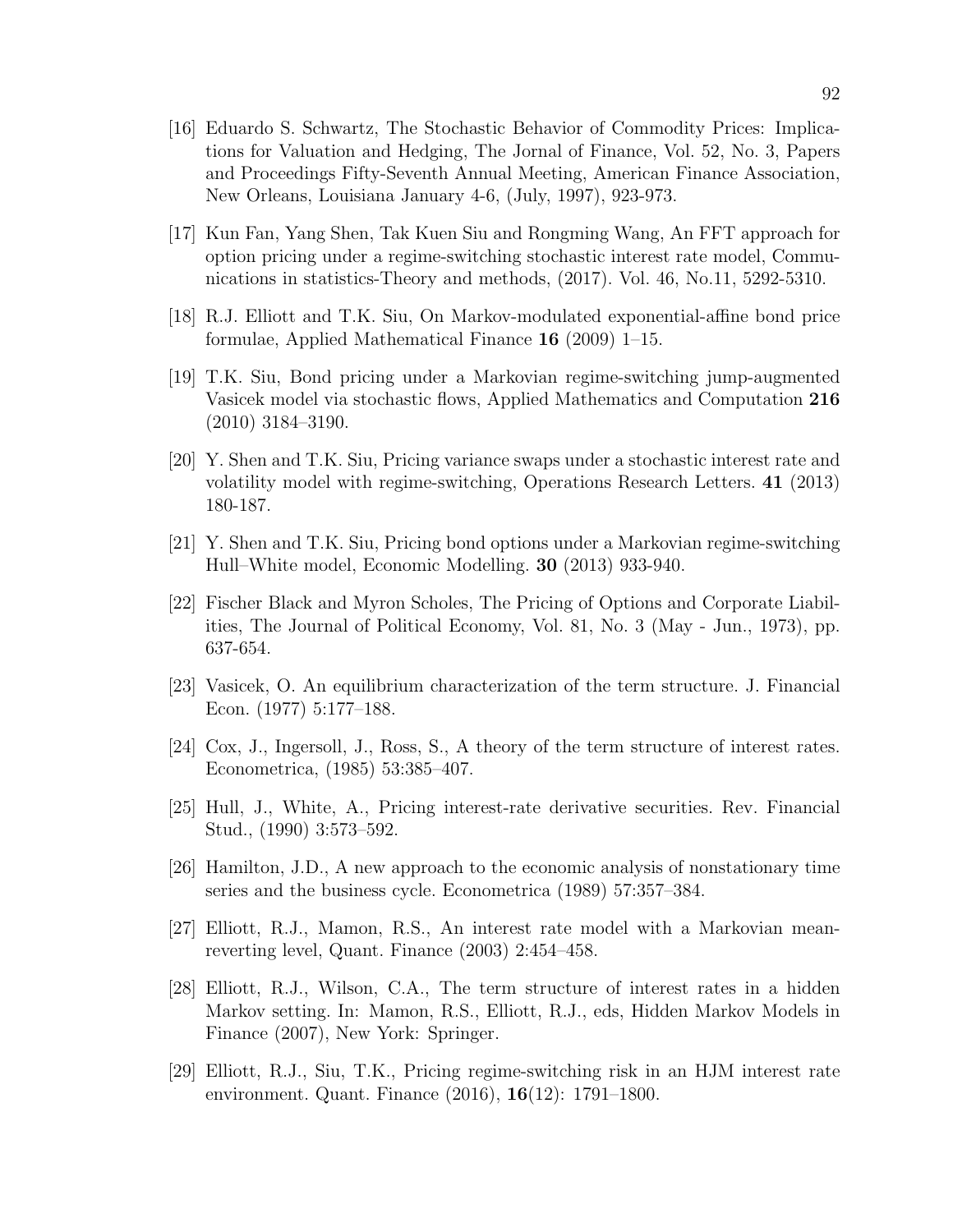- [30] Merton, R.C., Option pricing when underlying stock returns are discontinuous, Journal of Financial Economics (1976) 3(1-2), 125-144.
- [31] Hull, J., White, A., The pricing of options on assets with stochastic volatilities, The Journal of Finance (1987) 42(2), 281-300.
- [32] Wiggins, J.B., Option values under stochastic volatility: Theory and em- pirical estimates, Journal of Financial Economics (1987) 19(2), 351-372.
- [33] Heston, S.L., A closed-form solution for options with stochastic volatility with applications to bond and currency options, Review of Financial Studies (1993) 6(2), 327-343.
- [34] Quandt, R.E. The estimation of the parameters of a linear regression system obeying two separate regimes, Journal of the American Statistical Association  $(1958)$  53 $(284)$ , 873-880.
- [35] Goldfeld, S. M., Quandt, R.E., A Markov model for switching regressions, Journal of econometrics (1973) 1(1), 3-15.
- [36] Fan, K., Shen, Y., Siu, T.K., Wang, R., Pricing annuity guarantees under a double regime-switching model, Insurance: Mathematics and Economics (May 2015), Volume 62, Pages 62-78.
- [37] Naik, V., Option valuation and hedging strategies with jumps in volatility of asset returns, The Journal of Finance (1993) 48, 1969-1984.
- [38] Elliott, R.J., Siu, T.K., A risk-based approach for pricing American options under a generalized Markov regime-switching model, Quantitative Finance (2011)  $11(11)$ , 1633-1646.
- [39] Benhamou, E., Fast Fourier transform for discrete Asian options, Journal of Computational Finance  $(2002)$  6(1), 49-68.
- [40] Dempster, M.A.H., Hong, S.S.G., Spread option valuation and the Fast Fourier Transform. In: German, H., Madan, D., Pliska, S.R., Vorst, T. (Eds.), Mathematical Finance Bachelier Congress (2000) (Paris), Springer, Berlin, 203-220.
- [41] Wong, H.Y., Guan, P., An FFT-network for Lévy option pricing, Journal of Banking and Finance (2011) 35, 988-999.
- [42] Lee, R.W., Option pricing by transform methods: extensions, unification, and error control, Journal of Computational Finance (2004) 7, 51-86.
- [43] Kwok, Y.K., Leung, K.S., Wong, H.Y., Efficient option pricing using the fast Fourier transform. In: Duan, J.C., Härdle, W.K., Gentle, J.E. (Eds.). Handbook of Computational Finance, Springer-Verlag, Berlin (2012) 579-604.
- [44] Elliott, R.J., Exact adaptive filters for Markov chains observed in Gaussian noise, Automatica (1994) 30(9), 1399-1408.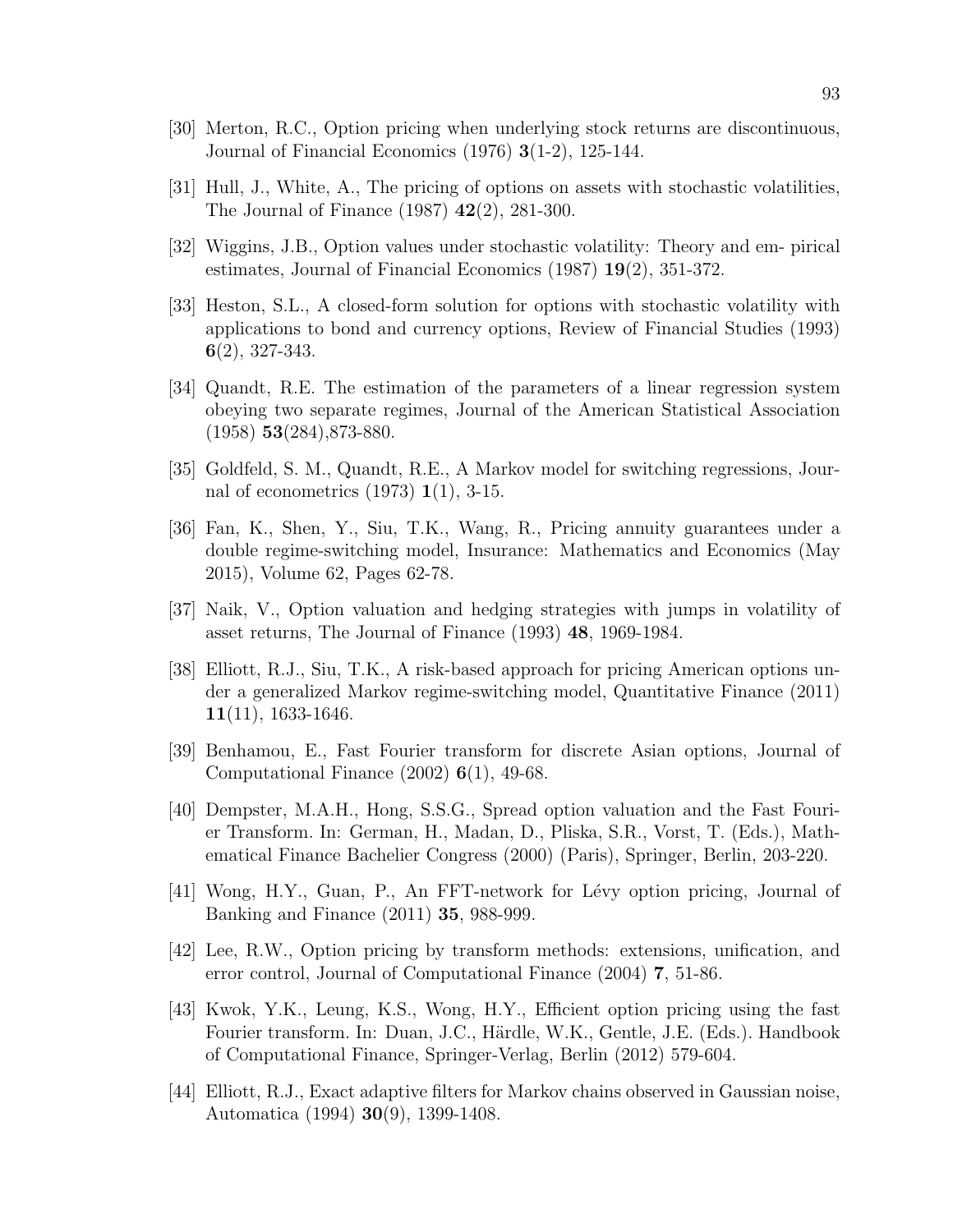- [45] Elliott, R.J., Krishnamurthy, V., Exact finite-dimensional filters for maximum likelihood parameter estimation of continuous-time linear Gaussian systems, SIAM Journal on Control and Optimization (1997) 35(6), 1908-1923.
- [46] Land´en C., Bond pricing in a hidden Markov model of the short rate, Finance and Stochastics (2000) 4, 371-389.
- [47] Ishijima, H., Kihara, T., Option pricing with hidden Markov model. In: Quantitative Methods in Finance (2005) Conference, Sydney, Australia, 14-17.
- [48] Liew, C.C., Siu, T.K., A hidden markov regime-switching model for option valuation, Insurance: Mathematics and Economics (2010) 47(3), 374-384.
- [49] Elliott, R.J., Siu, T.K., Option pricing and filtering with hidden Markov- modulated pure-jump processes, Applied Mathematical Finance  $(2013)$  **20** $(1)$ , 1-25.
- [50] Ching, W.K., Huang, X., Ng, M.K., Siu, T.K. Markov Chains: Models, Algorithms and Applications. (2013) Springer, New York.
- [51] Elliott R.J., Aggoun L., Moore J.B. Hidden Markov Models: Estimation and Control. (1995) Springer-Verlag New York.
- [52] Hull, John C. Options, Futures, and Other Derivatives, 8th Edition, by Pearson Education, Inc., publishing as Prentice Hall.
- [53] Brealey, Richard A.; Myers, Stewart, Principles of Corporate Finance (7th ed.), (2003), McGraw-Hill, Chapter 20.
- [54] James W. Cooley and John W. Tukey. An algorithm for the machine calculation of complex Fourier series. Mathematics of Computation, (1965) 19 (90): 297-301.
- [55] Luttrell, D., T. Atkinson, and H. Rosenblum, Assessing the costs and consequences of the 2007-2009 financial crisis and its aftermath, Dallas FED Economic Letter, (2013) 8, 1–4.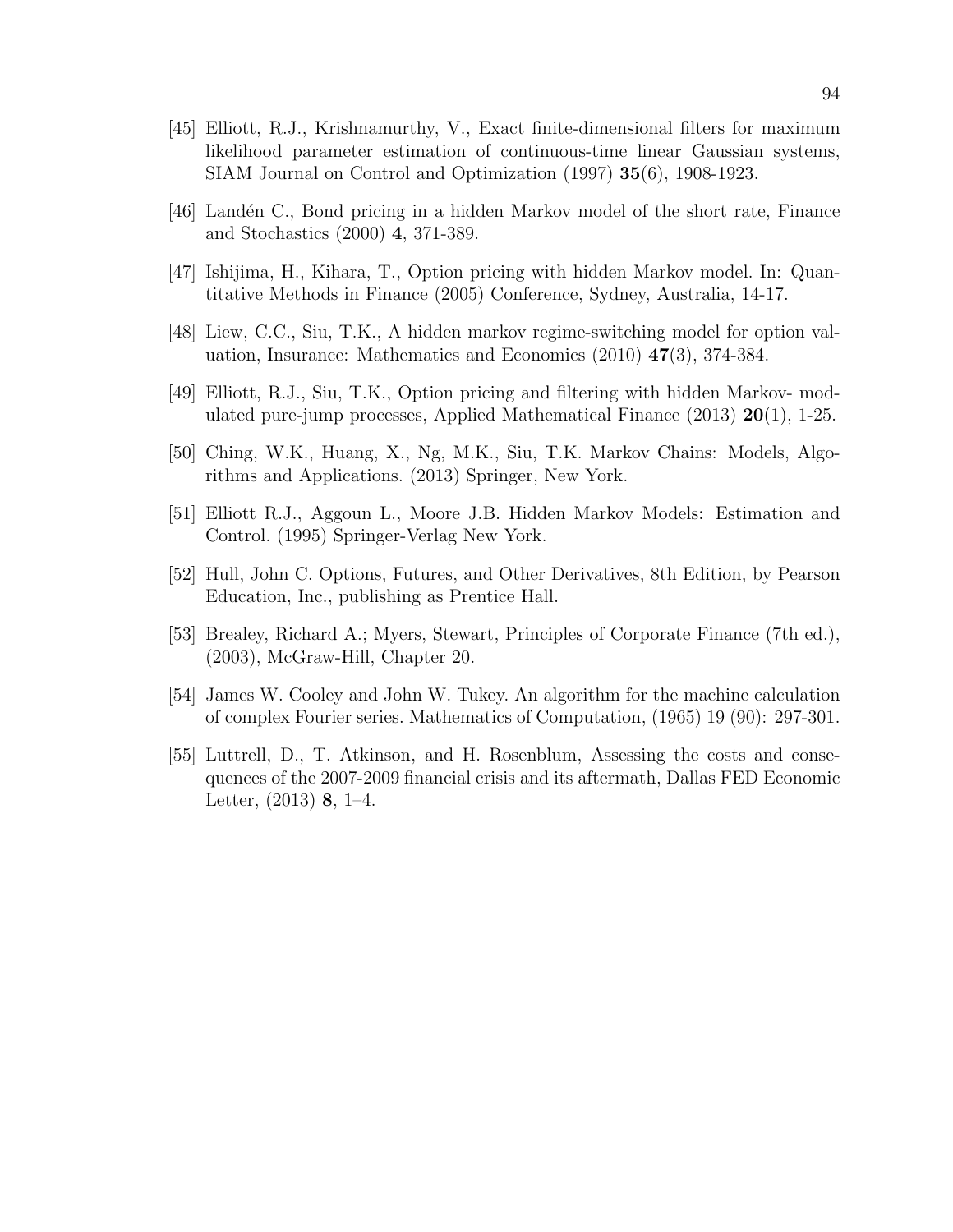# A.1: PROOF FOR THE PAIR OF EQUATIONS (2.40)

Recalling that for the initial state  $\alpha(0) = j_0$  we define

$$
\phi_{j_0}(\theta, T) = \mathbb{E}(e^{i\theta T_1}|\alpha(0) = j_0), \quad j_0 = 1, 2.
$$

Let  $J \sim \exp(\lambda_1)$  be the first time jumping from state 1 to state 2. Then

$$
\phi_1(\theta, T) = \mathbb{E} \left[ e^{i\theta T_1} \middle| \alpha(0) = 1 \right]
$$
\n
$$
= \mathbb{E} \left[ e^{i\theta \left( J + \int_J^T \mathbb{I}_{\{\alpha(s) = 1\}} ds \right)} \mathbb{I}_{\{J < T\}} + e^{i\theta T} \mathbb{I}_{\{J \ge T\}} \middle| \alpha(0) = 1 \right]
$$
\n
$$
= \mathbb{E} \left[ e^{i\theta \left( J + \int_J^T \mathbb{I}_{\{\alpha(s) = 1\}} ds \right)} \mathbb{I}_{\{J < T\}} \middle| \alpha(0) = 1 \right] + e^{i\theta T} \mathbb{P}(J \ge T)
$$
\n
$$
= \int_0^T \mathbb{E} \left[ e^{i\theta \left( t + \int_t^T \mathbb{I}_{\{\alpha(s) = 1\}} ds \right)} \middle| \alpha(t) = 2 \right] \lambda_1 e^{-\lambda_1 t} dt + e^{i\theta T} e^{-\lambda_1 T}
$$
\n
$$
= \int_0^T e^{i\theta T} \lambda_1 e^{-\lambda_1 t} \mathbb{E} \left[ e^{i\theta \int_t^T \mathbb{I}_{\{\alpha(s) = 1\}} ds} \middle| \alpha(t) = 2 \right] dt + e^{i\theta T} e^{-\lambda_1 T}
$$
\n
$$
= \int_0^T e^{i\theta T} \lambda_1 e^{-\lambda_1 t} \phi_2(\theta, T - t) dt + e^{i\theta T} e^{-\lambda_1 T}
$$

Note that since  $J$  is exponentially distributed with rate  $\lambda_1,$  hence

$$
\mathbb{E}\bigg[\mathbb{I}_{\{J\geq T\}}\bigg|\alpha(0)=1\bigg]=\mathbb{P}(J\geq T)=e^{-\lambda_1 T}.
$$

The fourth equality holds by well know property of expectations.

$$
\mathbb{E}\left[e^{i\theta\left(J+\int_J^T \mathbb{I}_{\{\alpha(s)=1\}}ds\right)}\mathbb{I}_{\{J\n
$$
=\mathbb{E}\left[\mathbb{E}\left[e^{i\theta\left(J+\int_J^T \mathbb{I}_{\{\alpha(s)=1\}}ds\right)}\mathbb{I}_{\{J
$$
$$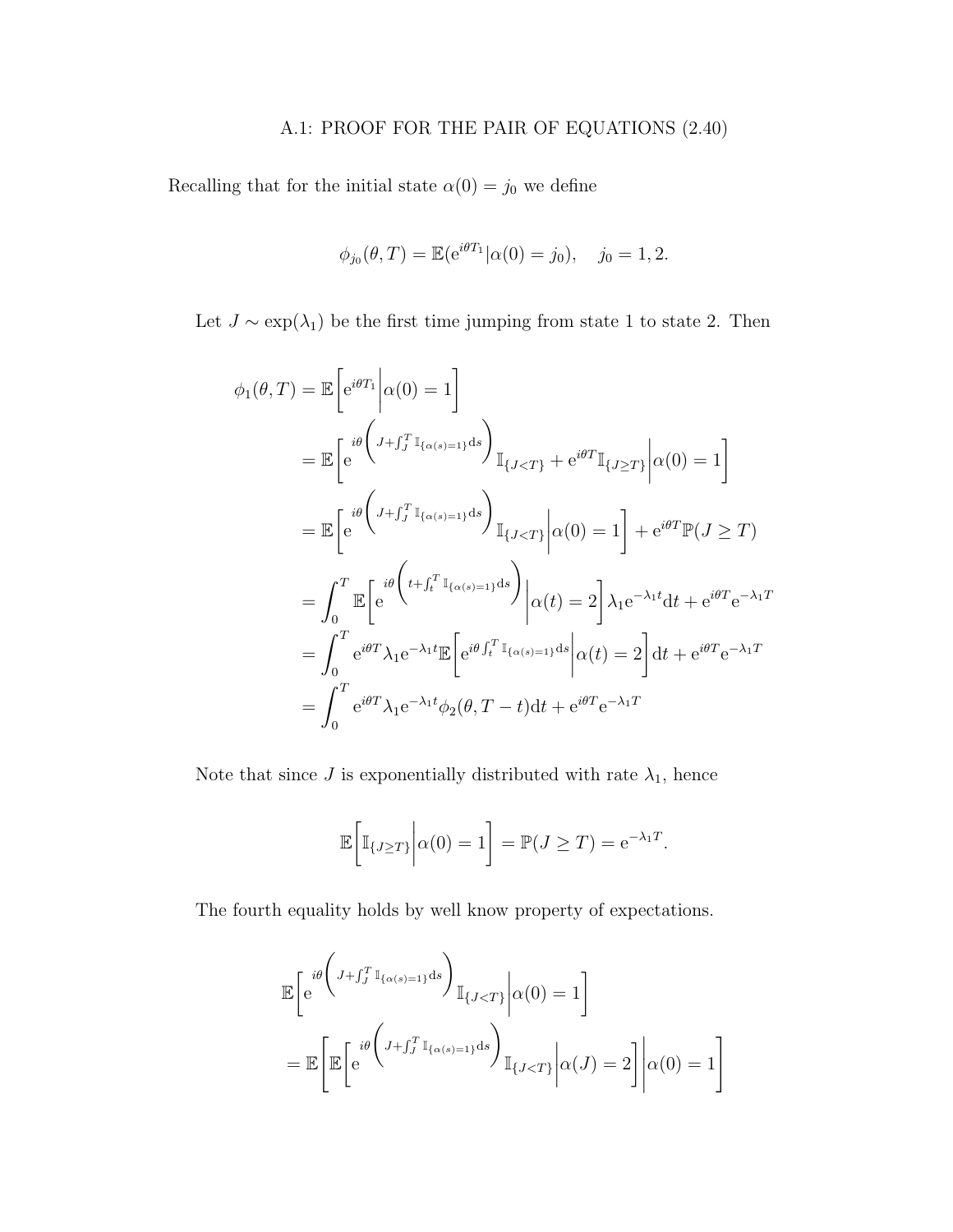$$
= \mathbb{E}\left[\mathbb{E}\left[e^{i\theta\left(J+f_J^T \mathbb{I}_{\{\alpha(s)=1\}}ds\right)}\mathbb{I}_{\{J
$$
=\int_0^T \mathbb{E}\left[e^{i\theta\left(t+f_t^T \mathbb{I}_{\{\alpha(s)=1\}}ds\right)}\middle|\alpha(t)=2\right]\lambda_1 e^{-\lambda_1 t}dt
$$
$$

Following the same methodology we will get the second equality for  $\phi_2(\theta, T)$ . Now let's assume  $J \sim \exp(\lambda_2)$  be the first time jumping from state 2 to state 1. Then

$$
\phi_2(\theta, T) = \mathbb{E} \left[ e^{i\theta T_1} \middle| \alpha(0) = 2 \right]
$$
  
\n
$$
= \mathbb{E} \left[ e^{i\theta \left( \int_J^T \mathbb{I}_{\{\alpha(s) = 1\}} ds \right)} \mathbb{I}_{\{J < T\}} + e^{i\theta 0} \mathbb{I}_{\{J \ge T\}} \middle| \alpha(0) = 2 \right] \right]
$$
  
\n
$$
= \mathbb{E} \left[ e^{i\theta \left( \int_J^T \mathbb{I}_{\{\alpha(s) = 1\}} ds \right)} \mathbb{I}_{\{J < T\}} \middle| \alpha(0) = 2 \right] + \mathbb{P}(J \ge T)
$$
  
\n
$$
= \int_0^T \mathbb{E} \left[ e^{i\theta \left( \int_J^T \mathbb{I}_{\{\alpha(s) = 1\}} ds \right)} \middle| \alpha(t) = 1 \right] \lambda_2 e^{-\lambda_2 t} dt + e^{-\lambda_2 T}
$$
  
\n
$$
= \int_0^T \lambda_2 e^{-\lambda_2 t} \mathbb{E} \left[ e^{i\theta \int_t^T \mathbb{I}_{\{\alpha(s) = 1\}} ds} \middle| \alpha(t) = 1 \right] dt + e^{-\lambda_2 T}
$$
  
\n
$$
= \int_0^T \lambda_2 e^{-\lambda_2 t} \phi_1(\theta, T - t) dt + e^{-\lambda_2 T}
$$

Note that since  $J$  is exponentially distributed with rate  $\lambda_2$ , hence

$$
\mathbb{E}[\mathbb{I}_{\{J \geq T\}} | \alpha(0) = 2] = \mathbb{P}(J \geq T) = e^{-\lambda_2 T}.
$$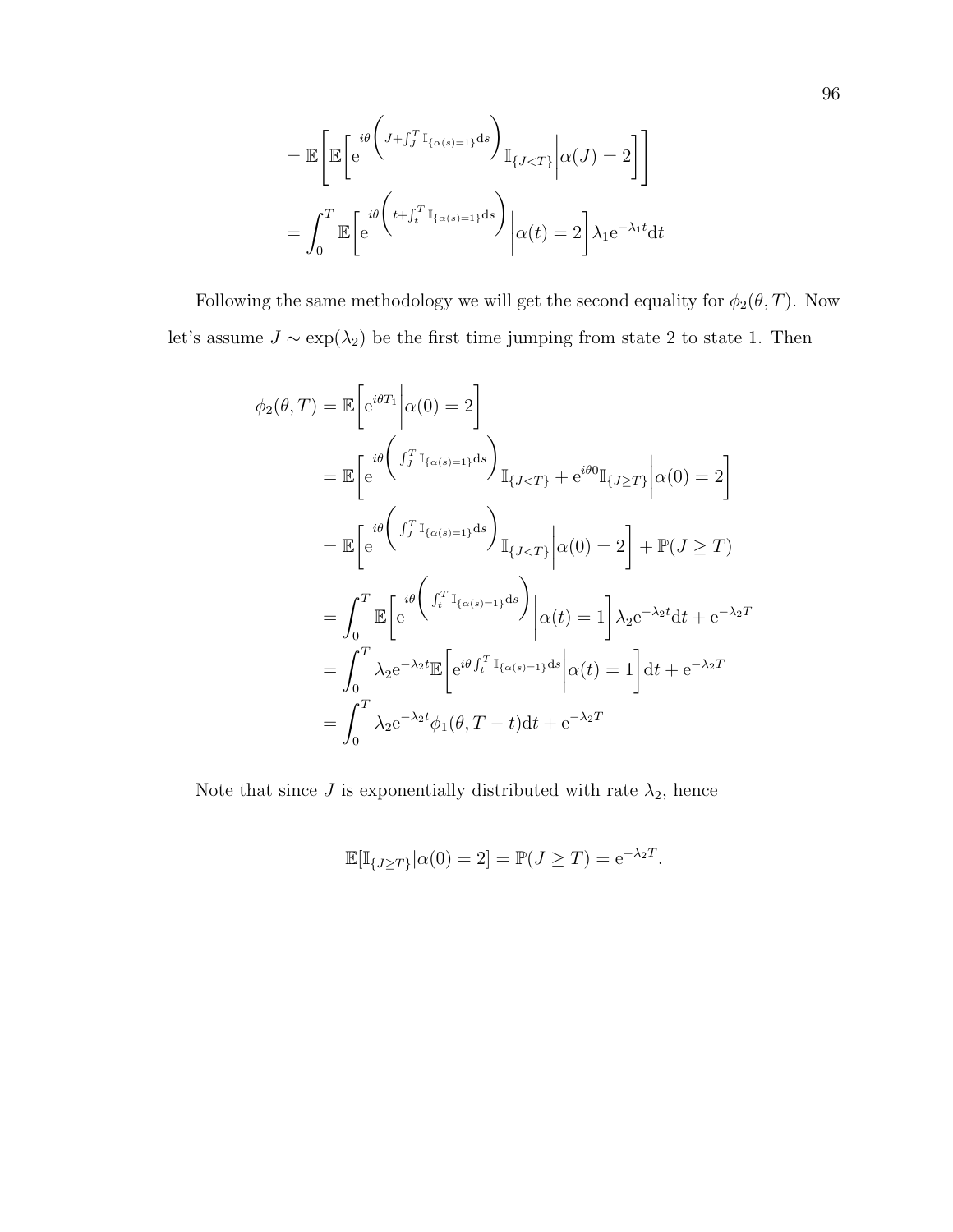## A.2: PYTHON CODE FOR FFT METHOD IN CHAPTER 2

The Python code used throughout was generated using Python 3.5.2 64bits, Qt 5.6.0, PyQt5 5.6 on Darwin through the Anaconda Navigator 1.3.1 distribution, available at https://anaconda.org/anaconda/anaconda-navigator/files?version=1.3.1. I hope this information will help any reader to replicate our result without any trouble.

The following is the code that generated the data seen in Table 2.3 and Tabel 2.4.

```
import numpy as np
from math import pi
from scipy.interpolate import interp1d
from time import time
t0 = \text{time}()class FFT_Euro:
    def __init__(self, m1, m2, r1, r2, sig1, sig2, l1, l2, a, w, T):
        self.m1 = m1self.m2 = m2self.r1 = r1self.r2 = r2self.size1 = sig1self.size2 = sig2self.11 = 11self.12 = 12self.a = aself.w = wself.T = Tdef A(self):
       m1, m2, r1, r2, sig1, sig2, a, w = \text{self.m1}, \text{self.m2}, \ \langle
```
self.r1, self.r2, self.sig1, self.sig2, self.a, self.w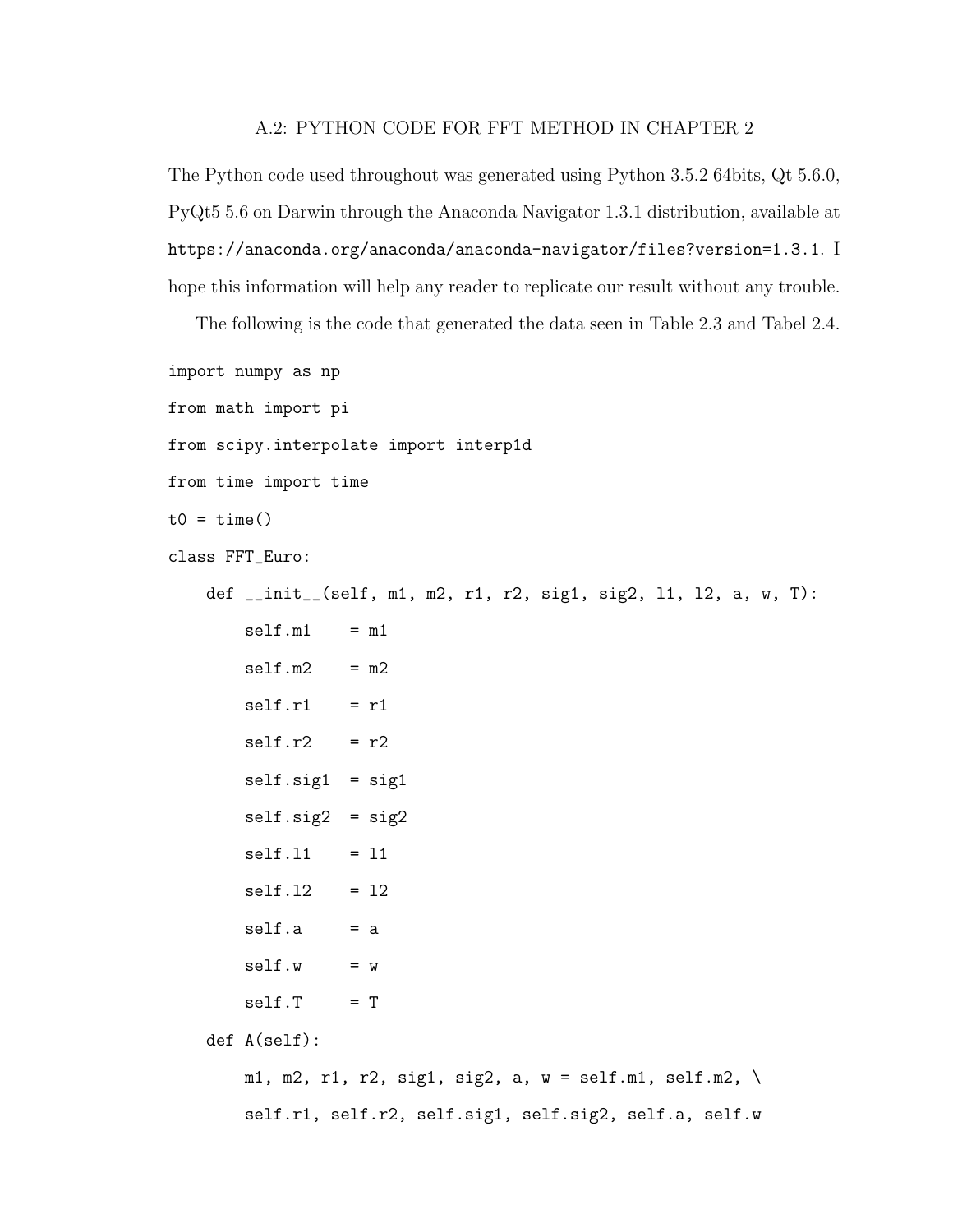```
value = ((m1 - m2) + (0.5 + a) * (sig1**2 - sig2**2)) * -w+ 0.5 * 1j * w**2 * (sig1**2 - sig2**2) \
            + ((r1 - r2) - (1 + a) * (m1 - m2) )- 0.5 * a * (1 + a) * (sig1**2 - sig2**2)) * 1jreturn value
def B(self):
   m2, r2, sig2, a, w = \text{self.m2}, self.r2, \
            self.sig2, self.a, self.w
   value = 1j * -w * (m2 + (0.5 + a) * sig2**2) -\
            0.5 * w**2 * sig2**2 + (1 + a) * m2 - \iotar2 + 0.5 * a * (1 + a) * sig2**2return value
def price(self):
    l1, l2, T, a, w = self.l1, self.l2, self.T, self.a, self.w
   A = self.AB = self.B#-----------------------------------------------
   # Prepare phi function according to
    # equation 2.22-2.23 paper 2006
    #-----------------------------------------------
   s1 = 0.5 * ((1j * A() - 11 - 12) - \sqrt{15j})np.sqrt((11 + 12 - 1j * A())**2)+ 4 * 1j * A() * 12)s2 = 0.5 * ((1j * A() - 11 - 12) + \sqrt{15j})np.sqrt((11 + 12 - 1j * A())**2)+ 4 * 1j * A() * 12)phi0 = (1/(s1-s2)) * ((s1 + 11 + 12) * np.exp(s1 * T)
```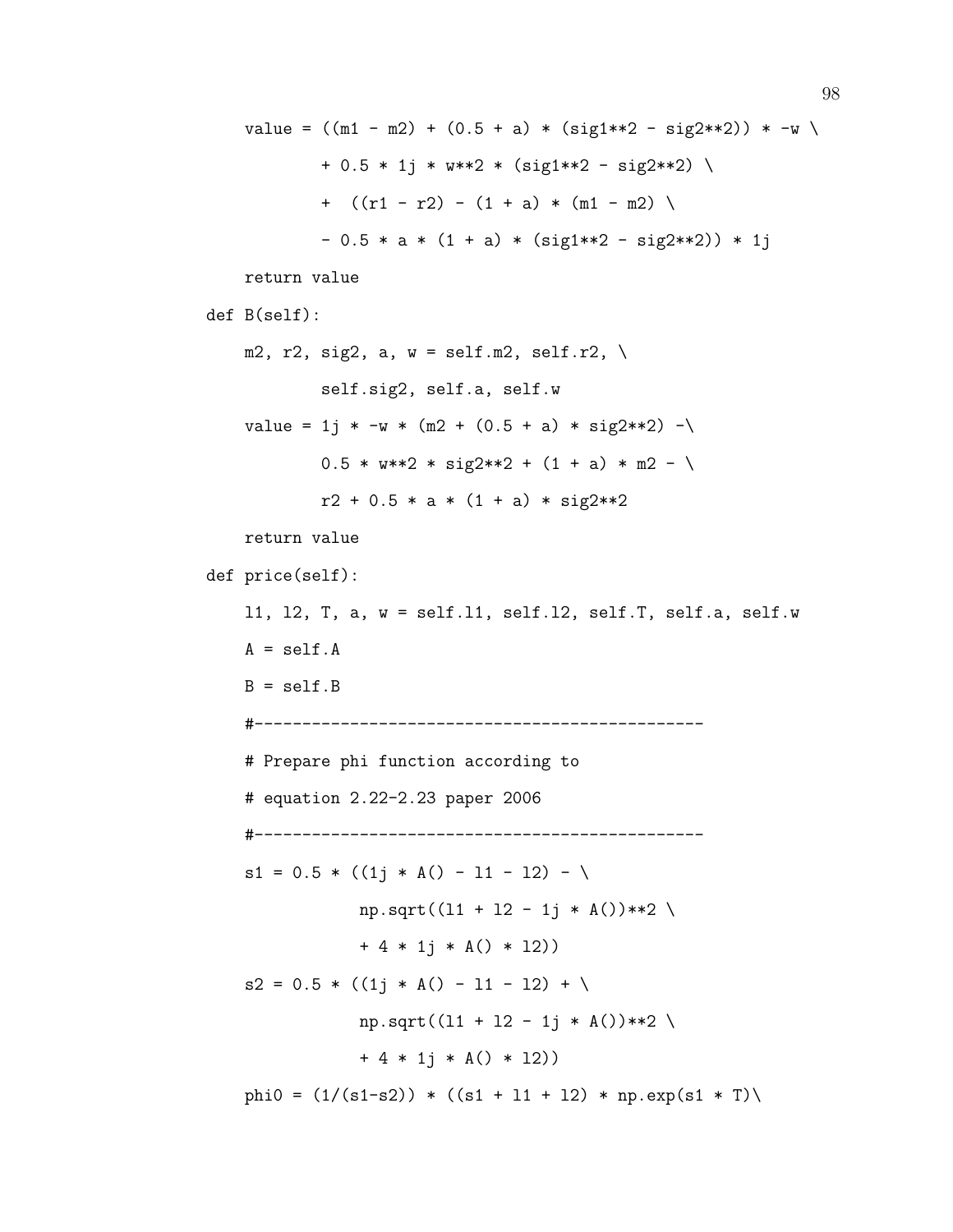```
- (s2 + 11 + 12) * np.exp(s2 * T))
phi1 = (1/(s1-s2)) * ((s1 + 11 + 12 - 1j * A)))* np.exp(s1 * T) - (s2 + 11 + 12 - 1j * A())\
   * np.exp(s2 * T))
#--------------------------------------------------
# Prepare characteristic function of
# modified price equation 2.24 paper 2006
#--------------------------------------------------
D = np.exp(B() * T) / (a * * 2 + a - w * * 2 - (1j * (1 + 2 * a) * w))q0 = D * phi0q1 = D * phi1#--------------------------------------------------
# Prepare a mesh in the frequency (w)
# & space (k) domain
#--------------------------------------------------
SO = 100.0N = int(2**12)h = 0.1534dk = (2.0 * pi) / (h * N)kmin = (-N/2) * dk
kmax = ((N/2)-1) * dkwmax = (N-1) * hk = npulinspace(kmin, kmax, N)
w = npu.linspace(0, wmax, N)
dw = np{\text{.}zeros}(N)dw[0] = 1/3for j in range(1,N):
```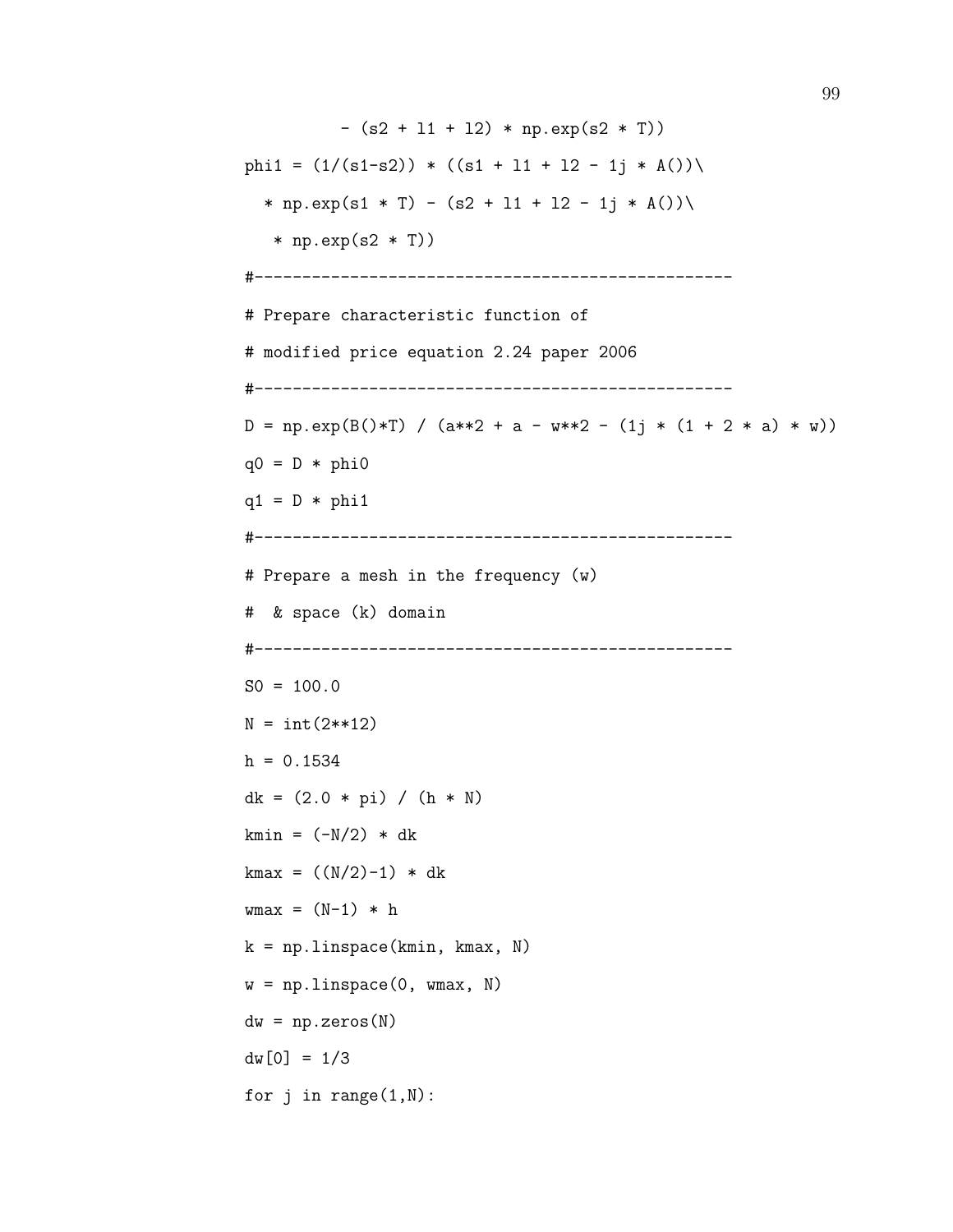```
if (j \, % 2 == 0):
        dw[j] = 2/3else:
         dw[j] = 4/3#----------------------------------------------
# Prepare the A vector for
# Python's FFT implementation
#----------------------------------------------
I = np{\text{.}zeros(N)}for i in range(N):
    I[i] = iA_v = n p. exp(-1j * I * pi) * q0 * dw * NA_vector1 = np.exp(-1j * I * pi) * q1 * dw * N
#-----------------------------------------------
# Compute the DFT of A_vector
# and retrieve its real part
#----------------------------------------------
a_vector0 = np.fft.ifft(A_vector0)
a<sub>z</sub> vector1 = np.fit.fit(A<sub>z</sub> vector1)a<sub>0</sub> vector0 = np.read(a<sub>0</sub>)a<sub>vector1</sub> = np.read(a<sub>vector1</sub>)#---------------------------------------------
# Convert the a_vector into a
# value vector of European option
#--------------------------------------------
V_{\text{vector}} = (h * S0 / pi) * np.exp(-a * k) * a_vector0
V<sub>-</sub>vector1 = (h * S0 / pi) * np.exp(-a * k) * a<sub>-</sub>vector1
```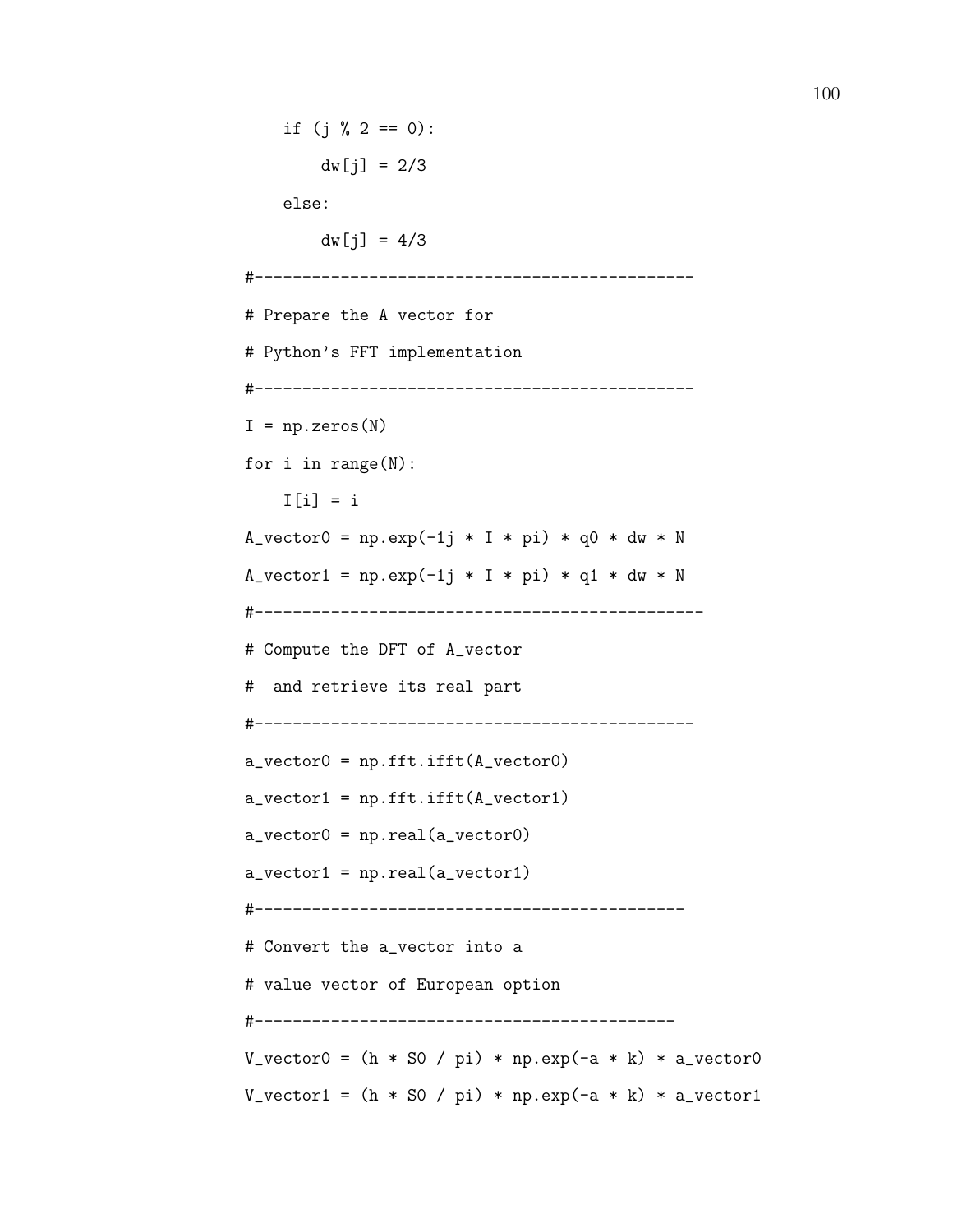#------------------------------------------- # Obtain a continuous value f # unction using interpolation #------------------------------------------- # This is linear interpolation.  $K_vector = SO * np.exp(k)$ V0 = interp1d(K\_vector, V\_vector0) V1 = interp1d(K\_vector, V\_vector1) return V0, V1, K\_vector  $if$  \_\_name\_\_=='\_\_main\_\_':  $11 = 20.0$ l2 = 30.0  $m1 = r1 = 0.05$  $m2 = r2 = 0.1$  $sig1 = 0.5$  $sig2 = 0.3$  $T = 1.0$  $SO = 100.0$ K = [74.082, 81.873, 90.484, 100.0, 110.517, 122.140, 134.986]  $N = int(2**12)$  $h = 0.1534$ dk =  $(2.0 * pi) / (h * N)$ kmin =  $(-N/2)$  \* dk  $kmax = ((N/2)-1) * dk$  $wmax = (N-1)*h$ k = np.linspace(kmin, kmax, N)  $w = npu$ . linspace(0, wmax, N)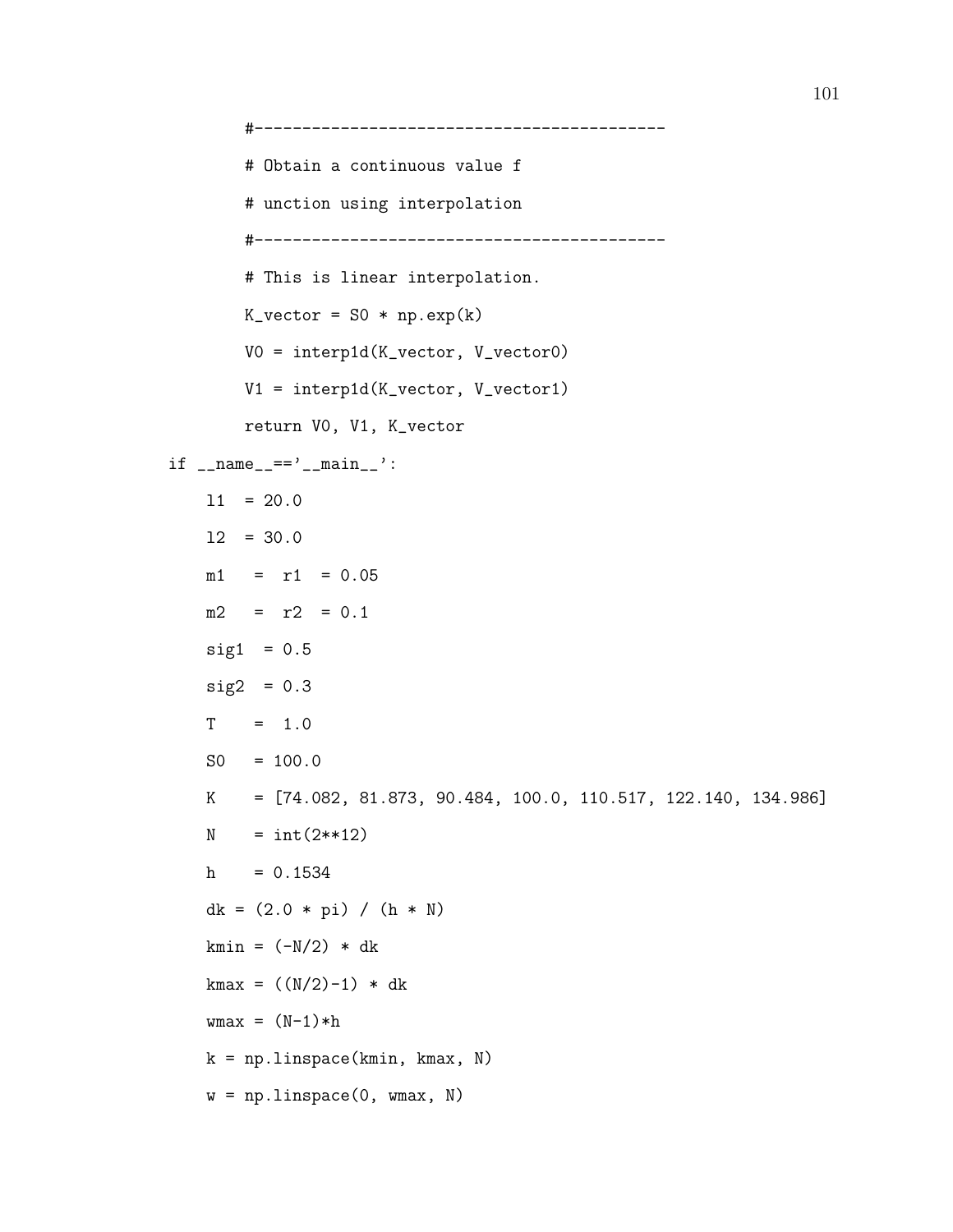$a = 1.0$ print ('\n European Call Option Price via FFT method ') print  $(\lambda n \quad \text{Strike Price} \quad \text{STATE 1} \quad \text{STATE 2 } n)$ for n in range(7): callprice =  $FFT\_Euro(m1, m2, r1, r2, sig1, sig2, \n\$ l1, l2, a, w, T) V0, V1, K\_vector = callprice.price() print ('%20f %20.10f %20.10f \n' % (K[n] ,V0(K[n]), V1(K[n])))  $tn = time() - t0$ print ("\n Duration in seconds %7.3f \n" %tn)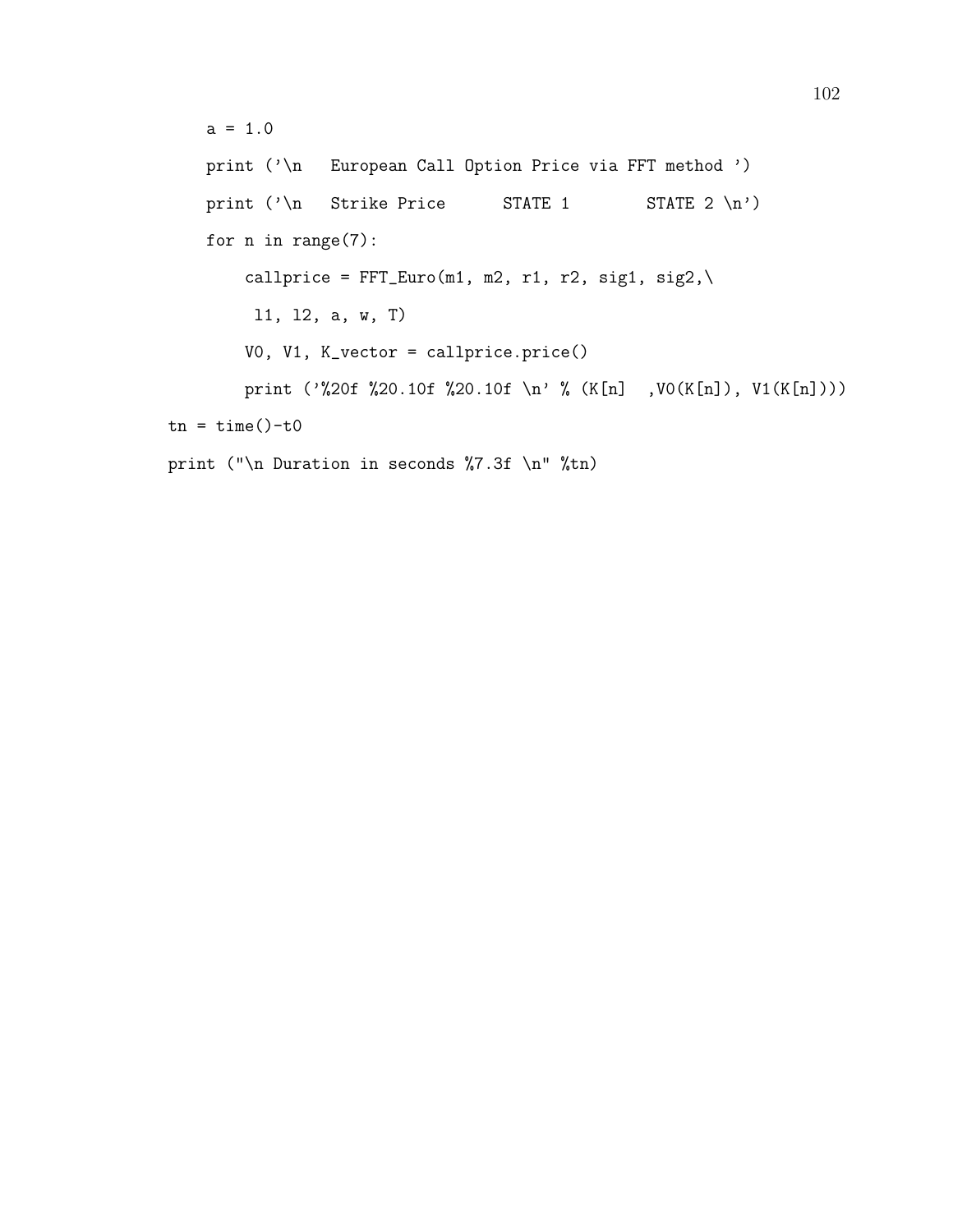The following is the codes that generated the data seen in Table 2.3, Tabel 2.4, Table 2.1 and Tabel 2.2. Monte Carlo algorithm relies on repeated random sampling to obtain numerical results. Its essential idea is using randomness to solve problems that might be deterministic in principleI. As we said before, it's very time consuming versus FFT is less than a second and it's not feasible in most practical use in real time. Other reason makes FFT more useful is that simulating of random variable in MC makes slightly different answers each try, while we always get the same results in FFT.

This code is created for MC simulations with different strike prices in Table 2.3 and Tabel 2.4.

```
import numpy as np
import random
from time import time
t0 = time()# Given parameters
T = 1.0SO = 100.0Initial_State = 1.0
sig1 = 0.5sig2 = 0.3r1 = mu1 = 0.05r2 = mu2 = 0.1n = 100000Strikes = [74.082, 81.873, 90.484, 100.0, 110.517, 122.140, 134.986]
11 = 20.012 = 30.0
```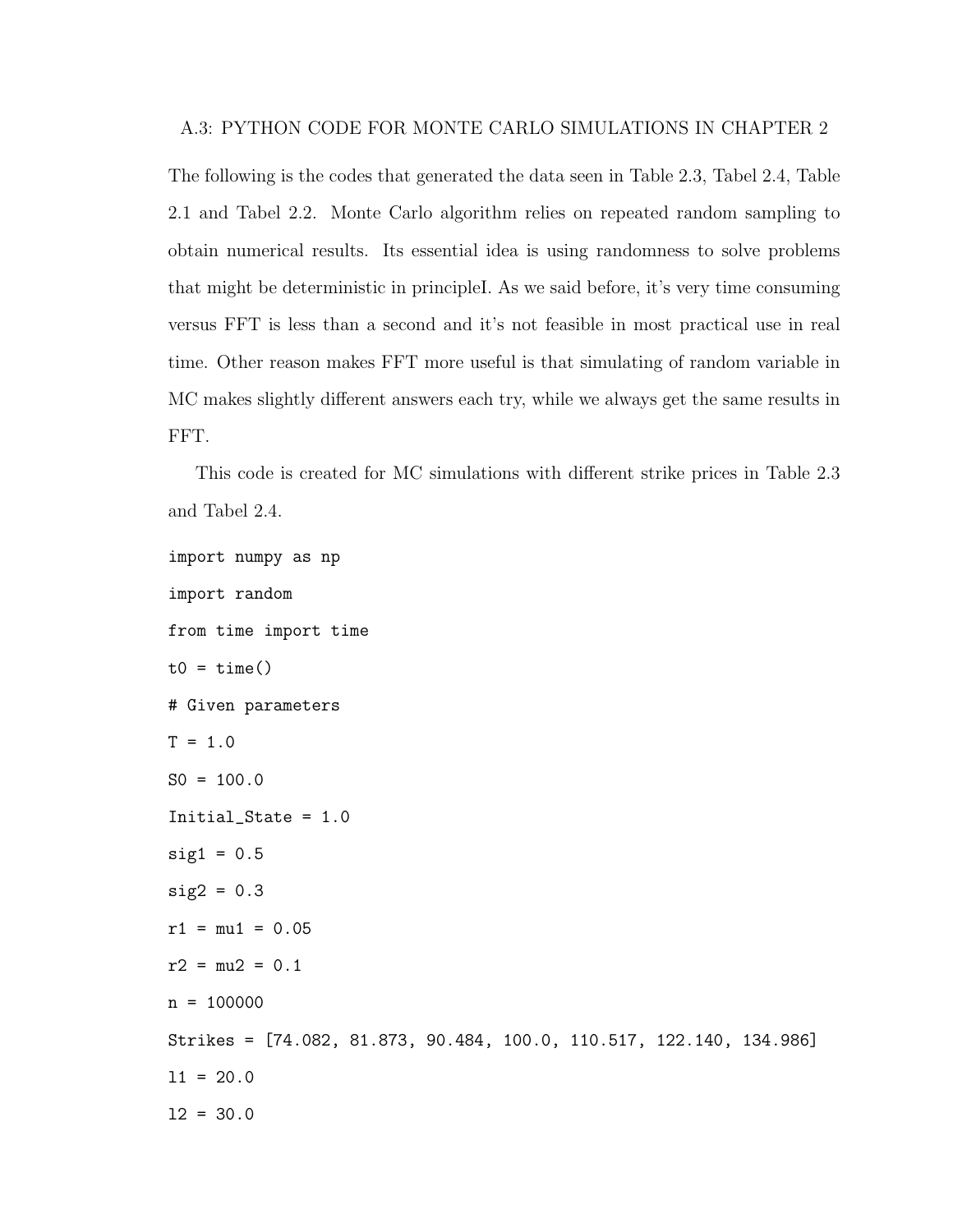```
#np.random.seed(19)
print ('\n European Call Option Price under RSGBM via MC method ')
print (\lambda)n Strike Price STATE 1 \n')
for j in range(7):
    K = Strikes[j]SumofTermVals = 0.0
    TermValOneRun = 0.0
    for x in range(n):
       LogStock = float(np.log(S0))Curr Time = 0.0tau = 0.0Curr_State = Initial_State
        #Determine our occupation time of state 1
        while Curr_Time < T:
            #Determine time until next change of state
            # p(tau_i>t)=exp(-lambda_i * t)
            p = random.minform(0, 1)if Curr_State==1:
                ExpRV = -1*np.log(p)/11else:
                ExpRV = -1*np.log(p)/12#If the next state change is before maturity,
            # increment tau
            if Curr_Time + ExpRV < T and Curr_State==1:
               tau = tau1 + ExpRV# Else there is no state change between now and maturity
            else:
```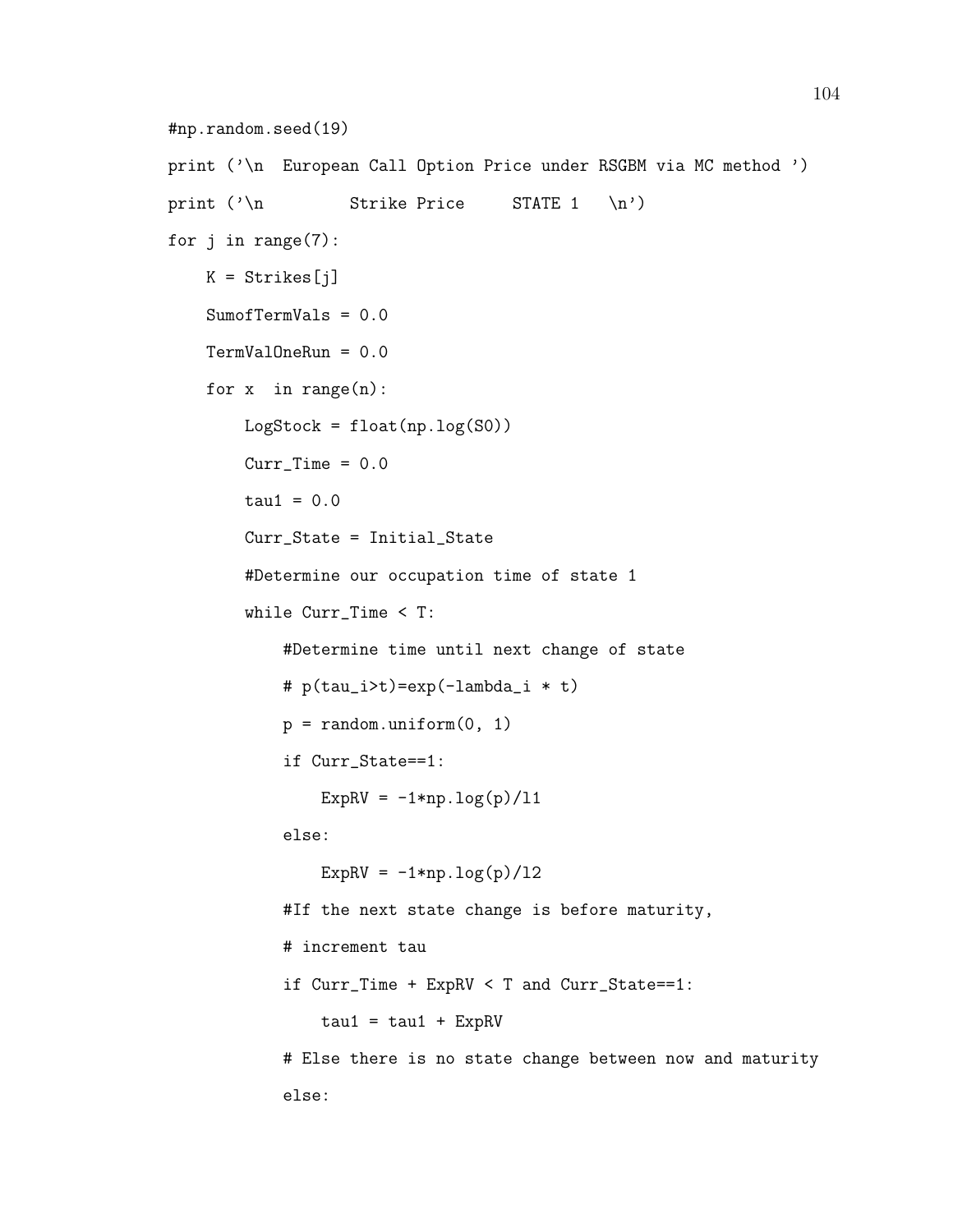```
if Curr_State==1:
                    tau = tau1 + T - Curr_Time#Increment to next switch time
            Curr_Time = Curr_Time + ExpRV
            #Switch State
            if Curr_State==1:
                Curr_State = 2
            else:
                Curr\_State = 1# Obtain a pseudo-random sample from
        # standard normal distribution
        SimRand = float(np.random.standard_normal(1))
        #Calculate our terminal log stock price
        LogStock = LogStock + (mu1 - 0.5 * sig1**2) * tau1 + \
                    (mu2 - 0.5 * sig2**2) * (T-tau1)+ SimRand*np.sqrt(tau1*sig1**2 \
                 + (T-tau1)*sig2**2)
        #Calculate terminal option value
        TermValOneRun = np.maximum(0, np.exp(LogStock) - K)#Add terminal option value running total
        SumofTermVals = SumofTermVals + TermValOneRun
    callprice = (SumofTermVals / n) * np.exp(-1 * ((tau * r1) + ...r2*(T-tau1)))
    print ('%20f %20.10f \n' % (K ,callprice))
tn = time() - t0print ("\n Duration in seconds %7.3f \n" %tn)
```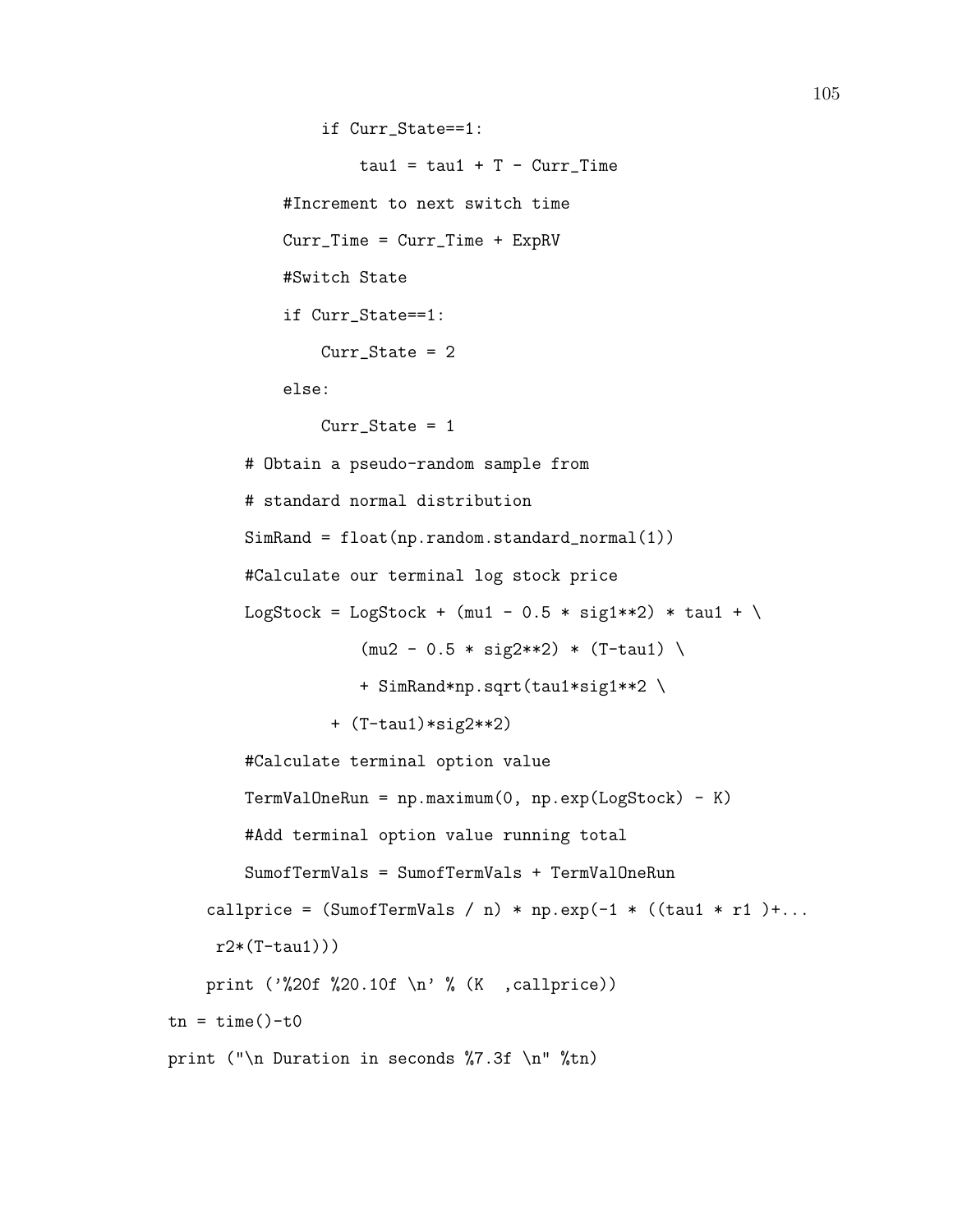This code is created for MC simulations with different maturities in Table 2.1 and Tabel 2.2.

```
import numpy as np
import random
from time import time
t0 = \text{time}()# Given parameters
Maturities = [0.1, 0.2, 0.5, 1.0, 2.0, 3.0]
SO = 100.0Initial_State = 2.0
sig1 = 0.2sig2 = 0.3r1 = mu1 = 0.1r2 = mu2 = 0.1n = 100000K = 90.011 = 1.012 = 1.0#np.random.seed(19)
print ('\n European Call Option Price under RSGBM via MC method ')
print (\lambda)n Maturity STATE 2 \n')
for j in range(6):
    T = Maturities [j]
    SumofTermVals = 0.0
    TermValOneRun = 0.0
    for x in range(n):
        LogStock = float(np.log(S0))
```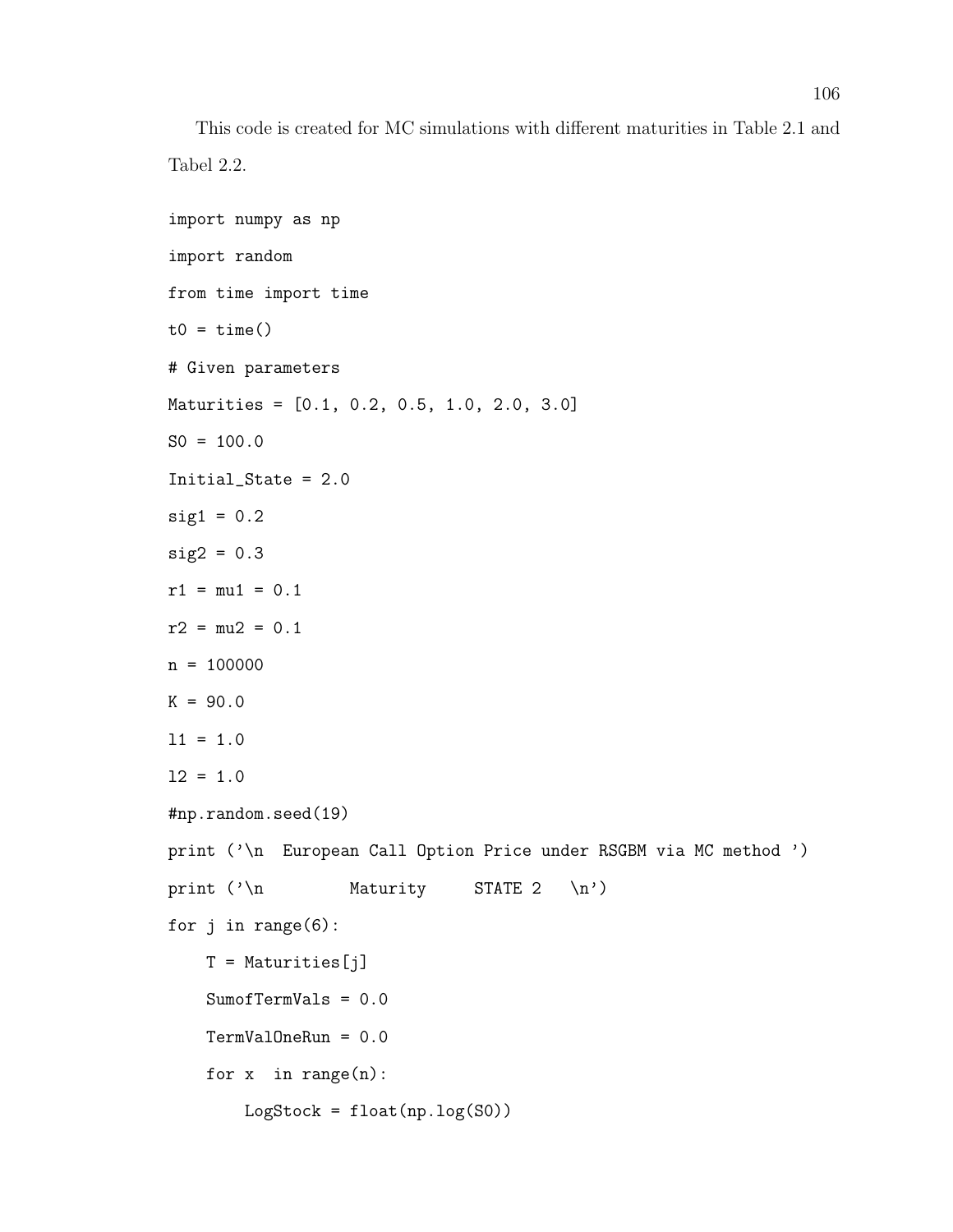```
CurrTime = 0.0tau = 0.0Curr_State = Initial_State
#Determine our occupation time of state 1
while Curr_Time < T:
    #Determine time until next change of state
    # p(tau_i>t)=exp(-lambda_i * t)
   p = random.minform(0, 1)if Curr_State==1:
       ExpRV = -1*np.log(p)/11
```
else:

ExpRV =  $-1*np.log(p)/12$ 

```
#If the next state change is before maturity, increment tau
if Curr_Time + ExpRV < T and Curr_State==1:
    tau = tau1 + ExpRV
```
# Else there is no state change between now and maturity else:

if Curr\_State==1:

 $tau = tau1 + T - Curr_Time$ 

#Increment to next switch time

Curr\_Time = Curr\_Time + ExpRV

#Switch State

if Curr\_State==1:

Curr\_State = 2

else: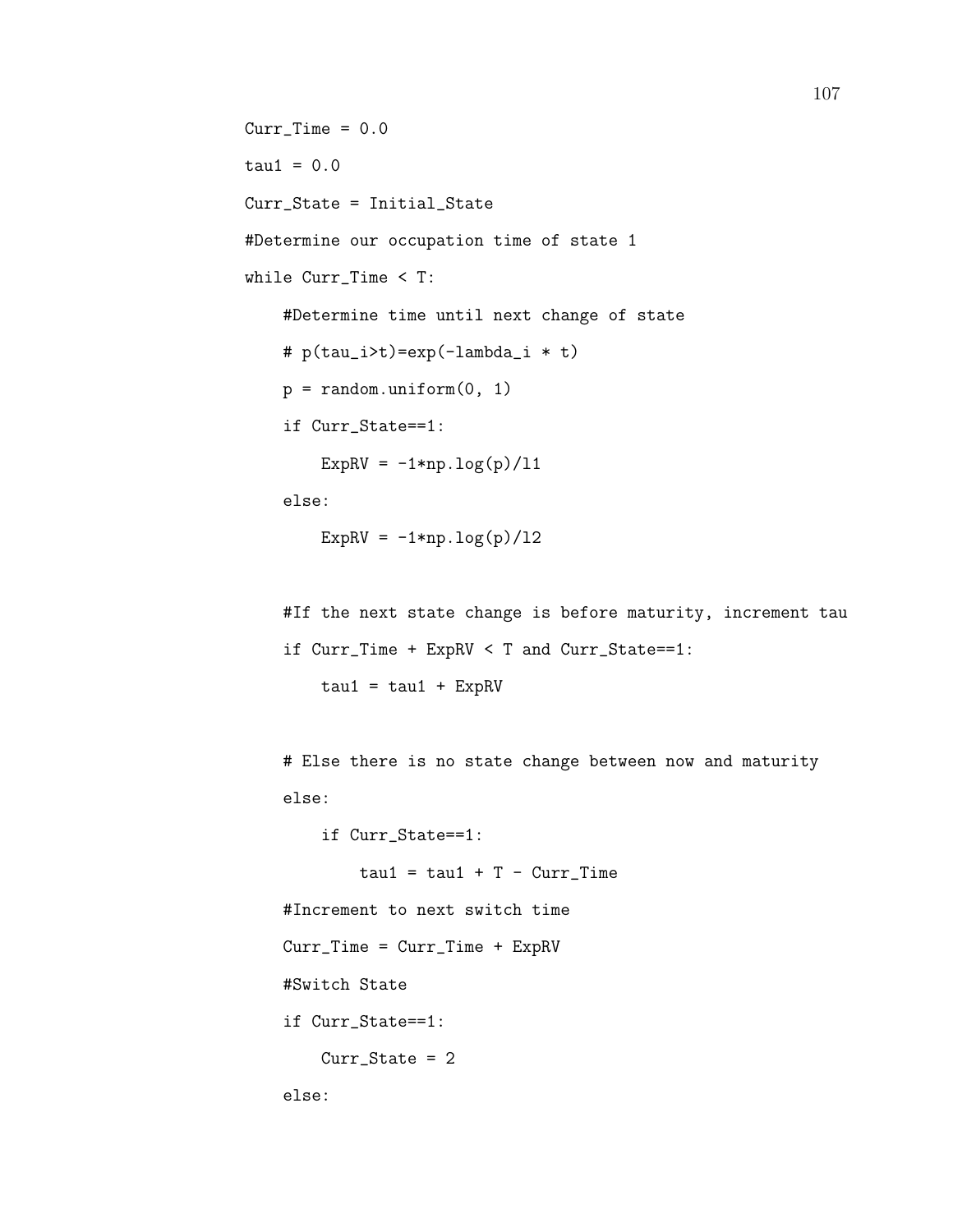```
Curr_State = 1
        # Obtain a pseudo-random sample from
        # standard normal distribution
        SimRand = float(np.random.standard_normal(1))
        #Calculate our terminal log stock price
       LogStock = LogStock + (mu1 - 0.5 * sig1**2) * tau1 + \
                    (mu2 - 0.5 * sig2**2) * (T-tau1)+ SimRand*np.sqrt(tau1*sig1**2 \
                   + (T-tau1)*sig2**2)
        #Calculate terminal option value
        TermValOneRun = np.maximum(0, np.exp(LogStock) - K)
        #Add terminal option value running total
        SumofTermVals = SumofTermVals + TermValOneRun
    callprice = (SumofTermVals / n) * np.exp(-1 * ((tau * r1) + ...r2*(T-tau1))print ('%20f %20.10f \n' % (T ,callprice))
tn = time() - t0print ("\n Duration in seconds %7.3f \n" %tn)
```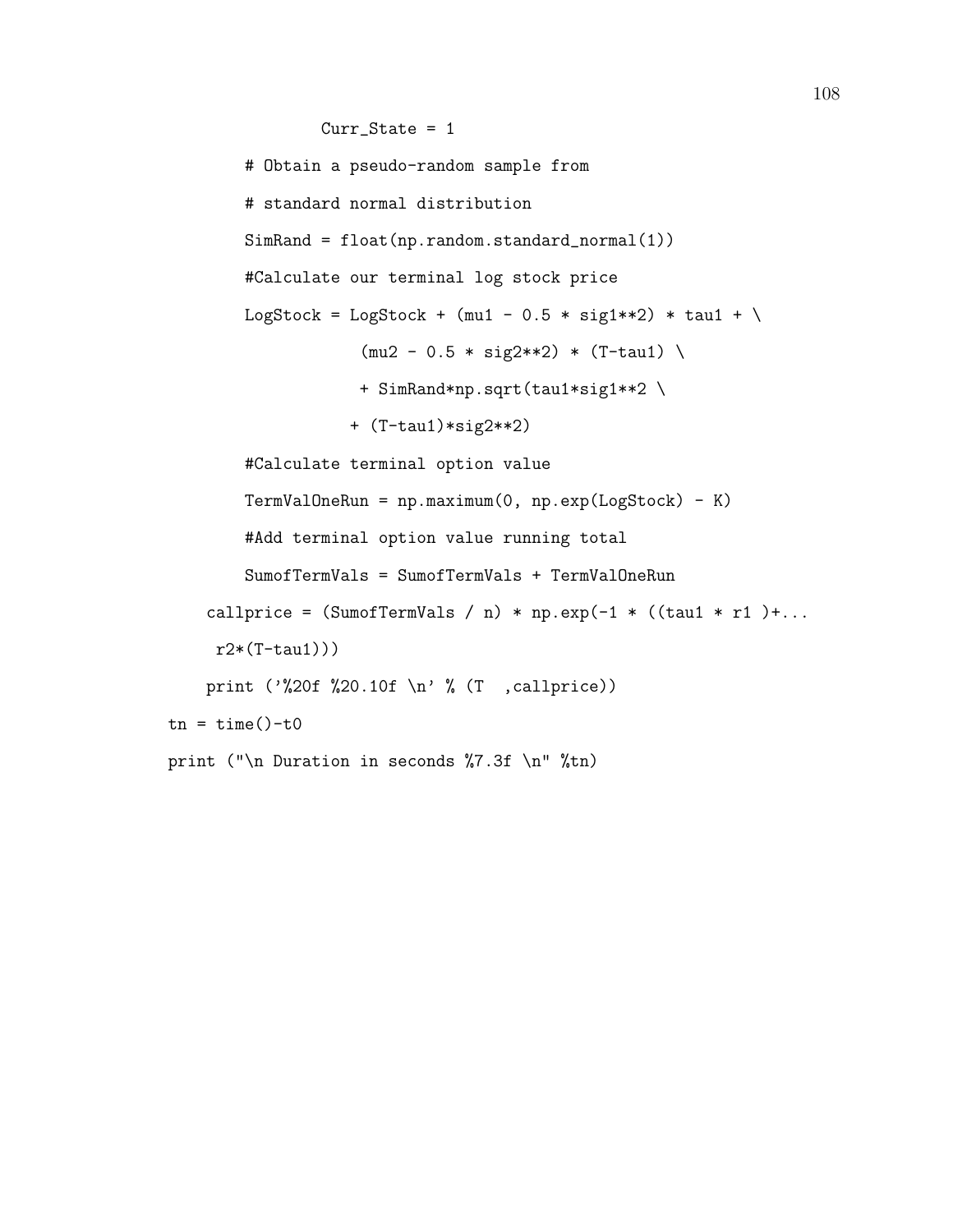The following is the code that generated the data seen in Table 2.1 and Tabel 2.2.

```
# first page
# mu(100,0 , 0, 0.1, 0.2, 0.3, 1, 1/3) = 4.668503519321425
\# mu(100,0, 0, 0.1, 0.2, 0.3, 1, 1) = 4.685170185988092
# mu(100,0 , 0, 0.1, 0.2, 0.3, 1, 0) = 4.6601701859880915
# var(0.2, 0.3, 1, 1/3) = 0.07333333333333333
import numpy as np
from math import log, pi
def mu(S0, d0, d1, r, sig0, sig1, T, t):
   value = \log(S0) + (d1 - d0 - 0.5 * (sig0**2 - sig1**2)) * t \+ (r - d1 - 0.5 * sig1**2)*Treturn value
def var(sig0, sig1, T, t):
    value = (sig0**2 - sig1**2) * t + sig1**2 * Treturn value
# second page
# call0(100,0 , 0, 0.1, 0.2, 0.3, 1, 1, 1, 90) =21.075037242396174
# call1(100,0 , 0, 0.1, 0.2, 0.3, 1, 1, 1, 90) = 22.002645343515372
import numpy as np
from math import pi, log
from scipy.integrate import quad
from parameters import mu, var
def integrand0(y, S0, d0, d1, r, sig0, sig1, T, 10, 11, K):
   m0T = mu(S0, d0, d1, r, sig0, sig1, T, T/3)mT = mu(S0, d0, d1, r, sig0, sig1, T, T)v0T = var(sign, sig1, T, T/3)
```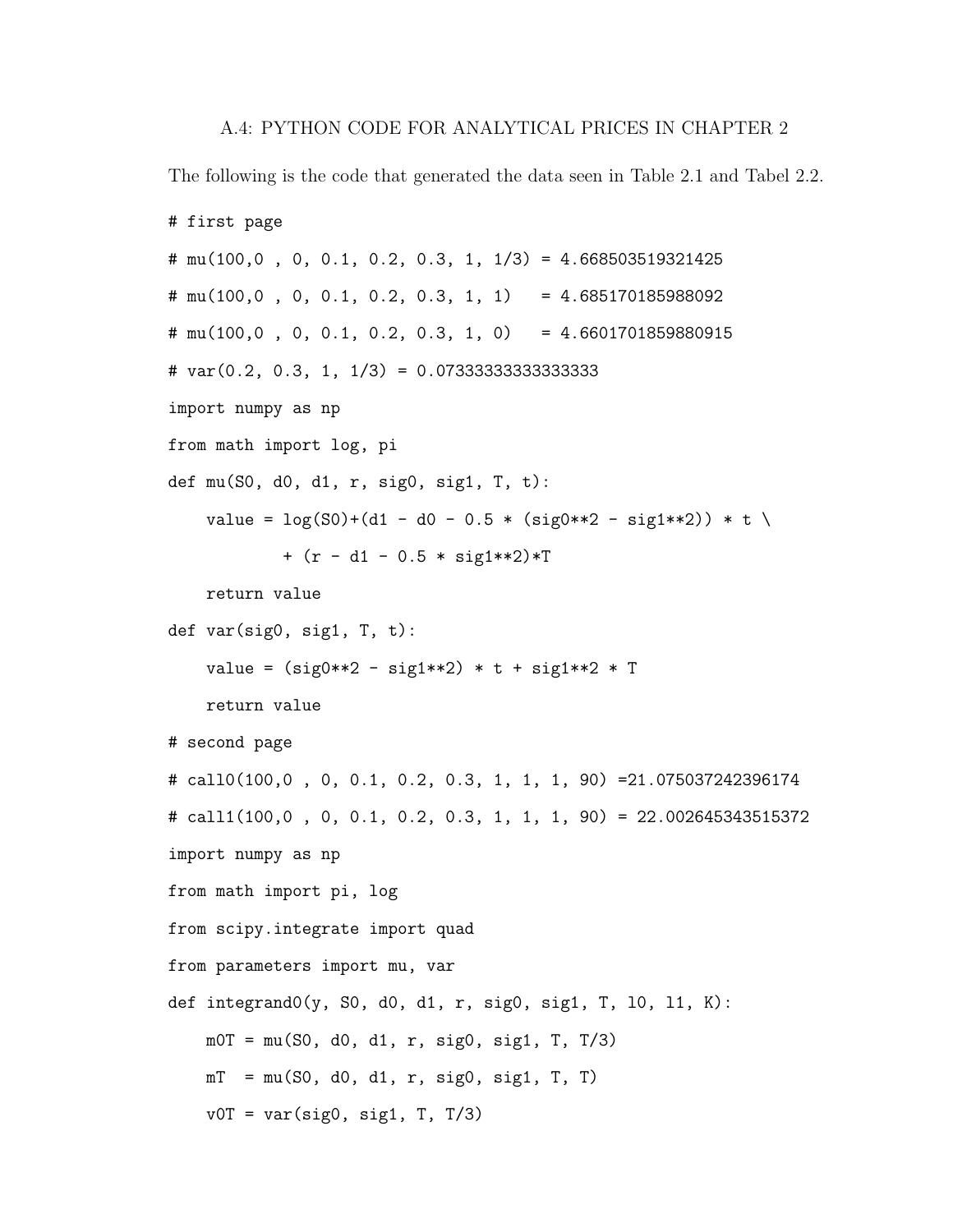$vT = var(sign, sig1, T, T)$ 

a =  $(1/np.sqrt(2*pi*v0T)) * np.exp(-(log(y+K)-m0T)*2 / (2*v0T))$ b =  $(1/np.sqrt(2*pi*vT)) * np.exp(-(log(y+K)-mT)**2 / (2*vT))$ 

value =  $(y/(y+K)) * (a * (1-np.exp(-10*T)) + b * np.exp(-10*T))$ return value

```
def call0(S0, d0, d1, r, sig0, sig1, T, l0, l1, K):
   return np.exp(-r*T) * quad(integrand0, 0, np.inf, \
                args=(S0, d0, d1, r, sig0, sig1, T, l0, l1, K))[0]
def integrand1(y, S0, d0, d1, r, sig0, sig1, T, l0, l1, K):
   m0T = mu(S0, d0, d1, r, sig0, sig1, T, T/3)m0 = mu(S0, d0, d1, r, sig0, sig1, T, 0)v0T = var(sign, sig1, T, T/3)v0 = var(sign, sig1, T, 0)a = (1/np.sqrt(2*pi*v0T)) * np.exp(-(log(y+K)-m0T)*2 / (2*v0T))b = (1/np.sqrt(2*pi*v0)) * np.exp(-(log(y+K)-m0)**2 / (2*v0))value = (y/(y+K)) * (a * (1-np.exp(-11*T)) + b * np.exp(-11*T))return value
def call1(S0, d0, d1, r, sig0, sig1, T, l0, l1, K):
   return np.exp(-r*T) * quad(integrand1, 0, np.inf, \
```

```
args=(S0, d0, d1, r, sig0, sig1, T, l0, l1, K))[0]
```
# third page

import numpy as np

from price import call0, call1

from time import time

 $t0 = \text{time}()$ 

def main():

 $d0 = d1 = 0$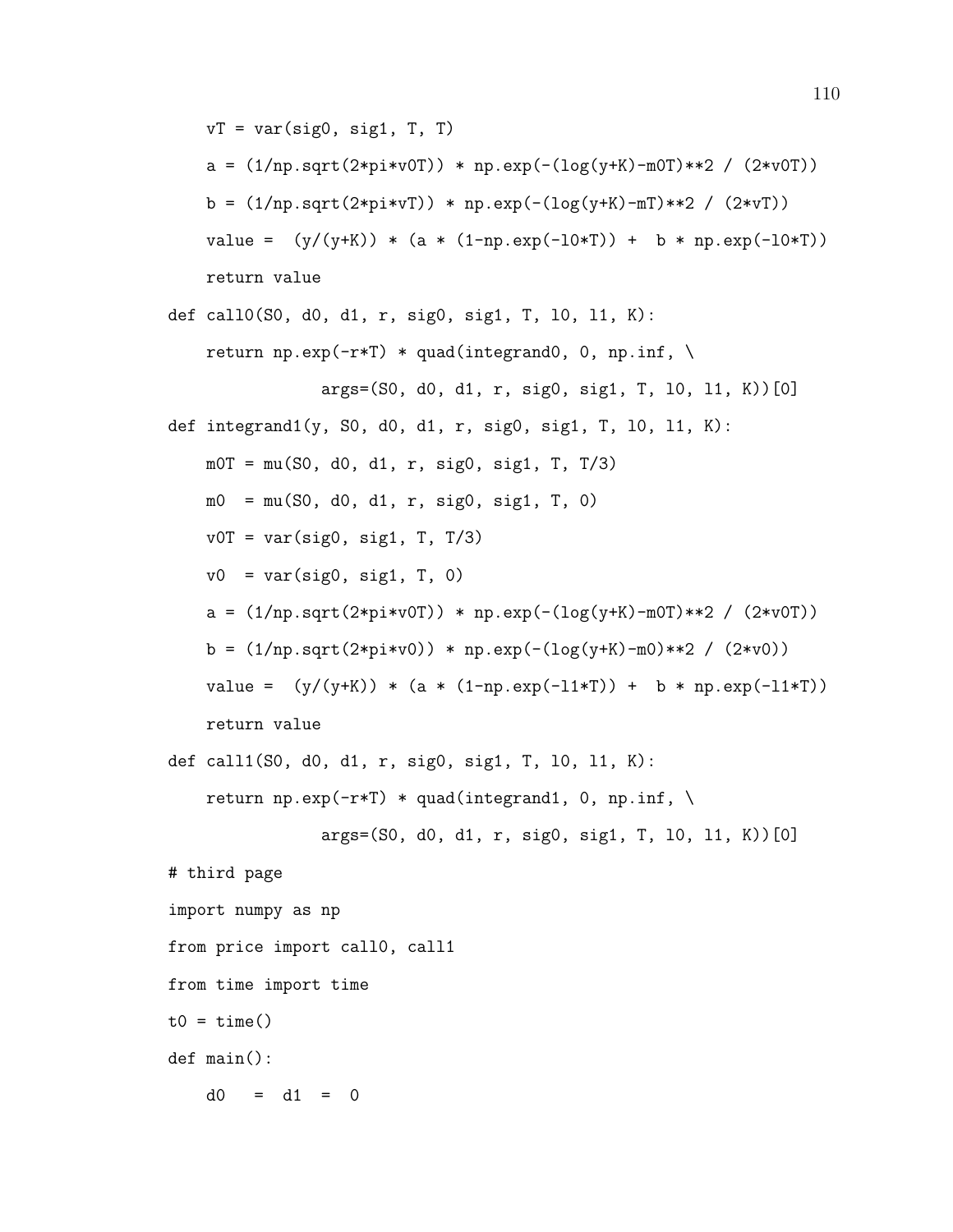l0 = l1 = 1.0  $sig0 = 0.2$  $sig1 = 0.3$  $T = [0.1, 0.2, 0.5, 1.0, 2.0, 3.0]$  $SO = 100.0$  $K = 90.0$  $r = 0.1$  $VO = np.zeros((6))$  $V1 = np{\text .}zeros((6))$ print ('\n European Call Option Price under RS GBM- Analytical Solutions ') print  $(\lambda)$  Strike Price STATE 1 STATE 2 \n<sup>'</sup>) for i in range(6): V0[i] = call0(S0, d0, d1, r, sig0, sig1, T[i], l0, l1, K) V1[i] = call1(S0, d0, d1, r, sig0, sig1, T[i], l0, l1, K) print ('%20f %20.10f %20.10f \n' % (T[i] ,V0[i], V1[i]))  $tn = time() - t0$ print ("\n Duration in seconds %7.3f \n" %tn) main()

111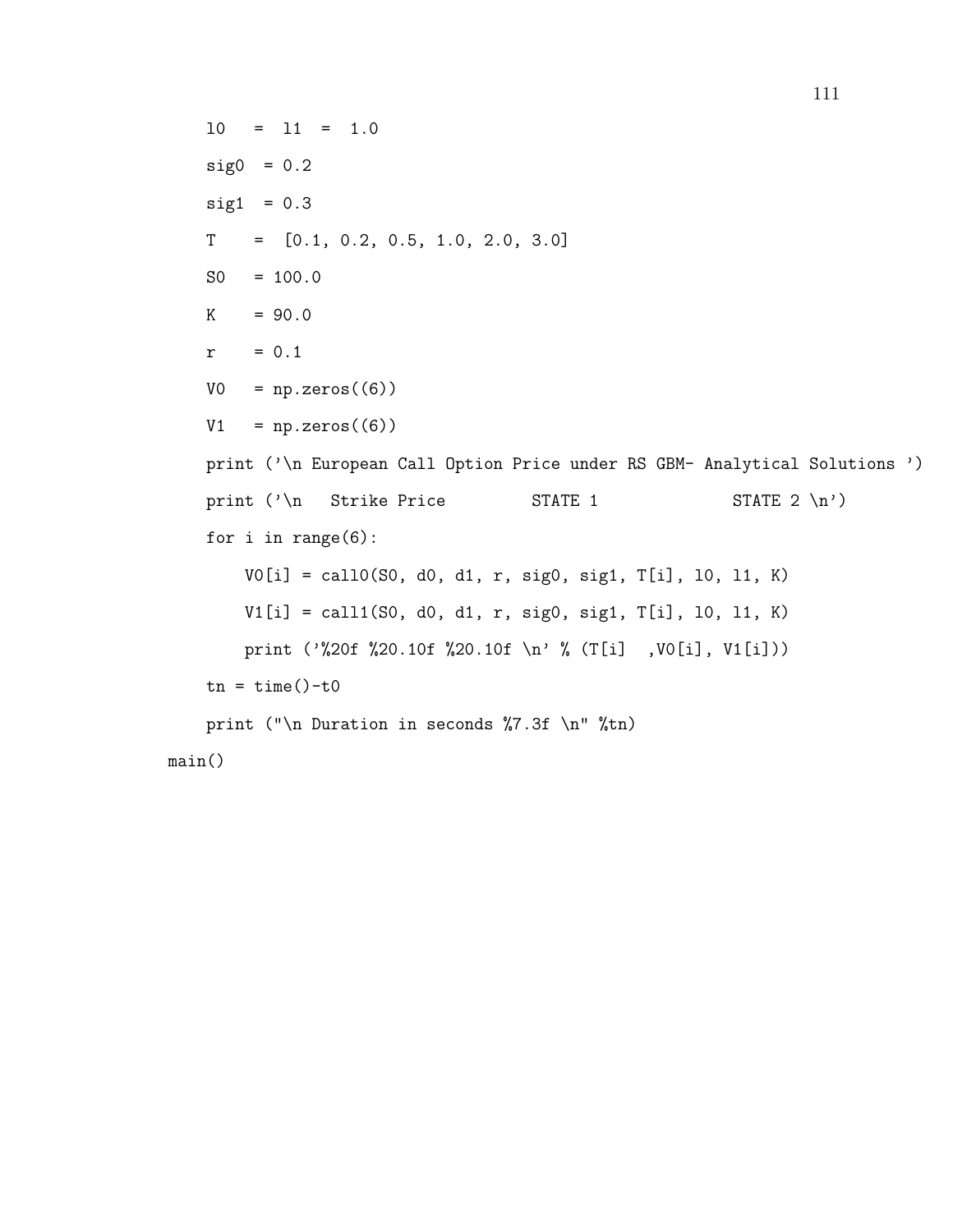## A.5: PYTHON CODE FOR SEMI-MC SIMULATIONS IN CHAPTER 2

This approach only takes random sampling of the Markov chain and then takes advantage of the availability of analytical formula (therefore exact) of the conditional price. Thus semi-Monte Carlo simulation outperforms Monte Carlo method. As we can see the obtained results from FFT and semi-MC simulation are so closed to each other than the results obtained from MC simulations.

The following is the code that generated the data seen in Table 2.1 and Tabel 2.2 for for semi-MC simulations with different maturities. One can simply obtain the data generated in Table 2.3 and Tabel 2.4 for semi-MC simulations with different strike price.

```
from scipy import log, sqrt, exp
import random
from time import time
from scipy.stats import norm
t0 = \text{time}()# Given parameters
Maturities = [0.1, 0.2, 0.5, 1.0, 2.0, 3.0]
SO = 100.0Initial_State = 2.0
sig1 = 0.2sig2 = 0.3r1 = mu1 = 0.1r2 = mu2 = 0.1n = 100000K = 90.0l1 = 1.0
12 = 1.0
```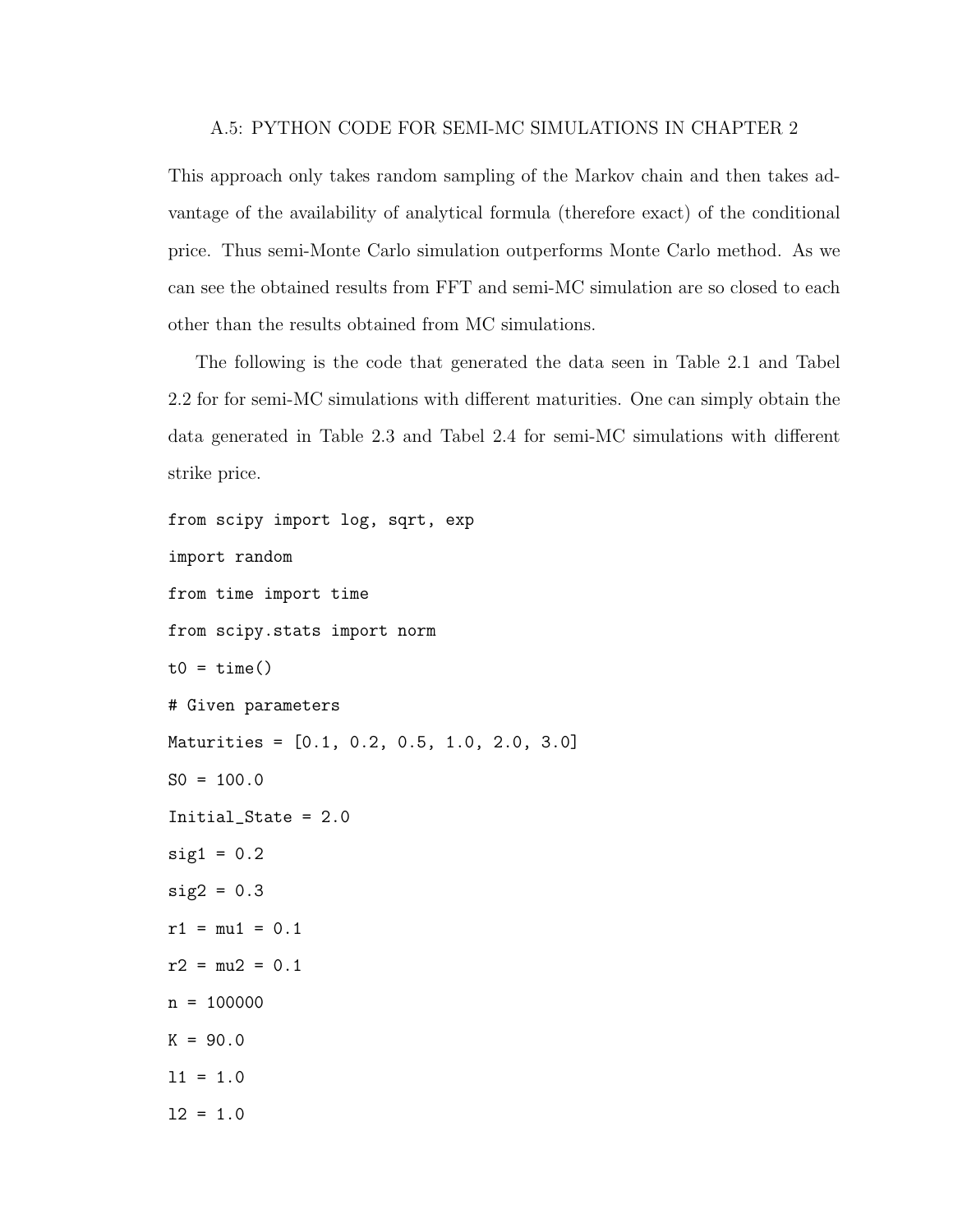```
#np.random.seed(19)
print ('\n European Call Option Price under RSGBM via Semi-MC method ')
print (\n)<sup>n</sup> Maturity STATE 2 \n')
for j in range(6):
    T = Maturities [j]
    SumofTermVals = 0.0
    TermValOneRun = 0.0
    for x in range(n):
       LogStock = float(log(S0))Curr Time = 0.0tau = 0.0Curr_State = Initial_State
        #Determine our occupation time of state 1
        while Curr_Time < T:
            #Determine time until next change of state
            # p(tau_i>t)=exp(-lambda_i * t)
            p = random.minform(0, 1)if Curr_State==1:
                ExpRV = -1*log(p)/11else:
                ExpRV = -1*log(p)/12#If the next state change is before maturity,
            # increment tau
            if Curr_Time + ExpRV < T and Curr_State==1:
                tau = tau1 + ExpRV# Else there is no state change between now and maturity
            else:
```
113